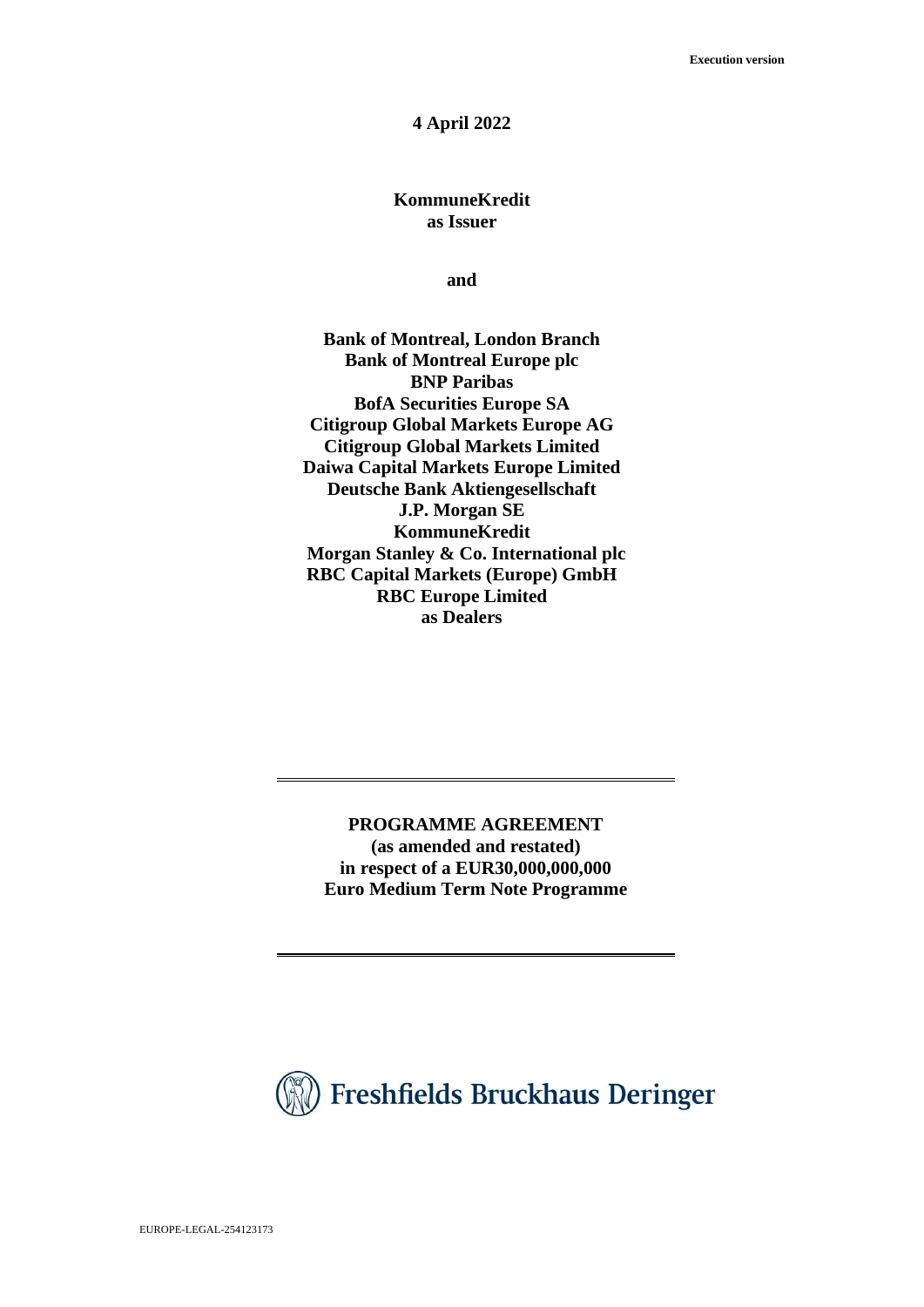# **CONTENTS**

| <b>Clause</b>         |                                                        | Page |
|-----------------------|--------------------------------------------------------|------|
| 1.                    |                                                        |      |
| 2.                    |                                                        |      |
| 3.                    |                                                        |      |
| 4.                    |                                                        |      |
| 5.                    |                                                        |      |
| 6.                    |                                                        |      |
| 7.                    |                                                        |      |
| 8.                    |                                                        |      |
| 9.                    |                                                        |      |
| 10.                   |                                                        |      |
| 11.                   |                                                        |      |
| 12.                   | INCREASE IN THE AGGREGATE NOMINAL AMOUNT OF THE        |      |
| 13.                   |                                                        |      |
| 14.                   |                                                        |      |
| 15.                   |                                                        |      |
| 16.                   |                                                        |      |
| 17.                   |                                                        |      |
| 18.                   | RECOGNITION OF THE U.S. SPECIAL RESOLUTION REGIMES  27 |      |
| 19.                   |                                                        |      |
| 20.                   |                                                        |      |
|                       |                                                        |      |
|                       |                                                        |      |
| $1_{-}$               |                                                        |      |
| 2.                    |                                                        |      |
| 3.                    |                                                        |      |
| $\mathcal{A}_{\cdot}$ |                                                        |      |
| 5.                    |                                                        |      |
| б.                    |                                                        |      |
| 7.                    |                                                        |      |
| 8.                    |                                                        |      |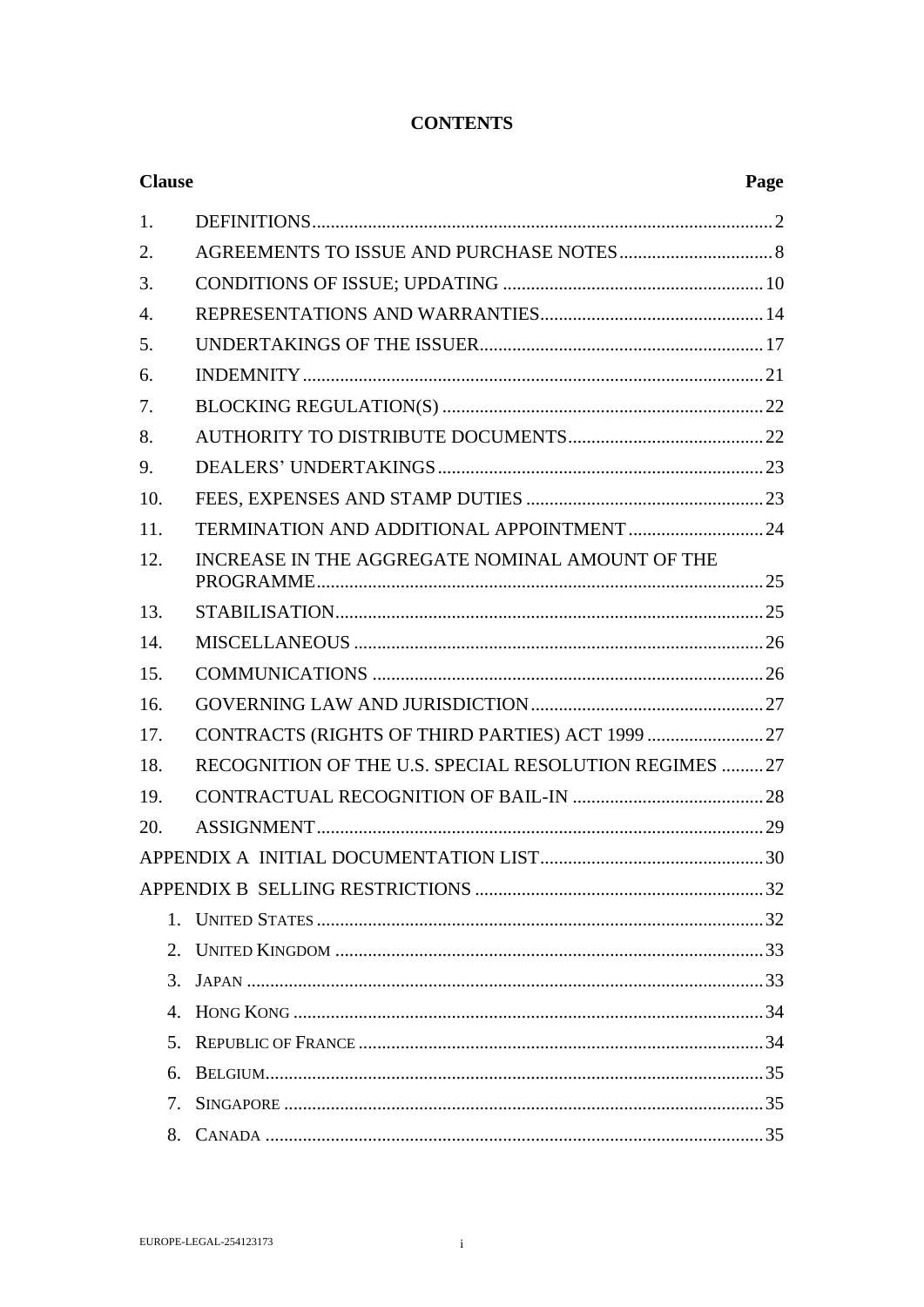| APPENDIX C FORM OF DEALER APPOINTMENT LETTERS38           |  |
|-----------------------------------------------------------|--|
| APPENDIX D FORM OF PROGRAMME INCREASE LETTER  43          |  |
| APPENDIX E FORM OF LETTER FOR A SYNDICATED NOTE ISSUE  44 |  |
|                                                           |  |
|                                                           |  |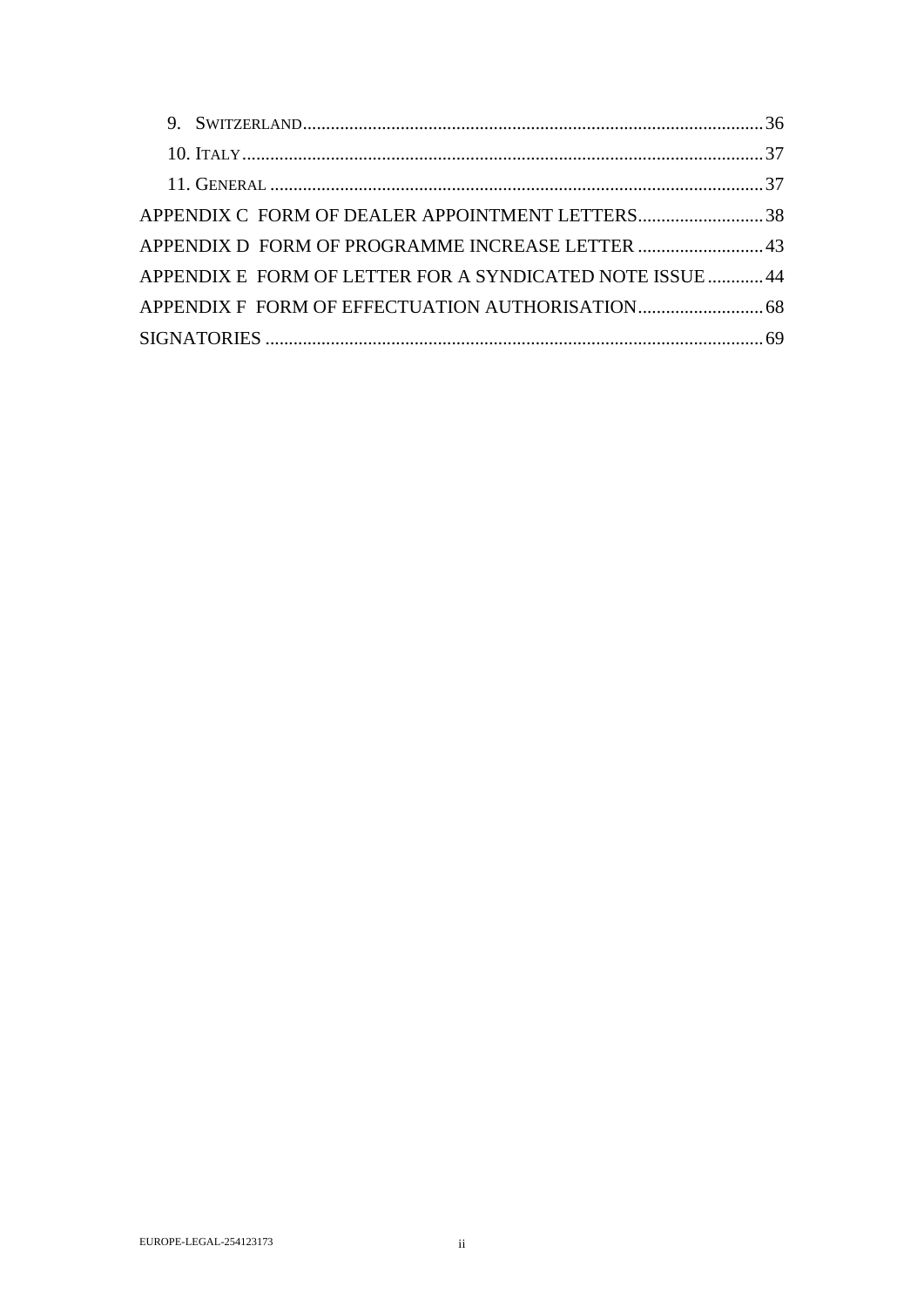#### **THIS AGREEMENT** is made on 4 April 2022

#### **BETWEEN**:

- (1) **KOMMUNEKREDIT**, an association established pursuant to Act No. 35 of 19th March 1898, succeeded as of 1 January 2007 by Act No. 383 of 3 May 2006, of the Kingdom of Denmark, whose office is at Kultorvet 16, DK-1175, Copenhagen K, Denmark (the *Issuer*); and
- (2) **BANK OF MONTREAL, BANK OF MONTREAL EUROPE PLC, LONDON BRANCH**, **BNP PARIBAS**, **BOFA SECURITIES EUROPE SA, CITIGROUP GLOBAL MARKETS EUROPE AG, CITIGROUP GLOBAL MARKETS LIMITED**, **DAIWA CAPITAL MARKETS EUROPE LIMITED**, **DEUTSCHE BANK AKTIENGESELLSCHAFT**, **J.P. MORGAN SE**, **KOMMUNEKREDIT**, **MORGAN STANLEY & CO. INTERNATIONAL PLC, RBC CAPITAL MARKETS (EUROPE) GMBH** and **RBC EUROPE LIMITED** (the *Initial Dealers*).

#### **WHEREAS:**

(A) Certain of the parties hereto entered into an amended and restated Programme Agreement dated 26 March 2021 (the *Previous Programme Agreement*) in respect of a EUR30,000,000,000 Euro Medium Term Note Programme.

(B) The parties hereto have agreed to make certain modifications to the Previous Programme Agreement, including, but not limited to, the addition of RBC Capital Markets (Europe) GmbH as a Dealer under the Programme.

(C) This Agreement amends and restates the Previous Programme Agreement. Any Notes issued under the Programme on or after the date hereof shall be issued pursuant to this Agreement.

This Agreement does not affect any Notes issued under the Programme prior to the date of this Agreement nor the respective rights, duties or obligations of any party pursuant to the Previous Programme Agreement.

**IT IS HEREBY AGREED** as follows:

#### **1. DEFINITIONS**

For the purposes of this Agreement, except where the context requires otherwise, the following expressions shall have the following meanings:

*Affiliate* means, with respect to the Issuer, a person or entity that directly, or indirectly through one or more intermediaries, controls or is controlled by, or is under common control with, the Issuer, it being specified, for the avoidance of doubt, that the members of the Issuer (being the municipalities and regions of Denmark that are jointly and severally liable for the obligations of the Issuer in respect of Notes) are not Affiliates of the Issuer;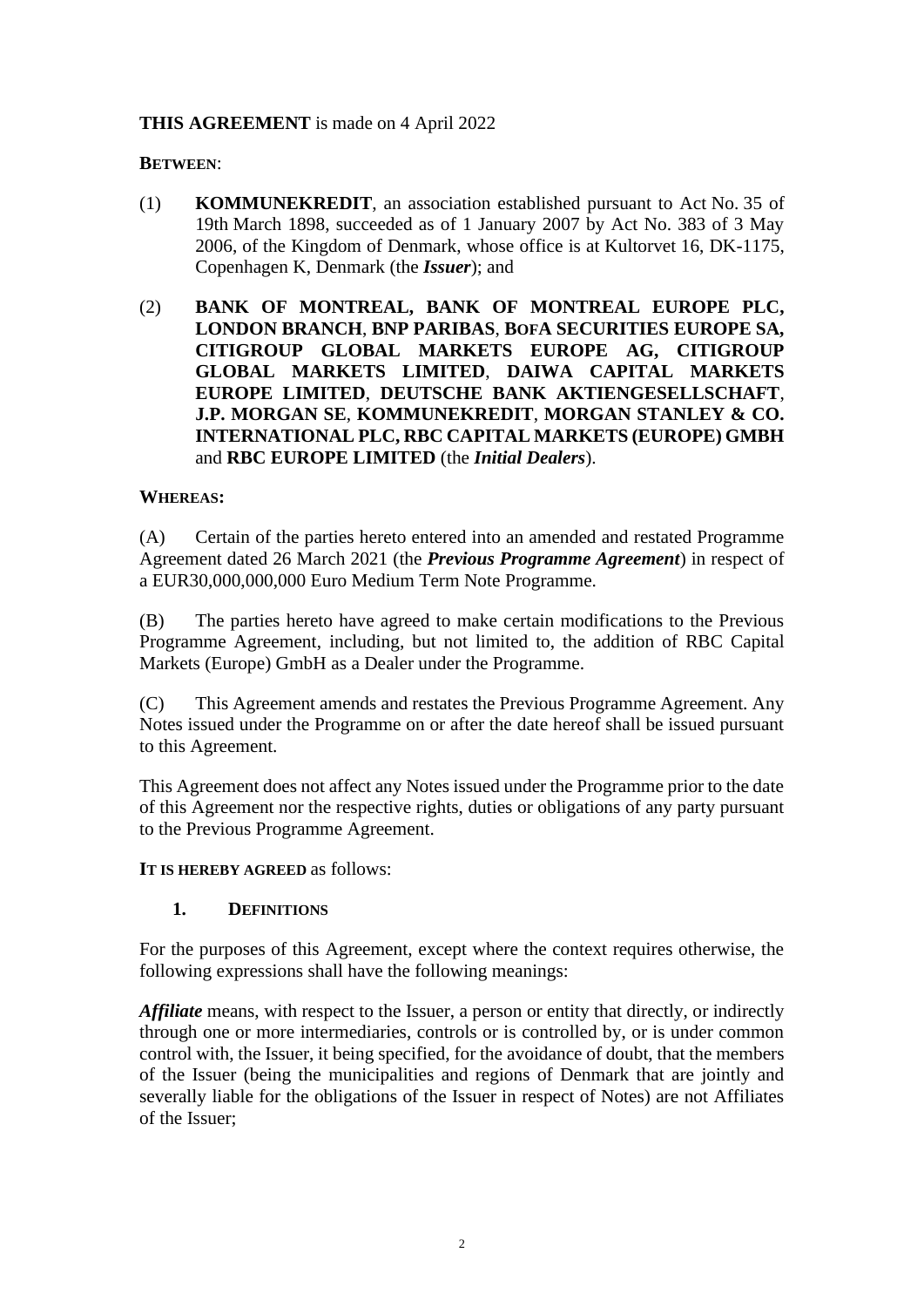*Agency Agreement* means the agreement dated 4 April 2022 between the Issuer, the Principal Paying Agent, the Transfer Agent, the Registrar and the other paying agent referred to therein under which, amongst other things, the Principal Paying Agent is appointed as issuing agent, principal paying agent, transfer agent and agent bank of the Issuer for the purposes of the Programme and any other agreement (other than any calculation agency or other similar agreement) for the time being in force appointing further or other agents or paying agents in relation to all or any series of the Notes;

*Agreement Date* means, in respect of any issue of Notes under the Programme, the date of agreement between the Issuer and the relevant Purchaser or Purchasers for the issue and purchase of such Notes, pursuant (in the case of a Dealer or Dealers) to clause [2;](#page-9-0)

*Arranger* means Deutsche Bank Aktiengesellschaft;

*Bearer Note* means a Note in bearer form;

*Clearstream* means Clearstream Banking S.A.;

*Conditions* means, in respect of any Note of any Series, the terms and conditions endorsed on, or incorporated by reference in, the Note or Notes constituting such Series, such terms and conditions being either in the form or substantially in the form set out in Schedule 1 to the Agency Agreement or in such other form, having regard to the terms of issue of the relevant Series, as may be agreed between the Issuer and the relevant Purchaser or Purchasers;

*Covered Affiliate* has the meaning assigned to the term "affiliate" in, and shall be interpreted in accordance with, 12 U.S.C. § 1841(k);

*Covered Entity* means any of the following:

- (a) a "covered entity" as that term is defined in, and interpreted in accordance with, 12 CFR § 252.82(b);
- (b) a "covered bank" as that term is defined in, and interpreted in accordance with, 12 CFR § 47.3(b); or
- (c) a "covered FSI" as that term is defined in, and interpreted in accordance with, 12 CFR § 382.2(b);

<span id="page-4-0"></span>*Dealer* means each of the Initial Dealers (including the Arranger in such capacity) and any other entity which the Issuer may appoint as a Dealer hereunder pursuant to clause [11.2](#page-25-0) and a Dealer Appointment Letter and notice of whose appointment is given to the Principal Paying Agent by the Issuer but excluding any entity whose appointment has been terminated pursuant to clause [11.1](#page-25-1) and notice of whose termination has been given to the Principal Paying Agent by the Issuer (references to a *relevant* Dealer or Dealers meaning, in relation to any Note, the Dealer or Dealers with whom the Issuer has agreed the issue and purchase of the relevant Note);

*Dealer Appointment Letter* means, in respect of an appointment as a Dealer under the Programme or for one or more particular issue(s) of Notes under the Programme, the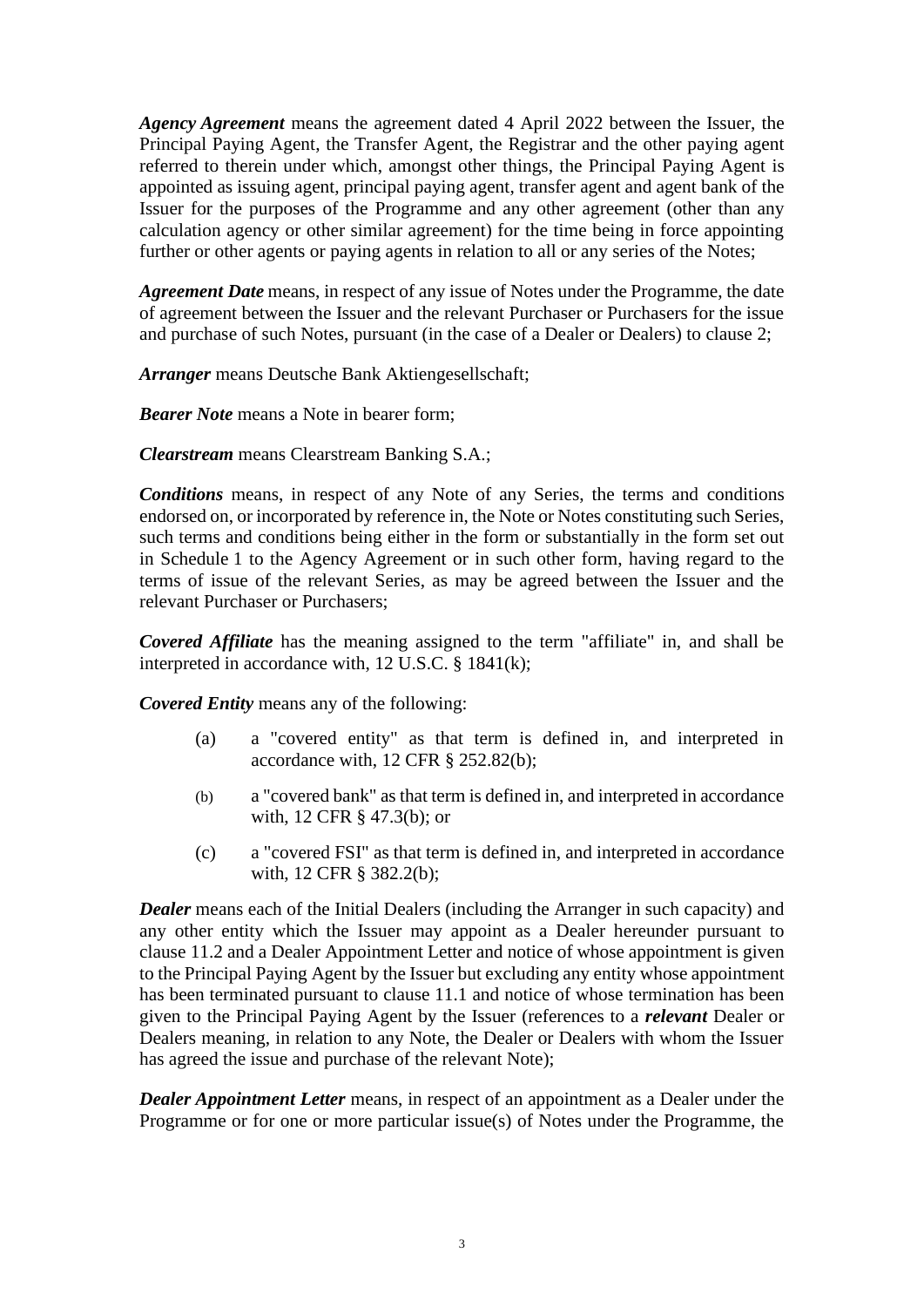respective Dealer Appointment Letters and confirmation letters substantially in the respective forms set out in Parts I and II of [Appendix](#page-39-0) C ;

*Declaration of Direct Rights* means the declaration of direct rights dated 4 April 2022 executed by the Issuer in favour of certain accountholders with Euroclear and Clearstream;

*Default Right* has the meaning assigned to that term in, and shall be interpreted in accordance with, 12 CFR §§ 252.81, 47.2 or 382.1, as applicable;

*Definitive Notes* means Definitive Bearer Notes and/or, as the context may require, Definitive Registered Notes;

*Euro* and *EUR* means the single currency of the member states of the European Communities that adopt or have adopted the euro as their lawful currency under the legislation of the European Community for Economic Monetary Union;

*Euroclear* means Euroclear Bank SA/NV;

*Event of Default* means any of the events provided in the Conditions to be Events of Default (being events upon the happening of which the holder of a Note may declare such Note to be due and repayable subject to and upon the terms of the Conditions);

*Exchange Rate* means the spot rate for the sale of euros against the purchase of any other relevant currency in the London foreign exchange market as quoted on the Agreement Date by any leading bank selected by the Issuer;

*Final Terms* means the document substantially in the form of Annexe E to the Procedures Memorandum which will be completed by the Principal Paying Agent or the relevant Dealer in respect of each issue of Notes;

*FSMA* means the Financial Services and Markets Act 2000;

*Global Note* means a Temporary Global Note and/or a Permanent Global Note and/or a Registered Global Note, as the context may so require;

*ICSDs* means each of Clearstream and Euroclear, or any of them as the context may so require;

*Information Memorandum* means (subject to clause [5.1\(b\)\)](#page-18-0) the Information Memorandum relating to the Notes prepared in connection with the Programme including all supplements thereto or replacements therefore including, in relation to each Tranche of Notes, the applicable Final Terms and such documents as are from time to time incorporated therein by reference;

*Issue Date* means, in respect of any Note, the date of the issue and purchase of such Note pursuant to clause [2](#page-9-0) or any other relevant agreement between the Issuer and the relevant Purchaser or Purchasers being, in the case of any Definitive Note represented initially by a Global Note, the same date as the date of issue of the Global Note which initially represented the Note;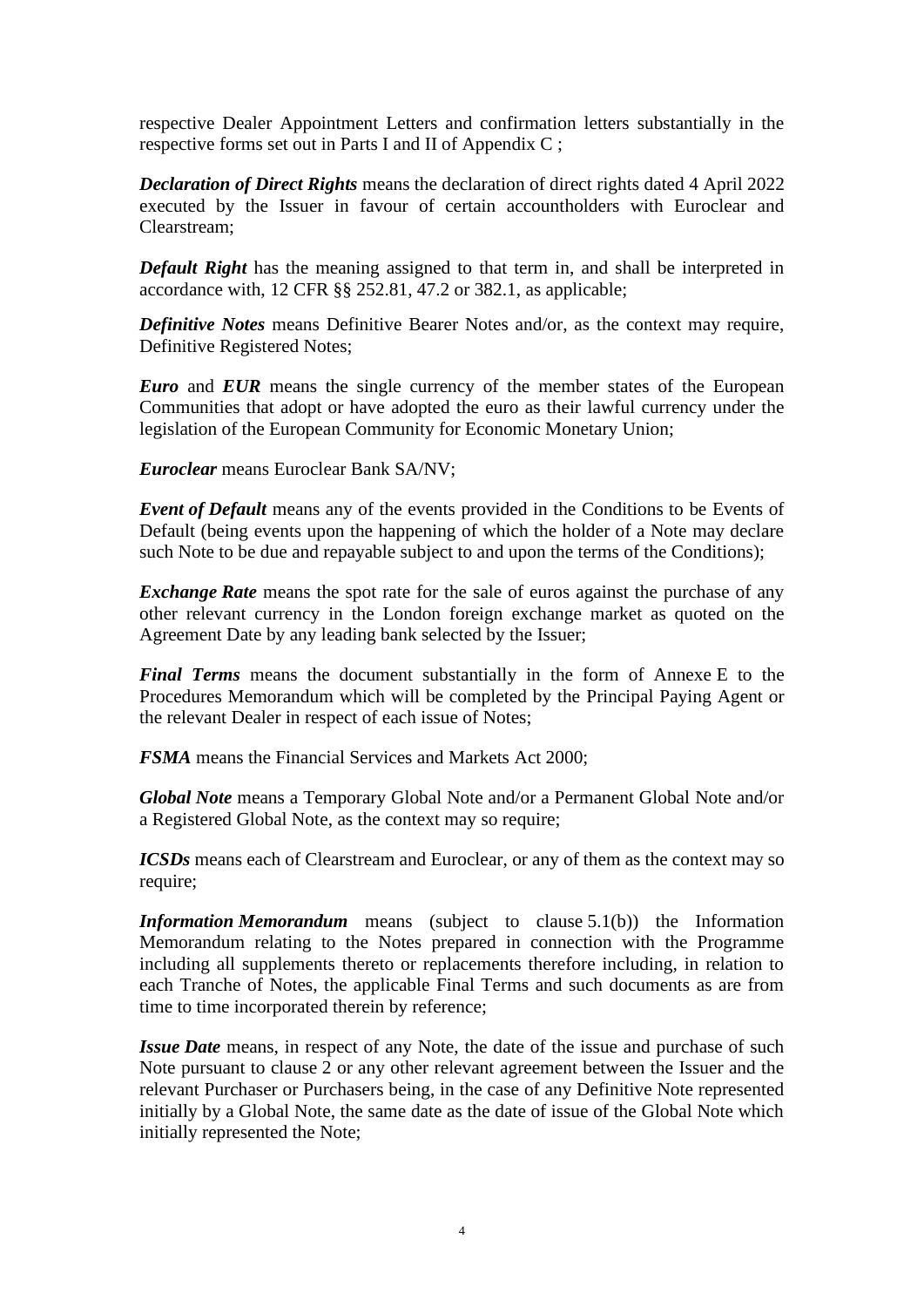*Issuer* means KommuneKredit;

*Issuer-ICSDs Agreement* means the agreement between the Issuer, Euroclear and Clearstream in or substantially in the form prescribed by Euroclear and Clearstream;

*Listed Notes* means Luxembourg Listed Notes and any other Notes listed and admitted to trading on any other stock exchange;

*Luxembourg Listed Notes* means Notes admitted to trading on the EU regulated market of the Luxembourg Stock Exchange and listed on the Official List of the Luxembourg Stock Exchange;

*Note* means a note denominated in such currency as may be agreed between the Issuer and the relevant Purchaser or Purchasers which:

- (a) has a Tenor (subject as provided below) of at least one month but not more than 40 years;
- (b) in respect of any Tranche of Notes which must be redeemed before the first anniversary of the date of issue and the issue proceeds of which are to be accepted by the Issuer in the United Kingdom, have a redemption value of not less than £100,000 (or an equivalent value denominated wholly or partly in other currencies) and no part of any such Note may be transferred unless the redemption value of that part is not less than £100,000 (or such equivalent amount); and
- (c) either has (including without limitation, in the case of sterling) such minimum denomination as may be allowed or required from time to time by the relevant central bank or monetary authority or any laws or regulations applicable to the relevant currency, is issued or to be issued by the Issuer:
	- (i) pursuant to this Agreement or pursuant to another agreement between the Issuer and the relevant Purchaser or Purchasers which may be in either bearer or registered form including, if in bearer form, any Coupons or Talons relating to it, and which may initially be represented by, and comprised in, a Registered Global Note, a Temporary Global Note which may (in accordance with the terms of such Temporary Global Note) be exchanged for a Permanent Global Note which may (in accordance with the terms of such Permanent Note) be exchanged for Definitive Notes **PROVIDED THAT** (a) the expression *Note* or *Notes* shall, unless the context otherwise requires, include any Global Note representing Notes issued under the Programme, (b) the Tenor of a Note may not be more than 40 years (unless a further Danish law opinion is obtained in relation to Notes of such duration pursuant to clause 3.4) or (c) the Tenor of a Note must comply with any minimum or maximum maturity allowed or required at the Agreement Date and the Issue Date by the relevant central bank or monetary authority for the currency or currencies involved or by any laws or regulations applicable to the relevant currency or currencies; or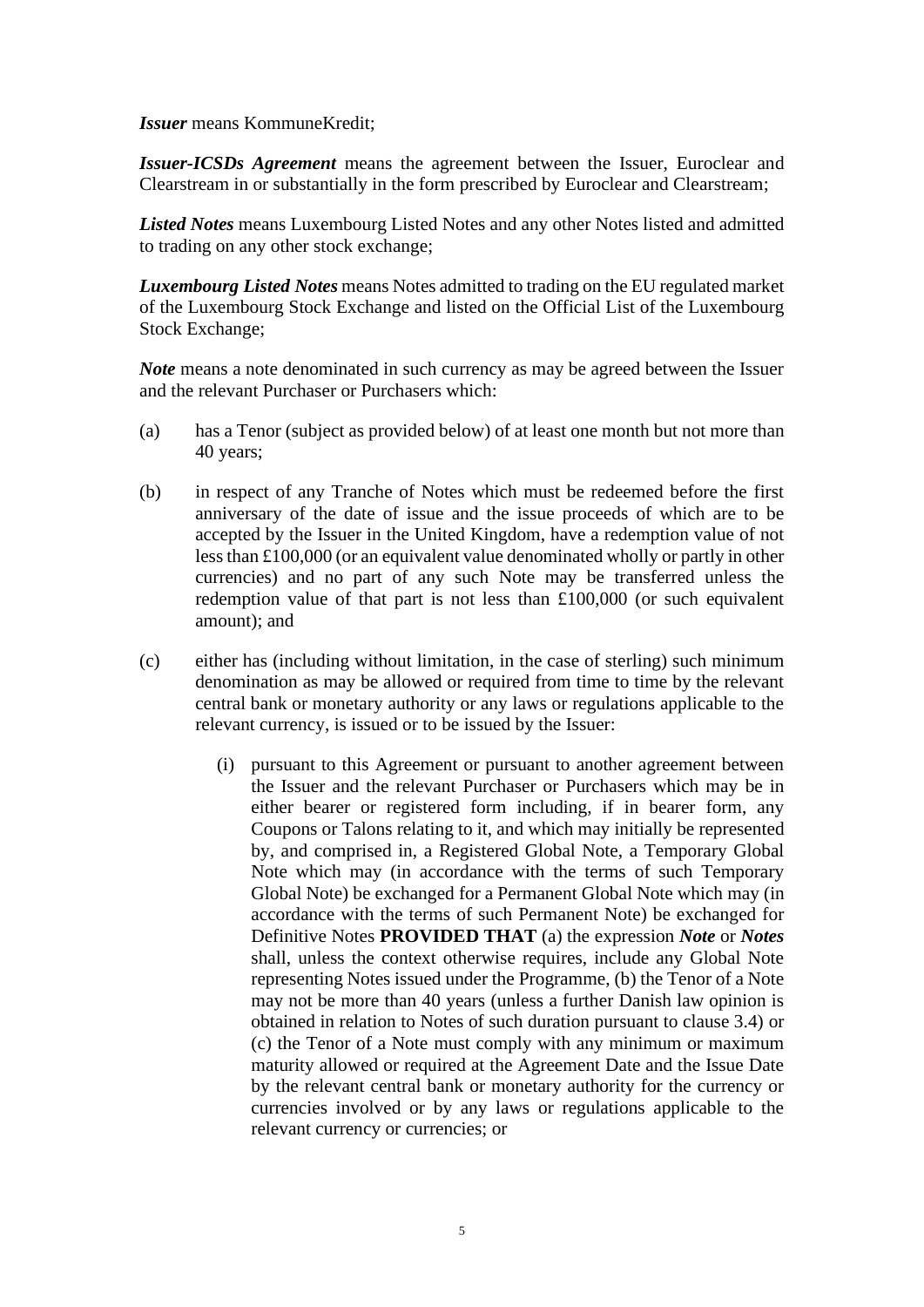(ii) pursuant to this Agreement, the VP Arrangements, or pursuant to another agreement between the Issuer and the relevant Purchaser or Purchasers, which is in uncertificated and dematerialised book-entry form;

*Procedures Memorandum* means the Operating and Administrative Procedures Memorandum set out in Appendix A to the Agency Agreement as amended or varied from time to time by agreement between the parties hereto (and in the case of any issue of Notes, the Purchaser) with, in each case, the approval in writing of the Principal Paying Agent and, if applicable, the Registrar;

*Principal Paying Agent* means Citibank, N.A. London Branch, as principal paying agent under the Agency Agreement and any successor principal paying agent appointed by the Issuer in accordance with the Agency Agreement;

*Programme* means the Euro Medium Term Note Programme established by and contemplated in this Agreement;

*Purchasers* means any Dealer or Third Party who agrees to purchase Notes as contemplated by clause [2](#page-9-0) or pursuant to another agreement with the Issuer and references to the relevant Purchaser or Purchasers means, in relation to any Note, the Purchaser or Purchasers with whom the Issuer has agreed the issue and purchase of such Note;

*Registered Note* means a Note in registered form;

*Registrar* means Citibank Europe PLC as registrar under the Agency Agreement and any successor registrar appointed by the Issuer in accordance with the Agency Agreement;

*Securities Act* means the United States Securities Act of 1933, as amended;

*Series* means each original issue of Notes together with any further issues expressed to form a single series with the original issue and the terms of which are (save for the Issue Date, Interest Commencement Date and the Issue Price) otherwise identical (including whether or not the Notes are listed) and which are consolidated and form a single series and shall be deemed to include the Global Notes and Definitive Notes of such Series (the expressions *Notes of the relevant Series* and *holders of Notes of the relevant Series* and related expressions being construed accordingly);

*Stock Exchange* means the Luxembourg Stock Exchange or any other or further stock exchange(s) or securities market(s) on which any Notes may from time to time be listed and admitted to trading;

*Subsidiary* means, in relation to the Issuer, any company which is then directly or indirectly controlled, or more than 50 per cent. of whose issued voting share capital (or equivalent) is then directly or indirectly owned, by the Issuer and/or one or more of its respective Subsidiaries;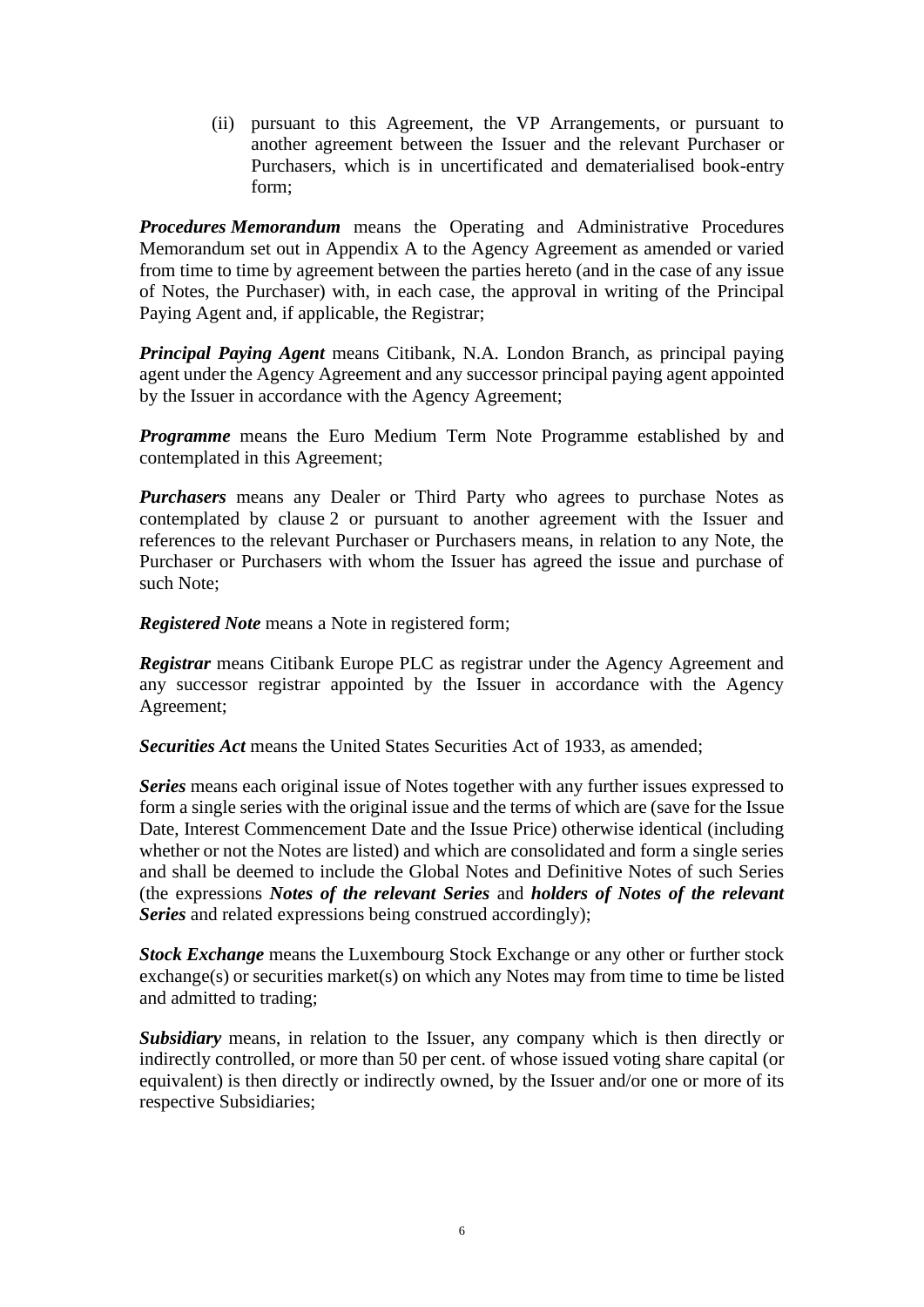*Tenor* means, in respect of any Note, the period from (and including) its Issue Date to (but excluding), in relation to a Fixed Rate Note or Zero Coupon Note, its Maturity Date or, in relation to a Floating Rate Note, the Interest Payment Date falling in the Redemption Month;

*Third Party* means any person other than a Dealer who agrees with the Issuer to purchase Notes from the Issuer;

*Tranche* means all Notes of the same Series with the same Issue Date:

*Transfer Agent* means Citibank, N.A. London Branch, as transfer agent under the Agency Agreement and any successor transfer agent appointed by the Issuer in accordance with the Agency Agreement;

*VP* means VP Securities A/S, the Danish central securities depository;

*VP Arrangements* has the meaning ascribed to it in the Terms and Conditions;

*VP Agent* means KommuneKredit as Agent under the VP Arrangements and any successor agent appointed by the Issuer in accordance with the Agency Agreement;

*VP Notes* means a Note in uncertificated and dematerialised book-entry issued or to be issued by the Issuer pursuant to this Agreement and the VP Arrangements;

*U.S. Special Resolution Regime* means each of (i) the Federal Deposit Insurance Act and the regulations promulgated thereunder and (ii) Title II of the Dodd-Frank Wall Street Reform and Consumer Protection Act and the regulations promulgated thereunder;

*U.S.\$* and *U.S. dollars* mean United States dollars;

*Unlisted Notes* means Notes which are not intended to be listed and are so designated in the applicable Final Terms;

*Yen* and *¥* mean Japanese Yen; and

*Zero Coupon Note* means a Note on which no interest is payable.

In this Agreement, clause headings are inserted for convenience and ease of reference only and shall not affect the interpretation of this Agreement. All references in this Agreement to the provisions of any statute shall be deemed to be references to that statute as from time to time modified, extended, amended or re-enacted or to any statutory instrument, order or regulation made thereunder or under such re-enactment.

Terms used in the Agency Agreement (including the Conditions) and in the Final Terms applicable to any Notes shall have the same meanings herein unless the context does not allow.

All references in this Agreement to an agreement, instrument or other document (including, without limitation, this Agreement, the Agency Agreement, the VP Arrangements, the Declaration of Direct Rights, the Notes and the Conditions) shall be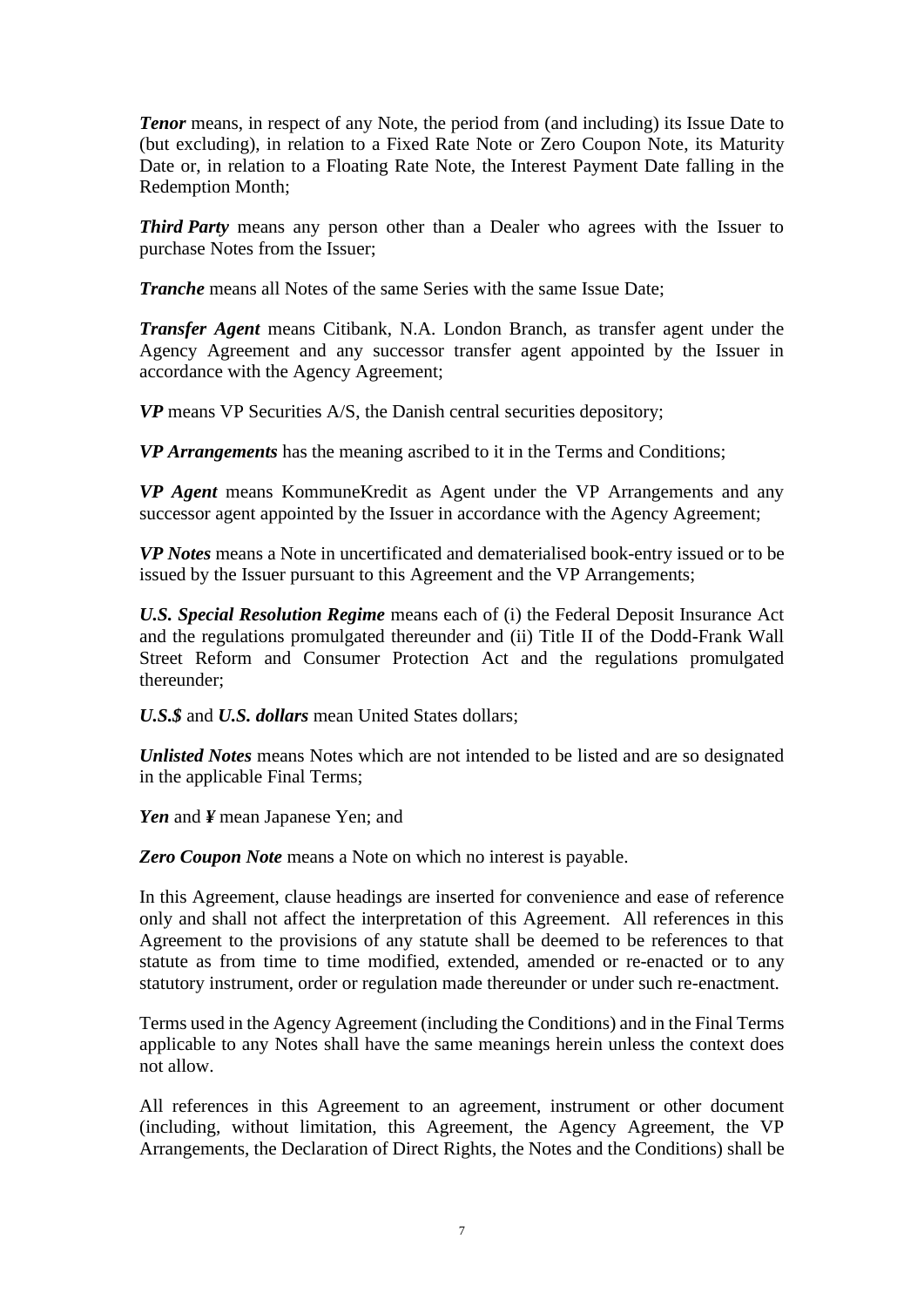construed as a reference to that agreement, instrument or document as the same may be amended, modified, varied, supplemented or novated from time to time.

# <span id="page-9-0"></span>**2. AGREEMENTS TO ISSUE AND PURCHASE NOTES**

<span id="page-9-1"></span>2.1 Subject to the terms and conditions of this Agreement, the Issuer may from time to time agree with any Purchaser to issue, and each Purchaser may agree to purchase, Notes.

2.2 On each occasion upon which the Issuer and any Purchaser shall agree on the terms of the issue and purchase of one or more Notes, other than the VP Notes, by such Purchaser, including any of the matters relating to the Notes set out in the Information Memorandum, the Issuer shall cause such Notes (which shall be represented by a Registered Global Note or Notes, Permanent Global Note or Notes, or Temporary Global Note or Notes denominated in the relevant currency or currencies, as indicated in the applicable Final Terms) to be issued and delivered on the agreed date:

- (a) in the case of a Temporary Global Note or a Permanent Global Note, to (A) if the Notes are CGNs, a common depositary or (B) if the Notes are NGNs, a common safekeeper, in each case for Euroclear and Clearstream, as specified in the applicable Final Terms;
- (b) in the case of a Registered Global Note, to a common depositary or, if Notes are held under the NSS, common safekeeper, in each case for Euroclear and Clearstream, as specified in the applicable Final Terms; and
- (c) so that the securities account of such Purchaser with Euroclear or with Clearstream (as specified by such Purchaser) is credited with such Notes on the agreed date of issue and such Purchaser shall, against such Notes being so credited and unless otherwise agreed in relation to partly-paid Notes, cause the net subscription money for such Notes to be paid in the relevant currency by transfer of funds to the relevant cash account(s) of the Principal Paying Agent with Euroclear and/or Clearstream so that such payment is credited to such account(s) for value on such date of issue.

2.3 The procedures which the parties intend should apply for the purposes of this clause are set out in the Procedures Memorandum.

2.4 On each occasion upon which the Issuer and any Purchaser shall agree on the terms of the issue and purchase of one or more VP Notes by such Purchaser, including any of the matters relating to the VP Notes set out in the Information Memorandum, the Issuer shall cause such VP Notes to be issued and included by book entries in the records of VP so that the securities account of such Purchaser with VP (as specified by such Purchaser) is credited with such VP Notes on the agreed date of issue and such Purchaser shall, against such Notes being so credited and unless otherwise agreed in relation to partly-paid Notes, cause the net subscription money for such Notes to be paid in the relevant currency by transfer of funds to the relevant cash account(s) of the VP Agent with VP so that such payment is credited to such account(s) for value on such date of issue. The procedures which the parties intend should apply for the purposes of this clause are set out in the Procedures Memorandum.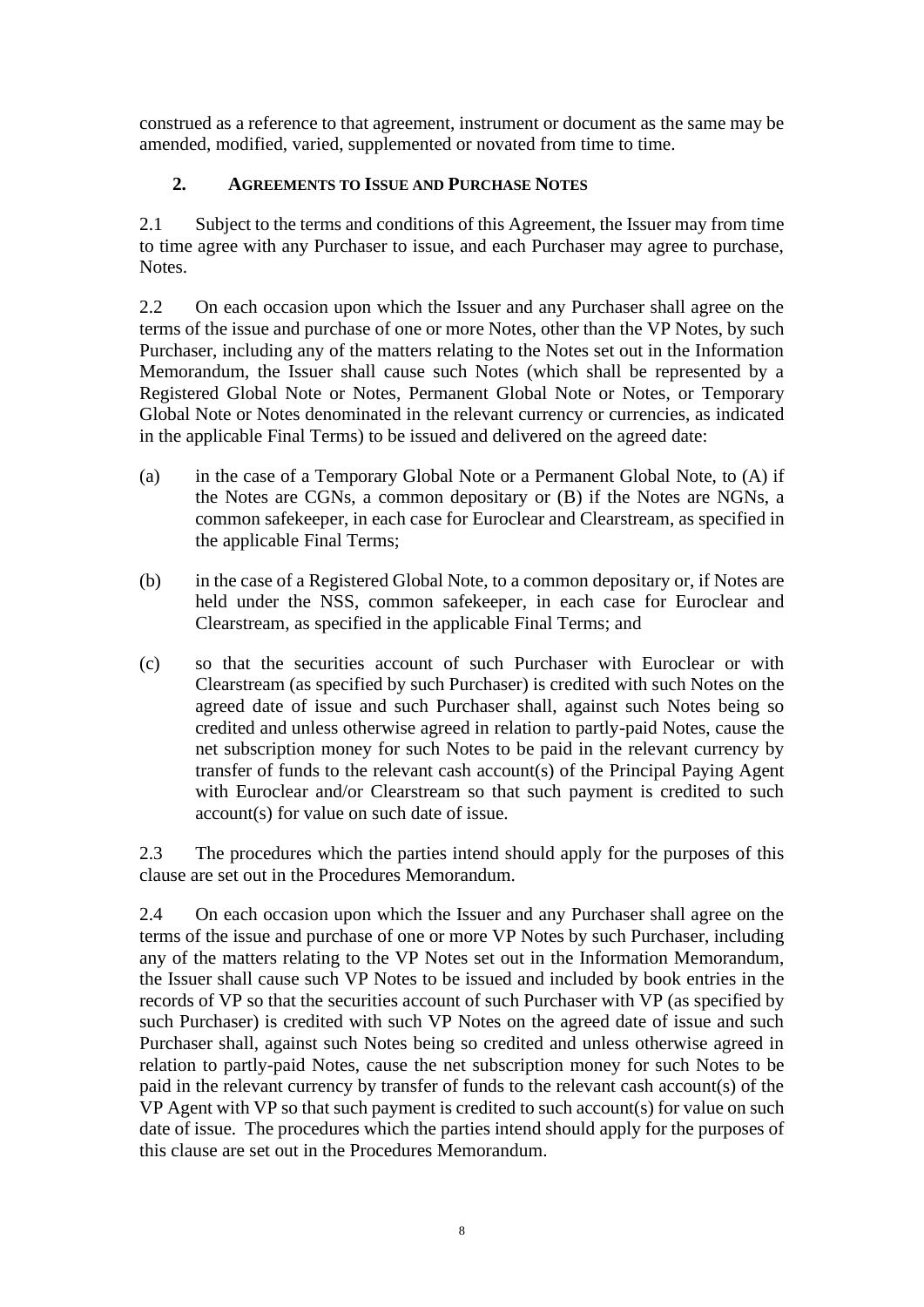<span id="page-10-0"></span>2.5 Where the Issuer agrees with two or more Dealers (which expression in this sub-clause [2.5](#page-10-0) includes entities to be appointed as Dealers in relation to the issue) to issue, and such Dealers agree to purchase, Notes on a syndicated basis, it shall enter into an agreement with such Dealers in substantially the form set out in [Appendix](#page-45-0) E . For the avoidance of doubt, the Agreement Date in respect of such an issue shall be the date upon which such agreement is entered into.

<span id="page-10-1"></span>2.6 The Issuer hereby appoints each Dealer and each Dealer accepts its appointment to act as the agent of the Issuer for the purpose of soliciting or receiving offers from third parties to purchase Notes from the Issuer. A Dealer shall only be entitled and requested to commence soliciting offers to purchase Notes pursuant to this sub-clause [2.6](#page-10-1) upon receipt of a notice from the Issuer containing such details of the type and cost of funding sought by the Issuer as the Issuer and that Dealer may agree and upon that Dealer accepting such notice in writing sent to the Issuer. The giving of such a notice will constitute the Issuer's authorisation and request to the Dealers to commence soliciting offers to purchase such of its Notes as meet the Issuer's requirements as contained in such notice and otherwise having the terms and conditions set out in the Information Memorandum as supplemented by the Final Terms(s) issued or to be issued in respect of the relevant Notes whereupon each Dealer shall use such reasonable efforts to solicit offers to purchase such Notes as are consistent with each Dealer's market practice in the international euro medium term note market. The Issuer, on acceptance of an offer to purchase Notes meeting such requirements, will be obliged to issue Notes. The giving of such a notice shall not prevent any Dealer from making offers pursuant to clause [2.1](#page-9-1) to purchase Notes (whether meeting such requirements or not).

2.7 Each Dealer shall communicate to the Issuer each reasonable offer to purchase Notes received by that Dealer as a result of solicitations by that Dealer pursuant to clause [2.6,](#page-10-1) together with any further details of the terms of the Notes to which such offer relates, and the Issuer shall communicate to each Dealer its reply to each offer solicited by such Dealer within such time limit as is agreed between the Issuer and such Dealer. Subject to any oral or written arrangement between the Issuer and that Dealer in effect at the time with respect to acceptance by such Dealer on behalf of the Issuer of offers to purchase Notes, the Issuer shall have the sole right to accept offers to purchase any Notes and may reject any such offer, in whole or (subject to the terms of such offer) in part. Each Dealer shall have the right, in its discretion reasonably exercised, without notice to the Issuer, to reject as unreasonable any offer to purchase Notes, in whole or (subject to the terms of such offer) in part, received by it, and any such rejection shall not be deemed a breach of this Agreement. Upon a reasonable request being made by the Issuer, each Dealer shall use reasonable endeavours to inform the Issuer about the size of offers rejected by it, subject to applicable law.

## 2.8

(a) Upon receipt from the Issuer of a notice pursuant to clause [5.1\(c\),](#page-19-0) the Dealers shall cease their solicitation of offers to purchase Notes until the Dealers shall have been supplied with an amendment, supplement or replacement of the Information Memorandum.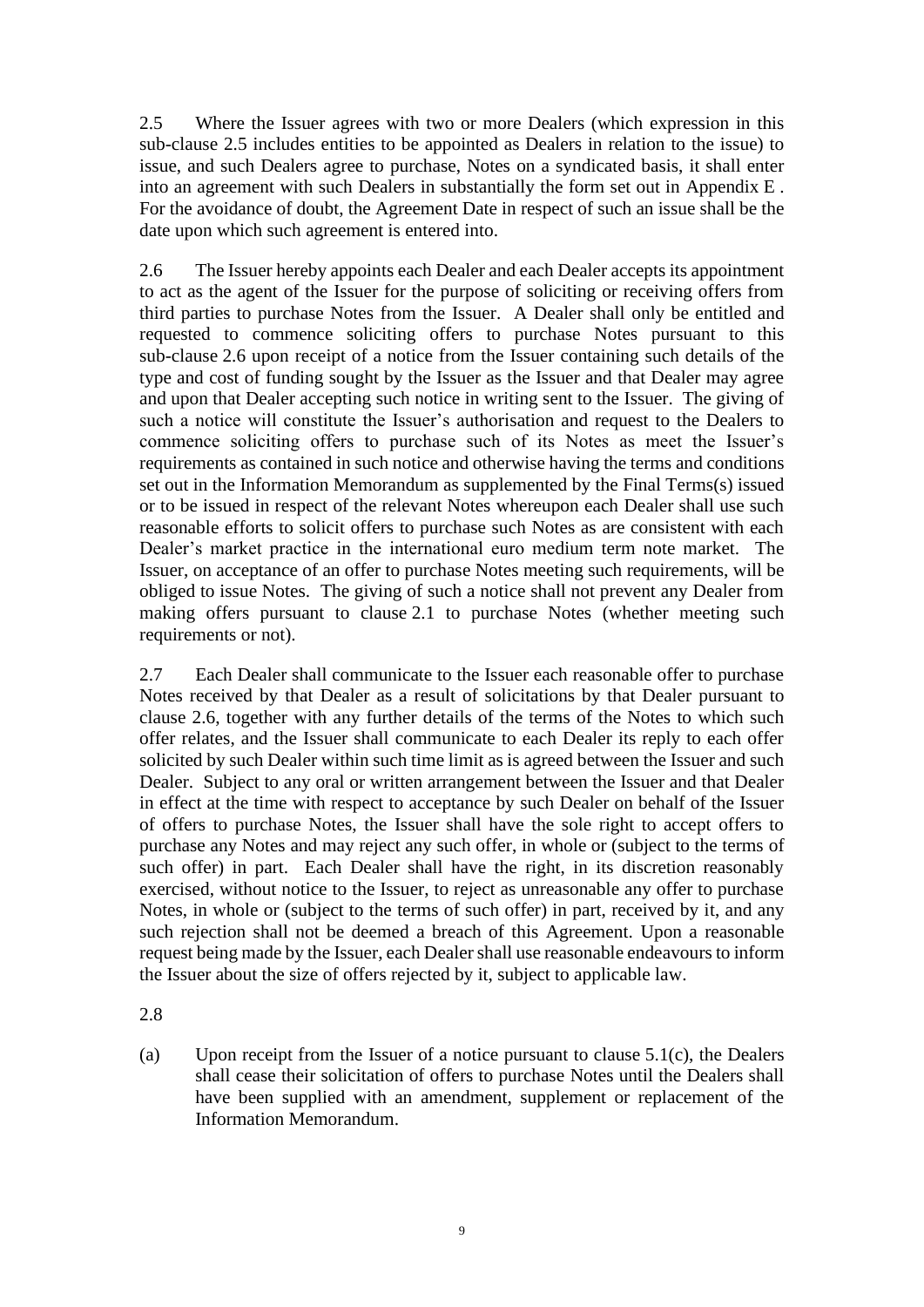(b) The Issuer may at any time and from time to time and in its sole discretion by notice to the Dealers suspend or terminate solicitation by the Dealers of offers to purchase Notes of any Series either permanently or for any specified period or periods of time or generally until notice is given by the Issuer to Dealers that such solicitation may re-commence. Upon receipt of such notice, the Dealers shall cease their solicitation of offers to purchase Notes of the relevant Series.

2.9 In soliciting or receiving offers to purchase Notes from the Issuer pursuant to clause [2.6,](#page-10-1) and if so agreed on the relevant Agreement Date, the Dealers are acting solely as agents for the Issuer and not as principals. Each Dealer will, at the request and expense of the Issuer, make all reasonable efforts to assist the Issuer in obtaining performance of its agreement to purchase Notes by each purchaser whose offer to purchase Notes from the Issuer has been solicited or received by that Dealer and accepted by the Issuer, but such Dealer will have no liability to the Issuer if any such purchase is not consummated for any reason.

# <span id="page-11-2"></span>**3. CONDITIONS OF ISSUE; UPDATING**

3.1 First Issue

The Issuer shall not conclude its first agreement with any Dealer for the issue and purchase of Notes, unless and until each Dealer shall have received, and found satisfactory, all of the documents and confirmations described in the Initial Documentation List set out in [Appendix](#page-30-0) A or expressly waived its entitlement in that respect.

## <span id="page-11-0"></span>3.2 Each Issue

The obligations of a Dealer under any agreement for the issue and purchase of Notes made pursuant to clause [2](#page-9-0) are conditional upon:

- (a) the representations and warranties of the Issuer set out in clause [4](#page-15-0) (save as expressly disclosed in writing by the Issuer to such Dealer prior to such agreement being entered into) being true and correct in all material respects on the Agreement Date and the proposed Issue Date in respect of such Notes by reference to the facts then existing and to the Information Memorandum in effect on the Agreement Date, the Issuer acknowledging that whenever a Dealer agrees to purchase Notes such agreement will be on the basis of, and in reliance on, a representation which the Issuer shall be deemed to make on the relevant Agreement Date to the effect that the representations and warranties are so true and correct in all material respects;
- (b) there being no outstanding breach which has not been waived by the relevant Dealer or Dealers on the proposed Issue Date of any of the obligations of the Issuer under this Agreement, the Notes, the Declaration of Direct Rights, the Agency Agreement and the VP Arrangements;
- <span id="page-11-1"></span>(c) the aggregate face amount of the Notes to be issued, when added to the aggregate face amount of all Notes outstanding (as defined in the Agency Agreement) on the Agreement Date and the proposed Issue Date not exceeding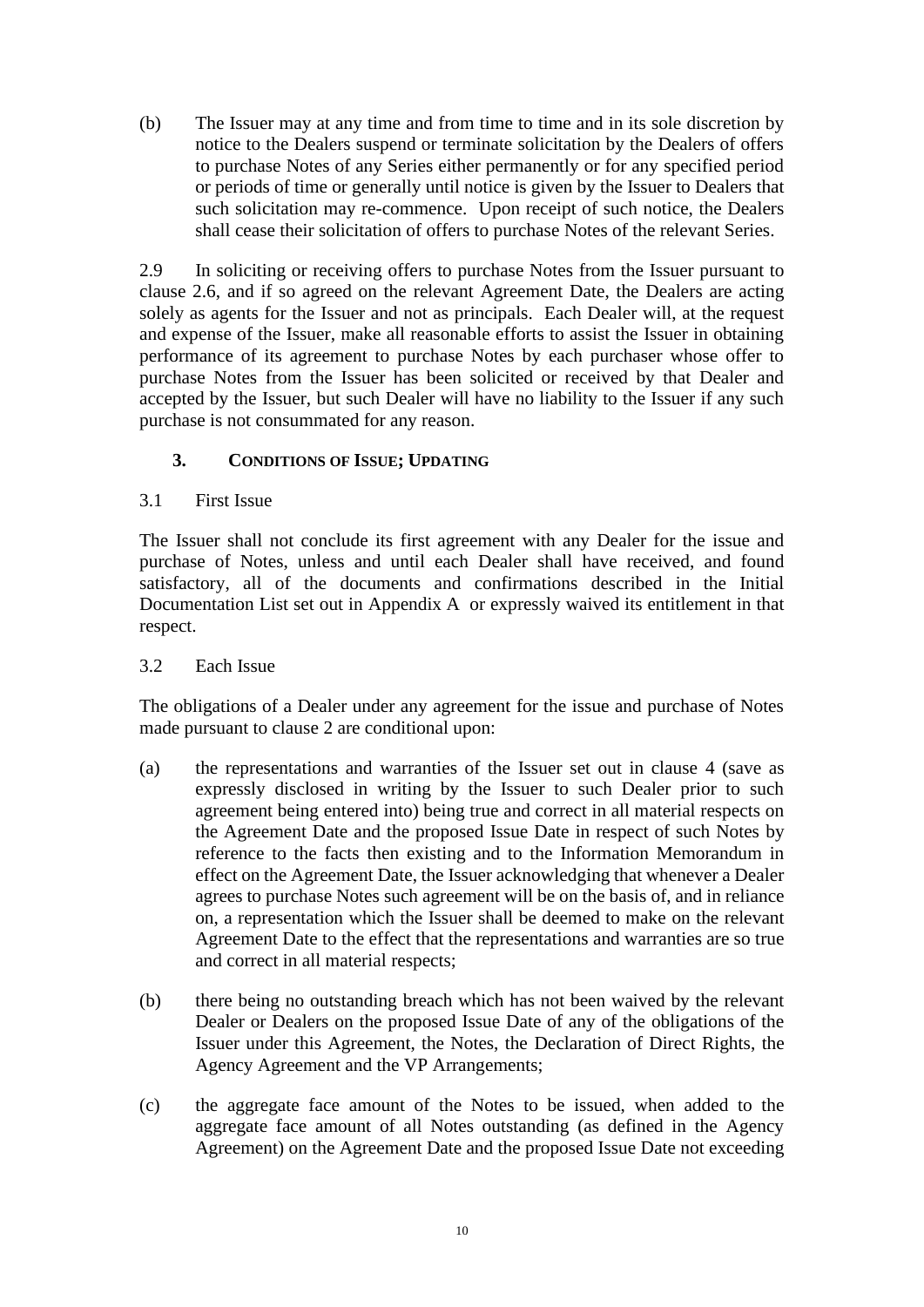EUR30,000,000,000 and for this purpose the Euro equivalent of Notes denominated in a specified currency other than Euro shall be determined on the basis set out in sub-clause [3.3;](#page-13-0)

- (d) those Notes having been accepted for listing and admission to trading on the Stock Exchange (except in the case of Unlisted Notes);
- (e) there having been, between the Agreement Date and the Issue Date for such Notes, no such change in national or international financial, political or economic conditions or currency exchange rates or exchange controls as would, in the opinion of the relevant Dealer(s), after consultation with the Issuer if reasonably practicable in the circumstances, materially prejudice the sale by such Dealer(s) of the Notes proposed to be issued;
- (f) neither Moody's Investors Service (Nordics) AB (**Moody's**) nor S&P Global Ratings Europe Limited (**S&P**) having revised its rating of the Programme downwards;
- (g) the Issuer, the relevant Dealer or Dealers, the Principal Paying Agent and, if applicable, the Registrar having agreed the relevant forms, as applicable, of the Final Terms, Global Notes, the Definitive Notes and the Conditions and (if any) the Coupons;
- (h) in respect of the currency in which the Notes are to be denominated:
	- (i) such currency being generally accepted for settlement by Euroclear, Clearstream and/or VP;
	- (ii) the Issuer, the relevant Dealer or Dealers, the Principal Paying Agent and, if applicable, the Registrar having agreed the relevant settlement procedures; and
	- (iii) the relevant Dealer or Dealers having received (if it so requires) evidence satisfactory to it that the issue of Notes denominated in such currency is not contrary to any applicable law, statute or regulation and that all necessary consents, licences and approvals have been obtained for such issue;
- <span id="page-12-0"></span>(i) where the Conditions so provide, any calculations or determinations which are required to be made prior to the proposed Issue Date having been duly made in accordance with the Conditions;
- (j) the Issuer, the relevant Dealer or Dealers, the Principal Paying Agent and the Registrar having agreed all the Conditions applicable to the proposed issue;
- (k) the relevant Dealer or Dealers having received a certificate signed by any two General Managers of the Issuer stating that the Board of Management of the Issuer has approved the issue of the Notes;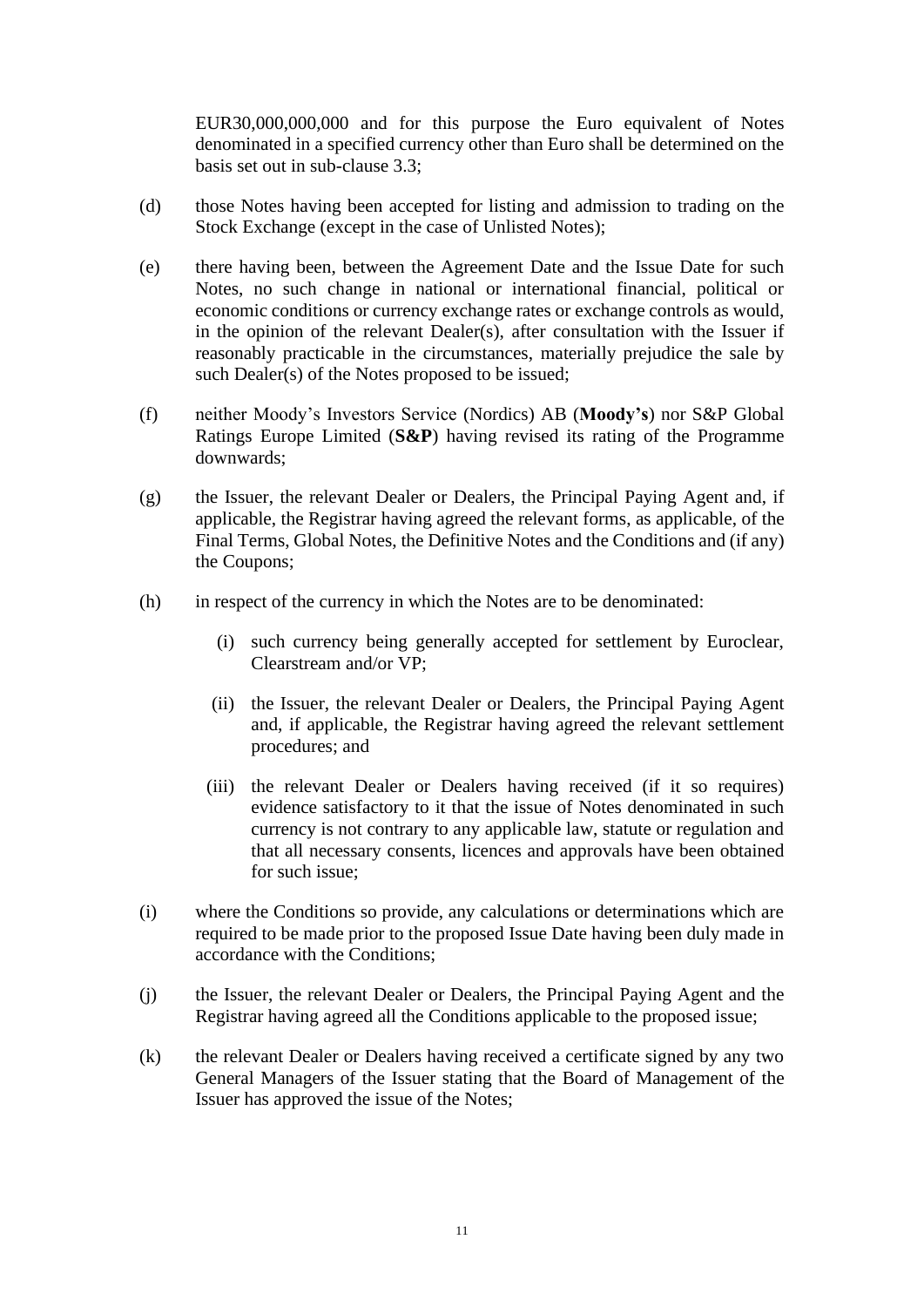- (l) if the applicable Final Terms indicate that the Notes are to be represented by (i) Bearer Global Notes which are to be NGNs, or (ii) Registered Global Notes which are to be held under the NSS:
	- (i) the delivery of the programme effectuation authorisation in or substantially in the form set out in [Appendix](#page-69-0) F of this Agreement;
	- (ii) the execution of the Issuer-ICSDs Agreement;
- (m) if the applicable Final Terms indicate that the Notes are to be represented by (i) Bearer Global Notes which are to be NGNs, or (ii) Registered Global Notes which are to be held under the NSS, in each case where it is required that an ICSD be a common safekeeper:
	- (i) the delivery of the authorisation from the Issuer to the relevant ICSD acting as common safekeeper to effectuate the relevant Global Note;
	- (ii) the execution of the election form pursuant to which the Principal Paying Agent has elected an ICSD as Common Safekeeper in accordance with Clause 2.6 of the Agency Agreement; and
- (n) if the applicable Final Terms indicate that the Notes are to be issued in uncertificated and dematerialised book-entry form, copies of the VP Arrangements and, where relevant, the delivery of such documentation to the VP Agent as contemplated by the Conditions.
- <span id="page-13-0"></span>3.3 Calculation of Euro Amounts

Amounts expressed in a specified currency other than Euro shall, where required, be translated into Euro using the Exchange Rate. The Euro equivalent of Dual Currency Notes, Indexed Notes, Zero Coupon Notes or other Notes issued at a discount or a premium shall be included in the aggregate face amount of Notes outstanding by reference to the original nominal amount of any particular issue. The nominal amount of partly-paid Notes will be taken into account regardless of the amount of the subscription price paid.

<span id="page-13-1"></span>3.4 Updating of Legal Opinions and Auditors' Comfort Letters

If any Dealer so requests (on the basis that such Dealer reasonably considers it desirable in view of a change (or proposed change) in applicable law or the financial or other circumstances affecting the Issuer, the Notes, this Agreement, the Declaration of Direct Rights, the Agency Agreement or the VP Arrangements or on other reasonable grounds), the Issuer will (at its own expense) procure that a further legal opinion in respect of Danish or, as the case may be, English law from legal advisers, or a further comfort letter from the auditors of the Issuer, in each case relating to such change or proposed change and in such form and with such content as the relevant Dealer may reasonably require, is delivered to the relevant Dealer by legal advisers in Denmark or, as the case may be, England (selected by the Issuer and approved by the relevant Dealer, such approval not to be unreasonably withheld) or, as the case may be, the current auditors to the Issuer. Any such request must be in writing and contain details of the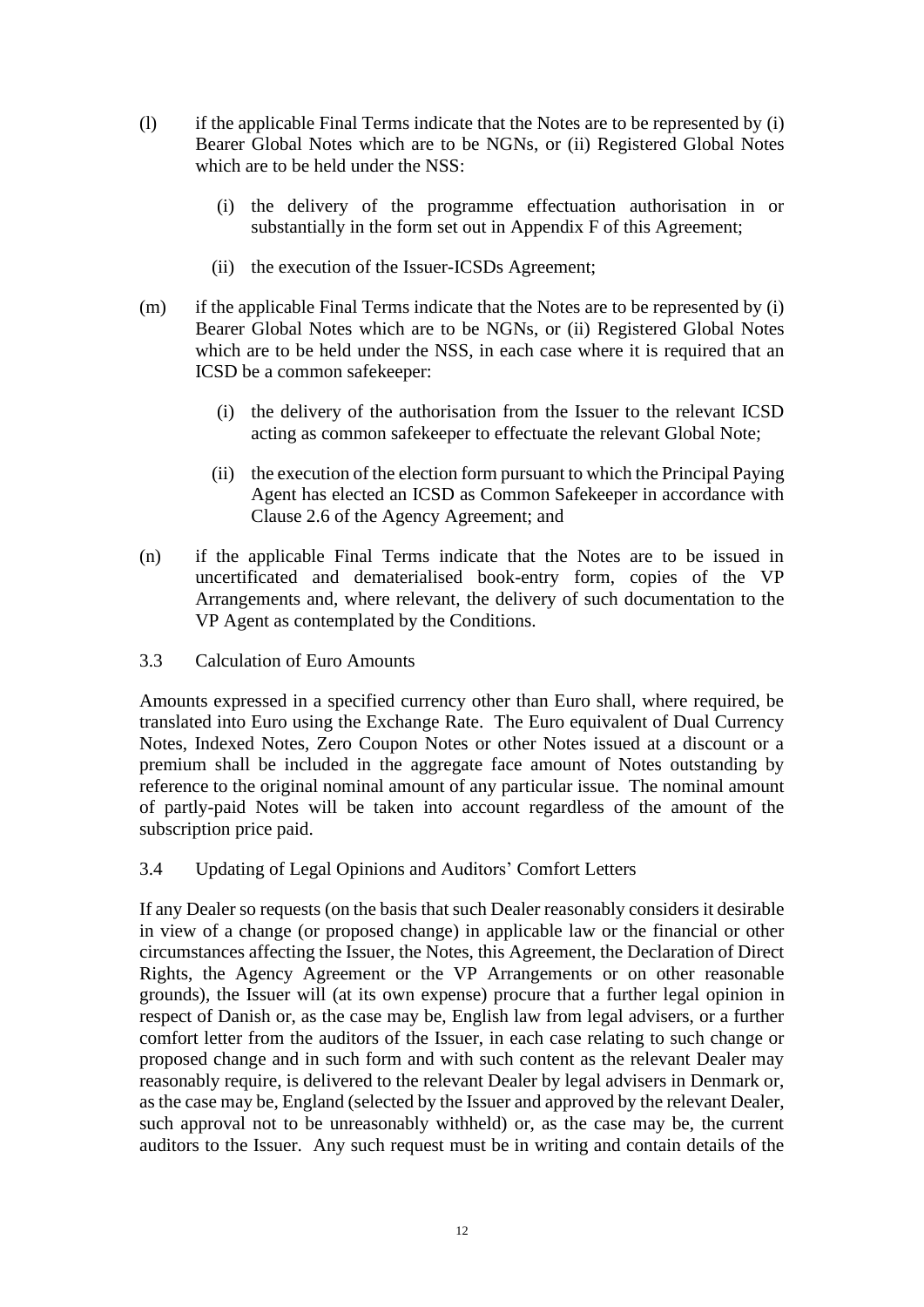basis for such request. If at or prior to the time of any agreement to issue and purchase Notes under clause [2](#page-9-0) such request is given with respect to the Notes to be issued, the receipt of such opinion or comfort letter in a form satisfactory to the relevant Dealer shall be a further condition precedent to the issue of those Notes. In addition, but without prejudice to the foregoing, the Issuer will (at its own expense) procure that, before the first issue of Notes occurring after each anniversary of the date of this Agreement, a legal opinion, in such form and with such content as the Dealers may reasonably require, is delivered to each Dealer by legal advisers in each of Denmark and England (selected by the Issuer and approved by the Dealers, such approval not to be unreasonably withheld).

## 3.5 Waiver

Any Dealer, on behalf of itself only, may waive any of the conditions precedent contained in clause [3.2](#page-11-0) (save for the conditions precedent contained in clause [3.2\(c\)](#page-11-1) and [3.2\(i\)\)](#page-12-0) in writing in so far as they relate to an issue of Notes of a Series to that Dealer.

#### 3.6 Compliance

The Issuer is responsible for ensuring compliance by it with the laws and regulations applicable to it and, together with the relevant Dealer or Dealers, is responsible for ensuring compliance with the laws and regulations applicable to the currency or currencies in which Notes are denominated or payable (provided that the relevant Dealer or Dealers shall have sole responsibility for their own compliance with the provisions of Clause 9 (*Dealers' Undertakings*) and the Selling Restrictions set out in Appendix B to this Agreement) and each Dealer agrees to use reasonable endeavours to inform the Issuer of any such laws or regulations of which such Dealer is aware in relation to any Notes which such Dealer agrees or proposes to agree to purchase pursuant to clause [2.](#page-9-0)

#### 3.7 Status of Arranger

Each of the Dealers agrees that the Arranger has only acted in an administrative capacity to facilitate the establishment and/or maintenance of the Programme and has no responsibility to it for:

- (a) the adequacy, accuracy, completeness or reasonableness of any representation, warranty, undertaking, agreement, statement or information in the Information Memorandum, this Agreement or any information provided in connection with the Programme; or
- (b) the nature and suitability to it of all legal, tax and accounting matters and all documentation in connection with the Programme or any Tranche.

Each of the Dealers agrees that a determination will be made in relation to each issue about whether, for the purpose of the MiFID Product Governance rules under EU Delegated Directive 2017/593 (the *MiFID Product Governance Rules*) and/or the FCA Handbook Product Intervention and Product Governance Sourcebook (the *UK MiFIR Product Governance Rules*), as applicable, any Dealer subscribing for any Notes is a manufacturer in respect of such Notes, but that, otherwise, neither the Arranger nor the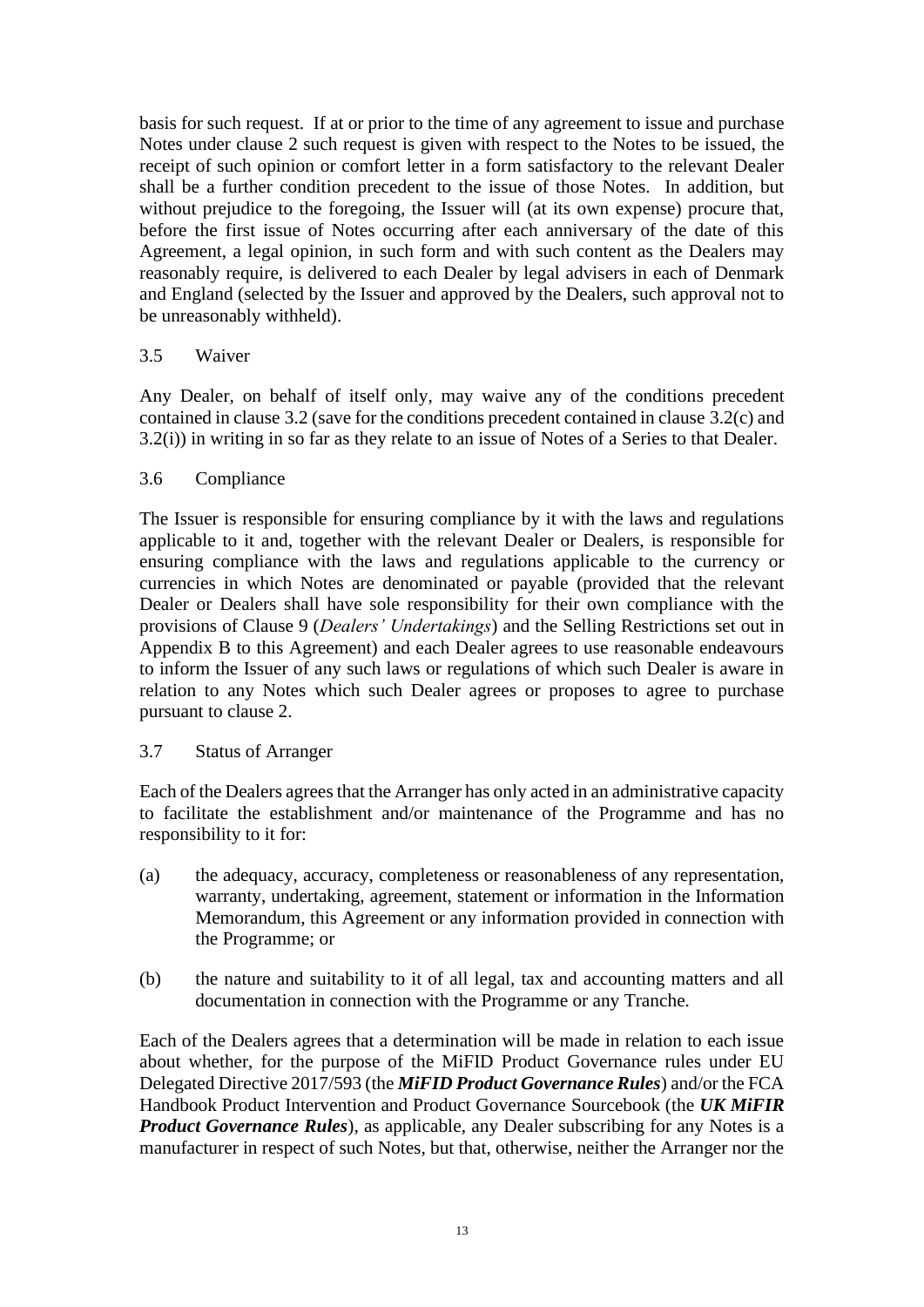Dealers nor any of their respective affiliates will be a manufacturer for the purpose of the MiFID Product Governance Rules and/or the UK MiFIR Product Governance Rules respectively.

#### 3.8 FSMA

In respect of any Tranche of Notes, which must be redeemed before the first anniversary of the date of its issue, the Issuer will issue such Notes only if the following conditions apply (or the Notes can otherwise be issued without contravention of Section 19 of the FSMA):

- (a) each relevant Dealer represents, warrants and agrees in the terms set out in paragraph [2.1](#page-34-0) of [Appendix](#page-33-0) B ; and
- (b) the redemption value of each such Note is not less than  $£100,000$  (or an amount of equivalent value denominated wholly or partly in a currency other than sterling), and no part of any Note may be transferred unless the redemption value of that part is not less than £100,000 (or such an equivalent amount).

#### <span id="page-15-0"></span>**4. REPRESENTATIONS AND WARRANTIES**

The Issuer represents and warrants to and for the benefit of each Dealer that:

- <span id="page-15-1"></span>(a) the Information Memorandum contains all information with regard to the Issuer and any of its Subsidiaries (if any) and the Notes which is material in the context of the Programme and the offering of the Notes; such information is true and accurate in all material respects and the Information Memorandum does not contain any untrue statement of a material fact or omit to state any material fact known to the Issuer necessary to make the statements therein not misleading in any material respect and all reasonable enquiries have been made to ascertain such facts and to verify the accuracy of all such statements and that all statements or information issued by the Issuer to a Dealer or Dealers at any time during the term of the Programme for the purpose of the issue of any Notes will, when made, and until the Issuer notifies such Dealer or Dealers otherwise, be true and accurate and not misleading, in each case in every material respect, the Issuer having made all reasonable enquiries to verify the accuracy of such statements or information;
- (b) the financial statements of the Issuer and any of its Subsidiaries (if any) included, or incorporated by reference, in the Information Memorandum present fairly and accurately the financial position of the Issuer and its Subsidiaries (if any) as of the date of such financial information (the *relevant date*) and for the periods covered thereby, and have been prepared in accordance with generally accepted accounting principles in Denmark and pursuant to the relevant laws thereof applied on a consistent basis throughout the relevant period involved and that since the relevant date there has been no material adverse change in the condition or general affairs, financial or otherwise, of the Issuer and any of its Subsidiaries (if any), otherwise than as disclosed in the Information Memorandum;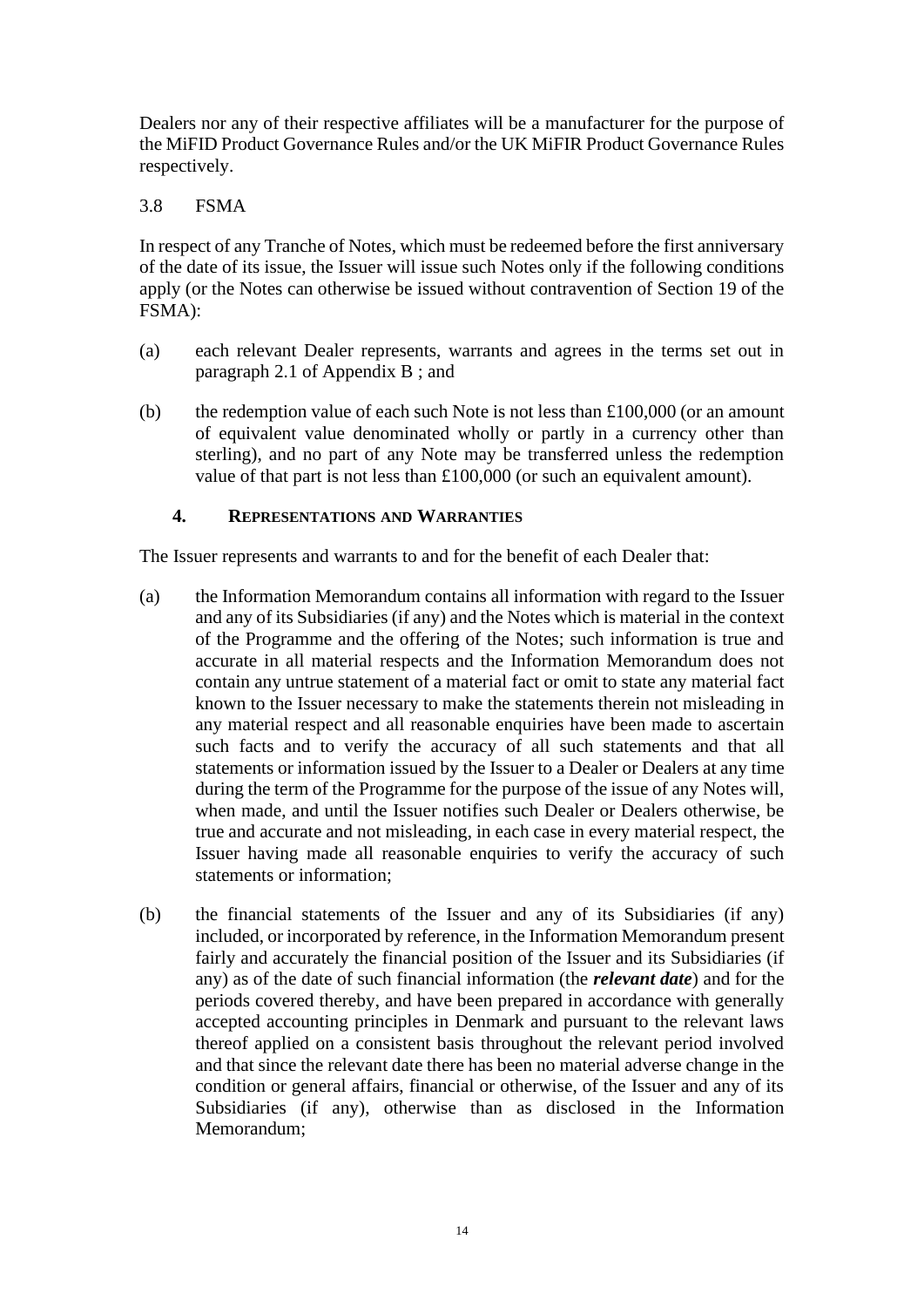- (c) the Issuer is an association duly organised and validly existing under the laws of Denmark, is not in liquidation and has full power and authority to conduct its business in the jurisdiction where it carries on or proposes to carry on business;
- (d) the creation of the Programme and the offering of Notes on the terms and conditions of the Information Memorandum and this Agreement and the issue, execution, authentication (where appropriate) and delivery of, and the compliance by the Issuer with the terms of, the Notes and the Coupons (if any) issued by it, this Agreement, the Declaration of Direct Rights, the Agency Agreement and the VP Arrangements:
	- (i) do not and will not conflict with, or result in a breach of any of the terms or provisions of, or constitute a default under, the constitutional documents of the Issuer or its Subsidiaries (if any) or any existing law, rule or regulation applying to or affecting the Issuer or any judgment, order or decree of any government, governmental body or court having jurisdiction over the Issuer or its Subsidiaries (if any); and
	- (ii) do not and will not infringe the terms of, or constitute a default under, any trust deed, agreement or other instrument or obligation to which the Issuer or any of its Subsidiaries (if any) is a party or by which the Issuer, its Subsidiaries (if any) or any part of their respective undertaking, assets, property or revenues are bound;
- (e) the creation of the Notes to be issued under the Programme, their offering as aforesaid, the execution, authentication (where appropriate) and issue and delivery by the Issuer of the Notes and the Coupons (if any), this Agreement, the Agency Agreement, the VP Arrangements and the Declaration of Direct Rights and the performance by the Issuer of the obligations assumed by the Issuer under such Notes and Coupons, this Agreement, the Agency Agreement, the VP Arrangements and the Declaration of Direct Rights have been duly authorised by all necessary action, corporate or otherwise, of the Issuer;
- (f) this Agreement, the Agency Agreement, the VP Arrangements and the Declaration of Direct Rights constitute, and the Notes and the Coupons when executed by it (whether in facsimile or otherwise), authenticated (whether in facsimile or otherwise) (where appropriate) and delivered as herein contemplated, will constitute, valid, binding and enforceable obligations of the Issuer, subject to laws affecting creditors' rights generally;
- (g) no Event of Default has occurred and is continuing and no event has occurred and is continuing which would (after the issue of the Notes) constitute an Event of Default or which with the lapse of time and/or issue of a certificate and/or the giving of notice or other condition (all as provided in the Conditions) would constitute an Event of Default and no indebtedness in respect of borrowed money of the Issuer has become (or is capable of becoming) prematurely due and payable and no security or guarantee of the Issuer in respect of any indebtedness in respect of borrowed money has become (or is capable of becoming) enforceable, in each case, as a result of an event of default, however described;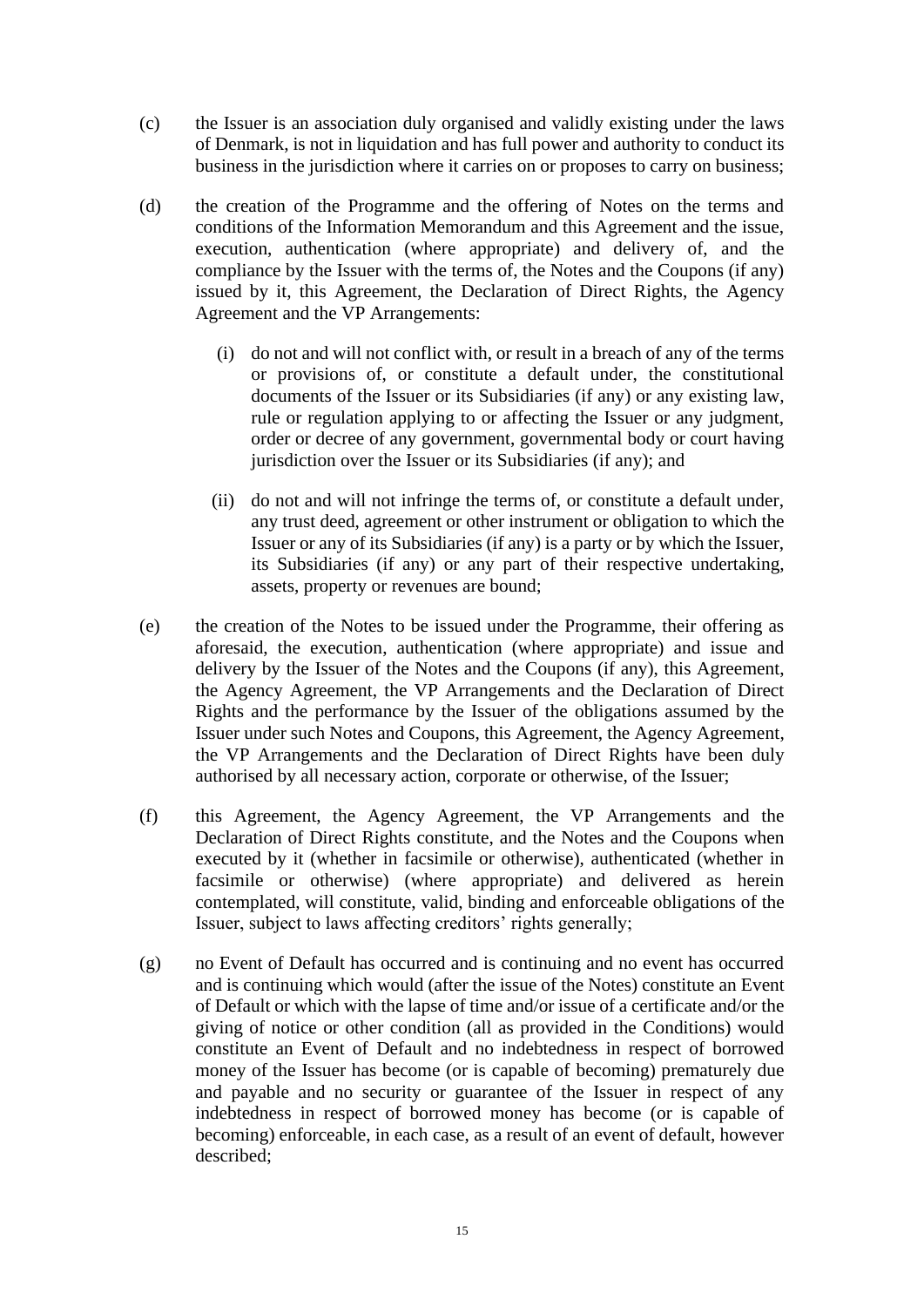- (h) all (if any) consents, approvals, authorisations or other orders of any court or regulatory authorities required for or in connection with (a) the execution and performance by the Issuer of this Agreement, the Declaration of Direct Rights, the Agency Agreement and the VP Arrangements, (b) the issue, performance, offering and distribution of the Notes to be issued under the Programme, (c) the distribution of the Information Memorandum as provided in this Agreement or (d) any other matters contemplated by this Agreement, the Agency Agreement and the VP Arrangements have been obtained and are in full force and effect;
- (i) there are no pending actions, suits or proceedings against or affecting the Issuer or any of its Subsidiaries (if any) or any of their properties which, if determined adversely to the Issuer or any of its Subsidiaries (if any) would individually or in the aggregate have a material adverse effect on the condition (financial or other), prospects or results of operations of the Issuer or its Subsidiaries (if any) or would materially and adversely affect the ability of the Issuer to perform its obligations under this Agreement, the Declaration of Direct Rights, the Agency Agreement or the VP Arrangements or which are otherwise material in the context of the issue of Notes under the Programme and, save as disclosed in the Information Memorandum, to the best of the Issuer's knowledge, no such actions, suits or proceedings are threatened or contemplated;
- (j) neither the Issuer, its affiliates (as defined in Rule 501 (b) of Regulation D under the Securities Act) nor any persons (other than the Dealers) acting on its or their behalf have engaged or will engage in any directed selling efforts (as defined in Regulation S under the Securities Act (*Regulation S*)) in respect of the Notes and it and they have complied and will comply with the offering restrictions requirement of Regulation S;
- (k) the Issuer reasonably believes that there is no substantial U.S. market interest in its debt securities;
- (l) in relation to each Tranche of Notes for which a Dealer is named as a stabilising manager in the applicable Final Terms, it has not issued and will not issue, without the prior consent of that Dealer, any press or other public announcement referring to the proposed issue of such Notes unless the announcement adequately discloses that stabilising action may take place in relation to the Notes to be issued;
- <span id="page-17-0"></span>(m) neither the Issuer nor, to the best knowledge of the Issuer, any director, officer, agent, employee or Affiliate of the Issuer is currently a target of any economic sanctions administered by the Office of Foreign Assets Control of the U.S. Department of Treasury (*OFAC*) or any other US, EU, United Nations or UK economic sanctions (a *Sanctions Target* and such economic sanctions, *Sanctions*); and
- <span id="page-17-1"></span>(n)
- (i) neither the Issuer nor its Subsidiaries, nor, to the best of the knowledge of the Issuer, any director, officer, agent, employee, Affiliate of or person acting on behalf of the Issuer or any Affiliate has engaged in any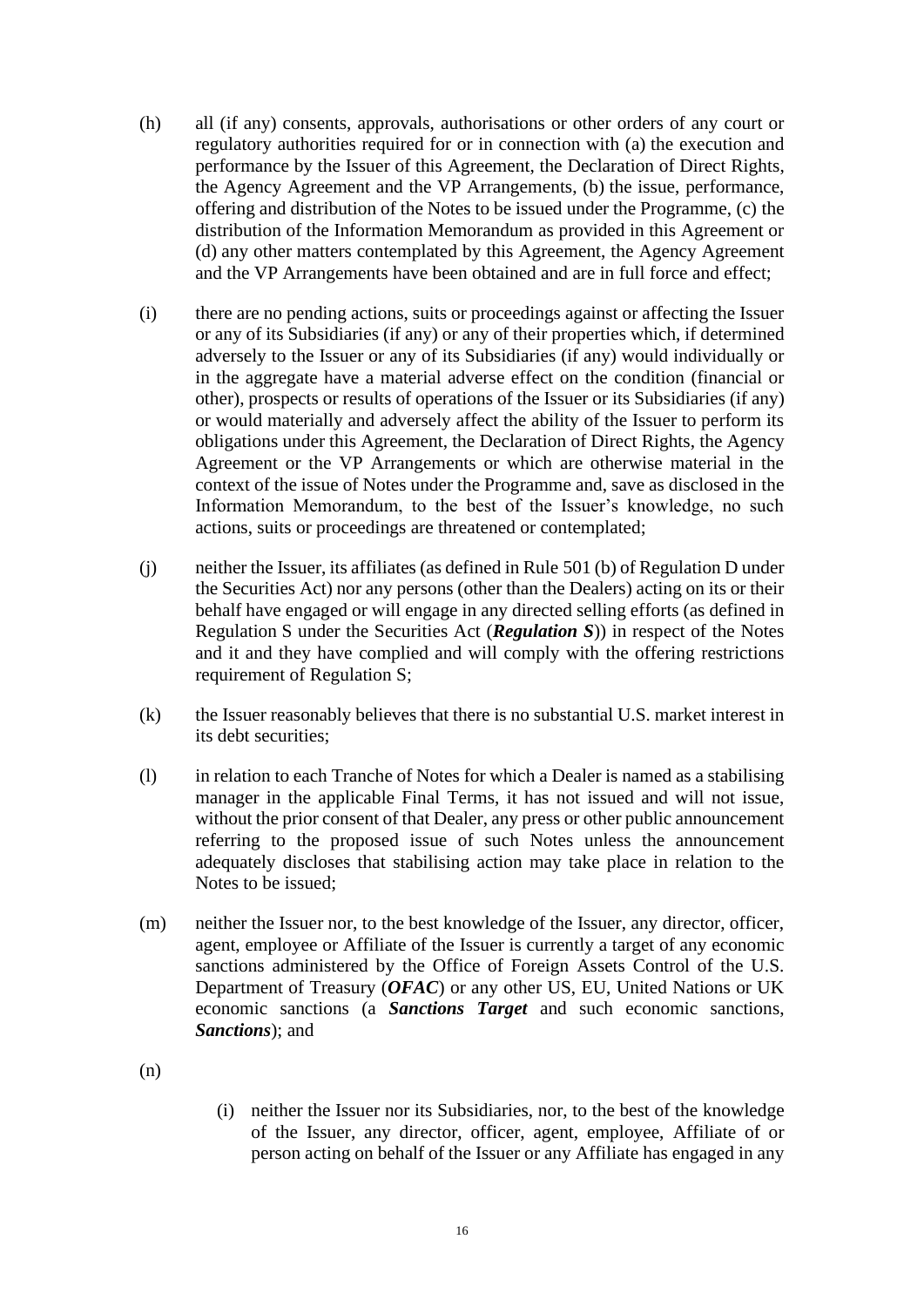activity or conduct which would violate any applicable anti-bribery, anti-money laundering, Sanctions or anti-corruption law or regulation or which would cause any Dealer to be in breach of any applicable antibribery, anti-money laundering, sanctions or anti-corruption law or regulation;

- (ii) there is no pending or, to the best knowledge of the Issuer, threatened action or suit by any court, government agency, authority or body or any arbitration involving the Issuer or any of its Subsidiaries, or any of their Affiliates, directors, officers, agents, employees or persons acting on their behalf in relation to a breach of any applicable anti-bribery, antimoney laundering, sanctions laws or anti-corruption law or regulation;
- (iii) the Issuer and its Subsidiaries have in place and will maintain and enforce policies and procedures designed to ensure compliance with applicable anti-bribery, anti-money laundering, sanctions laws or anticorruption law or regulation; and
- (o) the initial Information Memorandum has been approved by the Luxembourg Stock Exchange.

## **5. UNDERTAKINGS OF THE ISSUER**

- 5.1 Delivery of Information and Updating of Information Memorandum
- (a) The Issuer shall from time to time furnish to any Dealer within a reasonable time after such request such information relating to the Issuer and its Subsidiaries as such Dealer may reasonably request (including, but not limited to, the information referred to in sub-paragraph [\(c\)](#page-4-0) below) and shall without request notify each Dealer of:
	- (i) any event which would (or with the lapse of time and/or the issue of a certificate and/or the giving of notice would) constitute an Event of Default under the Conditions or any breach of the warranties or undertakings contained in this Agreement, the Notes, the Declaration of Direct Rights, the Agency Agreement, the VP Arrangements or any of them; or
	- (ii) any development affecting the Issuer or its businesses which, in the reasonable opinion of the Issuer, is materially adverse in the context of the issue of the Notes.
- <span id="page-18-0"></span>(b) The Issuer shall (without prejudice to the generality of clause [5.2\)](#page-19-1) update or amend the Information Memorandum (following consultation with the Dealers) by incorporating by reference therein its annual reports and accounts and by the publication of a supplement thereto in the light of any material changes to any of the information regarding the Issuer set out in the Information Memorandum. Upon any new financial statements being incorporated in the Information Memorandum and upon the publication of a supplement to the Information Memorandum, the Issuer shall promptly supply to each Dealer (i) the number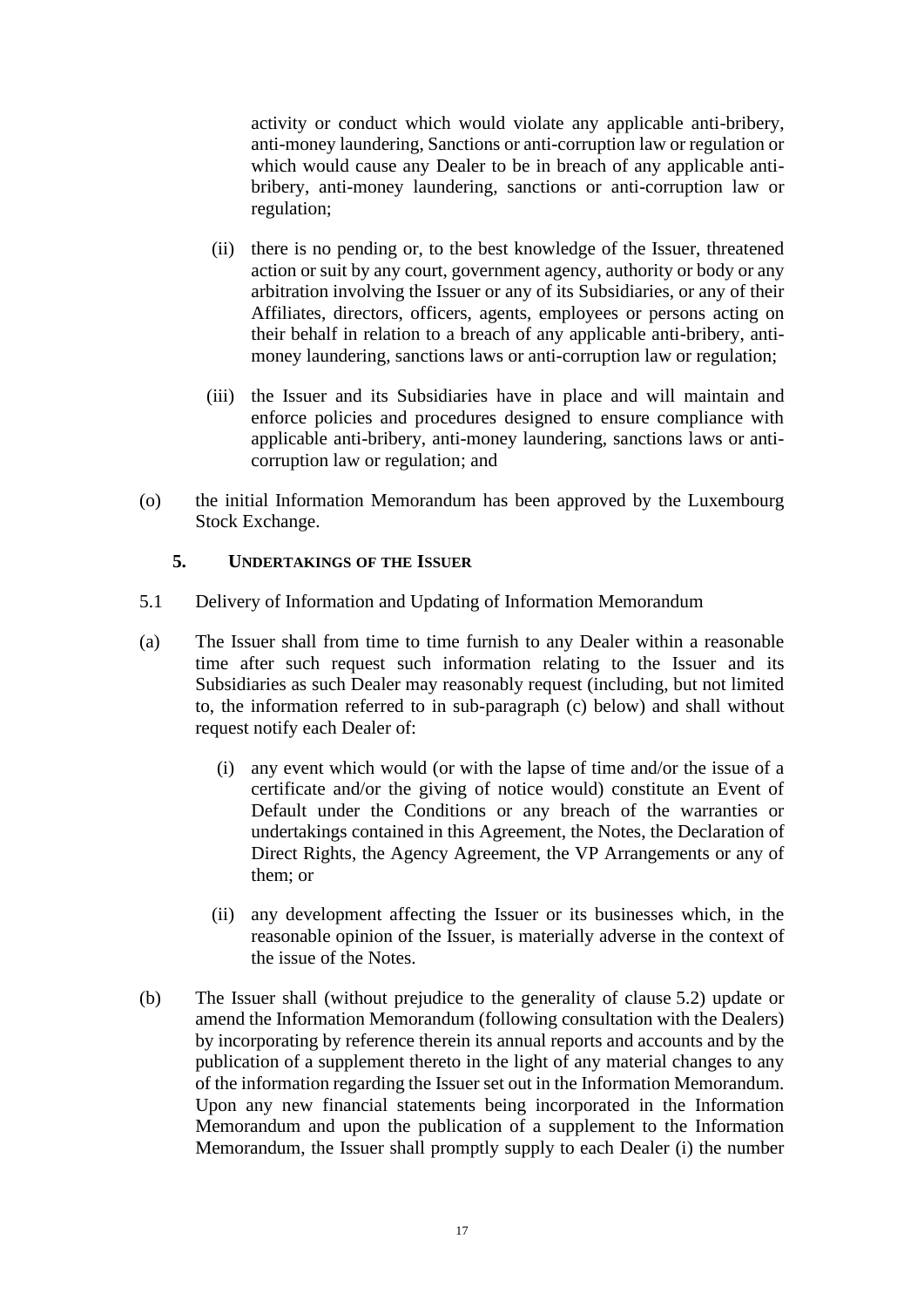of copies of the financial statements or supplement which the relevant Dealer may reasonably request or (ii) electronic copies of such financial statements or supplement. Until a Dealer receives the financial statements or supplement the definition of Information Memorandum in clause 1 shall, in relation to such Dealer, mean the Information Memorandum prior to the publication of such financial statements or such supplement.

- <span id="page-19-0"></span>(c) If, following the relevant Agreement Date and before the related Issue Date, the conditions specified in clause [3.2](#page-11-0) cease to be complied with by reference to the facts then subsisting, the Issuer shall forthwith notify the relevant Dealer or Dealers to this effect giving full details thereof. In such circumstances, the relevant Dealer or Dealers shall be entitled (but not bound) by notice to the Issuer, to be released and discharged from its obligations in respect of the purchase of the relevant Notes, provided that, if the relevant non-compliance is capable of remedy and the Issuer has procured such remedy to the satisfaction of the relevant Dealer or Dealers prior to the Issue Date, then the relevant Dealer or Dealers shall not be entitled to be so released and discharged from its obligations in respect of the purchase of the relevant Notes.
- <span id="page-19-1"></span>5.2 Listing
- (a) The Issuer confirms that an application has been made for the Luxembourg Listed Notes to be issued under the Programme to be admitted to trading on the EU regulated market of the Luxembourg Stock Exchange and listed on the Official List of the Luxembourg Stock Exchange. The Issuer shall make an application for the Luxembourg Listed Notes of each Series also to be admitted to trading on the EU regulated market of the Luxembourg Stock Exchange and listed on the Official List of the Luxembourg Stock Exchange promptly on or after the Agreement Date in respect of such Notes and before the Issue Date in respect of such Notes. If any Listed Notes are to be admitted to trading other than on the EU regulated market of the Luxembourg Stock Exchange and listed on the Official List of the Luxembourg Stock Exchange the Issuer confirms that it will make an application for such Notes and, if necessary, the Programme to be listed and admitted to trading on such stock exchange prior to the issue of the relevant Notes. In connection with any such application, the Issuer shall endeavour to obtain such listing and admission to trading as promptly as practicable and the Issuer shall furnish any and all documents, instruments, information and undertakings that may be necessary or advisable in order to obtain or maintain such listing and admission to trading.
- (b) The Issuer shall comply with any undertakings given by it from time to time to the Stock Exchange in connection with any Notes listed and admitted to trading on the Stock Exchange or the listing and admission to trading thereof and, without prejudice to the generality of the foregoing, shall use its best endeavours to furnish to the Stock Exchange all such information as the Stock Exchange may reasonably require in connection with the listing and admission to trading on the Stock Exchange of the Notes.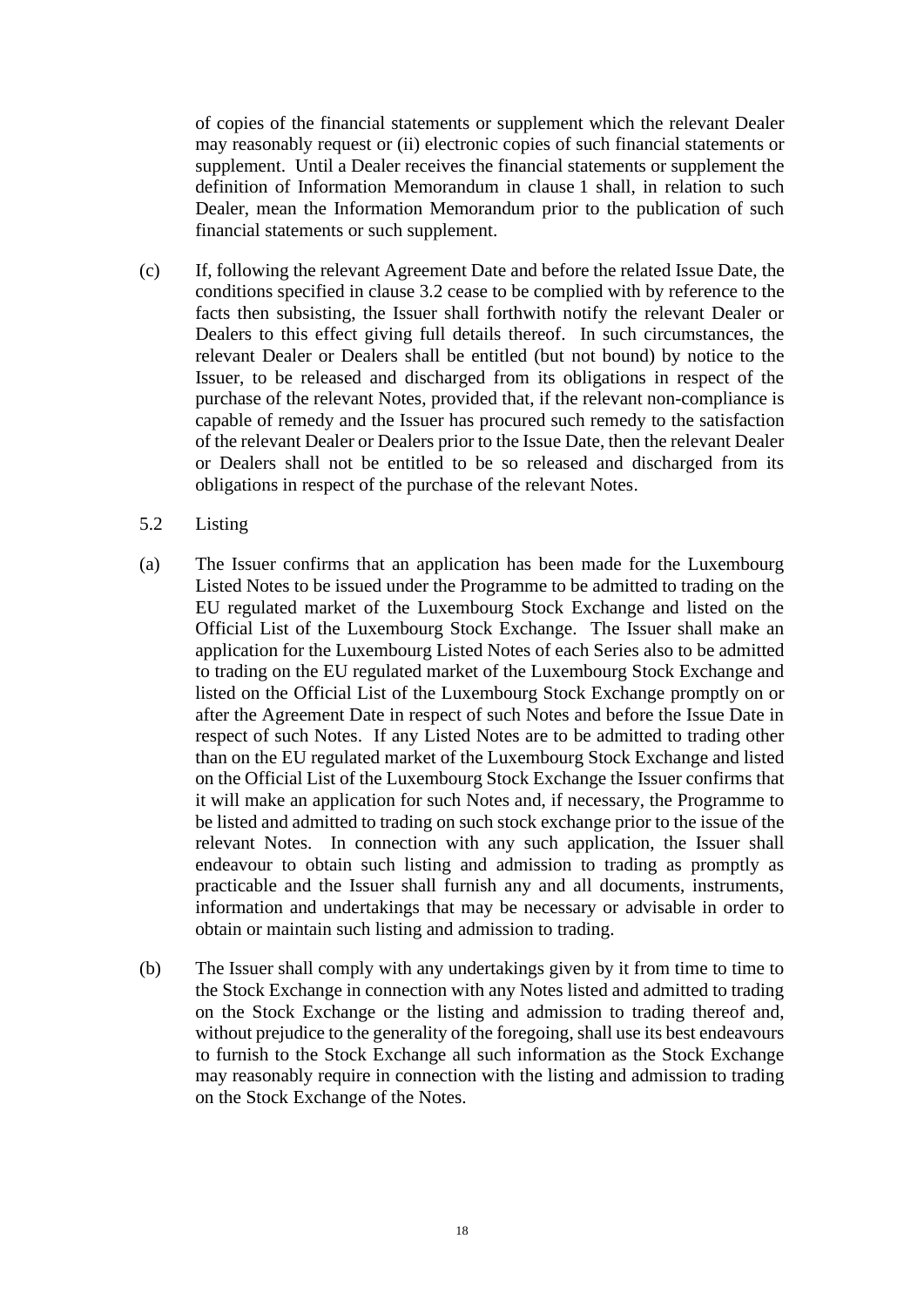- (c) If Listed Notes of any Series cease to be listed and admitted to trading on the relevant Stock Exchange, the Issuer shall endeavour promptly to list the Notes on a stock exchange to be decided by the Issuer, acting reasonably, and notified to the relevant Dealer(s), which shall be a European Economic Area or United Kingdom regulated market or, if having used reasonable endeavours to obtain such a listing the Issuer is unable to do so, such other exchange as is commonly used for the quotation or listing of debt securities in the international bond markets.
- 5.3 Agency Agreement, VP Arrangements and Declaration of Direct Rights

The Issuer undertakes that it will not, so long as any Notes are outstanding:

- (a) without the prior consent of all of the Dealers terminate the Agency Agreement, the VP Arrangements or the Declaration of Direct Rights or effect or permit to become effective any amendment to the Agency Agreement, the VP Arrangements or the Declaration of Direct Rights provided that, in the case of the Agency Agreement and the VP Arrangements only, such consent will only be required in relation to an amendment which would, or might reasonably be expected to, adversely affect the interests of any Dealer or of any holder of Notes issued before the date of such amendment; or
- (b) without prior consultation with the Dealers, appoint a different Transfer Agent, Registrar, Principal Paying Agent or other paying agent under the Agency Agreement and/or a different VP Agent under the VP Arrangements,

and the Issuer will promptly notify each of the Dealers of the effective date of any termination of, or amendment to, the Agency Agreement and the VP Arrangements (other than as referred to in the proviso to sub-paragraph (a)) or the Declaration of Direct Rights, any change in the Transfer Agent, Registrar, Principal Paying Agent or any other paying agents under the Agency Agreement or any change in the VP Agent under the VP Arrangements provided that the Issuer may from time to time appoint any entity or entities to act as Calculation Agent(s) for a particular Series of Notes without consultation with or notification to the Dealers.

## 5.4 Lawful Compliance

The Issuer will at all times ensure that all necessary action is taken and all necessary conditions are fulfilled (including, without limitation, the obtaining of all necessary consents) so that it may lawfully comply with its obligations under the Notes, this Agreement, the Declaration of Direct Rights, the Agency Agreement and the VP Arrangements and, further, so that it may comply with any applicable laws, regulations and guidance from time to time promulgated by any governmental and regulatory authorities relevant in the context of the issue of the Notes.

Without prejudice to the generality of the foregoing, the Issuer or its designated agent shall submit such reports or information as may be required from time to time by applicable law, regulations and guidelines promulgated by governmental and regulatory authorities in the case of the issue and purchase of the Notes.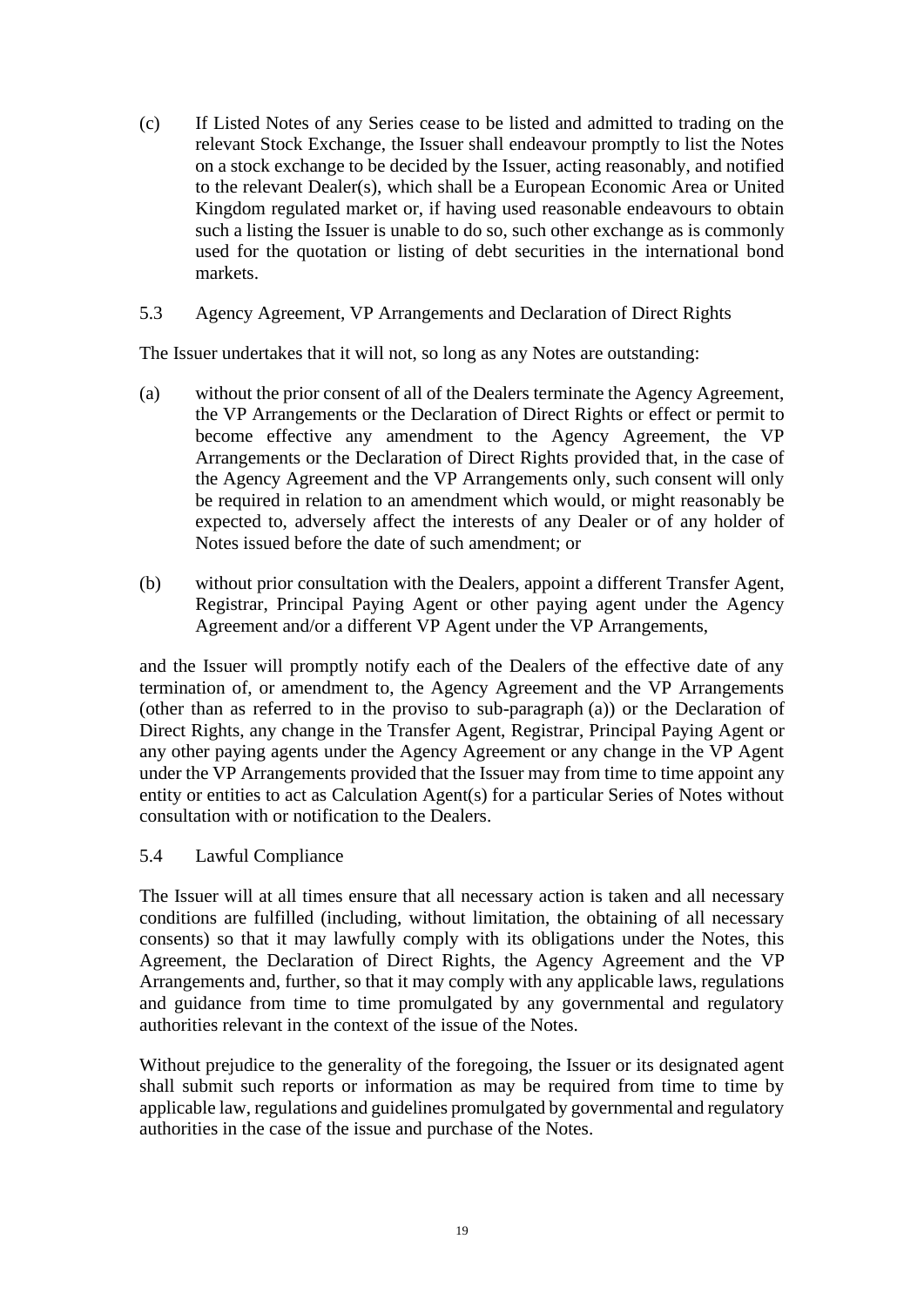## 5.5 Authorised Representative

The Issuer will notify the Dealers immediately in writing if any of the persons named in the list referred to in paragraph [3](#page-11-2) of [Appendix](#page-30-0) A shall cease to be authorised to take action on its behalf or if any additional person shall be so authorised together, in the case of an additional authorised person, with evidence satisfactory to each Dealer that such person has been so authorised.

#### 5.6 Rating

The Issuer undertakes promptly to notify the Dealers of any change in the rating given to the Programme by Moody's, S&P or such other rating agency as may be agreed from time to time by the Issuer and the Dealers or upon its becoming aware that any such rating is listed on Creditwatch or other similar publication of formal review by the relevant rating agency.

## 5.7 Information on Noteholders' Meetings

The Issuer will, at the same time as it is despatched, furnish each Dealer with a copy of every notice of a meeting of the holders of the Notes (or any of them) which is despatched at its instigation and will notify each Dealer immediately upon its becoming aware that such a meeting of the holders of the Notes (or any of them) has been convened by holders of the Notes (or any of them).

#### <span id="page-21-1"></span>5.8 Auditors' Comfort Letters

The Issuer will, at the time of the initial preparation of the Information Memorandum and thereafter upon each occasion when the same may be amended, updated or replaced (in so far as such amendment, up-dating or replacement concerns or contains financial information about the Issuer), including, without limitation, when new financial statements are incorporated therein pursuant to sub-clause [5.1\(b\)](#page-18-0) above, deliver to the Dealers a comfort letter or comfort letters from the independent auditors of the Issuer, in such form and with such content as the Dealers or any of them may reasonably request.

#### 5.9 Third Party Purchasers

The Issuer will ensure that any Purchaser, not defined as a Dealer under this Agreement, will confirm in writing that:

- (a) it agrees to be bound by the provisions hereof, with the exception of clauses [3](#page-11-2) to [7](#page-23-0) and [9](#page-24-0) to [13](#page-26-0) (inclusive), as if so defined; and
- (b) where the Issuer authorises such Purchaser to provide copies of documents and to make representations and statements in connection with the issue of the Notes, such authorisation relates only to the documents, statements and representations specified in clause [8,](#page-23-1) subject to the limitations contained in that clause.
- <span id="page-21-0"></span>5.10 Use of Proceeds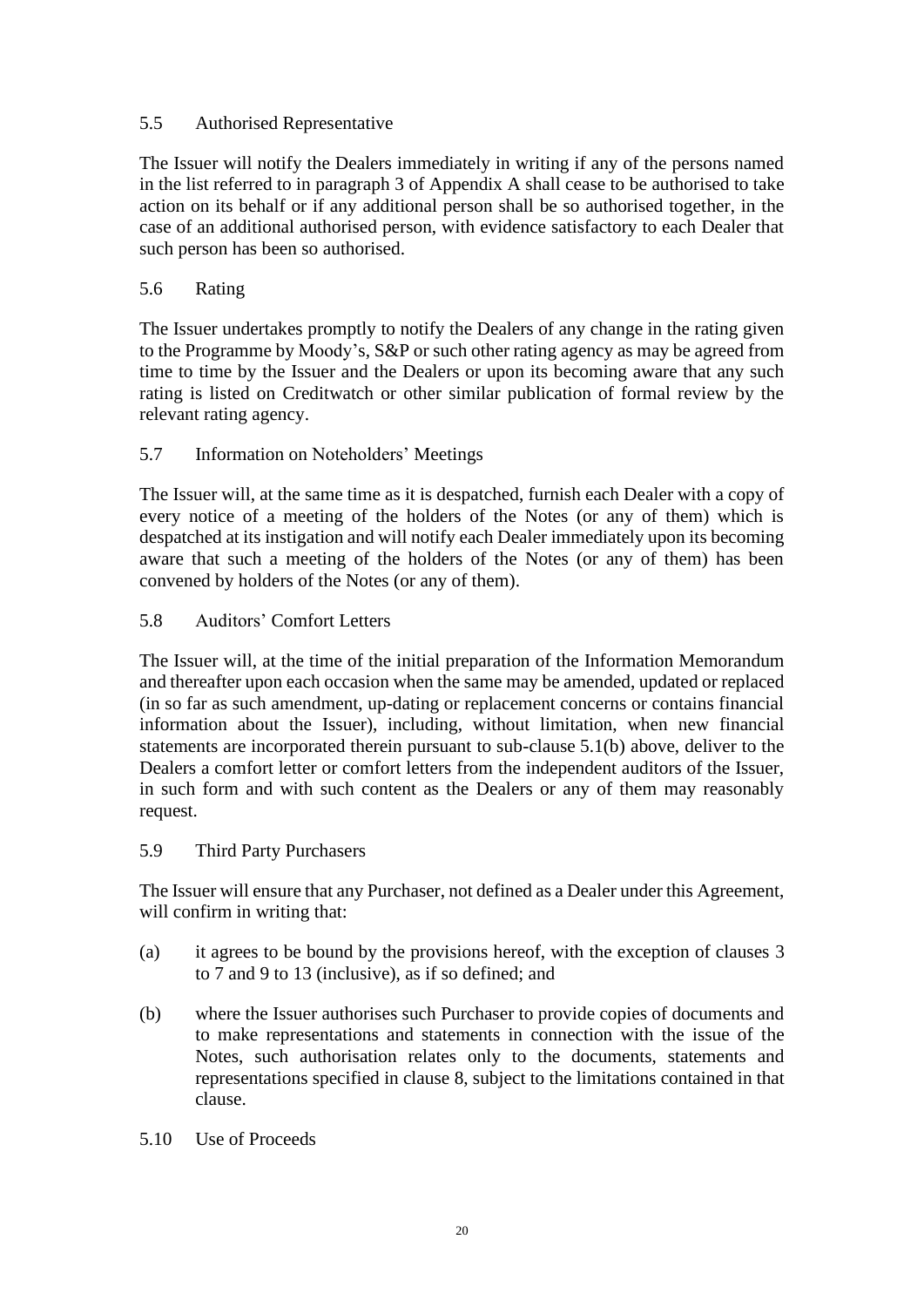The Issuer will not directly or indirectly use, lend, invest, contribute or otherwise make available the proceeds raised under the Agreement or from any issue of Notes:

- (a) for any purpose which would violate, when and as applicable, any Sanctions; or
- (b) for the benefit of any then-current Sanctions Target or sanctioned country; or
- (c) for any purpose that would breach any applicable anti-bribery or anti-corruption law or regulation.

#### <span id="page-22-0"></span>**6. INDEMNITY**

6.1 The Issuer undertakes to each Dealer that if that Dealer or any of its directors, officers, employees, agents or any person who controls such Dealer (within the meaning of Section 15 of the Securities Act) (each, a *Relevant Party*) incurs any loss, liability, cost, claim, charge or expense (including, but not limited to, all reasonable costs, charges and expenses paid or incurred in disputing or defending any action, demand or proceeding) (together, a *Loss*) arising out of, or in relation to, (i) any failure by the Issuer to issue on the agreed purchase date any Notes in respect of which the Issuer has accepted an offer to purchase from a Dealer and a Dealer has agreed to purchase such Notes (and the Loss shall include any commission which such Relevant Party would have been entitled to receive in connection with such sale had such issuance occurred), or (ii) any actual or alleged breach of the representations and warranties and undertakings contained in, or made or deemed to be made pursuant to, this Agreement, or (iii) any untrue or misleading (or allegedly untrue or misleading) statement in, or omission (or alleged omission) from, the Information Memorandum (or any part thereof), the Issuer shall pay to that Dealer an amount equal to such Loss, save to the extent that any such Loss arises out of and in relation to the failure by the Relevant Party (or another Relevant Party to which it is related) to comply with its obligations and undertakings hereunder. This undertaking to make payment will be in addition to any liability which the Issuer may otherwise have. No Dealer shall have any duty or obligation, whether as fiduciary or trustee for any Relevant Party or otherwise, to recover any such payment or account to any other person for any amounts paid to it under this clause [6.](#page-22-0)

<span id="page-22-2"></span>6.2 The Issuer agrees that BofA Securities Europe SA and J.P. Morgan SE may perform the services contemplated hereby in conjunction with Merrill Lynch International and J.P. Morgan Securities plc respectively (each a "**Dealer Affiliate"**) and that any such Dealer Affiliate shall be entitled to the benefits and be subject to the terms of this Agreement, and that any references herein to "Dealer" or "Relevant Party" shall be deemed to include any such Dealer Affiliate where the context so requires or permits.

<span id="page-22-1"></span>6.3 The relevant Dealer shall give prompt notice to the Issuer of any action commenced against a Relevant Party in respect of which payment may be sought hereunder. The Issuer may participate at its own expense in the defence of such action. If it so elects within a reasonable time after receipt of such notice, the Issuer may assume the defence of such action with legal advisers chosen by it and approved by such Dealer (such approval not to be unreasonably withheld or delayed). If the Issuer assumes the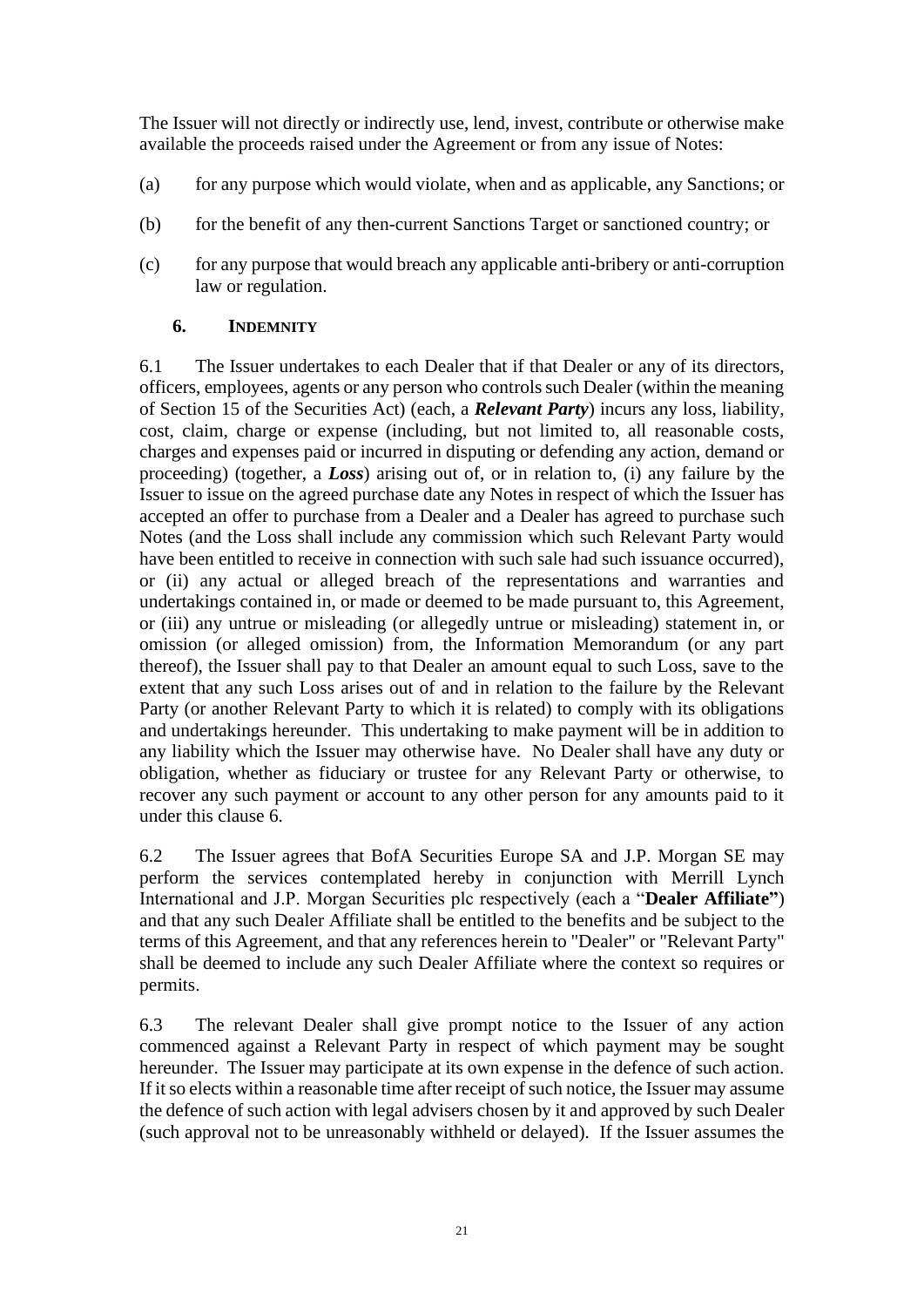defence of such action, the Issuer shall not be liable for any fees and expenses of any additional legal advisers of such Dealer or the Relevant Party unless:

- (a) such Dealer or Relevant Party has defences additional to or different from the Issuer;
- (b) the Issuer and such Dealer have mutually agreed to the retention of such lawyers; or
- (c) the Issuer has failed to employ legal advisers reasonably satisfactory to such Dealer within a reasonable period of time after notice by such Dealer of the commencement of such proceedings.

The Issuer shall not be liable in respect of any settlement of any such action effected without its prior written consent (such consent not to be unreasonably withheld or delayed).

# <span id="page-23-0"></span>**7. BLOCKING REGULATION(S)**

The Issuer agrees and confirms that the representations and warranties contained in clause [4\(m\)](#page-17-0) and/or the undertaking contained in clause [5.10](#page-21-0) (as applicable) are sought and given unless and to the extent that to do so would violate (i) (A) Council Regulation (EC) 2271/1996 or any law or regulation implementing such Regulation in any member state of the European Union and (B) and/or any associated and applicable national law, instrument or regulation related thereto or similar anti-boycott law in the European Union; and (ii) (A) Council Regulation (EC) 2271/1996 as it forms part of UK domestic law by virtue of the European Union (Withdrawal) Act 2018; and (B) and/or any associated and applicable national law, instrument or regulation related thereto or similar anti-boycott law in the UK.

The representation and undertakings in clause [4\(m\)](#page-17-0) and clause [4\(n\)](#page-17-1) are only sought by and given to any Dealer incorporated in or organised under the laws of the Federal Republic of Germany to the extent that to do so would not result in a violation of or a conflict with the German Foreign Trade Regulation (*Außenwirtschaftsverordnung – AWV*).

## <span id="page-23-1"></span>**8. AUTHORITY TO DISTRIBUTE DOCUMENTS**

<span id="page-23-2"></span>8.1 Subject to clause [9,](#page-24-0) the Issuer hereby authorises each of the Dealers on behalf of the Issuer to provide copies of, and to make statements consistent with the contents of, the Information Memorandum and any other statements or information issued by the Issuer as referred to in clause [4\(a\)](#page-15-1) to actual and potential purchasers of the Notes, except for any comfort letters or opinions from professionals and/or experts which are expressed to be for the benefit only of the relevant Dealer or the Dealers together and no other person unless the relevant professional or expert expressly agrees otherwise.

- 8.2 Each Dealer acknowledges to, and agrees with, the Issuer that:
- (a) the Issuer has not authorised it to make representations in connection with any sale or proposed sale of any Notes other than those contained in, or consistent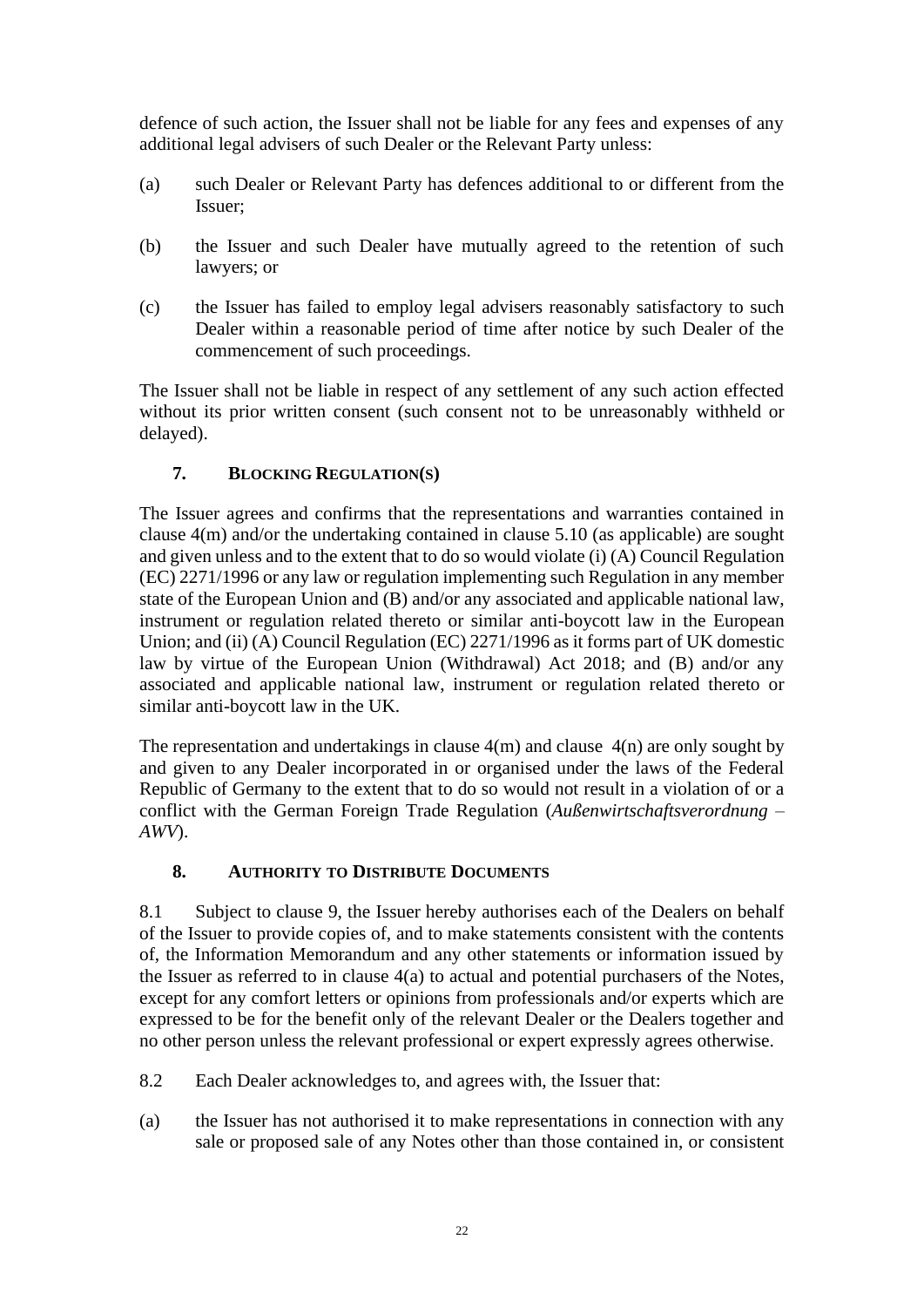with the contents of, the Information Memorandum or other information issued by the Issuer pursuant to clause [4\(a\)](#page-15-1) and in accordance with clause [8.1](#page-23-2) (taken together with the Information Memorandum); and

(b) it will not circulate any version of the Information Memorandum other than the latest version of the Information Memorandum published by the Issuer and made available to such Dealer from time to time.

#### <span id="page-24-0"></span>**9. DEALERS' UNDERTAKINGS**

9.1 Each Dealer agrees to comply with the restrictions set out in [Appendix](#page-33-0) B .

9.2 Each Dealer severally agrees to indemnify and hold harmless the Issuer, each other Dealer and each person controlling any of them, from and against any and all reasonable losses, claims, damages and liabilities arising from any breach by it of the restrictions set out in [Appendix](#page-33-0) B .

#### <span id="page-24-1"></span>**10. FEES, EXPENSES AND STAMP DUTIES**

The Issuer undertakes to:

- (a) pay to each Dealer all commissions from time to time agreed in connection with the sale of any Notes (as separately agreed between the Issuer and each Dealer pursuant to a letter of even date herewith (as amended from time to time) (and any value added or other similar tax thereon));
- (b) pay (together with any value added tax or other similar tax thereon):
	- (i) the fees and expenses of the legal advisers, auditors, the Principal Paying Agent, the Transfer Agent, the Registrar and any other paying agents of the Issuer, in each case subject to agreed fee estimates and caps (if applicable);
	- (ii) all expenses in connection with the issue, authentication, packaging and initial delivery of the Notes and the preparation of the Global Notes, this Agreement, the Declaration of Direct Rights, the Agency Agreement and the VP Arrangements and the preparation and printing of the Notes, the Information Memorandum and any amendments or supplements thereto or replacements thereof (including the updating of any legal opinions and auditors' comfort letters issued pursuant to clause [3.4](#page-13-1) and the provision of auditors' comfort letters under clause [5.8\)](#page-21-1);
	- (iii) the cost of listing and maintaining the listing and admission to trading of the Notes (other than Unlisted Notes); and
	- (iv) the cost of any publicity agreed by the Issuer in connection with the issue of the Notes;
- (c) pay to the Arranger all properly incurred costs and expenses (including fees and disbursements of legal advisers appointed to represent the Dealers but subject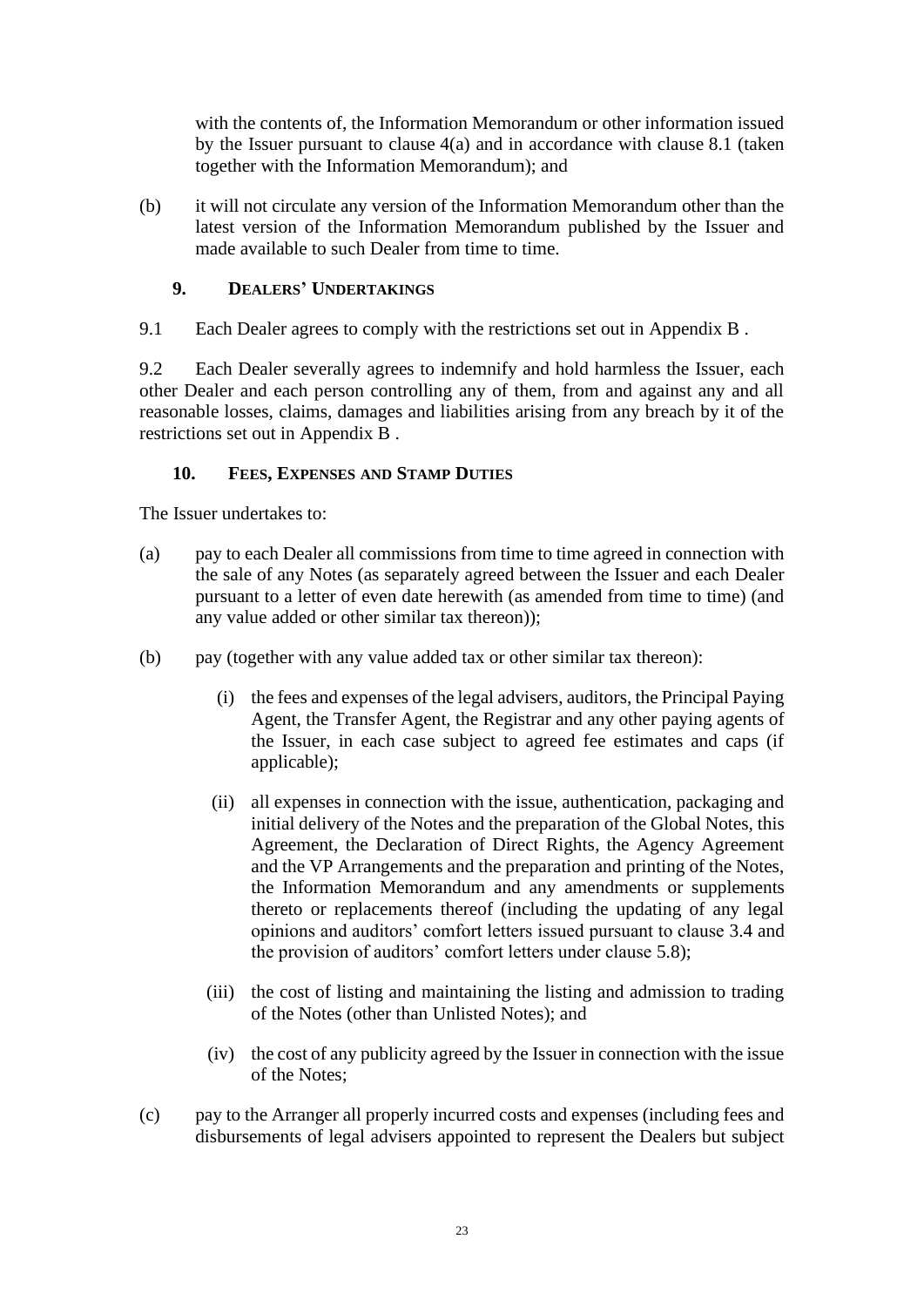to any agreed fee estimates and caps, if any) and any value added tax or other similar tax thereon (if applicable) incurred by the Arranger in connection with the negotiation, preparation, execution and delivery of this Agreement, the Declaration of Direct Rights, the Agency Agreement and the VP Arrangements and any documents referred to in any of them and any other documents required in connection with the creation of this Programme;

- (d) reimburse the Dealers (subject as provided in clause [6.3\)](#page-22-1) for their costs and expenses reasonably and properly incurred in protecting or enforcing any rights under this Agreement; and
- (e) pay promptly, and in any event before any penalty becomes payable, any stamp, documentary, registration or similar duty or tax (including any stamp duty reserve tax) payable in Denmark, Luxembourg, the United Kingdom and Belgium, in connection with the entry into, performance, enforcement or admissibility in evidence of this Agreement, any communication pursuant hereto, the Declaration of Direct Rights, the Agency Agreement, the VP Arrangements, any Note or any Global Note and promptly indemnify each Dealer against any liability with respect to, or resulting from, any delay in paying or omission to pay any such duty or tax.

## **11. TERMINATION AND ADDITIONAL APPOINTMENT**

<span id="page-25-1"></span>11.1 The Issuer or (as to itself) a Dealer may terminate the arrangements described in this Agreement by giving not less than 30 days' prior written notice to the other parties hereto. The Issuer may terminate the appointment of any Dealer by giving not less than 30 days' prior written notice to that Dealer (with a copy promptly thereafter to all the other Dealers and the Principal Paying Agent). Termination shall not affect any rights or obligations (including, but not limited to, those arising under clause [6,](#page-22-0) [9](#page-24-0) or [10\)](#page-24-1) which have accrued at the time of termination or which accrue thereafter in relation to any act or omission or alleged act or omission which occurred prior to such time.

<span id="page-25-0"></span>11.2 Nothing in this Agreement shall prevent the Issuer from appointing one or more additional Dealers for the duration of the Programme or in respect of an issue of a particular Series of Notes upon the terms of this Agreement provided that:

(a) the Issuer promptly gives the Principal Paying Agent and all of the then appointed Dealers written notice of the appointment of such additional Dealer or Dealers; and

either

(b) the Issuer shall deliver to such additional Dealer a Dealer Appointment Letter and the additional Dealer shall have confirmed acceptance of its appointment in writing to the Issuer in the relevant form set out in Part I (in the case of a Dealer to be appointed for the duration of the Programme) or Part II (in the case of a Dealer to be appointed with regard to a particular Tranche) of [Appendix](#page-39-0) C ;

or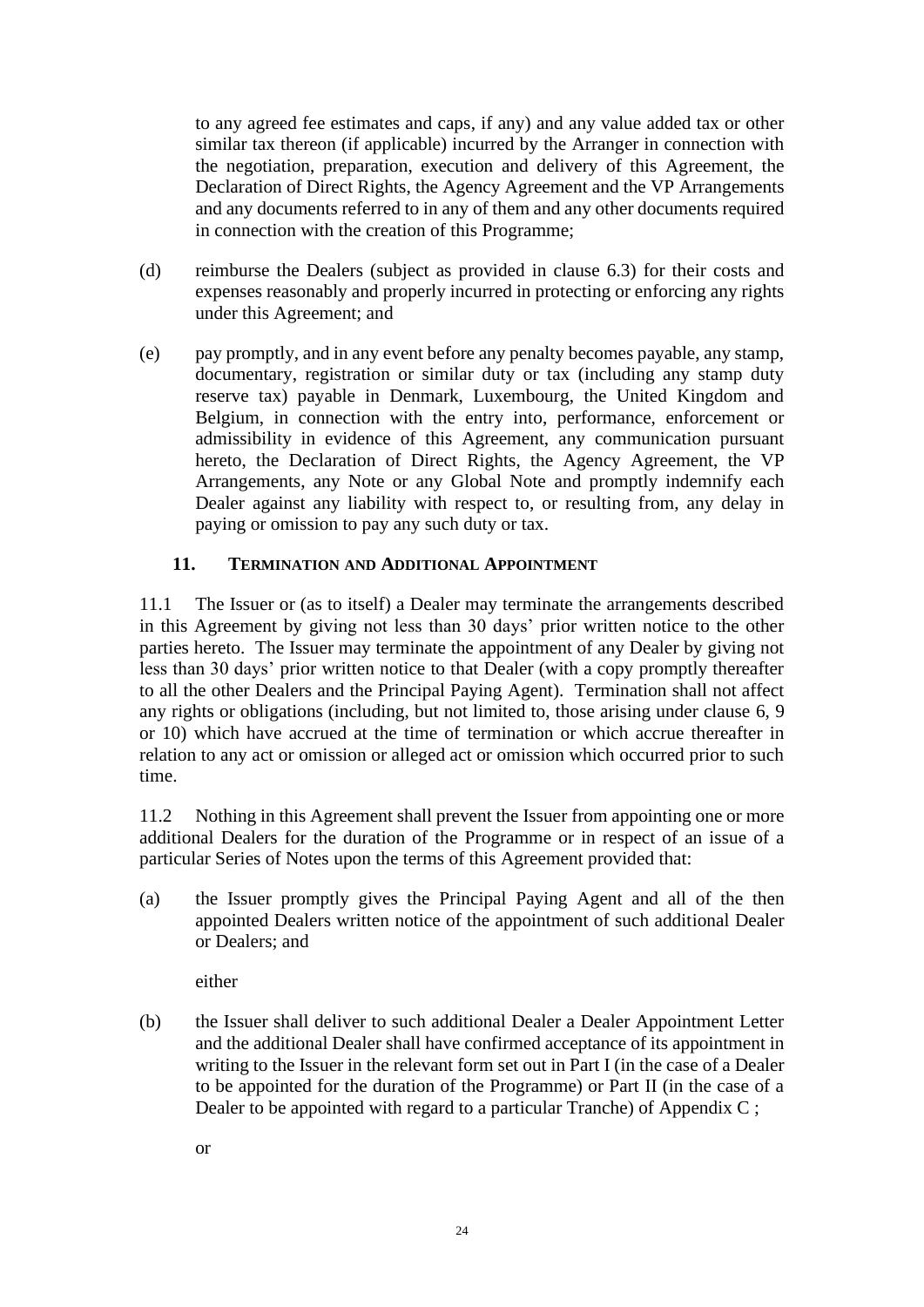(c) the Issuer and such additional Dealer shall enter into an agreement in relation to a particular series of Notes in substantially the form set out in [Appendix](#page-45-0) E ,

whereupon such additional Dealer shall, subject to the terms of the relevant Dealer Appointment Letter, become a party to this Agreement, vested with all authority, rights, powers, duties and obligations of a Dealer as if originally named as a Dealer hereunder provided that any additional Dealer appointed with regard to a particular Tranche shall, following the issue of the Temporary Global Note or Registered Global Note (as applicable) in respect of the relevant Tranche, have no further such authority, rights, powers, duties or obligations except such as may have accrued or been accrued prior to, or in connection with, the issue of such Temporary Global Note or Registered Global Note (as applicable) and the Notes represented thereby.

## **12. INCREASE IN THE AGGREGATE NOMINAL AMOUNT OF THE PROGRAMME**

<span id="page-26-1"></span>12.1 From time to time the Issuer may wish to increase further the aggregate nominal amount of the Notes that may be issued under the Programme. In such circumstances the Issuer may require such an increase (subject as set out in clause 13.2) by the delivery to the Dealers of the letter set out in [Appendix](#page-44-0) D . Unless notice to the contrary is received by the Issuer no later than 10 days after receipt of the letter by the Dealers, each such Dealer will be deemed to have given its consent to the increase in the nominal amount of the Programme, whereupon all references in this Agreement and the Procedures Memorandum to a Euro Medium Term Note Programme of a certain nominal amount, shall be to a Euro Medium Term Note Programme of the increased nominal amount.

12.2 Notwithstanding clause [12.1,](#page-26-1) the right of the Issuer to increase the aggregate nominal amount of the Programme shall be subject to each Dealer (if it so requests) having received and found satisfactory all the documents and confirmations listed in [Appendix](#page-30-0) A (with such changes as may be relevant (with reference to the circumstances at the time of the proposed increase) and agreed between the Issuer and the Dealers), and the delivery of any further conditions precedent that any of the Dealers may reasonably require, including, without limitation, the production of a supplement to the Information Memorandum by the Issuer and any further or other documents required by the Stock Exchange for the purpose of listing the Notes to be issued under the Programme on the Stock Exchange.

## <span id="page-26-0"></span>**13. STABILISATION**

In connection with the distribution of any Notes, the Dealer (or Dealers) (if any) designated as stabilising manager(s) (or persons acting on behalf of any stabilising manager(s)) in the applicable Final Terms may over-allot Notes, or effect transactions which support the market price of such Notes (or Notes of the same Series) at a level higher than that which might otherwise prevail, but in doing so such Dealer shall act as principal and not as agent of the Issuer. However, there is no assurance that the stabilising manager(s) (or person(s) acting on behalf of any stabilising manager(s)) will undertake stabilisation action. Any stabilising action may begin on or after the date on which adequate public disclosure of the final terms of the offer of the relevant Tranche of Notes is made and, if begun, may be ended at any time, but it must end no later than the earlier of 30 days after the issue date of the relevant Tranche of Notes and 60 days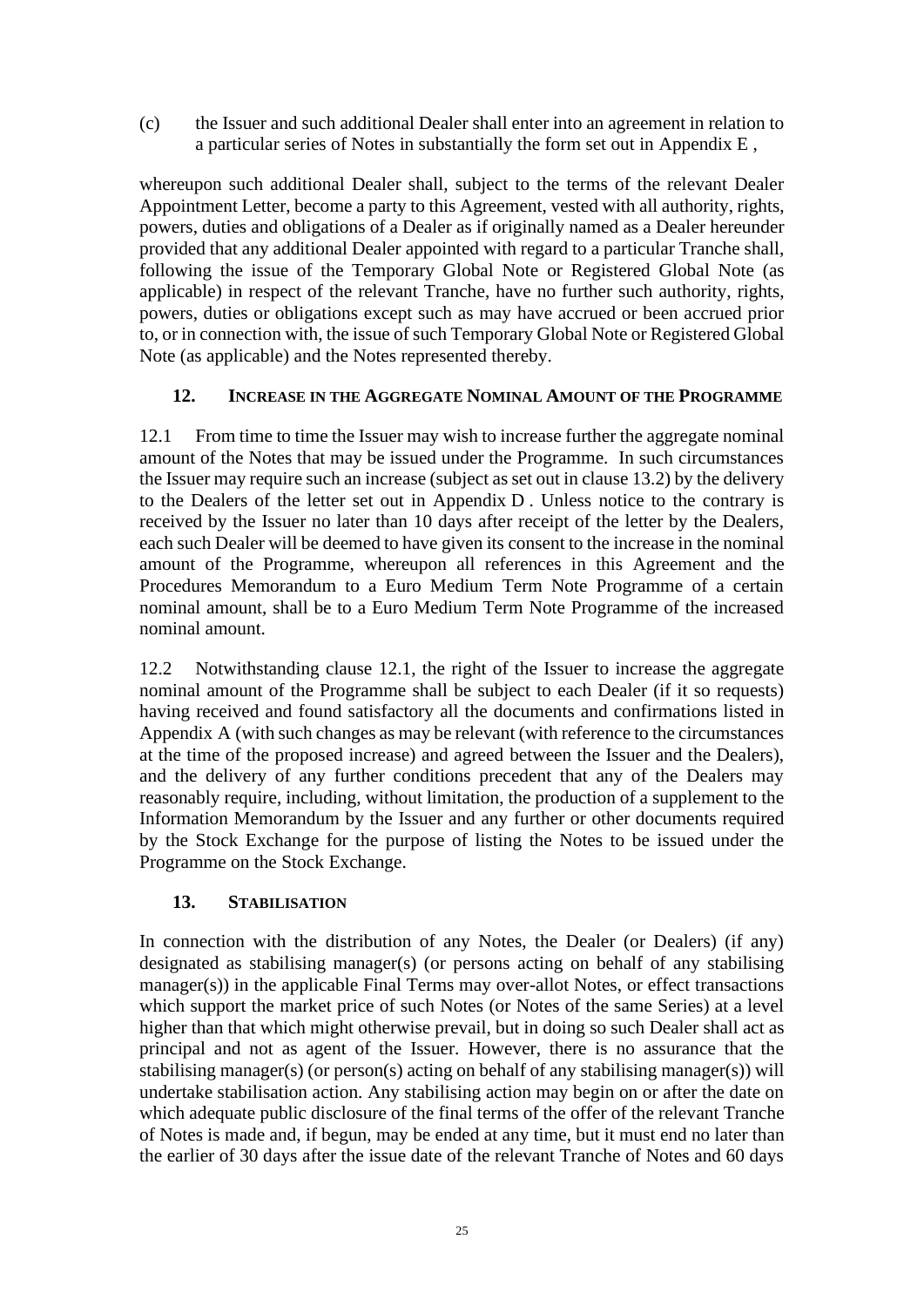after the date of the allotment of the relevant Tranche of Notes. Any stabilisation action or over-allotment shall be conducted by the stabilising manager(s) (or persons acting on behalf of any stabilising manager(s)) in accordance with all applicable laws and rules. Any loss resulting from over-allotment and stabilisation shall be borne, and any net profit arising therefrom shall be retained, by the stabilising manager for its own account.

# **14. MISCELLANEOUS**

14.1 Time shall be of the essence of this Agreement.

14.2 The heading to each clause and sub-clause is included for convenience only and shall not affect the construction of this Agreement.

14.3 This Agreement may be signed in any number of counterparts, all of which, taken together, shall constitute one and the same instrument and any party may enter into this Agreement by executing a counterpart.

14.4 The Issuer acknowledges and agrees that each Dealer is acting solely pursuant to a contractual relationship with the Issuer on an arm's length basis with respect to the issue, offer and sale of the Notes (including in connection with determining the terms of the issue, offer and sale of the Notes) and not as a financial adviser or a fiduciary to the Issuer or any other person. Additionally, the Issuer acknowledges that the Dealers are not advising the Issuer or any other person affiliated with or connected to the Issuer as to any legal, tax, investment, accounting or regulatory matters in any jurisdiction, with respect to the Notes or the Programme. The Issuer shall consult with its own advisers concerning such matters and shall be responsible for making its own independent investigation and appraisal of the transactions contemplated hereby, and the Dealers shall have no responsibility or liability to the Issuer with respect thereto. The Issuer further acknowledges and agrees that any review by the Dealers of the Issuer, the issue, offer and sale of the Notes, the terms of the Notes and other matters relating thereto will be performed solely for the benefit of the Dealers and shall not be on behalf of the Issuer or any other person. The foregoing is without prejudice to any obligation of any Dealer, to make recommendations to the Issuer concerning the pricing and allocation of the offering in accordance with applicable rules of the CSSF.

## **15. COMMUNICATIONS**

15.1 All communications shall be by e-mail (as a .pdf attachment to an e-mail to the relevant address) or letter delivered by hand or (but only where specifically provided in the Procedures Memorandum) by telephone. Each communication shall be made to the relevant party at the e-mail address, address or telephone number and, in the case of a communication by e-mail or letter, marked for the attention of, or (in the case of a communication by telephone) made to, the person(s) from time to time specified in writing by that party to the others for the purpose. The initial telephone number, e-mail address and address of, and person(s) so specified by, each party are set out on the signature pages hereof.

15.2 A communication shall be deemed received (if by e-mail) when an acknowledgement of receipt is received, (if by telephone) when made or (if by letter)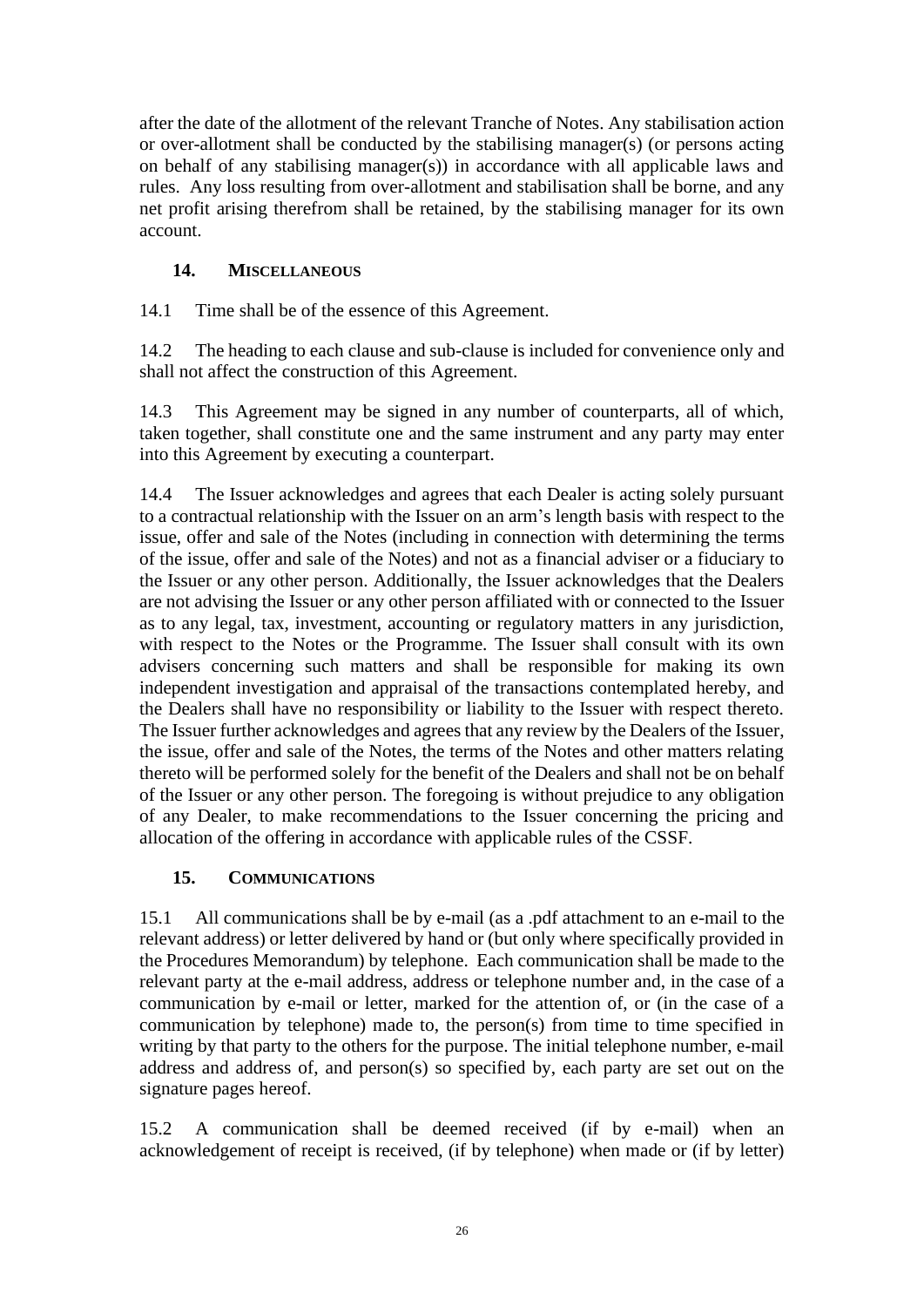when delivered, in each case in the manner required by this clause provided, however, that if a communication is received after business hours it shall be deemed to be received and become effective on the next business day. Every communication shall be irrevocable save in respect of any manifest error therein.

# **16. GOVERNING LAW AND JURISDICTION**

16.1 This Agreement and every agreement for the issue and purchase of Notes as referred to in clause [2,](#page-9-0) and any non-contractual obligations arising out of or in connection with this Agreement, shall be governed by, and shall be construed in accordance with, English law.

16.2 The courts of England are to have jurisdiction to settle any disputes which may arise out of or in connection with this Agreement and any agreement made under clause [2](#page-9-0) and any non-contractual obligations arising out of or in connection with this Agreement and accordingly any legal action or proceedings arising out of or in connection with this Agreement and any agreement made under clause [2](#page-9-0) and any noncontractual obligations arising out of or in connection with this Agreement (the *Proceedings*) may be brought in such courts. The Issuer irrevocably submits to the jurisdiction of such courts and waives any objection to Proceedings in such courts whether on the ground of venue or on the ground that the Proceedings have been brought in an inconvenient forum. This submission is made for the exclusive benefit of the Dealers and shall not limit the right of any of them to take Proceedings in any Danish court of competent jurisdiction or to take steps anywhere relating to the conservation of assets or the enforcement or execution of a judgment in connection with Proceedings in England or Denmark.

16.3 The Issuer irrevocably appoints Law Debenture Corporate Services Limited, currently at 8th Floor 100 Bishopsgate, London, United Kingdom, EC2N 4AG as its agent for service process in any Proceedings before the English courts on its behalf in connection with the Notes. The Issuer further irrevocably agrees that no immunity (to the extent that it may now or hereafter exist, whether on the grounds of sovereignty or otherwise) from any Proceedings or from execution of judgment shall be claimed by or on behalf of it or with respect to its assets, any such immunity being irrevocably waived by the Issuer, and the Issuer irrevocably consents generally in respect of any Proceedings including, without limitation, the making, enforcement or execution against any property whatsoever of any order or judgment which may be made or given in connection with any Proceedings.

# **17. CONTRACTS (RIGHTS OF THIRD PARTIES) ACT 1999**

A person who is not party to this Agreement has no right under the Contracts (Rights of Third Parties) Act 1999 to enforce any term of this Agreement.

# **18. RECOGNITION OF THE U.S. SPECIAL RESOLUTION REGIMES**

18.1 In the event that any Dealer that is a Covered Entity becomes subject to a proceeding under a U.S. Special Resolution Regime, the transfer from such Dealer of this Agreement, and any interest and obligation in or under this Agreement, will be effective to the same extent as the transfer would be effective under the U.S. Special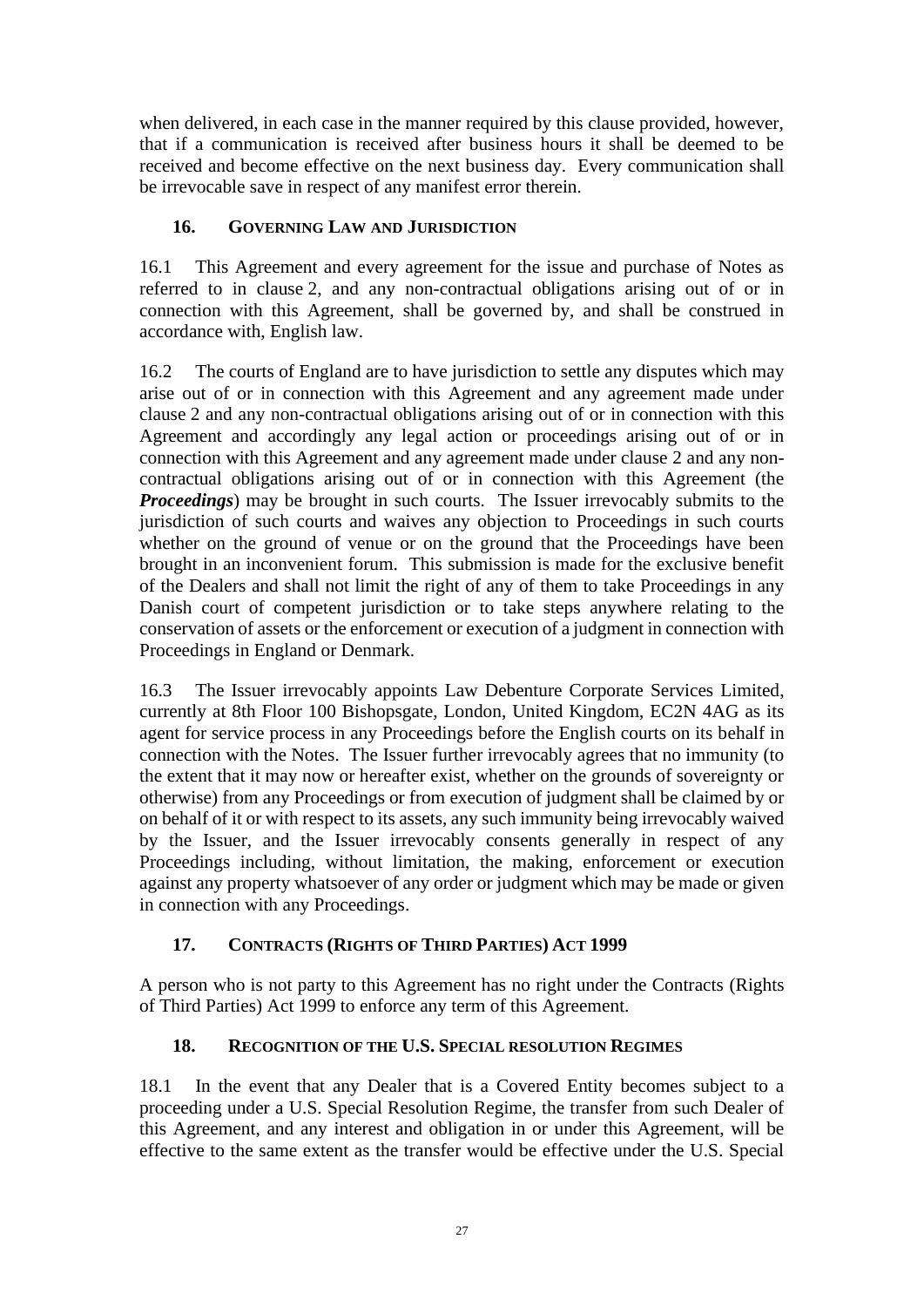Resolution Regime if this Agreement, and any such interest and obligation, were governed by the laws of the United States or a state of the United States.

18.2 In the event that any Dealer that is a Covered Entity or a Covered Affiliate of such Dealer becomes subject to a proceeding under a U.S. Special Resolution Regime, Default Rights under this Agreement that may be exercised against such Dealer are permitted to be exercised to no greater extent than such Default Rights could be exercised under the U.S. Special Resolution Regime if this Agreement were governed by the laws of the United States or a state of the United States.

#### **19. CONTRACTUAL RECOGNITION OF BAIL-IN**

19.1 Notwithstanding and to the exclusion of any other term of this Agreement or any other agreements, arrangements, or understanding between the Issuer and the Dealers, the Issuer and the Dealers each acknowledges and accepts that a Liability arising under this Agreement may be subject to the exercise of the Relevant Bail-in Power by the Relevant Resolution Authority, and acknowledges, accepts, and agrees to be bound by:

- (a) the effect of the exercise of the Relevant Bail-in Power by the Relevant Resolution Authority in relation to any Liability of a BRRD Party (a Relevant BRRD Party) to any other party under this Agreement, that (without limitation) may include and result in any of the following, or some combination thereof:
	- (i) the reduction of all, or a portion, of the Liability or outstanding amounts due thereon;
	- (ii) the conversion of all, or a portion, of the Liability into shares, other securities or other obligations of the Relevant BRRD Party or another person as the case may be (and the issue to or conferral on any other party to this Agreement, of such shares, securities or obligations), including by means of an amendment, modification or variation of the terms of this Agreement;
	- (iii) the cancellation of the Liability; and
	- (iv) the amendment or alteration of the amounts due in relation to the Liability, including any interest, if applicable, thereon, or the date on which the payments are due, including by suspending payment for a temporary period; and
- (b) the variation of the terms of this Agreement, as deemed necessary by the Relevant Resolution Authority, to give effect to the exercise of the Relevant Bail-in Power by the Relevant Resolution Authority.
- 19.2 For the purposes of this clause 19:
- (a) *BRRD* means Directive 2014/59/EU of 15 May 2014 establishing the framework for the recovery and resolution of credit institutions and investment firms or such other directive as may come into effect in place thereof, as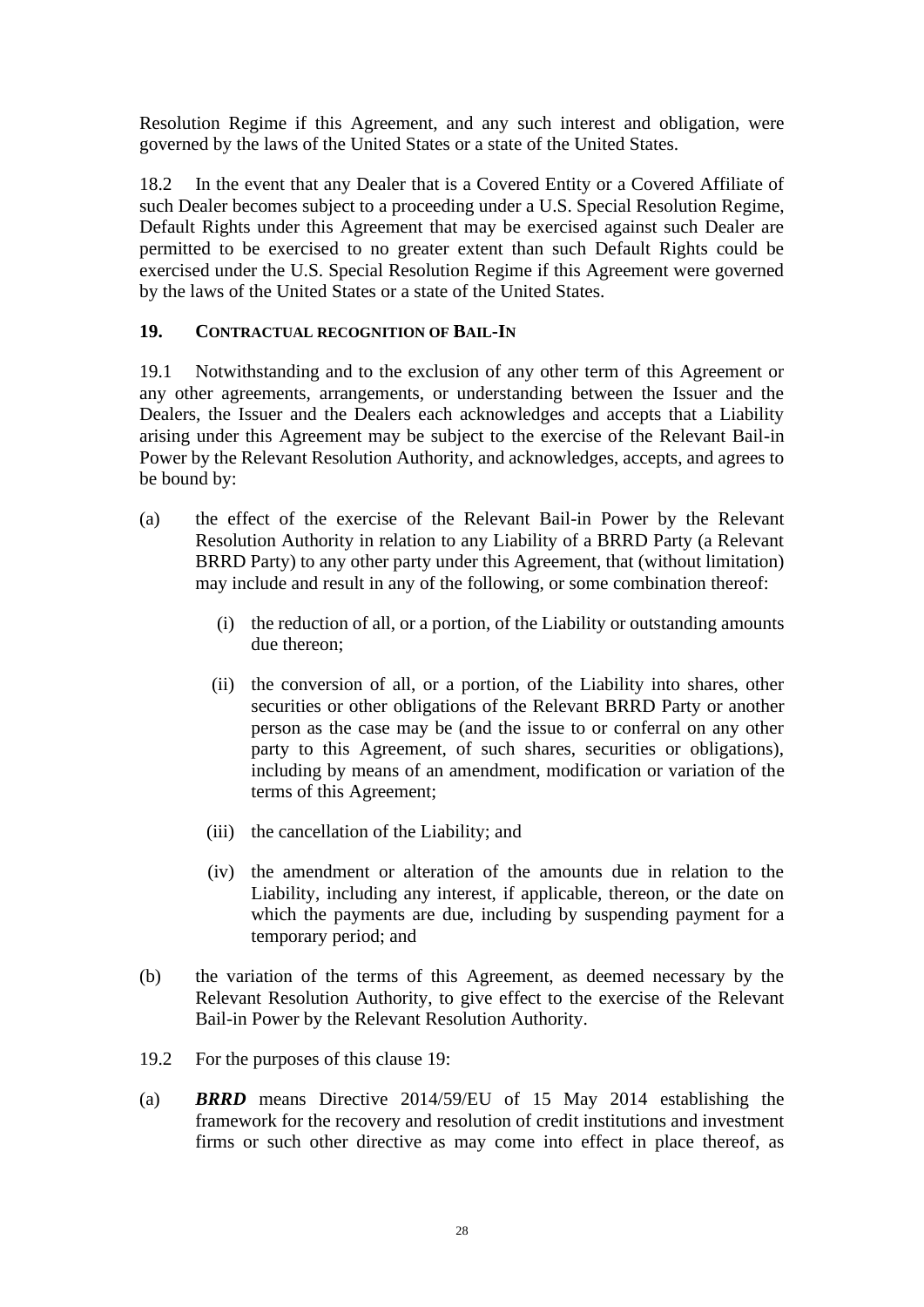implemented in the jurisdiction of the Relevant BRRD Party and as amended or replaced from time to time and including any relevant implementing regulatory provisions;

- (b) *BRRD Party* means each of the Dealers which qualifies as an institution or entity referred to in points (b), (c) or (d) of Article 1(1) of the BRRD;
- (c) *Liability* means any liability in respect of which the Relevant Bail-in Power may be exercised;
- (d) *Relevant Bail-in Power* means any write-down, conversion, transfer, modification, or suspension power existing from time to time under, and exercised in compliance with, any laws, regulations, rules or requirements in effect in the jurisdiction of the Relevant BRRD Party relating to the implementation of the BRRD; and
- (e) *Relevant Resolution Authority* means the relevant resolution authority for the Relevant BRRD Party, in each case, for the purposes of the BRRD.

#### **20. ASSIGNMENT**

20.1 The Issuer may not assign or transfer its rights or obligations under this Agreement, in whole or in part, without the prior written consent of the Dealers and any purported assignment or transfer without such consent shall be void.

20.2 Without prejudice to Clause [6.2](#page-22-2) (*Indemnity*), no Dealer may assign its rights or transfer its obligations under this Agreement, in whole or in part, without the prior written consent of the Issuer and any purported assignment or transfer without such consent shall be void, except for an assignment and/or transfer of all of such Dealer's rights and obligations under this Agreement in whatever form such Dealer determines may be appropriate to a partnership, corporation, trust or other organisation in whatever form that may succeed to, or to which the Dealer transfers, all or substantially all of such Dealer's assets and business and that assumes such obligations by contract, operation of law or otherwise. Upon any such transfer and assumption of obligations, such Dealer shall be relieved of and fully discharged from all obligations under this Agreement, whether such obligations arose before or after such transfer and assumption.

<span id="page-30-0"></span>**IN WITNESS** whereof this Agreement has been entered into on the date first above written.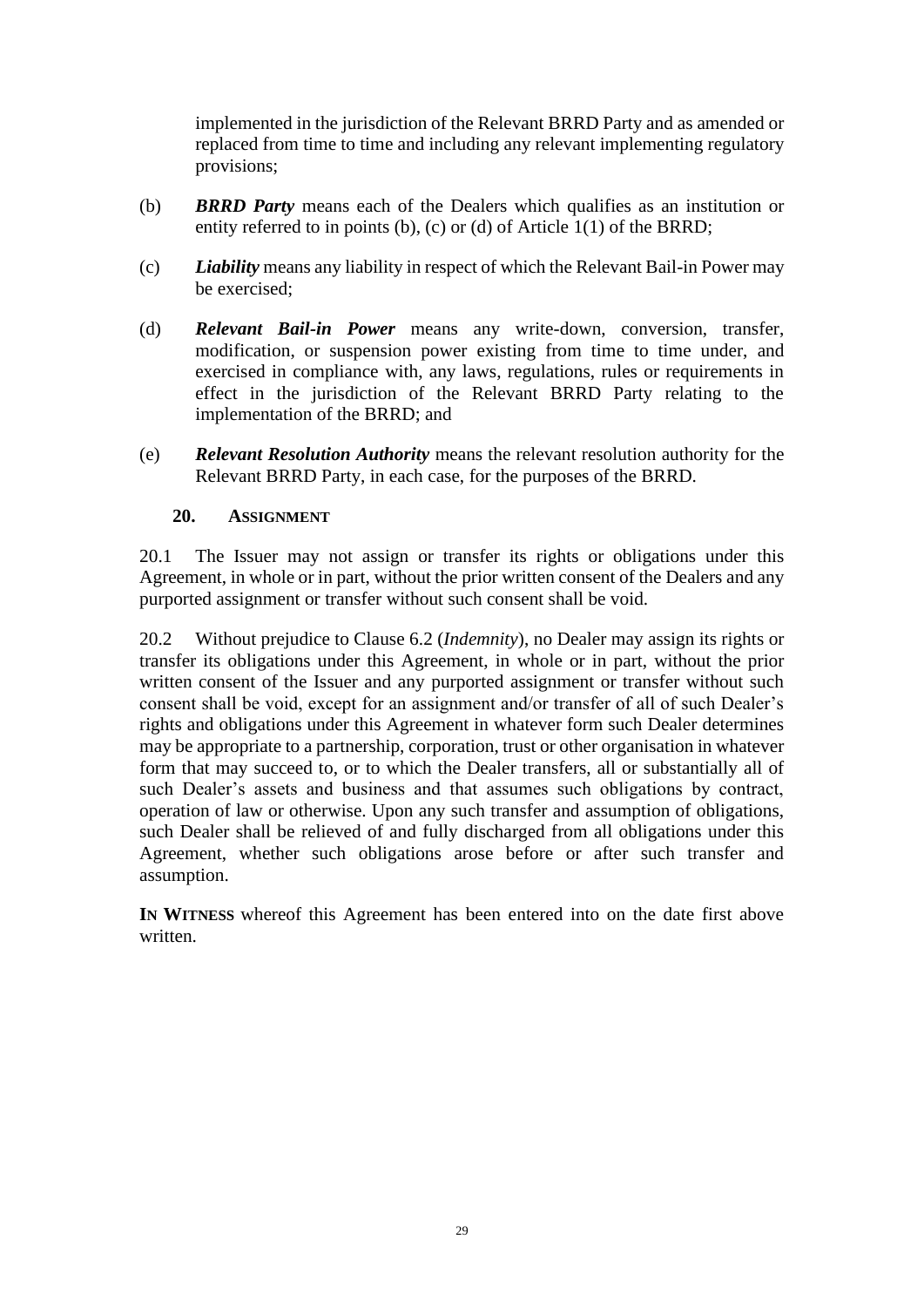## **APPENDIX A**

## **INITIAL DOCUMENTATION LIST**

1. A certified copy of the Articles of Association of the Issuer.

2. A certified copy (and English translation (if necessary)) of all resolutions and other authorisations required to be passed or given, and evidence of any other action required to be taken, on behalf of the Issuer to approve this Agreement, the Declaration of Direct Rights, the Agency Agreement, the VP Arrangements and the issue of the Notes and (i) to authorise appropriate persons to execute each of them and take any other action in connection therewith and (ii) to authorise appropriate persons to enter into agreements with any Dealer on behalf of the Issuer to issue Notes in accordance with clause [2](#page-9-0) of this Agreement.

3. A certified list of the names, titles and specimen signatures of the persons authorised on behalf of the Issuer in accordance with paragraph 2(ii) above.

4. Certified copies of any governmental or other consents, if any, required for the Issuer to issue Notes, for the Issuer to execute, deliver and fulfil its obligations under this Agreement, the Declaration of Direct Rights and the Agency Agreement.

5. Confirmation that a master Temporary Global Note, a master Permanent Global Note and a master Registered Global Note (from which copies shall be made for each particular issue of Notes), duly executed on behalf of the Issuer by a person or persons authorised as specified in paragraph (2)(i) above, have been delivered to the Principal Paying Agent and the Registrar (as applicable).

6. Legal opinions addressed to each of the Dealers dated on or after the date of this Agreement with such form and content as the Dealers may reasonably require from:

- (a) Freshfields Bruckhaus Deringer LLP, legal advisers to the Dealers as to English law; and
- (b) Kromann Reumert, legal advisers to the Issuer as to Danish law.

7. A conformed copy of each of the Declaration of Direct Rights, the Agency Agreement and confirmation that executed copies of such documents have been delivered, in the case of the Agency Agreement to the Transfer Agent, the Registrar, the Principal Paying Agent and any other paying agents appointed thereunder and in the case of the Declaration of Direct Rights, to a common depositary or, as the case may be, the common safekeeper for Euroclear and Clearstream.

8. Confirmation of the execution and delivery by the Issuer of the Programme effectuation authorisation to each of Euroclear and Clearstream and the execution and delivery of an Issuer-ICSDs Agreement by the parties thereto.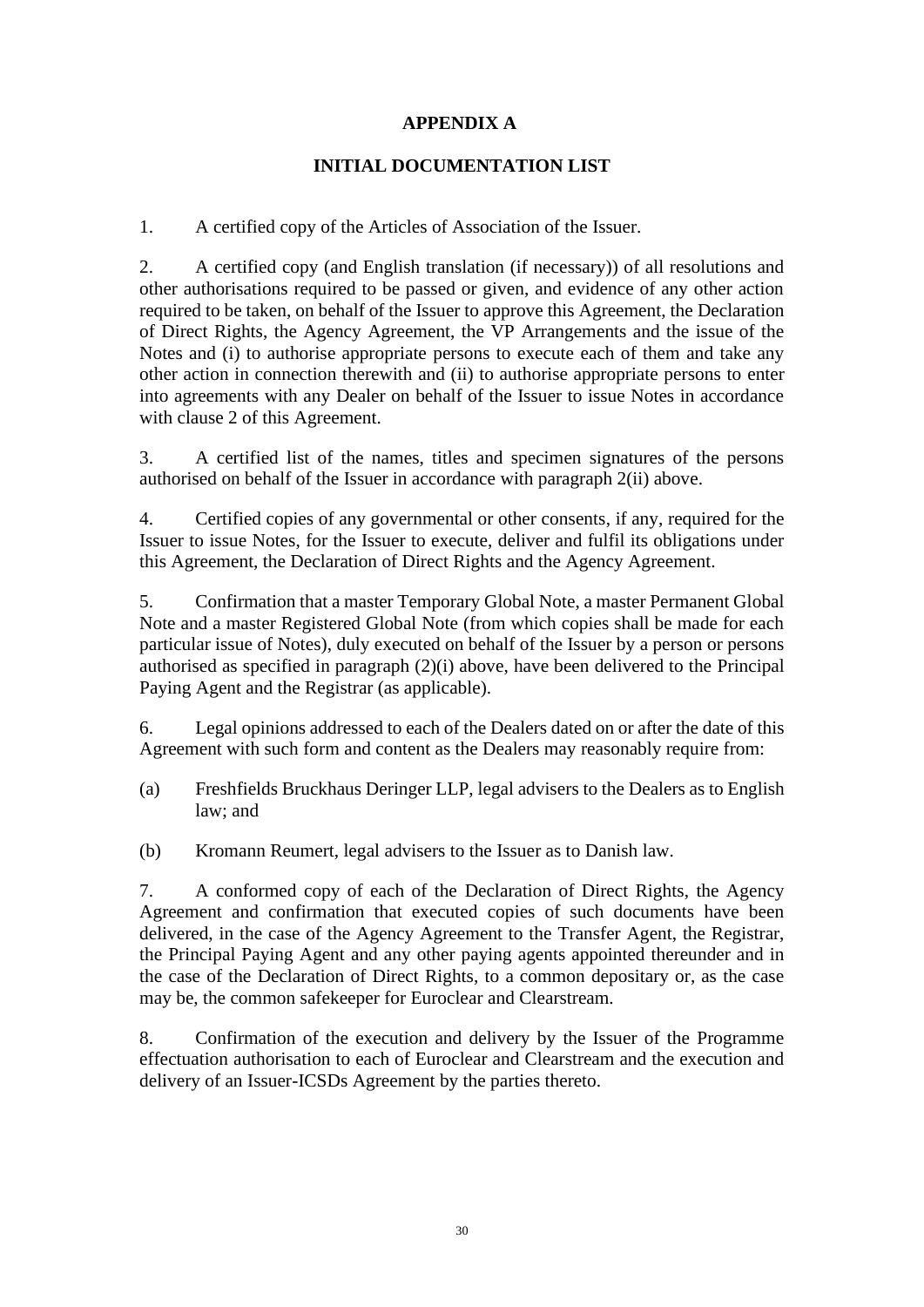9. Confirmation from the Principal Paying Agent that it has elected the common safekeeper for NGN Notes and Registered Global Notes which are to be held under the NSS in accordance with Clause 2.6 of the Agency Agreement.

10. Confirmation that the Luxembourg Stock Exchange will list Notes (other than non-Luxembourg Listed Notes) to be issued under the Programme.

11. A printed final version of the Information Memorandum.

12. A comfort letter in such form and with such content as the Dealers may reasonably request from the auditors of the Issuer.

13. Confirmation satisfactory to the Dealers that the Programme has been rated Aaa by Moody's and AAA by S&P.

14. Confirmation that Law Debenture Corporate Services Limited has agreed to act as the agent of the Issuer for service of process before the English courts.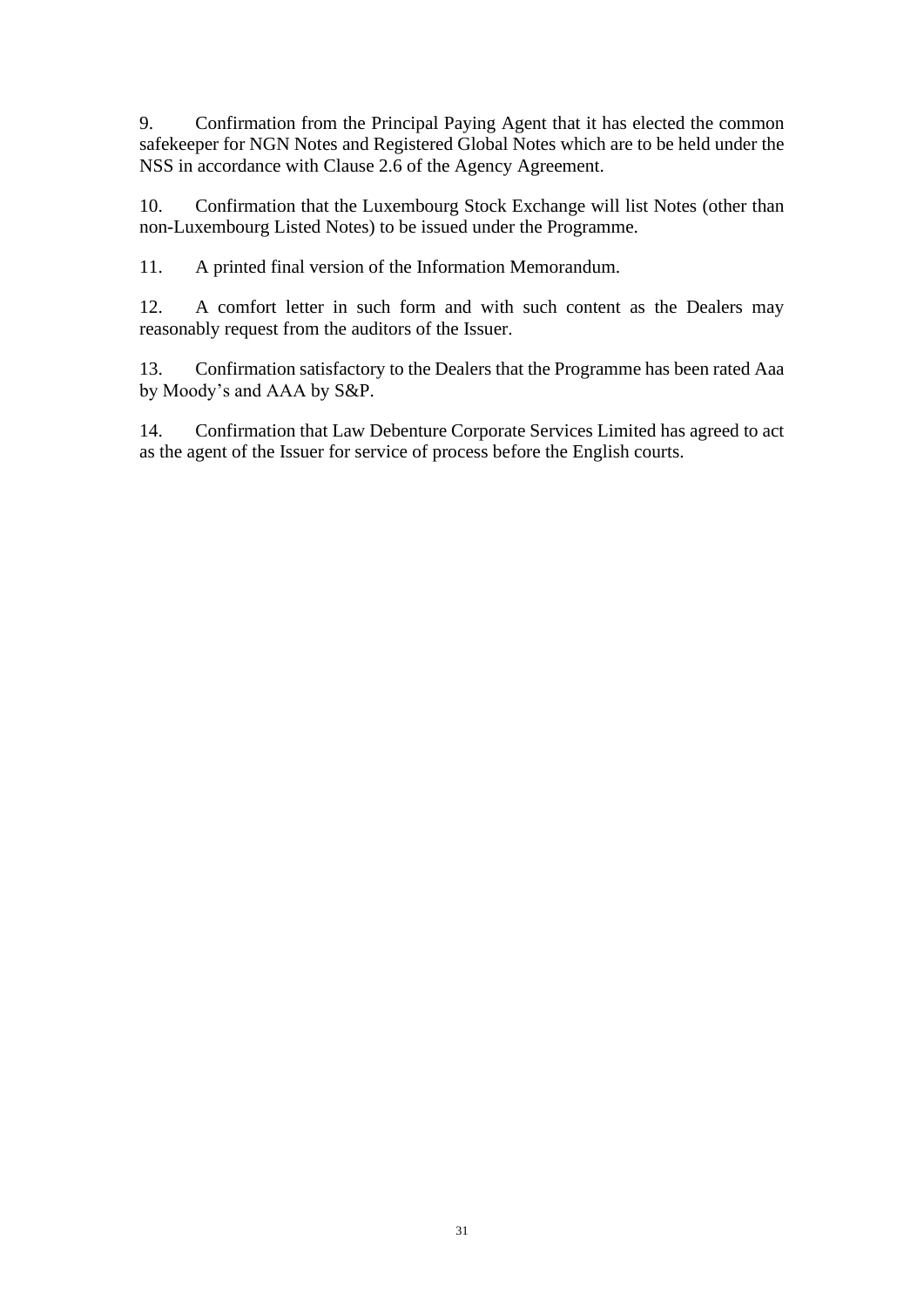#### **APPENDIX B**

#### **SELLING RESTRICTIONS**

#### <span id="page-33-0"></span>**1. UNITED STATES**

<span id="page-33-1"></span>1.1 The Notes have not been and will not be registered under the U.S. Securities Act of 1933, as amended (the "Securities Act"), or the securities laws of any state or other jurisdiction of the United States, and may not be offered or sold within the United States except in certain transactions exempt from the registration requirements of the Securities Act. Terms used in this paragraph have the meanings given to them by Regulation S under the Securities Act.

Each Dealer represents and agrees that it will not offer or sell any Notes of any Series within the United States except in accordance with Rule 903 of Regulation S under the Securities Act and, accordingly, that neither it nor any of its affiliates (as defined by Rule 405 of the Securities Act) (including any person acting on behalf of any Dealer) has engaged or will engage in any directed selling efforts with respect to any Notes.

Terms used in this sub-paragraph [1.1](#page-33-1) have the meanings given to them by Regulation S.

1.2 In addition, in respect of Bearer Notes in respect of which "TEFRA D" is specified in the applicable Final Terms:

- (a) except to the extent permitted under U.S. Treas. Reg. Section 1.163-5(c)(2)(i)(D) (the *D Rules*), (i) each Dealer represents that it has not offered or sold, and during the restricted period will not offer or sell, Notes in bearer form to a person who is within the United States or its possessions or to a United States person, and (ii) each Dealer has not delivered and will not deliver within the United States or its possessions Definitive Bearer Notes that are sold during the restricted period;
- (b) each Dealer represents and agrees that it has and throughout the restricted period will have in effect procedures reasonably designed to ensure that its employees or agents who are directly engaged in selling Notes are aware that such Notes may not be offered or sold during the restricted period to a person who is within the United States or its possessions or to a United States person, except as permitted by the D Rules;
- (c) each Dealer that is a United States person represents that it is acquiring the Notes in bearer form for purposes of resale in connection with their original issuance and if it retains Notes in bearer form for its own account, it will only do so in accordance with the requirements of U.S. Treas. Reg. Section  $1.163-5(c)(2)(i)(D)(6)$ ; and
- (d) with respect to each affiliate that acquires Notes from a Dealer for the purpose of offering or selling such Notes during the restricted period, such Dealer either (a) repeats and confirms the representations and agreements contained in clauses (l), (2) and (3) on such affiliate's behalf or (b) agrees that it will obtain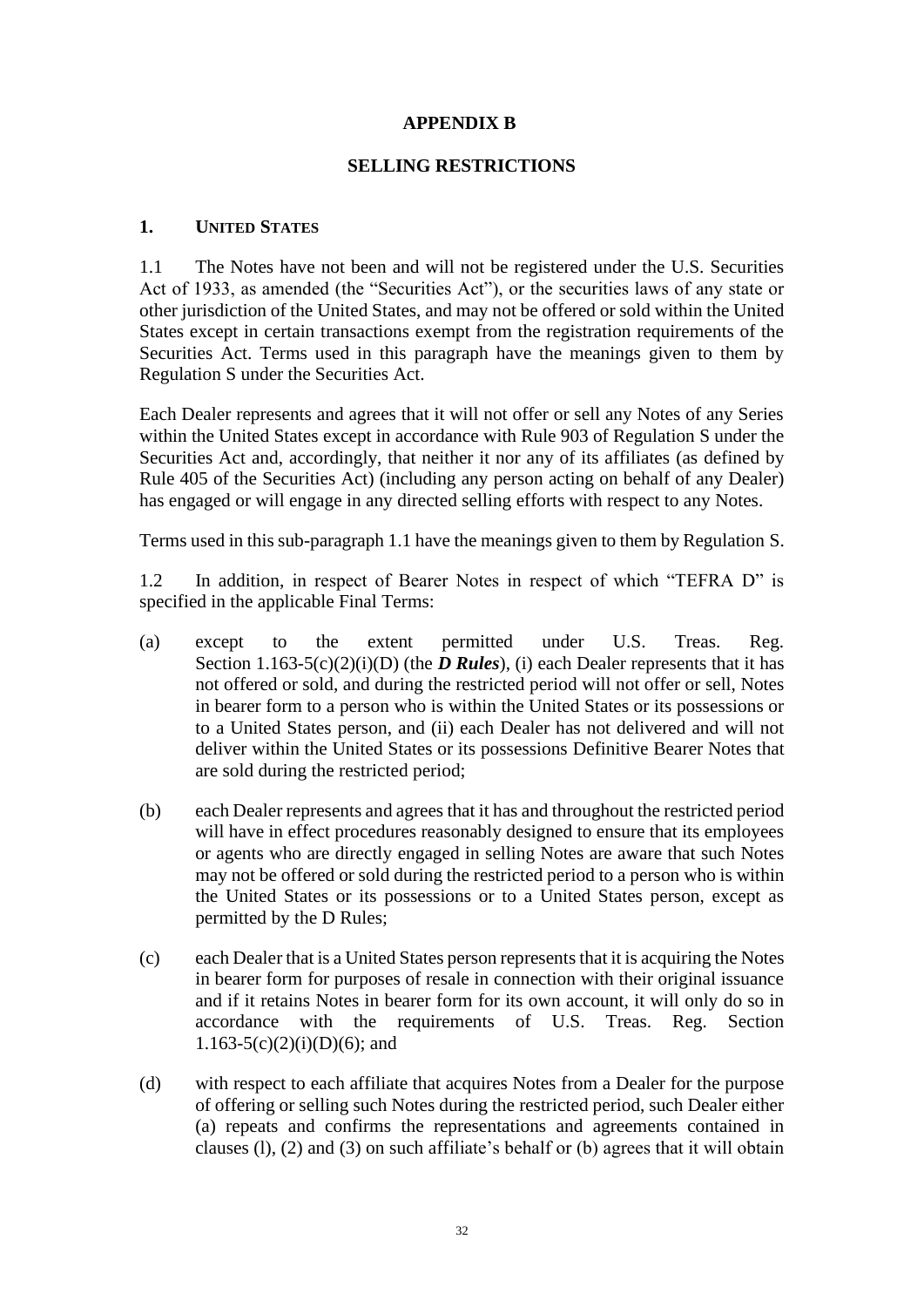from such affiliate for the benefit of the Issuer the representations and agreements contained in clauses (1), (2) and (3).

Terms used in this sub-paragraph 1.2 have the meanings given to them by the U.S. Internal Revenue Code and regulations thereunder, including the D Rules.

1.3 Each issue of Dual Currency Notes and Indexed Notes shall be subject to such additional U.S. selling restrictions as the Issuer and the relevant Dealer or Dealers shall agree as a term of the issuance and purchase of such Notes, which additional selling restrictions shall be set out in the Final Terms. Each Dealer agrees that it shall offer, sell and deliver such Notes only in compliance with such additional U.S. selling restrictions.

## **2. UNITED KINGDOM**

<span id="page-34-0"></span>2.1 Each Dealer represents and agrees, and each further Dealer appointed under the Programme will be required to represent and agree, that:

- (a) in relation to any Notes which have a maturity of less than one year, (i) it is a person whose ordinary activities involve it in acquiring, holding, managing or disposing of investments (as principal or agent) for the purposes of its business and (ii) it has not offered or sold and will not offer or sell any Notes other than to persons whose ordinary activities involve them in acquiring, holding, managing or disposing of investments (as principal or as agent) for the purposes of their businesses or who it is reasonable to expect will acquire, hold, manage or dispose of investments (as principal or agent) for the purposes of their businesses where the issue of the Notes would otherwise constitute a contravention of Section 19 of the FSMA by the Issuer;
- (b) it has only communicated or caused to be communicated and will only communicate or cause to be communicated an invitation or inducement to engage in investment activity (within the meaning of Section 21 of the FSMA) received by it in connection with the issue or sale of any Notes in circumstances in which Section 21(1) of the FSMA does not apply to the Issuer; and
- (c) it has complied and will comply with all applicable provisions of the FSMA with respect to anything done by it in relation to any Notes in, from or otherwise involving the United Kingdom.

## **3. JAPAN**

Each Dealer represents and agrees, and each further Dealer appointed under the Programme will be required to represent and agree, that the Notes have not been and will not be registered under the Financial Instruments and Exchange Act of Japan (Act No. 25 of 1948, as amended) (the "Financial Instruments and Exchange Act") and disclosure under the Financial Instruments and Exchange Act has not been and will not be made with respect to the Notes. Each Dealer represents and agrees, and each further Dealer appointed under the Programme will be required to represent and agree, that it will not offer or sell any Notes, directly or indirectly, in Japan or to, or for the benefit of, any resident of Japan or to others for re-offering or resale, directly or indirectly, in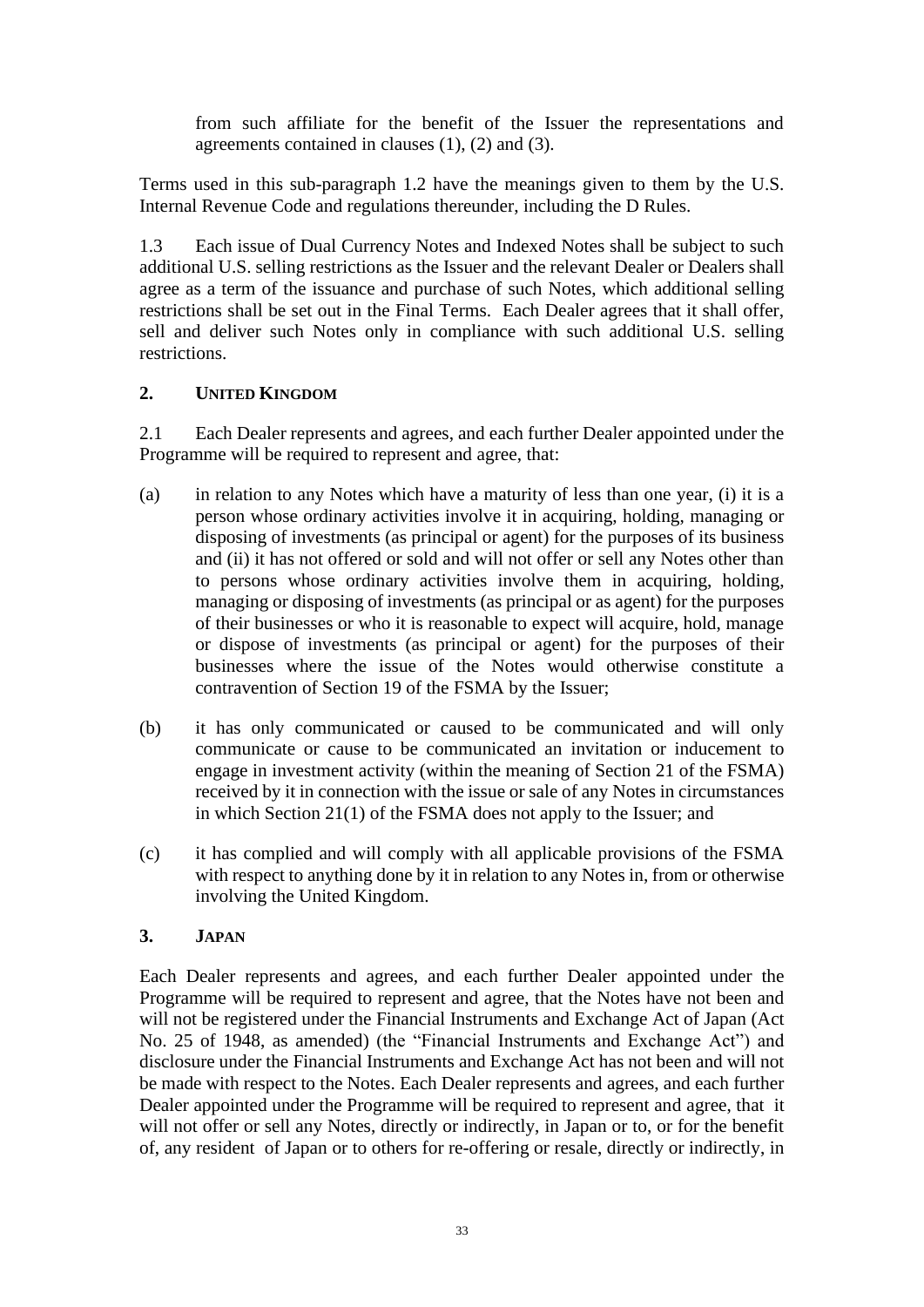Japan or to, or for the benefit of, a resident of Japan, except pursuant to an exemption from the registration requirements of, and otherwise in compliance with, the Financial Instruments and Exchange Act and all other applicable laws, regulations and guidelines promulgated by the relevant Japanese governmental and regulatory authorities. As used in this paragraph, resident of Japan has the meaning set out in Item 5, Paragraph 1, Article 6 of the Foreign Exchange and Foreign Trade Act (Act No. 228 of 1949, as amended).

# **4. HONG KONG**

Each Dealer represents and agrees, and each further Dealer appointed under the Programme will be required to represent and agree, that:

- (a) it has not offered or sold and will not offer or sell in Hong Kong, by means of any document, any Notes (except for Notes which are a "structured product" as defined in the Securities and Futures Ordinance (Cap. 571) of Hong Kong) other than (a) to persons whose ordinary business is to buy or sell shares or debentures (whether as principal or agent); or (b) to "professional investors" as defined in the Securities and Futures Ordinance (Cap. 571) of Hong Kong and any rules made under that Ordinance; or (c) in other circumstances which do not result in the document being a "prospectus" as defined in the Companies (Winding Up and Miscellaneous Provisions) Ordinance (Cap. 32) of Hong Kong or which do not constitute an offer to the public within the meaning of that Ordinance; and
- (b) it has not issued or had in its possession for the purposes of issue, and will not issue or have in its possession for the purposes of issue, whether in Hong Kong or elsewhere, any advertisement, invitation or document relating to the Notes, which is directed at, or the contents of which are likely to be accessed or read by, the public of Hong Kong (except if permitted to do so under the securities laws of Hong Kong) other than with respect to Notes which are or are intended to be disposed of only to persons outside Hong Kong or only to "professional investors" as defined in the Securities and Futures Ordinance and any rules made under that Ordinance.

## **5. REPUBLIC OF FRANCE**

The Information Memorandum prepared in connection with Notes to be issued under the Programme has not been prepared in the context of a public offer of securities (*offre au public*) within the meaning of EU Regulation 2017/1129 of 14 June 2017 (the "**Prospectus Regulation**"), and has therefore not been and will not be submitted to the clearance procedures of the *Autorité des marchés financiers* for prior approval or otherwise or notified to the *Autorité des marchés financiers* after clearance of the competent authority of another member State of the European Economic Area.

Each Dealer represents and agrees, and each further Dealer appointed under the Programme will be required to represent and agree that any offers, sales or other transfers of the Notes in the Republic of France will be made only to *per se* professional clients as referred to in Article D. 533-11 of the French Monetary and Financial Code (*Code monétaire et financier*).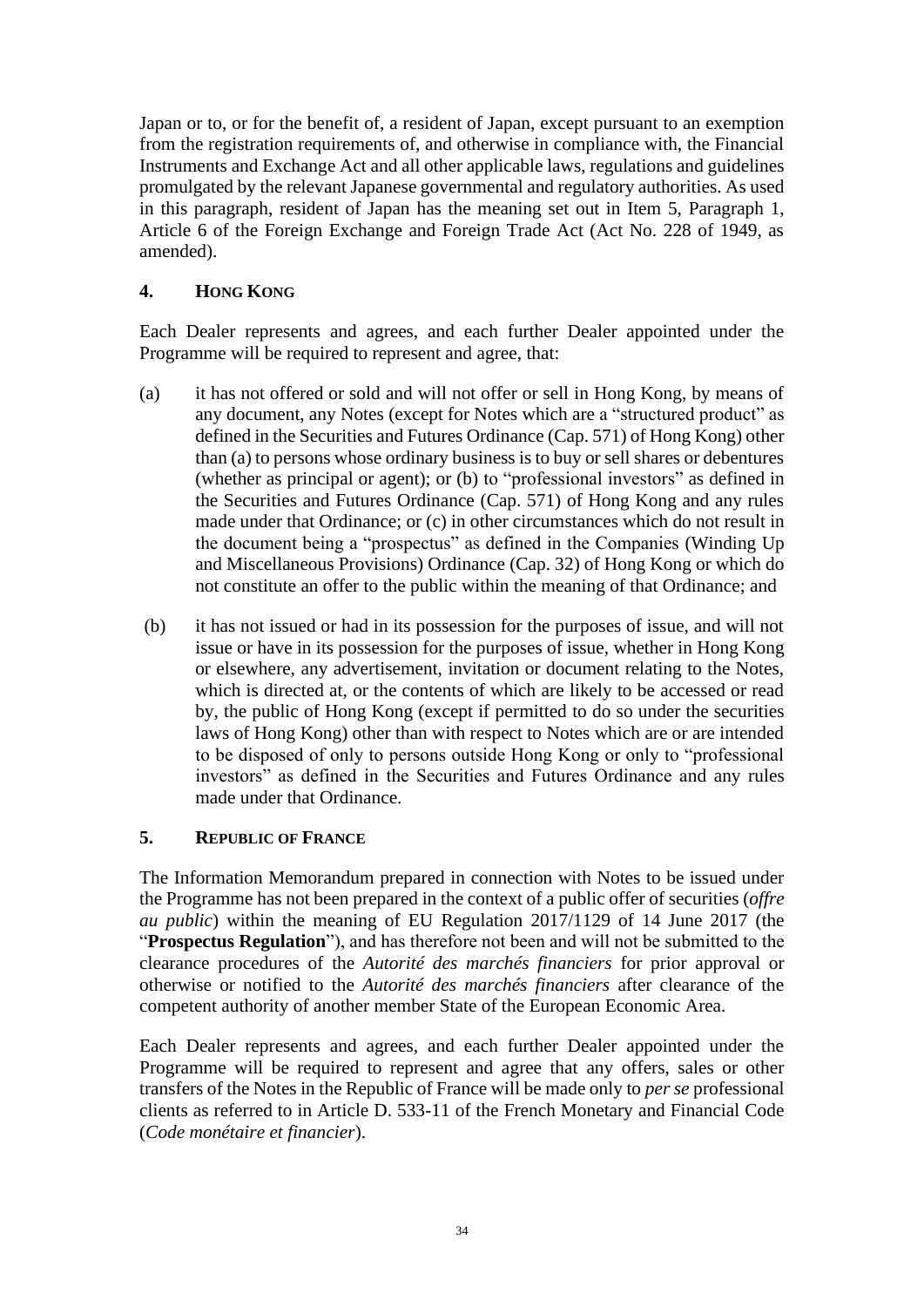In addition, each Dealer represents and agrees that it has not distributed or caused to be distributed and will not distribute or cause to be distributed in the Republic of France the Information Memorandum or any other offering material relating to the Notes other than to per se professional clients as referred to in Article D. 533-11 of the French Monetary and Financial Code (*Code monétaire et financier*).

# **6. BELGIUM**

Other than in respect of Notes for which "Prohibition of Sales to Belgian Consumers" is specified as "Not Applicable" in the applicable Final Terms, each Dealer represents and agrees that an offering of Notes may not be advertised to any individual in Belgium qualifying as a consumer within the meaning of Article I.1 of the Belgian Code of Economic Law, as amended from time to time (a *Belgian Consumer*) and that it has not offered, sold or resold, transferred or delivered, and will not offer, sell, resell, transfer or deliver, the Notes, and that it has not distributed, and will not distribute, any prospectus, memorandum, information circular, brochure or any similar documents in relation to the Notes, directly or indirectly, to any Belgian Consumer.

# **7. SINGAPORE**

Each Dealer acknowledges, and each further Dealer appointed under the Programme will be required to acknowledge, that the Information Memorandum has not been registered as a prospectus with the Monetary Authority of Singapore (the *MAS*).

Accordingly, each Dealer represents and agrees and each further Dealer appointed under the Programme will be required to represent and agree, that it has not offered or sold any Notes or caused the Notes to be made the subject of an invitation for subscription or purchase and will not offer or sell any Notes or cause the Notes to be made the subject of an invitation for subscription or purchase, and has not circulated or distributed, nor will it circulate or distribute, the Information Memorandum or any other document or material in connection with the offer or sale, or invitation for subscription or purchase, of the Notes whether directly or indirectly, to any person in Singapore other than (i) to an institutional investor (as defined in Section 4A of the Securities and Futures Act (Chapter 289) of Singapore, as modified or amended from time to time (the *SFA*)) pursuant to Section 274 of the SFA, (ii) to a relevant person (as defined in Section 275(2) of the SFA) pursuant to Section 275(1) of the SFA, or any person pursuant to Section 275(1A) of the SFA, and in accordance with the conditions specified in Section 275 of the SFA, or (iii) otherwise pursuant to, and in accordance with the conditions of, any other applicable provision of the SFA.

# **8. CANADA**

Each Dealer acknowledges, and each further Dealer appointed under the Programme will be required to acknowledge, that in Canada, the Notes may be sold only to purchasers located or resident in the provinces of Canada purchasing, or deemed to be purchasing, as principal that are "accredited investors", as defined in National Instrument 45-106 Prospectus Exemptions ("NI 45-106") or subsection 73.3(1) of the Securities Act (Ontario), and are "permitted clients", as defined in National Instrument 31-103 Registration Requirements, Exemptions and Ongoing Registrant Obligations. Each Dealer represents and agrees, and each further Dealer appointed under the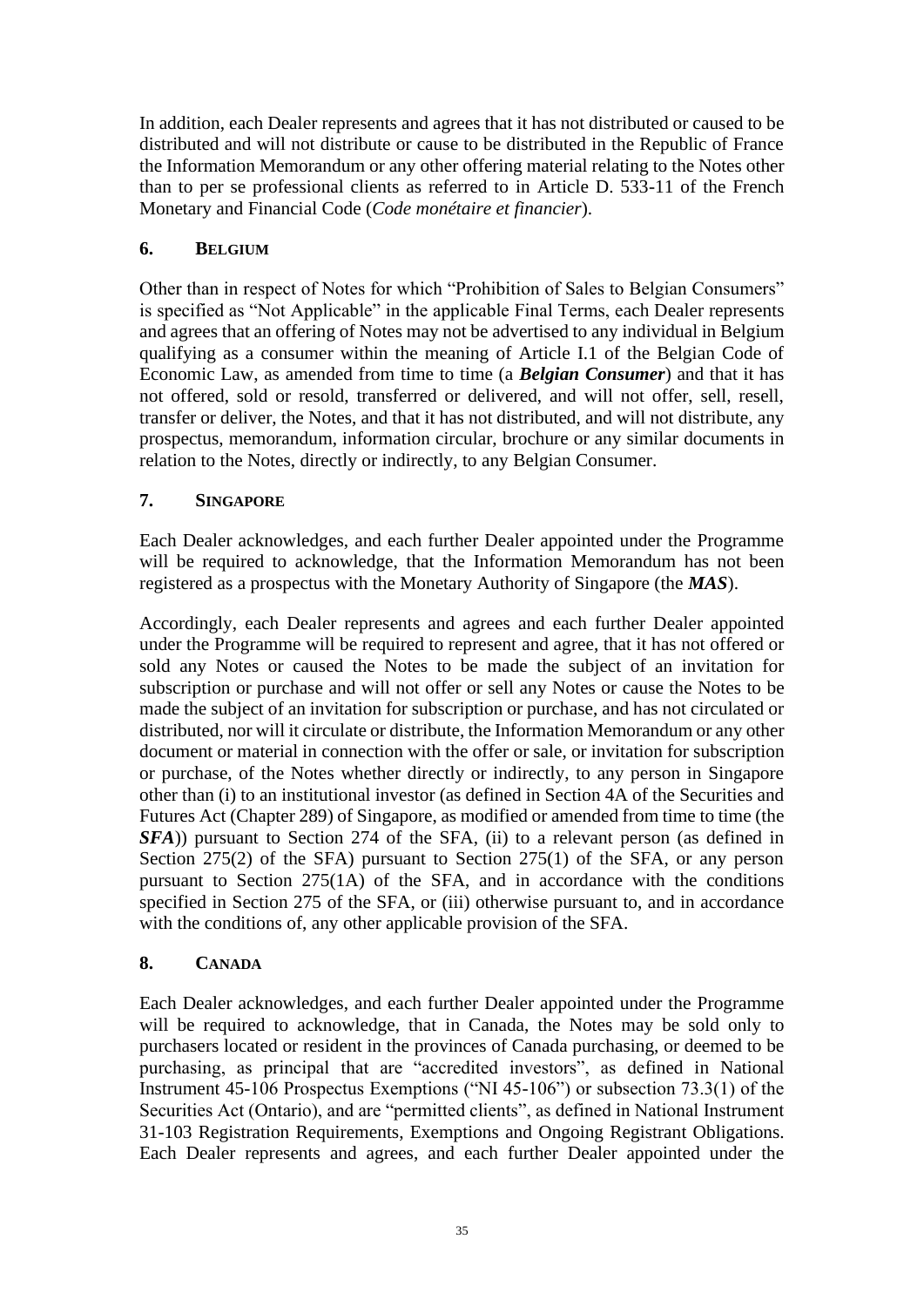Programme will be required to represent and agree, that it has only offered, sold or otherwise transferred and will only offer, sell or otherwise transfer the Notes to such purchasers in Canada.

# **9. SWITZERLAND**

Each Dealer represents and agrees, and each further Dealer appointed under the Programme and each other purchaser will be required to represent and agree, that it will comply with (i) any laws, regulations or guidelines applicable in Switzerland (as amended from time to time) in relation to the marketing, offer, sale, delivery or transfer of the Notes, or the distribution of any marketing or offering material in respect of the Notes, in or from Switzerland.

Each Dealer represents and agrees, and each further Dealer appointed under the Programme and each other purchaser will be required to represent and agree, that it has not made and will not make an offer of Notes in Switzerland, except:

(a) in the period beginning and ending on the dates specified in the FinSA Prospectus (as defined below) or its final terms, following the date of publication of a prospectus in relation to such Notes which (i) has been approved by a competent review body under the FinSA or, where appropriate, (ii) approved by a recognized foreign authority and filed with a competent review body under the FinSA for automatic acceptance in accordance with article 54(2) of the FinSA (each a "FinSA Prospectus"), provided that in each case (i) the Issuer has consented in writing to its use for the purpose of that Offer and (ii) any such prospectus has subsequently been completed by the final terms contemplating such Offer, in accordance with the FinSA;

(b) at any time to any investor which is a professional client as defined in the FinSA;

(c) at any time to fewer than 500 investors, subject to obtaining the prior consent of the relevant Dealer or Dealers nominated by the Issuer for any such offer;

(d) where the Notes being offered have a minimum denomination of CHF100,000 (or its equivalent in another currency); or

(e) at any time in any other circumstances falling within the scope of article 36(1) or article 37 of the FinSA,

provided that no such offer of Notes referred to in (b) to (e) above shall require the Issuer or any Dealer to publish a prospectus pursuant to article 35 of the FinSA or supplement a prospectus pursuant to article 56 of the FinSA.

Each Dealer acknowledges, and each further Dealer appointed under the Programme and each other purchaser will be required to acknowledge that the Notes must not be offered to clients in Switzerland which qualify as private clients within the meaning of article 4 FinSA where such offer would trigger the duty to prepare a key information document (*Basisinformationsblatt*) within the meaning of article 58 et seq. FinSA.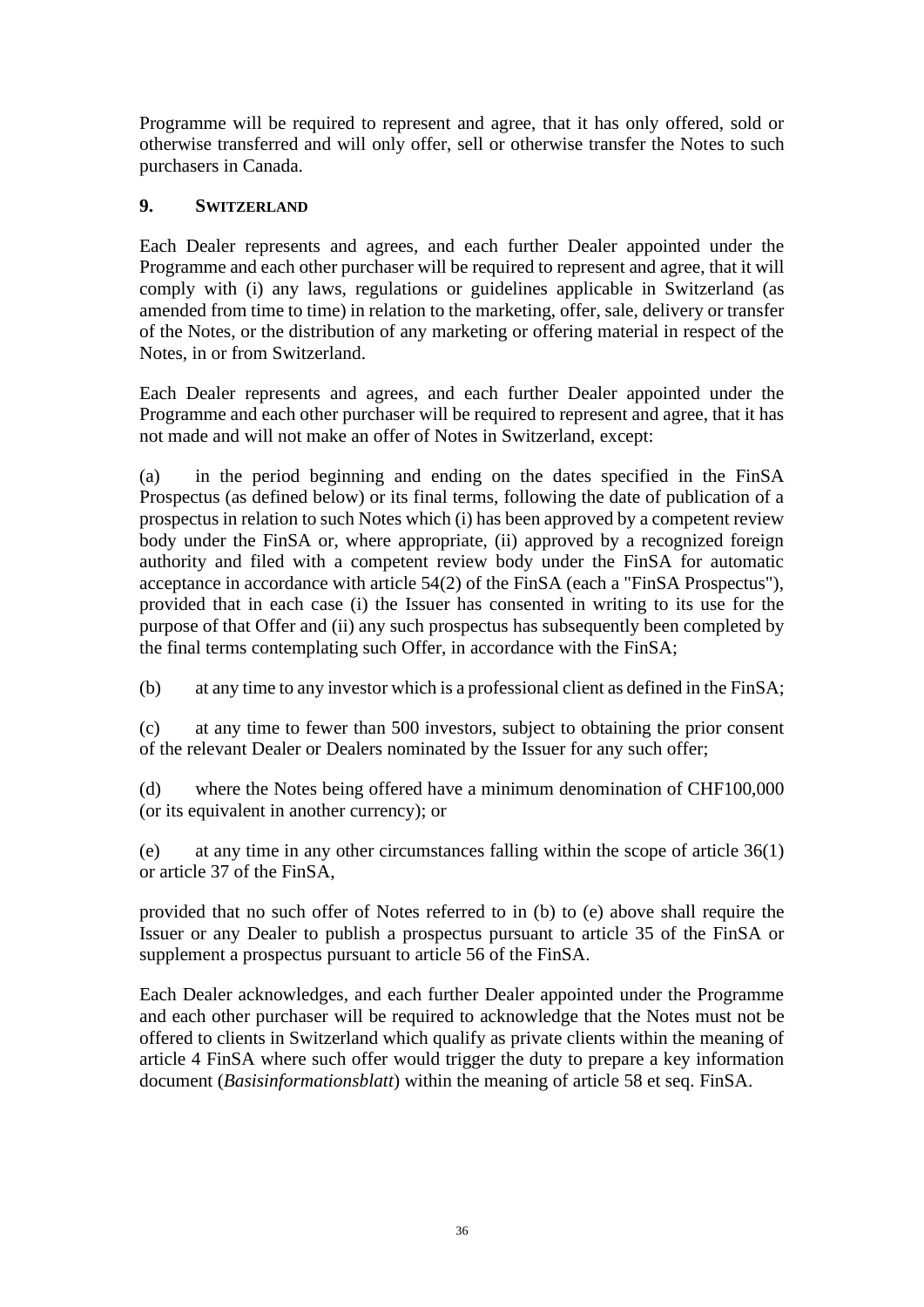## **10. ITALY**

Each Dealer represents and agrees that the offering of any Notes issued under the Programme has not been registered pursuant to Italian securities legislation and, accordingly, the Notes may not be offered, sold or delivered, nor may copies of this Information Memorandum or any other document relating to the Notes be distributed in the Republic of Italy, except:

- (a) to qualified investors (investitori qualificati), as defined in Article 2 of the Prospectus Regulation and any applicable provision of Italian laws and regulations; or
- (b) in other circumstances which are exempted from the rules on solicitation of investments pursuant to Article 1 of the Prospectus Regulation, Legislative Decree No. 58 of 24 February 1998, as amended (the "**Financial Services Act**"), Article 34, first paragraph, of CONSOB Regulation No. 11971 of 14 May 1999 ("**Regulation No. 11971**") and applicable Italian laws, each as amended from time to time.

Furthermore, each Dealer represents and agrees that any offer, sale or delivery of the Notes or distribution of copies of this Information Memorandum or any other document relating to the Notes in the Republic of Italy under (a) or (b) above must be:

- (i) made by an investment firm, bank or financial intermediary permitted to conduct such activities in the Republic of Italy in accordance with the Financial Services Act, CONSOB Regulation No. 20307 of 15 February 2018 and Legislative Decree No. 385 of 1 September 1993 (the "**Italian Banking Act**");
- (ii) in compliance with Article 129 of the Italian Banking Act and the implementing guidelines of the Bank of Italy from time to time, pursuant to which the Bank of Italy may request information on the issue or the offer of Notes in the Republic of Italy; and
- (iii) in accordance with any other applicable laws and regulations including those imposed by CONSOB or other Italian authority.

#### **11. GENERAL**

Each Dealer will (to the best of its knowledge and belief) comply with all applicable laws and regulations in force in any jurisdiction in which it purchases, offers or sells the Notes or possesses or distributes the Information Memorandum and will obtain any consent, approval or permission required by it for the purchase, offer or sale by it of the Notes under the laws and regulations in force in any jurisdiction to which it is subject or in which it makes such purchases, offers or sales and neither the Issuer nor any other Dealer shall have responsibility therefore.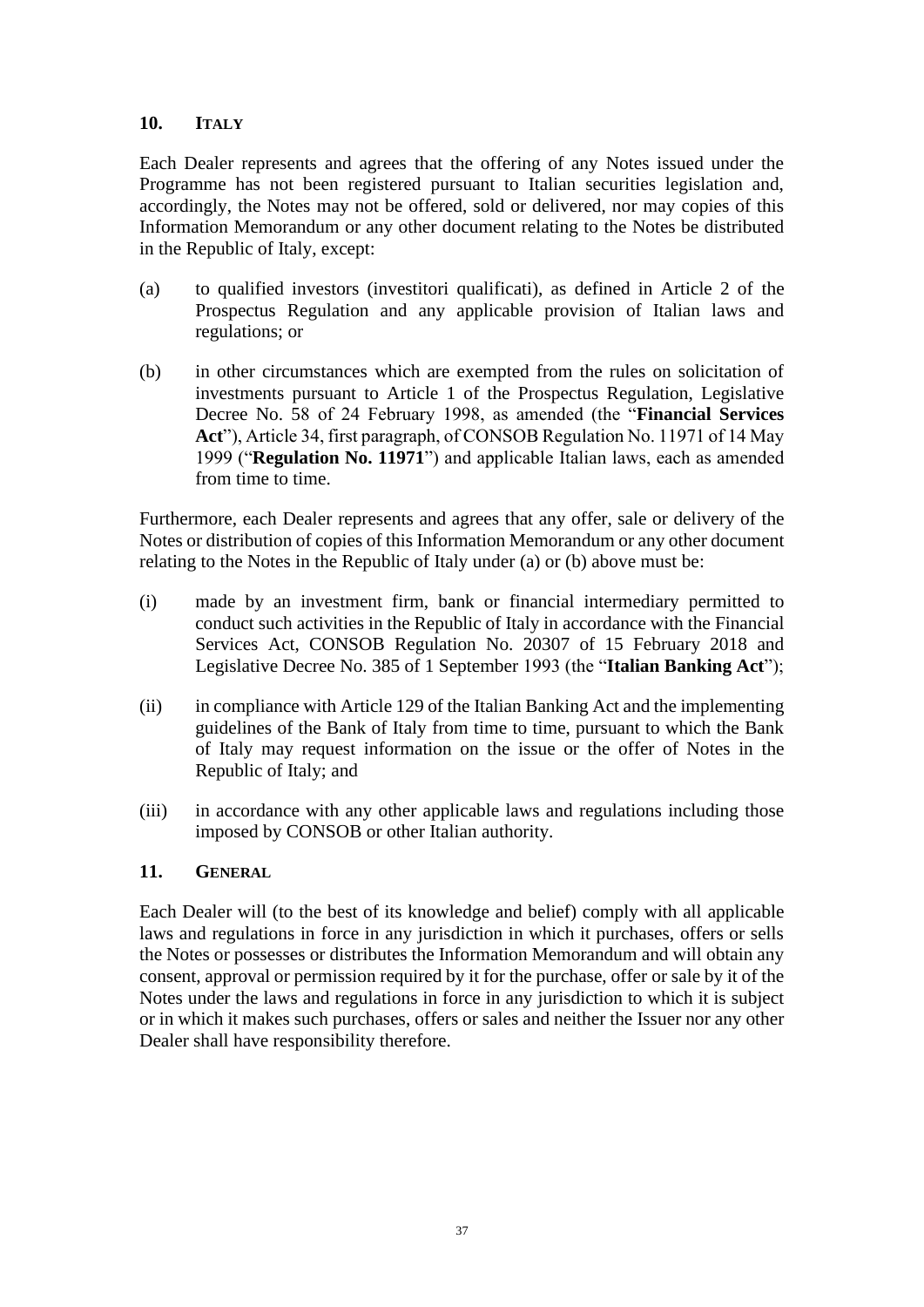## **APPENDIX C**

## **FORM OF DEALER APPOINTMENT LETTERS**

## **PART I - PROGRAMME**

To: [Name and address of new Dealer]

[Date]

Dear Sirs/Mesdames,

## **KommuneKredit Euro Medium Term Note Programme**

We refer to the amended and restated Programme Agreement dated 4 April 2022 entered into in respect of the above Euro Medium Term Note Programme (the *Programme*) and made between ourselves as Issuer and the Dealers party thereto (which agreement, as amended from time to time, is herein referred to as the *Programme Agreement*).

In accordance with clause 11.2(b) of the Programme Agreement we hereby appoint you as an additional Dealer for the Programme upon the terms of the Programme Agreement with effect from the date hereof. Please confirm acceptance of your appointment upon such term by signing and returning to us the attached copy of this letter, whereupon you shall become a party to the Programme Agreement, vested with all the authority, rights, powers, duties and obligations of a Dealer as if originally named as Dealer under the Programme Agreement.

This letter is governed by, and shall be construed in accordance with, English law.

Yours faithfully,

For and on behalf of KommuneKredit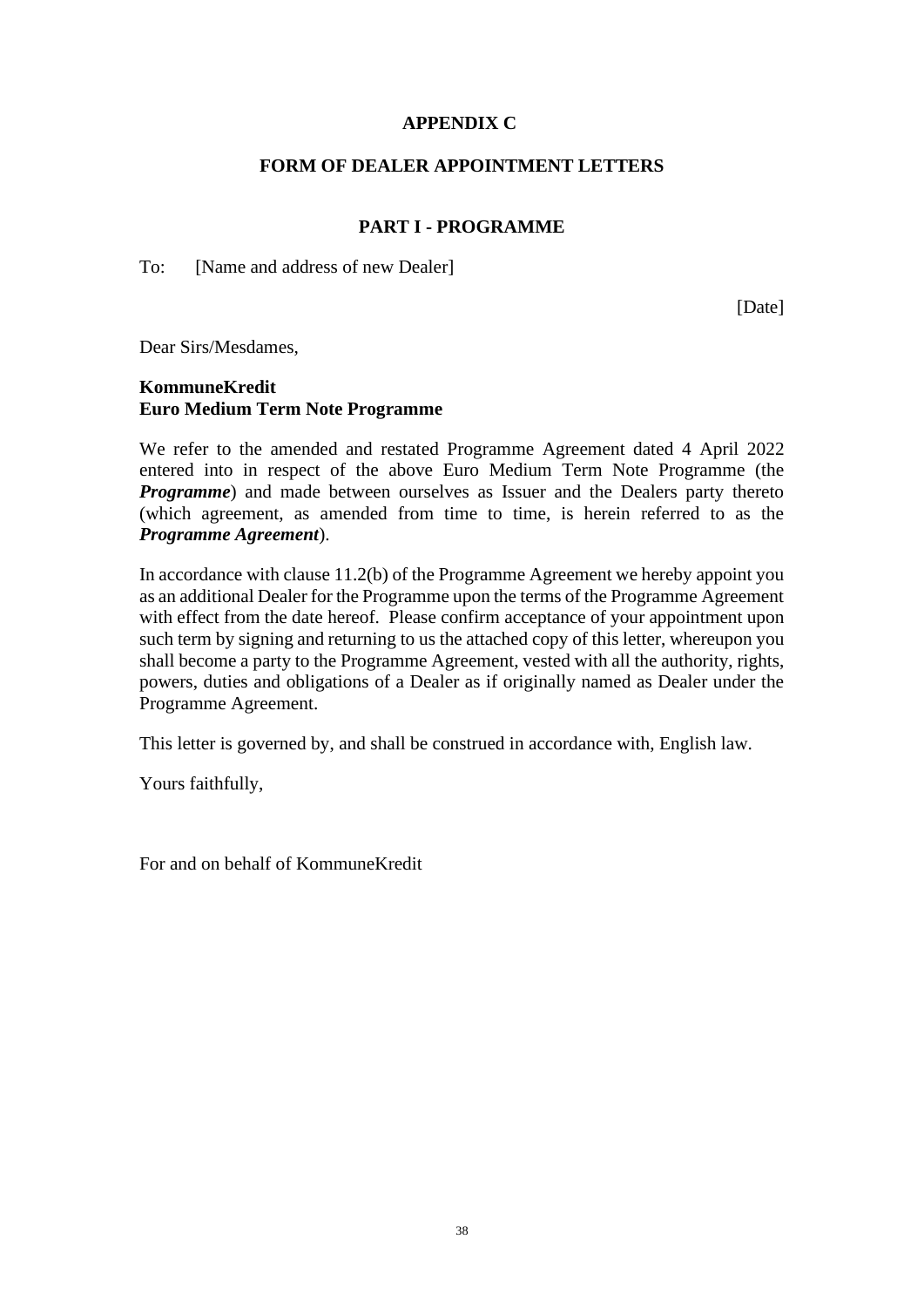We hereby confirm acceptance of our appointment as a Dealer upon the terms of the Programme Agreement referred to above.

We confirm that we are in receipt of the documents referenced below:

- (a) a copy of the Programme Agreement;
- (b) a copy of all documents referred to in Appendix A to the Programme Agreement;
- (c) [a side letter in a form approved by ourselves from each of the legal advisers referred to in paragraph 6 of Appendix A to the Programme Agreement addressed to ourselves and giving us the full benefit of the existing legal opinions] 1 ;

and have found them to be satisfactory or (in the case of the documents referred to in (ii) and/or (iii)) we have waived such delivery.

For the purposes of the Programme Agreement our notice details are as follows:

[insert name, address, telephone, e-mail and attention]

Dated:

Signed:

For and on behalf of [New Dealer]

<sup>&</sup>lt;sup>1</sup> Note: this provision should be deleted if the relevant legal opinions contain provisions which automatically mean that additional Dealers can rely on those opinions.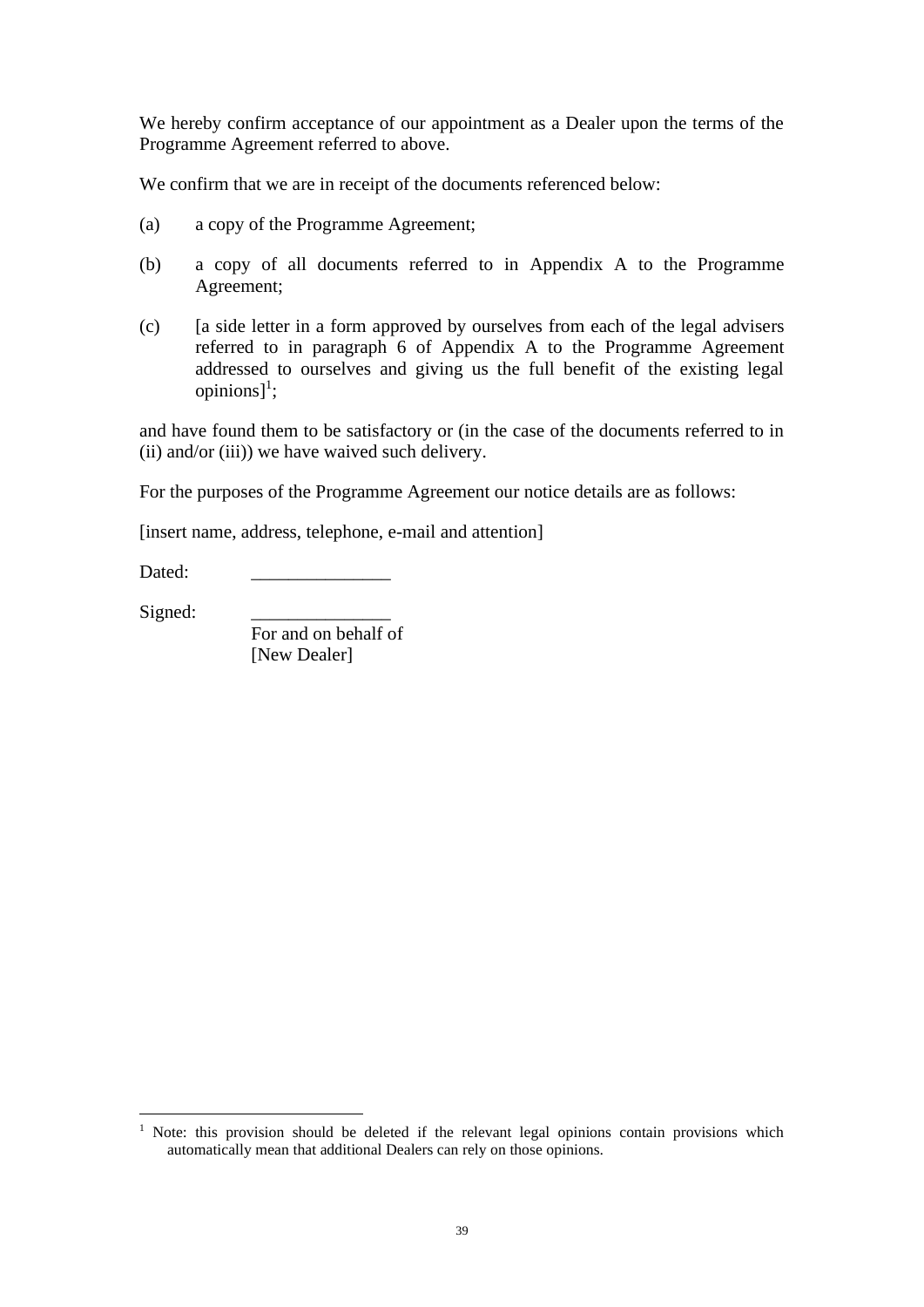## **PART II - NOTE ISSUE**

To: [Name and address of new Dealer]

[Date]

Dear Sirs/Mesdames,

# **KommuneKredit Euro Medium Term Note Programme**

We refer to the amended and restated Programme Agreement dated 4 April 2022 entered into in respect of the above Euro Medium Term Note Programme (the *Programme*), and made between ourselves as Issuer and the Dealers party thereto (which agreement, as amended from time to time, is herein referred to as the *Programme Agreement*).

In accordance with clause 11.2(b) of the Programme Agreement we hereby appoint you as an additional Dealer upon the terms of the Programme Agreement with effect from the date hereof in respect of the issue of [\_\_\_\_\_ ] Notes due [\_\_\_\_\_ ] (the *Issue*). Please confirm acceptance of your appointment upon such term by signing and returning to us the attached copy of this letter, whereupon you shall become a party to the Programme Agreement, vested with all the authority, rights, powers, duties and obligations of a Dealer in relation to the Issue as if originally named as Dealer under the Programme Agreement provided that following the issue of the [Temporary Global Note] / [Registered Global Note] in respect of such Issue you will have no further such authority, rights, powers, duties or obligations except such as may have accrued or been incurred prior to, or in connection with the issue of such [Temporary Global Note] / [Registered Global Note] and the Notes represented thereby.

This letter is governed by, and shall be construed in accordance with, English law.

Yours faithfully,

For and on behalf of KommuneKredit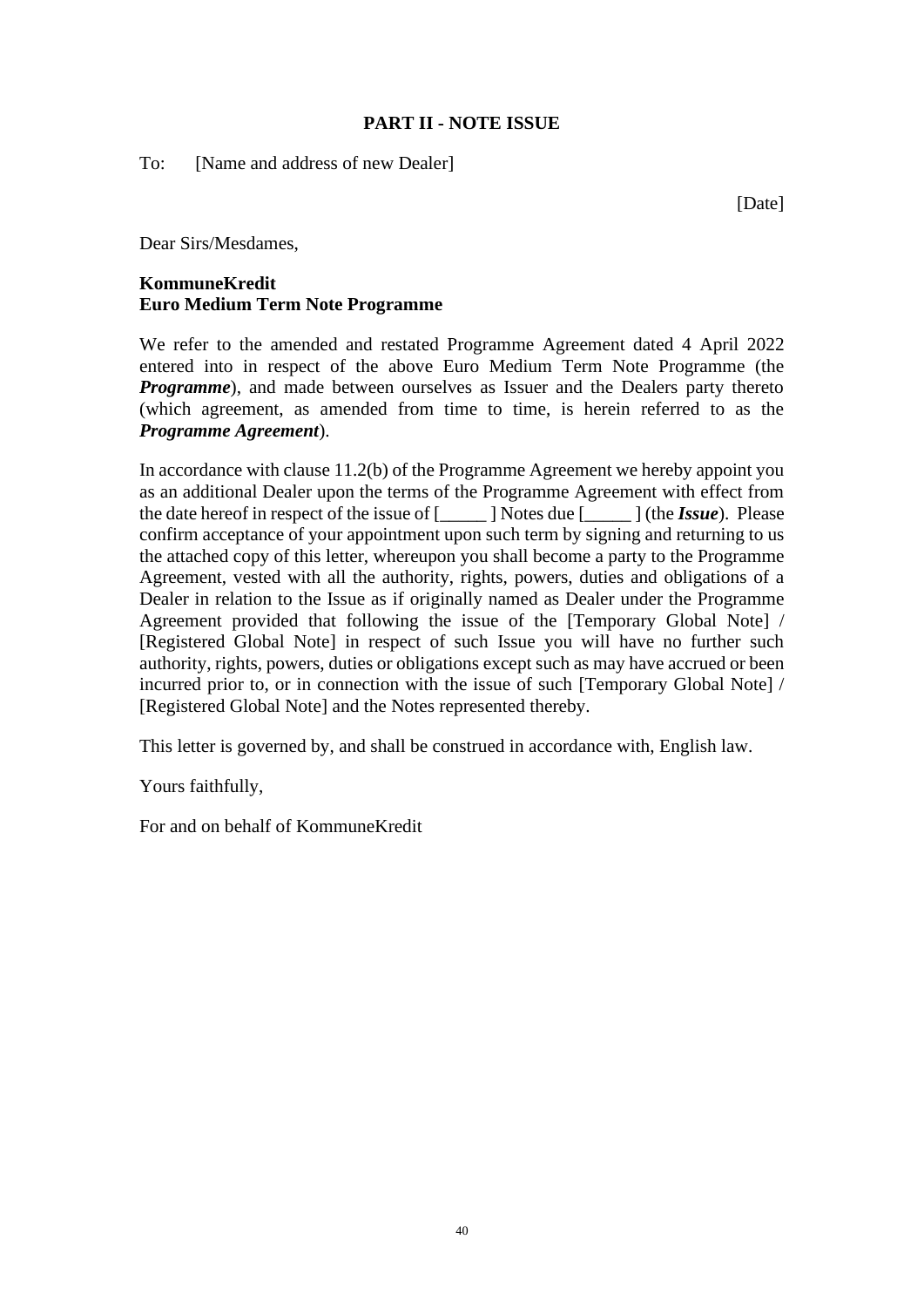We confirm that we are in receipt of the documents referenced below:

- (a) a copy of the Programme Agreement;
- (b) a copy of all documents referred to in Appendix A to the Programme Agreement;
- (c) [a side letter in a form approved by ourselves from each of the legal advisers referred to in paragraph 6 of Appendix A to the Programme Agreement addressed to ourselves and giving us the full benefit of the existing legal opinions] 2 ;

and have found them to be satisfactory or (in the case of the documents referred to in (ii) and/or (iii)) we have waived such delivery.

 $3$ [Solely for the purposes of the requirements of Article 9(8) of the MiFID Product Governance rules under EU Delegated Directive 2017/593 (the *Product Governance Rules*) regarding the mutual responsibilities of manufacturers under the Product Governance Rules:

- (a) we (the *Manufacturer*) acknowledge that we understand the responsibilities conferred upon us under the Product Governance Rules relating to each of the product approval process, the target market and the proposed distribution channels as applying to the Notes and the related information set out in the Final Terms/announcements in connection with the Notes; and
- (b) by having signed the letter appointing us as Dealer, the Issuer notes the application of the Product Governance Rules and acknowledges the target market and distribution channels identified as applying to the Notes by the Manufacturer and the related information set out in the Final Terms/announcements in connection with the Notes.]

[Solely for the purposes of the requirements of 3.2.7R of the FCA Handbook Product Intervention and Product Governance Sourcebook (the *UK MiFIR Product Governance Rules*) regarding the mutual responsibilities of manufacturers under the UK MiFIR Product Governance Rules:

(a) we (the *UK Manufacturer*) acknowledge that we understand the responsibilities conferred upon us under the UK MiFIR Product Governance Rules relating to each of the product approval process, the target market and the proposed distribution channels as applying to the Notes and the related information set out in the Final Terms/announcements in connection with the Notes; and

<sup>&</sup>lt;sup>2</sup> Note: this provision should be deleted if the relevant legal opinions contain provisions which automatically mean that additional Dealers can rely on those opinions.

<sup>&</sup>lt;sup>3</sup> Each party shall determine for itself if it is a manufacturer under either or both of MiFID II or MiFIR. If there are circumstances where a dealer determines it is neither a UK MiFIR or EU MiFID manufacturer, the Issuer will require that the relevant dealer confirms that it does not consider itself to be either a UK MiFIR or EU MiFID manufacturer.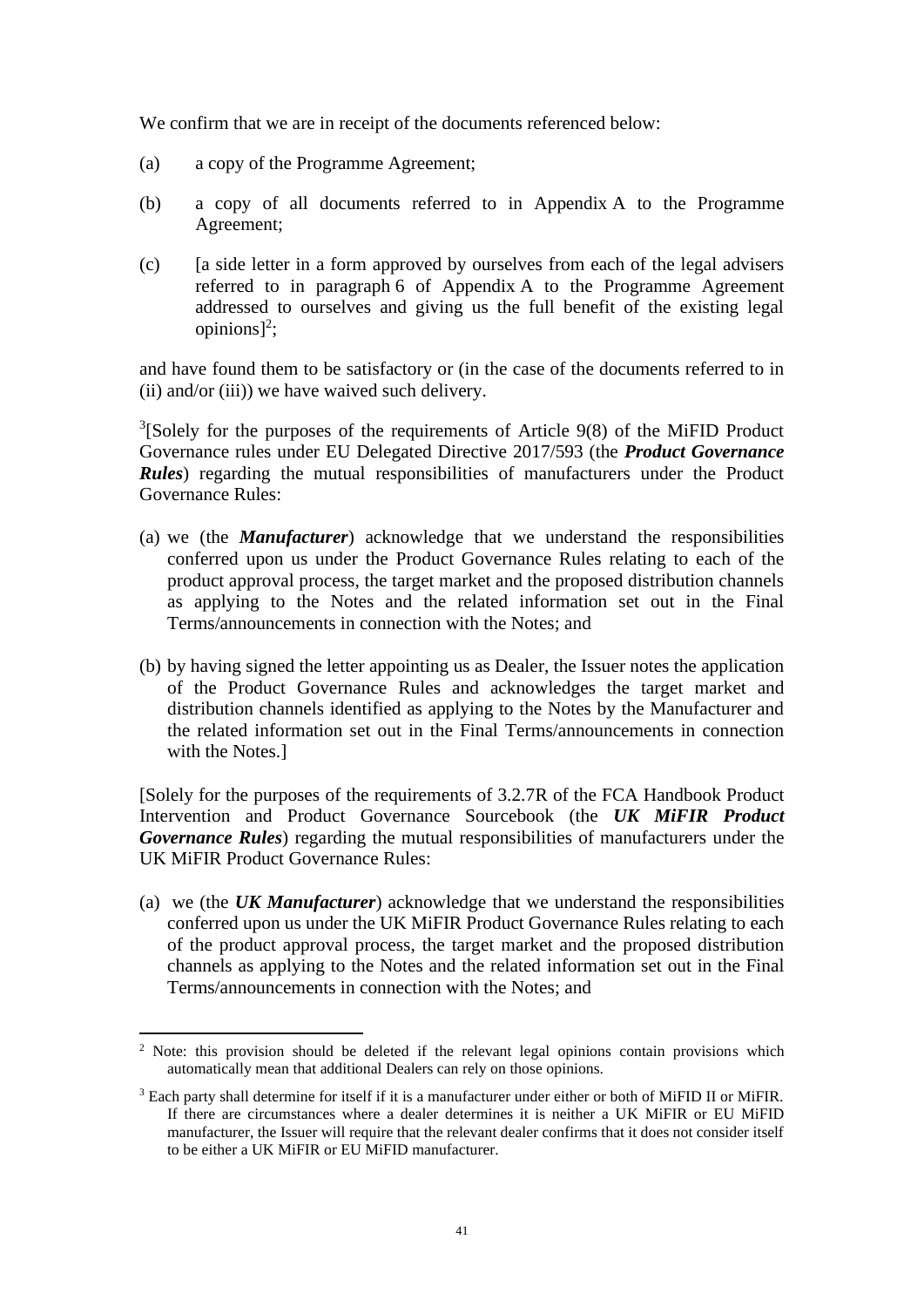(b) by having signed the letter appointing us as Dealer, the Issuer notes the application of the UK MiFIR Product Governance Rules and acknowledges the target market and distribution channels identified as applying to the Notes by the UK Manufacturer and the related information set out in the Final Terms/announcements in connection with the Notes.]

Dated:

Signed:

For and on behalf of [New Dealer]

Dated:

Signed:

For and on behalf of KommuneKredit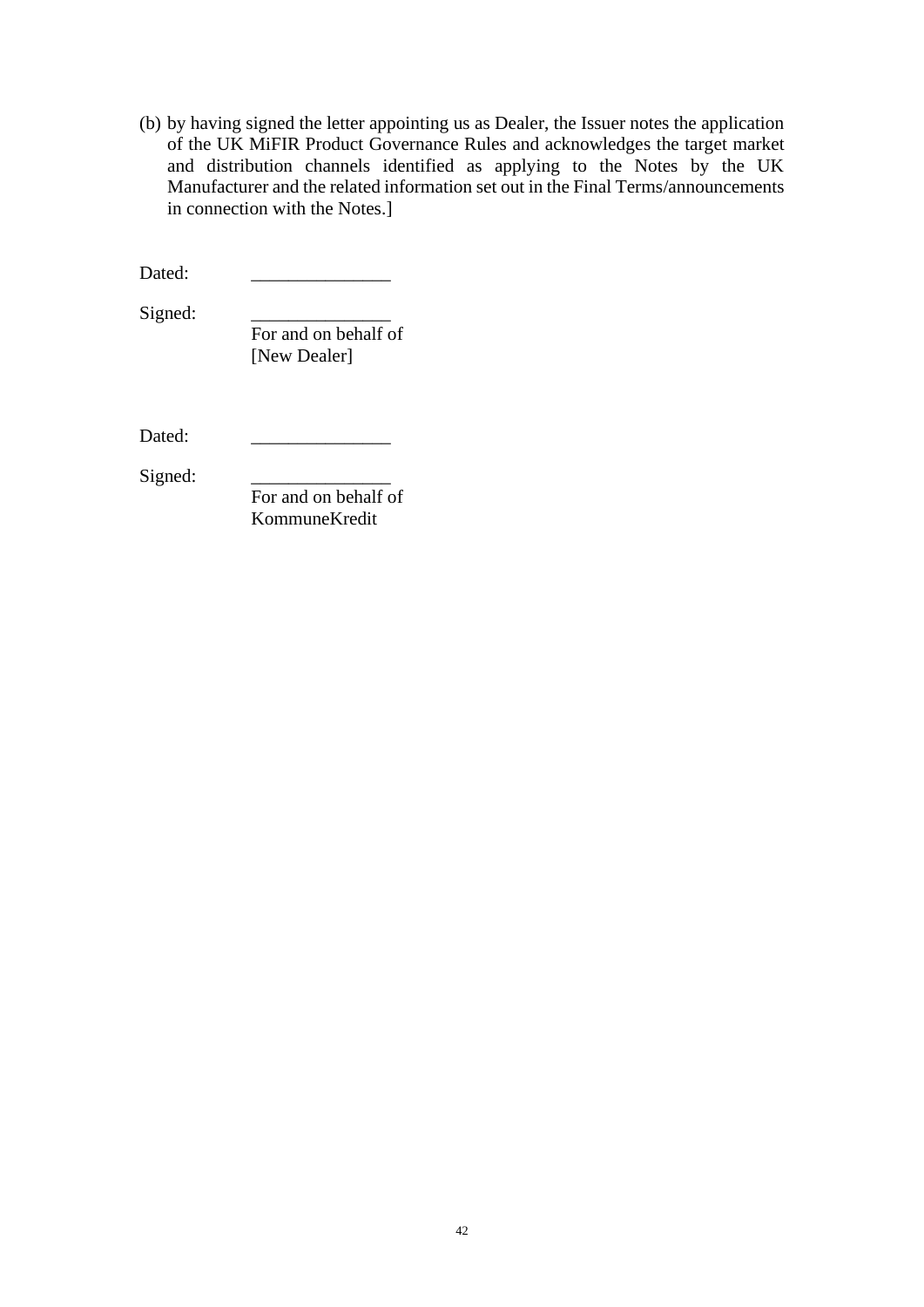#### **APPENDIX D**

#### **FORM OF PROGRAMME INCREASE LETTER**

To: The Dealers (as that expression is defined in the amended and restated Programme Agreement dated 4 April 2022, as amended from time to time (the *Programme Agreement*))

[Date]

Dear Sirs/Mesdames,

# **KommuneKredit Euro Medium Term Note Programme**

We hereby request, pursuant to clause 12.1 of the Programme Agreement, that the aggregate nominal amount of the above Programme be increased to EUR[ ] on and from [ date ]. We would like to draw your attention to clause [12.1,](#page-26-0) under which, should you fail to object in accordance with the provisions set out in that clause, this increase shall (subject as set out below) take effect on and from [ date ], whereupon all references in the Programme Agreement and the Procedures Memorandum will be deemed amended accordingly. We understand that this increase is subject to the satisfaction of the conditions set out in clause 12.2 of the Programme Agreement.

Terms used in this letter have the meanings given to them in the Programme Agreement.

Yours faithfully,

For and on behalf of KommuneKredit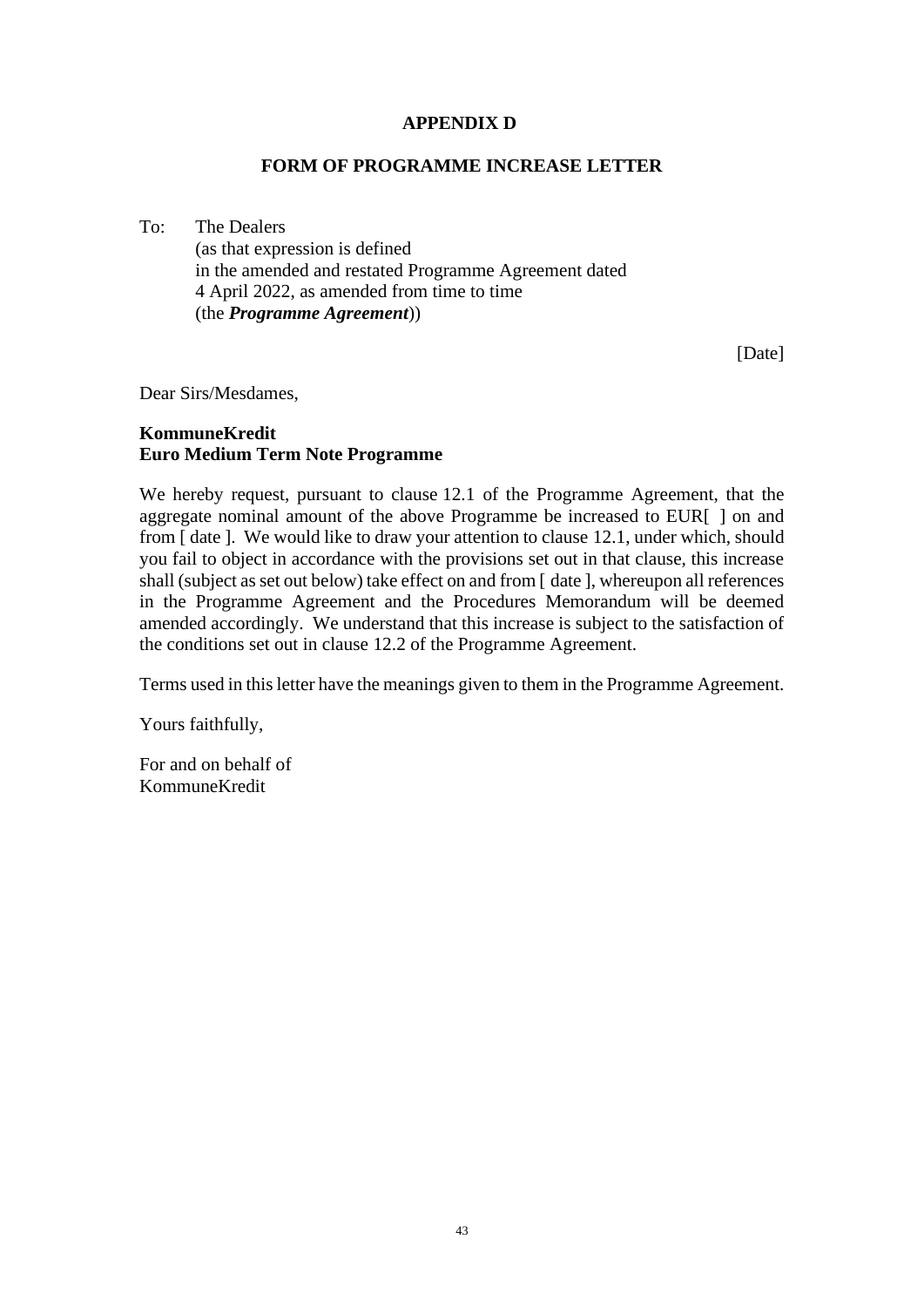#### **APPENDIX E**

#### **FORM OF LETTER FOR A SYNDICATED NOTE ISSUE**

#### **KOMMUNEKREDIT**

#### **[CURRENCY AND AMOUNT]**

#### **[DESCRIPTION OF NOTES]**

 $To:$   $\lceil$   $\rceil$ 

(each a *Joint Lead Manager*, and together, the *Joint Lead Managers*)

[Date]

Dear Sirs/Mesdames,

KommuneKredit (the *Issuer*) proposes to issue [CURRENCY AND AMOUNT] [DESCRIPTION OF NOTES] (the *Notes*) pursuant to its EUR30,000,000,000 Euro Medium Term Note Programme. The terms of the issue of the Notes shall be as set out in the form of Final Terms set out in Annexe 1 to this Agreement.

This Agreement is supplemental to the amended and restated Programme Agreement dated 4 April 2022 made between the Issuer and the Dealers party thereto (which agreement as amended from time to time, is herein referred to as the *Programme Agreement*). The provisions of the Programme Agreement applicable to the issue of the Notes shall, save to the extent varied by this Agreement, be deemed to be incorporated in this Agreement. All undefined terms used herein have the meanings given to them in the Programme Agreement.

[The execution of the Syndication Agreement by or on behalf of each Joint Lead Manager will constitute such Joint Lead Manager's acceptance of the ICMA Agreement Among Managers Version 1 subject to any amendment notified to each Joint Lead Manager in writing at any time prior to the execution of the Syndication Agreement.]

We wish to record the arrangements agreed between us in relation to the issue:

[1. Each Joint Lead Manager, including any Joint Lead Manager who is not a party to the Programme Agreement confirms that it has received a copy of the Programme Agreement together with such of the documents listed in Appendix A to the Programme Agreement as it wishes to receive and, in consideration of the Issuer appointing it as a Dealer in respect of the issue of the Notes, each Joint Lead Manager undertakes, for the benefit of the Issuer and each other Dealer, that in relation to the issue of the Notes it will perform and comply with the duties and obligations expressed to be assumed by a Dealer under the Programme Agreement for the purposes of the issue of the Notes.]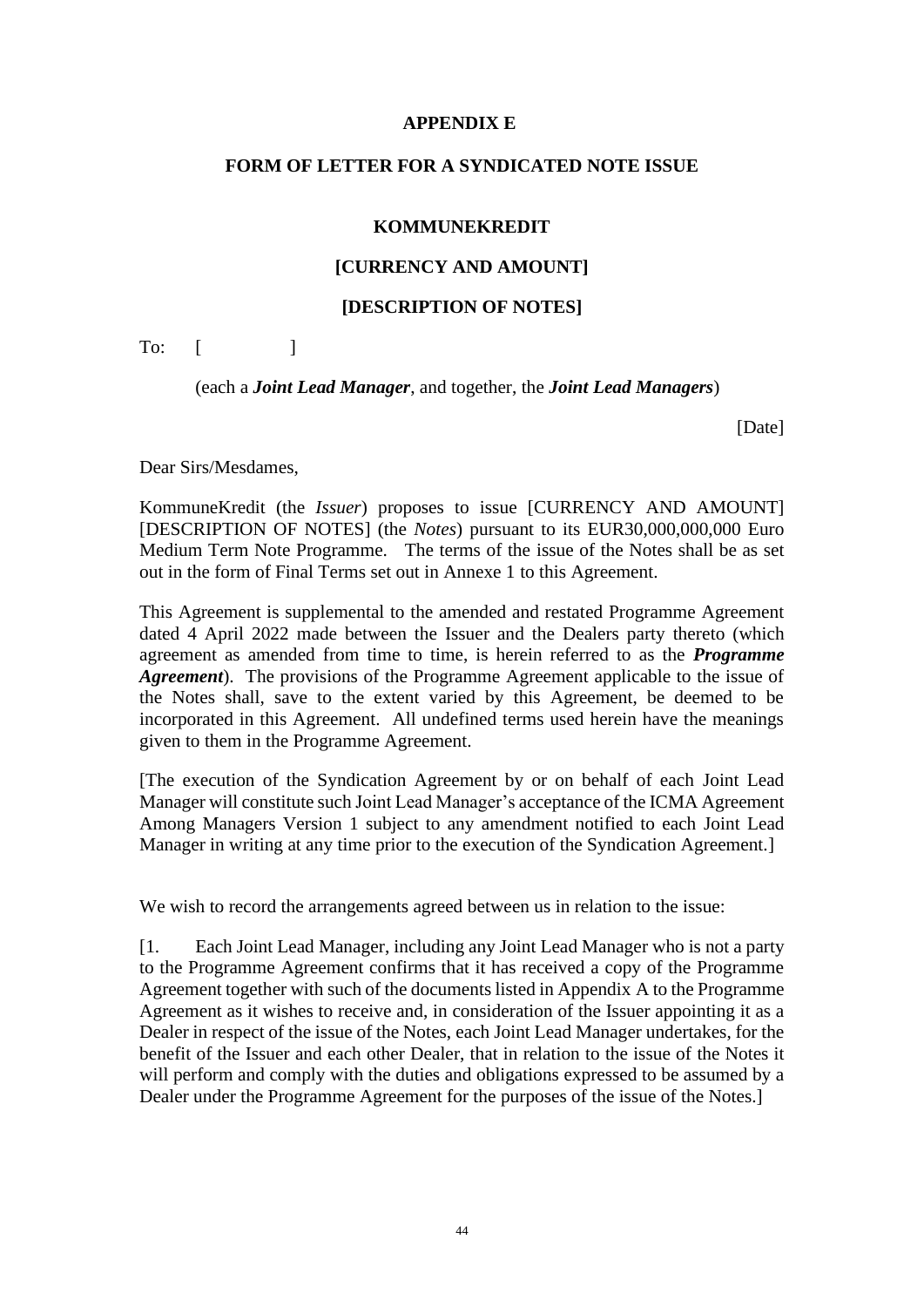[The Issuer hereby confirms the appointment of [each] [such] Joint Lead Manager as a Dealer in respect of the issue of the Notes and that [each] [such] Joint Lead Manager is vested with all authority, rights, powers, duties and obligations of a Dealer in relation to the issue of the Notes as if originally named as a Dealer under the Programme Agreement provided that following the Closing Date [each] [such] Joint Lead Manager shall have no further such authority, rights, powers, duties or obligations except such as may have accrued or been incurred prior to or in connection with the Closing Date.]

[2.] Subject to the terms and conditions of the Programme Agreement and this Agreement the Issuer hereby agrees to issue the Notes and the Joint Lead Managers jointly and severally agree to purchase the Notes on the Issue Date, in the commitment proportions (each a *Commitment*) set out in the Schedule hereto, at a net subscription price of [ ] per cent. of the principal amount of the Notes (the *Net Subscription Price*), being the issue price of  $\lceil \cdot \rceil$  per cent. less a selling concession of  $\lceil \cdot \rceil$  per cent. of such principal amount and a combined management and underwriting commission of [ ] per cent. of such principal amount (the *Fee*). The Fee will be [divided equally between the Joint Lead Managers] [*Describe commission sharing arrangement]*.]

[3.] (1) [No later than 3.00 p.m. (London time) (or such other time as may be agreed) on the business day (being a day on which banks are open for business in London) prior to the Closing Date (the *Payment Instruction Date*)] [On the Closing Date] the Issuer will cause a temporary global note or, in the case of a Swiss Franc denominated Note, a permanent global note or, in the case of a registered Note, a registered global note (the *Global Note*) representing the Notes to be delivered to a common depositary or, as the case may be, the common safekeeper (the *Common Depositary*) for Euroclear and Clearstream.

(2) Against delivery of the Global Note,  $\lceil \bullet \rceil^4$  on behalf of the Joint Lead Managers will, on the [Payment Instruction] [Closing] Date, give instructions to the Common Depositary to arrange for the payment in same day funds to the Issuer on the Closing Date of [●], being the net subscription money for the Notes.

(3) For the purposes of this Agreement *Closing Date* means [ ] a.m. ([ ] time) on [ ] or such other time and/or date as the Issuer and the Joint Lead Managers may agree.

(4) [[The settlement bank] or such other Joint Lead Manager as the [Issuer may direct/Managers may agree] to settle the Notes (the *Settlement Lead Manager***)/**The Settlement Lead Manager] acknowledges that the Notes [[initially] represented by the relevant [Temporary/Permanent/Registered] Global Note] will initially be credited to an account (the *Commissionaire Account***)** for the benefit of the Settlement Lead Manager the terms of which include a third-party beneficiary clause ('*stipulation pour autrui'*) with the Issuer as the third-party beneficiary and provide that such Notes are to be delivered to others only against payment of the Purchase Price into the Commissionaire Account on a delivery against payment basis.

<sup>4</sup> Insert details of Lead Manager.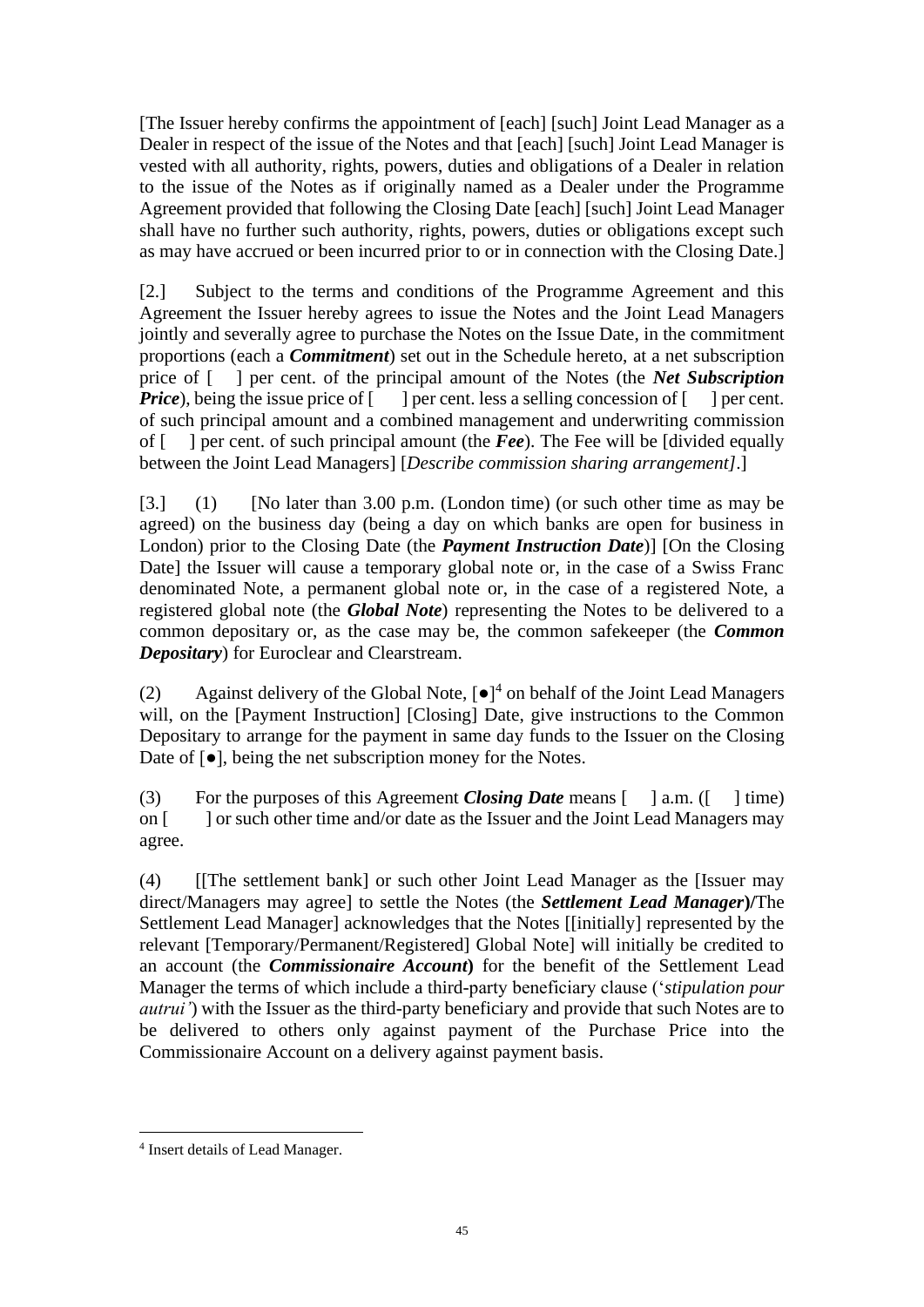The Settlement Lead Manager acknowledges that (i) the Notes represented by the relevant [Temporary/Permanent/Registered Global Note] shall be held to the order of the Issuer as set out above and (ii) the Purchase Price received in the Commissionaire Account will be held on behalf of the Issuer until such time as they are transferred to the Issuer's order. The Settlement Lead Manager undertakes that the Purchase Price will be transferred to the Issuer's order promptly following receipt of such monies in the Commissionaire Account.

The Issuer acknowledges and accepts the benefit of the third-party beneficiary clause ('*stipulation pour autrui'*) pursuant to the Belgian or Luxembourg Civil Code, as applicable, in respect of the Commissionaire Account.]

[4.] The Joint Lead Managers shall bear and pay [in equal proportion] all costs and expenses (including any applicable VAT) incurred in or in connection with the printing of the Notes, this Agreement and the Final Terms prepared in connection with the issue of the Notes, the listing of the Notes on the [ Luxembourg ] Stock Exchange and making initial delivery of the Notes. The Issuer shall bear and pay all costs and expenses (including any applicable VAT) of its legal advisers incurred in connection with the issue of the Notes. The [Issuer] / [Joint Lead Managers] shall bear and pay [in equal proportion] all costs and expenses (including any applicable VAT) of the Joint Lead Managers' legal advisers in connection with the issue of the Notes.

[5.] The obligation of the Joint Lead Managers to purchase the Notes is conditional upon:

- (a) the conditions set out in Clause [3.2](#page-11-0) (*Each Issue*) (other than that set out in Clause [3.2\(e\)](#page-12-0) of the Programme Agreement being satisfied as of the [Payment Instruction and the] [Closing] Date; and
- (b) the delivery to the Joint Lead Managers on the [Payment Instruction] [Closing] Date of (i) legal opinions addressed to the Joint Lead Managers dated the Payment Instruction Date in such form and with such contents as the Joint Lead Managers may reasonably require from Freshfields Bruckhaus Deringer LLP, legal advisers to the Joint Lead Managers in England, and from Kromann Reumert, legal advisers to the Issuer in Denmark; (ii) a certificate signed by a duly authorised officer of the Issuer to the effect stated in sub-paragraph (a) of this clause with regard to the Issuer and to the effect that the Information Memorandum contains all material information relating to the financial position of the Issuer and that nothing has happened or is expected to happen which would require a new Information Memorandum to be produced pursuant to Clause 5 (*Undertakings of the Issuer*) of the Programme Agreement.

If any of the foregoing conditions is not satisfied on or before the [Payment Instruction] [Closing] Date, the parties hereto shall be released and discharged from their respective obligations hereunder (except for the liability of the Issuer for the payment of costs and expenses as provided in clause [4] above and for the respective obligations of the parties hereto pursuant to Clauses 6 (*Indemnity*) and 8 (*Authority to Distribute Documents*) of the Programme Agreement). The Joint Lead Managers may in their discretion waive compliance with the whole or any part of sub-paragraphs (a) or (b) of this clause.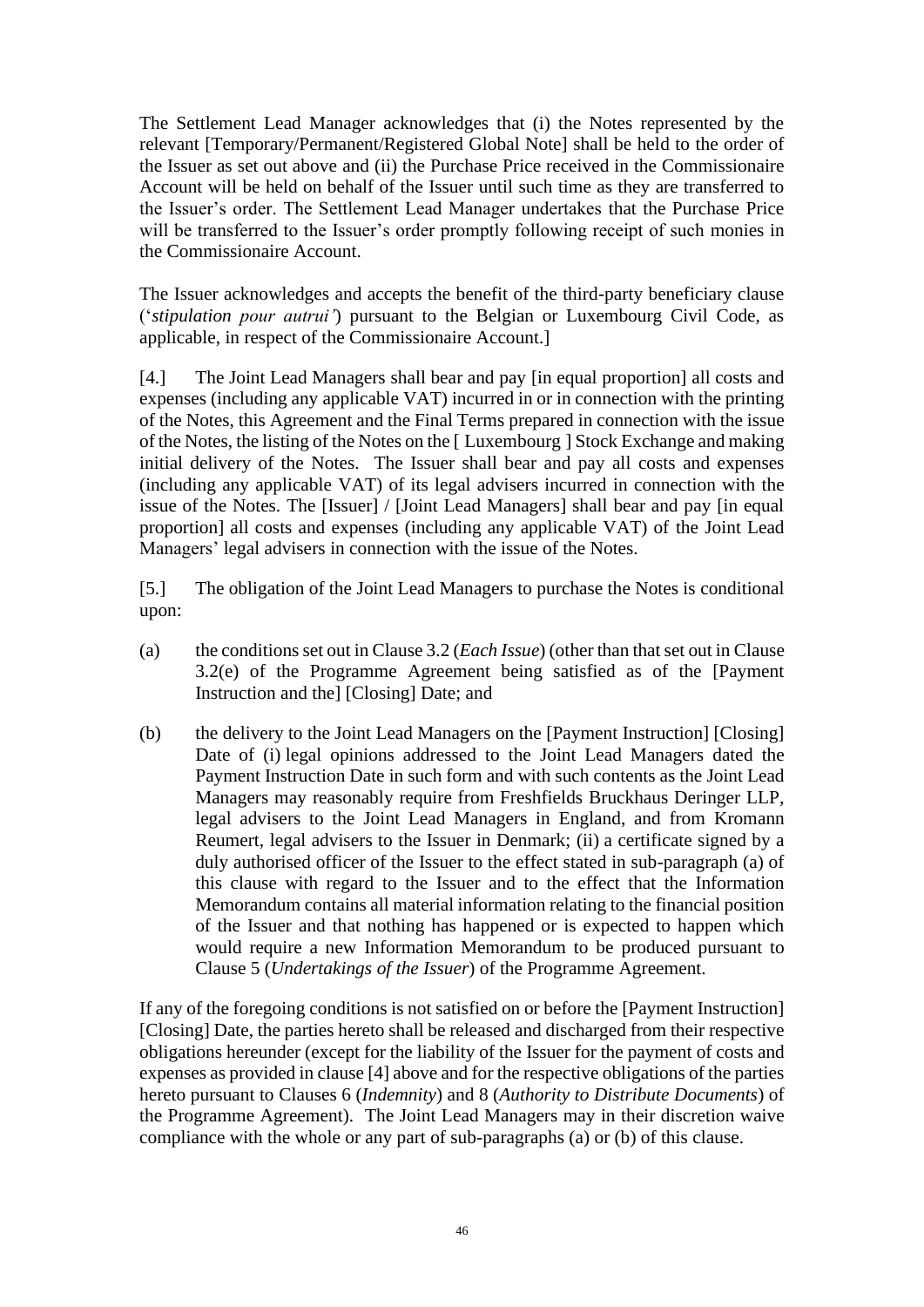[6.] Notwithstanding anything herein contained, the Joint Lead Managers may, by notice to the Issuer terminate this Agreement at any time before payment is made to the Issuer hereunder in respect of the Notes if, in the opinion of the Joint Lead Managers, there shall have occurred such a change in national or international financial, political or economic conditions or currency exchange rates or exchange controls as would in their view be likely to prejudice materially the success of the proposed issue, sale or distribution of the Notes, whether in the primary market or in respect of dealings in the secondary market and upon any such notice being given everything herein contained shall cease and be of no effect and no party shall be under any liability to any other in respect thereof except for the obligations of the parties hereto pursuant to Clauses 6 (*Indemnity*) and 8 (*Authority to Distribute Documents*) of the Programme Agreement. In such event, each party shall be responsible for the costs incurred by it up to the date of termination of this Agreement.

 $[7.]$  $<sup>5</sup>[Solely for the purposes of the requirements of Article 9(8) of the MiFD]$ </sup> Product Governance rules under EU Delegated Directive 2017/593 (the *Product Governance Rules*) regarding the mutual responsibilities of manufacturers under the Product Governance Rules:

- (a) The [Joint Lead Managers/[ *identify Joint Lead Manager(s) who is / are MiFID manufacturer(s)*] (each a *Manufacturer* and together the *Manufacturers*) each acknowledge that [it] [we] understand[s] the responsibilities conferred upon [it][us] under the Product Governance Rules relating to each of the product approval process, the target market and the proposed distribution channels as applying to the Notes and the related information set out in the Final Terms/announcements in connection with the Notes; and
- (b) The [Joint Lead Managers/[*identify Joint Lead Manager(s) who is / are UK MiFIR manufacturer(s)*] [and the] Issuer note<sup>[s]</sup> the application of the Product Governance Rules and acknowledge[s] the target market and distribution channels identified as applying to the Notes by the Manufacturer[s] and the related information set out in the Final Terms/announcements in connection with the Notes.]

[8.] Solely for the purposes of the requirements of 3.2.7R of the FCA Handbook Product Intervention and Product Governance Sourcebook (the *UK MiFIR Product Governance Rules*) regarding the mutual responsibilities of manufacturers under the UK MiFIR Product Governance Rules:

(a) The [Joint Lead Managers/[*identify Joint Lead Manager(s) who is / are UK MiFIR manufacturer(s)*] (each a *UK Manufacturer* and together the *UK Manufacturers*) acknowledge that [it][we] understand[s] the responsibilities conferred upon [it][us] under the UK MiFIR Product Governance Rules relating to each of the product approval process, the target market and the proposed distribution channels as applying

<sup>&</sup>lt;sup>5</sup> Each party to the Syndication Agreement shall determine for itself if it is a manufacturer under either or both of MiFID II or MiFIR. If there are circumstances where a joint lead manager determines it is neither a UK MiFIR or EU MiFID manufacturer, the Issuer will require that the relevant joint lead manager confirms that it does not consider itself to be either a UK MiFIR or EU MiFID manufacturer.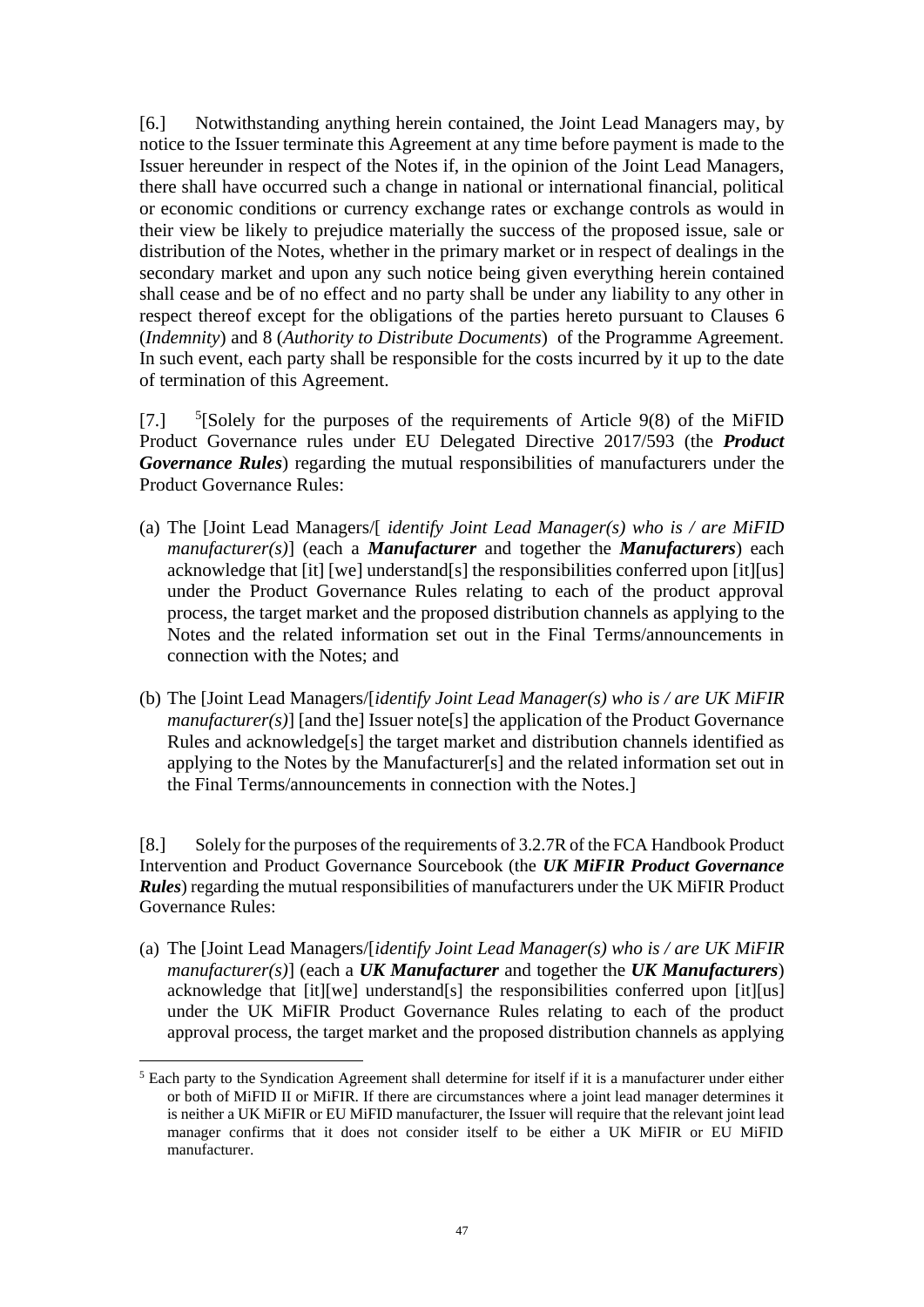to the Notes and the related information set out in the Final Terms/announcements in connection with the Notes.

(b) The [Joint Lead Managers/[ *identify Joint Lead Manager(s) who is / are MiFID manufacturer(s)*] [and the] Issuer note[s] the application of the UK MiFIR Product Governance Rules and acknowledge[s] the target market and distribution channels identified as applying to the Notes by the UK Manufacturer[s] and the related information set out in the Final Terms/announcements in connection with the Notes.

[9.] [If  $\left[\bullet\right]^6$  in connection with the distribution of the Notes over-allots or effects transactions in the open market or otherwise with a view to supporting the market price of the Notes at a higher level than that which might otherwise prevail in the open market, in doing so it shall act as principal and not as agent of the Issuer and any loss resulting from over-allotment and stabilisation shall be borne, and any net profit arising therefrom shall be retained, by  $\lceil \bullet \rceil$  for its own account. Any stabilising action may begin on or after the date on which adequate public disclosure of the final terms of the offer of the relevant Tranche of Notes is made and, if begun, may be ended at any time, but it must end no later than the earlier of 30 days after the issue date of the relevant Tranche of Notes and 60 days after the date of the allotment of the relevant Tranche of Notes.]<sup>7</sup>

[10.] Clauses [15](#page-27-0) (*Communications*), [18](#page-28-0) (*Recognition of the U.S. Special Resolution Regimes*) and [19](#page-29-0) (*Contractual Recognition of Bail-In*) of the Programme Agreement shall also apply to this Agreement as if expressly incorporated herein.

11. A person who is not a party to this Agreement has no right under the Contracts (Rights of Third Parties) Act 1999 to enforce any term of this Agreement.

Please confirm that this letter correctly sets out the arrangements agreed between us.

Yours faithfully,

KOMMUNEKREDIT

By:

By:

We agree to the foregoing.

 $[$   $]$ 

By:

<sup>6</sup> Insert details of stabilisation manager.

<sup>&</sup>lt;sup>7</sup> Only include if stabilisation manager has been appointed.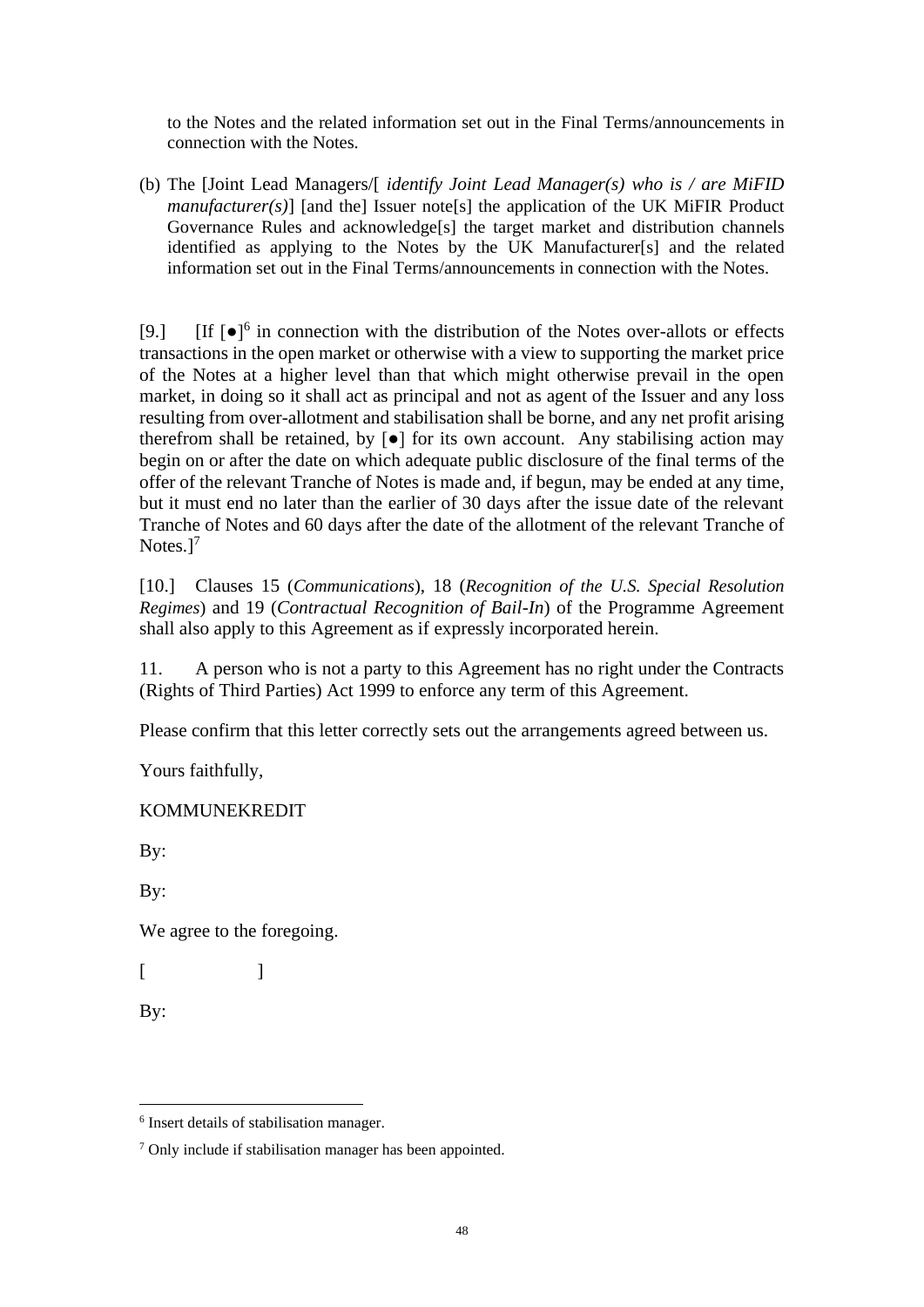# **SCHEDULE**

# **COMMITMENTS OF THE JOINT LEAD MANAGERS**

| [Name] | [Commitment] |
|--------|--------------|
| [Name] | [Commitment] |
| [Name] | [Commitment] |
| [Name] | [Commitment] |
| [Name] | [Commitment] |
| [Name] | [Commitment] |
| [Name] | [Commitment] |
| [Name] | [Commitment] |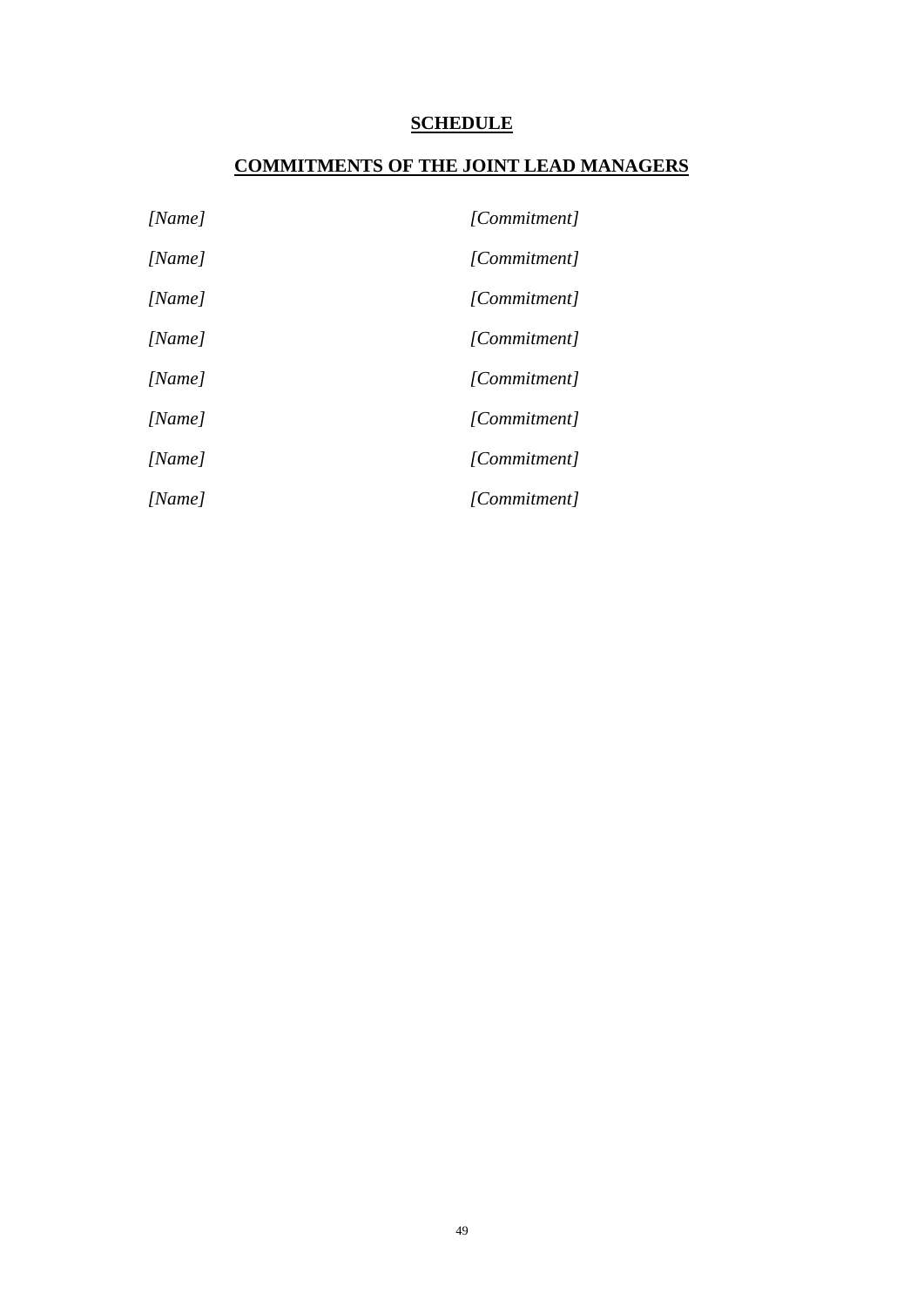#### **FINAL TERMS**

*Set out below is the form of Final Terms which will be completed for each Tranche of Notes issued under the Programme.*

#### **[MiFID II / UK MiFIR Product Governance – Professional investors and ECPs only target market**

Solely for the purposes of [the/each] manufacturer's product approval process, the target market assessment in respect of the Notes has led to the conclusion that: (i) the target market for the Notes is (a) in the European Economic Area, eligible counterparties and professional clients only, each as defined in Directive 2014/65/EU (as amended, "**MIFID II**") and (b) in the United Kingdom, eligible counterparties (as defined in the FCA Handbook Conduct of Business Sourcebook) and professional clients (as defined in Regulation (EU) No 600/2014 as it forms part of United Kingdom domestic law by virtue of the European Union (Withdrawal) Act 2018) only; and (ii) all channels for distribution of the Notes to eligible counterparties and professional clients are appropriate. Any person subsequently offering, selling or recommending the Notes (a "**distributor**") should take into consideration the manufacturer['s][s'] target market assessment; however, a distributor subject to (a) MIFID II and/or (b) the FCA Handbook Product Intervention and Product Governance Sourcebook, is responsible for undertaking its own target market assessment in respect of the Notes (by either adopting or refining the manufacturer['s][s'] target market assessment) and determining appropriate distribution channels.]

[In connection with Section 309B of the Securities and Futures Act (Chapter 289) of Singapore (the "**SFA**") and the Securities and Futures (Capital Markets Products) Regulations 2018 of Singapore (the "**CMP Regulations 2018**"), the Issuer has determined, and hereby notifies all relevant persons (as defined in Section 309A(1) of the SFA), that the Notes [are] / [are not] prescribed capital markets products (as defined in the CMP Regulations 2018) and [are] [Excluded] / [Specified] Investment Products (as defined in MAS Notice SFA 04-N12: Notice on the Sale of Investment Products and MAS Notice FAA-N16: Notice on Recommendation on Investment Products.]<sup>8</sup>

#### **KommuneKredit Legal entity identifier (LEI): 529900D8QLTZ6PRLJL76**

#### **FINAL TERMS**

#### **[***value***][***interest***] per cent. [***description of notes***] Notes due [***maturity date***]**

#### **pursuant to its**

#### **EUR30,000,000,000 Euro Medium Term Note Programme**

This document constitutes the Final Terms relating to the issue of Notes described herein. Terms used herein shall be deemed to be defined as such for the purposes of the Conditions set forth in the Information Memorandum dated 4 April 2022 (the

<sup>8</sup> For any Notes to be offered to Singapore investors, the Issuer to consider whether it needs to re-classify the Notes pursuant to Section 309B of the SFA prior to the launch of the offer.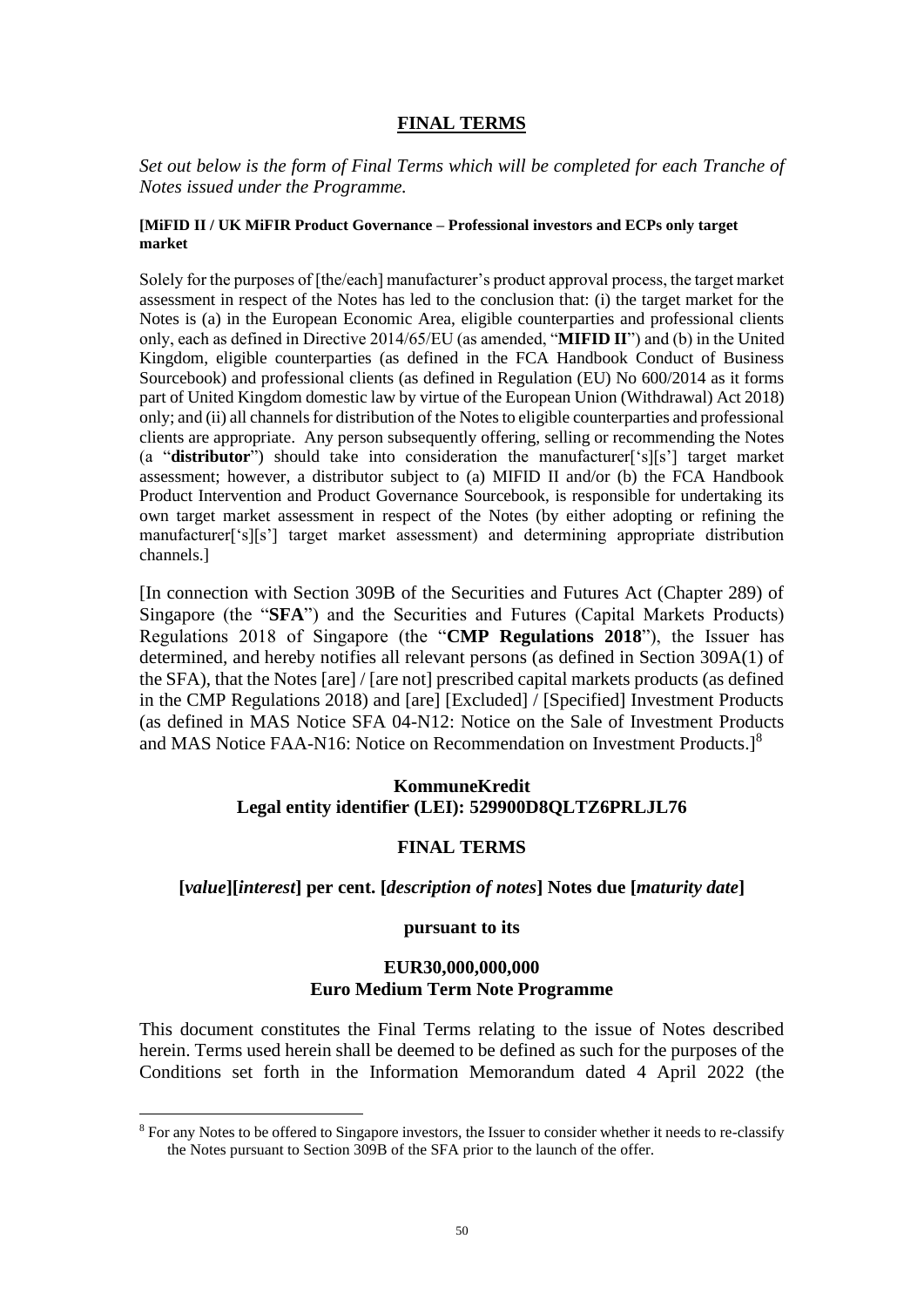"**Information Memorandum**"). These Final Terms must be read in conjunction with such Information Memorandum.

*[Include whichever of the following apply or specify as "Not Applicable" (N/A). Note that the numbering should remain as set out below, even if "Not Applicable" is indicated for individual paragraphs or sub-paragraphs.]*

| 1. | Issuer:               |                                                                                                                                    | KommuneKredit                                                                                                                                                 |  |
|----|-----------------------|------------------------------------------------------------------------------------------------------------------------------------|---------------------------------------------------------------------------------------------------------------------------------------------------------------|--|
| 2. | [(i)]                 | Series Number:                                                                                                                     | $\lceil \rceil$                                                                                                                                               |  |
|    | (iii)                 | Tranche Number:                                                                                                                    | $\lceil$ $\rceil$                                                                                                                                             |  |
|    |                       | (If fungible with an<br>existing Series, details of<br>that Series, including the<br>date on which the Notes<br>become fungible).] |                                                                                                                                                               |  |
| 3. | Currencies:           | Specified Currency or                                                                                                              | $\left[\begin{array}{c}1\end{array}\right]$                                                                                                                   |  |
| 4. |                       | <b>Aggregate Nominal Amount:</b>                                                                                                   |                                                                                                                                                               |  |
|    | [(i)]                 | Series:                                                                                                                            | $\begin{bmatrix} \end{bmatrix}$                                                                                                                               |  |
|    | (iii)                 | Tranche:                                                                                                                           | $[$ $]$                                                                                                                                                       |  |
| 5. | [(i)]                 | <b>Issue Price:</b>                                                                                                                | • per cent. of the Aggregate Nominal<br>Amount [plus accrued interest from [insert]<br>date] (in the case of fungible issues only, if<br><i>applicable</i> )] |  |
|    | (iii)                 | Net proceeds:                                                                                                                      | $\lceil \bullet \rceil$ (Required only for listed issues)]                                                                                                    |  |
| 6. | (i)<br>Denominations: | Specified                                                                                                                          | $[ ]^9$                                                                                                                                                       |  |
|    | (ii)                  | <b>Calculation Amount:</b>                                                                                                         | $\begin{bmatrix} \end{bmatrix}$                                                                                                                               |  |
|    |                       |                                                                                                                                    | (If only one Specified Denomination, insert the<br>Specified Denomination.                                                                                    |  |
|    |                       |                                                                                                                                    | If more than one Specified Denomination,                                                                                                                      |  |

<sup>&</sup>lt;sup>9</sup> Notes (including Notes denominated in Sterling) in respect of which the issue proceeds are to be accepted by the Issuer in the United Kingdom (or whose issue otherwise constitutes a contravention of section 19 of the FSMA) and which must be redeemed before the first anniversary of the date of their issue must have a minimum redemption value of £100,000 (or its equivalent in other currencies).

*insert the highest common factor. Note: there*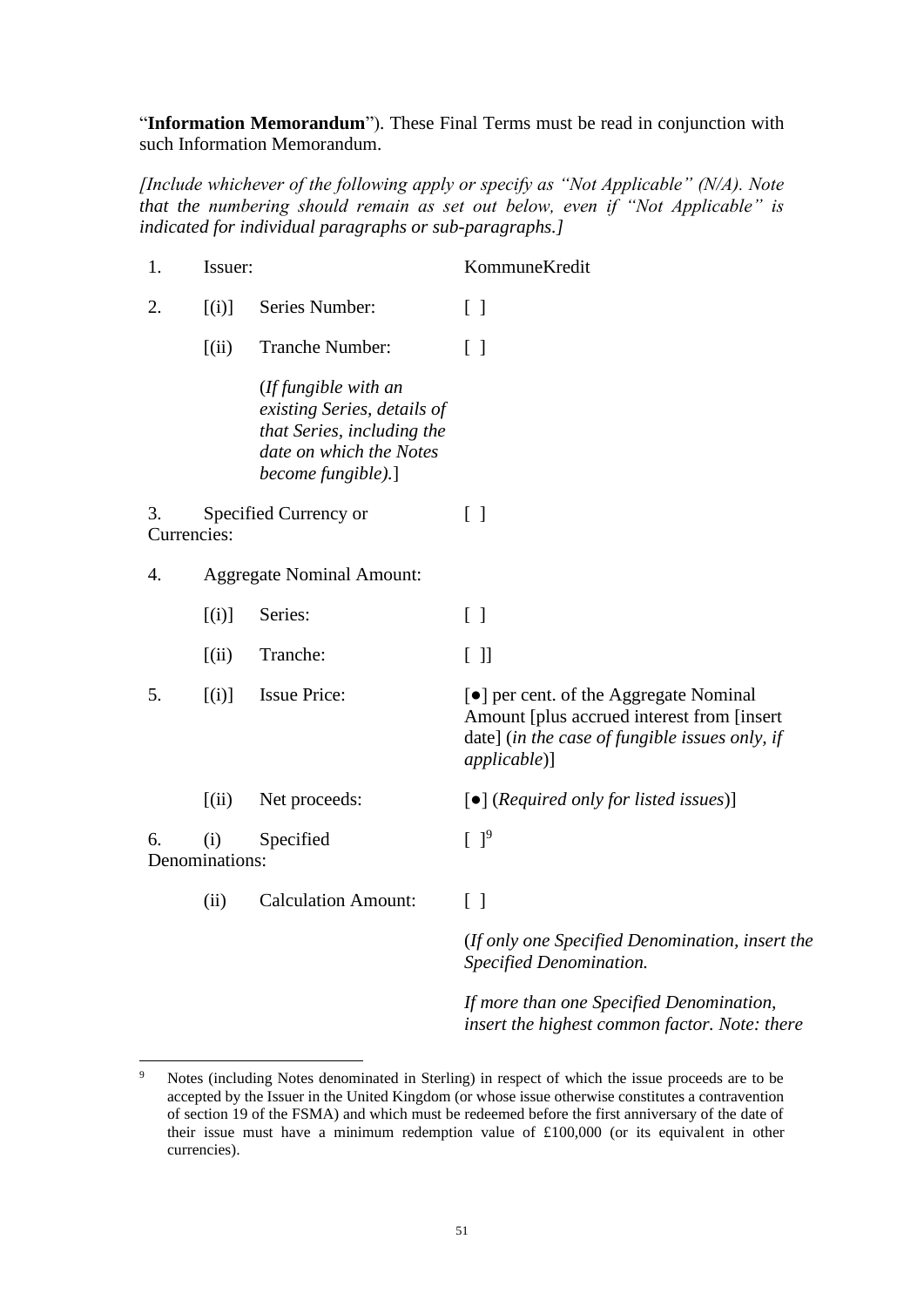|     |          |                                                           | must a common factor in the case of two or<br>more Specified Denominations.)                                           |
|-----|----------|-----------------------------------------------------------|------------------------------------------------------------------------------------------------------------------------|
| 7.  | [(i)]    | <b>Issue Date:</b>                                        | $\begin{bmatrix} \end{bmatrix}$                                                                                        |
|     | [(ii)]   | <b>Interest Commencement</b><br>Date:                     | [specify/Issue Date/Not Applicable]                                                                                    |
|     |          |                                                           | (N. B. An Interest Commencement Date will not<br>be relevant for certain Notes, for example Zero<br>Coupon Notes)      |
| 8.  |          | <b>Maturity Date:</b>                                     | [Specify date or (for Floating Rate Notes)<br>Interest Payment Date falling in the relevant<br>month and year]         |
| 9.  |          | <b>Interest Basis:</b>                                    | $[[\bullet]]$ per cent. Fixed Rate]                                                                                    |
|     |          |                                                           | [[specify reference rate] $+/-$ [] per cent.<br><b>Floating Rate]</b>                                                  |
|     |          |                                                           | [Zero Coupon]                                                                                                          |
|     |          |                                                           | [Index Linked Interest]                                                                                                |
|     |          |                                                           | [Other (specify)]                                                                                                      |
|     |          |                                                           | (further particulars specified below)                                                                                  |
| 10. |          | <b>Redemption/Payment Basis:</b>                          | [Redemption at par]                                                                                                    |
|     |          |                                                           | [Index Linked Redemption]                                                                                              |
|     |          |                                                           | [Dual Currency]                                                                                                        |
|     |          |                                                           | [Partly Paid]                                                                                                          |
|     |          |                                                           | [Instalment]                                                                                                           |
|     |          |                                                           | [Other (specify)]                                                                                                      |
| 11. |          | Change of Interest or<br><b>Redemption/Payment Basis:</b> | [Specify details of any provision for<br>convertibility of Notes into another interest or<br>redemption/payment basis] |
| 12. |          | Put/Call Options:                                         | [Investor Put]<br>[Issuer Call]<br>[(further particulars specified below)]                                             |
| 13. |          | <b>Status of Notes:</b>                                   | [Senior/[Dated/Perpetual]]                                                                                             |
| 14. | Listing: |                                                           | [Luxembourg regulated market/ SIX Swiss]<br>Exchange/other (specify)/None]                                             |
| 15. |          | Method of distribution:                                   | [Syndicated/Non-syndicated]                                                                                            |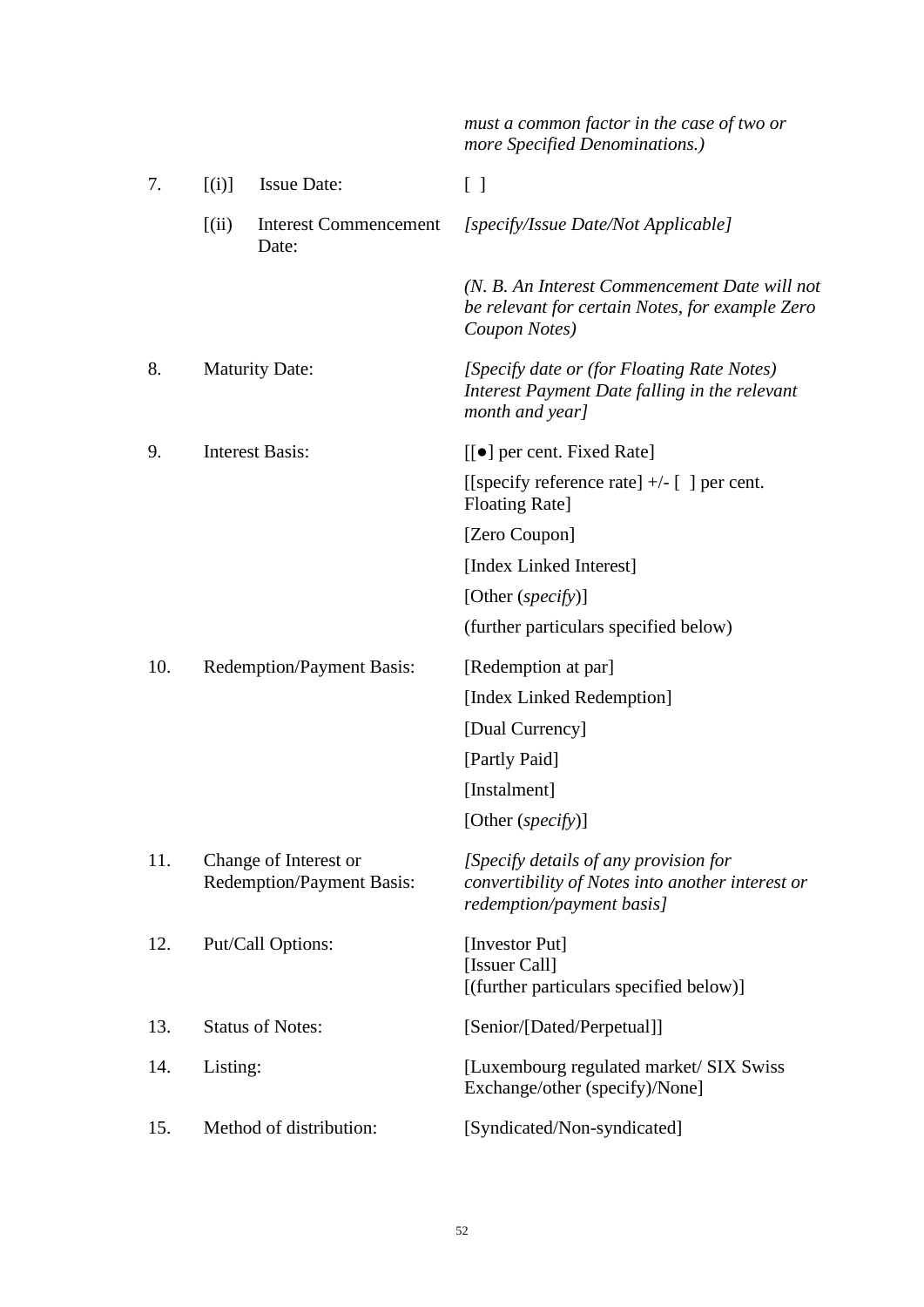# **PROVISIONS RELATING TO INTEREST (IF ANY) PAYABLE**

| 16. |        | <b>Fixed Rate Note Provisions</b>                                                                | [Applicable/Not Applicable] (if not applicable,<br>delete the remaining subparagraphs of this<br><i>paragraph</i> )                                                                          |
|-----|--------|--------------------------------------------------------------------------------------------------|----------------------------------------------------------------------------------------------------------------------------------------------------------------------------------------------|
|     | (i)    | $Rate[(s)]$ of Interest:                                                                         | [ ] per cent. per annum [payable<br>[annually/semi-annually/quarterly/monthly] in<br>arrear]                                                                                                 |
|     | (ii)   | [Specified]<br>Period(s)]/[Specified]<br><b>Interest Payment</b><br>Date(s):                     | [ ] in each year commencing [ ] up to and<br>including the Maturity Date                                                                                                                     |
|     | (iii)  | <b>Business Day</b><br>Convention:                                                               | [Floating Rate Convention/Following Business]<br>Day Convention/Modified Following Business<br>Day Convention/Preceding Business Day<br>Convention/other (give details)] [Not<br>Applicable] |
|     | (iv)   | <b>Additional Business</b><br>Centre(s):                                                         | $\lceil$ $\rceil$                                                                                                                                                                            |
|     | (v)    | <b>Fixed Coupon</b><br>$Amount[s]$ :                                                             | [ ] per Calculation Amount                                                                                                                                                                   |
|     | (vi)   | Broken Amount(s):                                                                                | [per Calculation Amount, payable on the<br>Interest Payment Date falling [in/on]]                                                                                                            |
|     | (vii)  | Day Count Fraction:                                                                              | $\lceil \rceil$                                                                                                                                                                              |
|     | (viii) | Determination Date(s):                                                                           | [ ] in each year, commencing on [ ]                                                                                                                                                          |
|     |        |                                                                                                  | [Insert regular interest payment dates, ignoring]<br>issue date or maturity date in the case of a long<br>or short first or last coupon.]                                                    |
|     |        |                                                                                                  | (NB: Only relevant where Day Count Fraction<br>is Actual/Actual (ICMA))                                                                                                                      |
|     | (ix)   | Other terms relating to<br>the method of<br>calculating interest for<br><b>Fixed Rate Notes:</b> | [Not Applicable/give details]                                                                                                                                                                |
| 17. |        | Floating Rate Note Provisions:                                                                   | [Applicable/Not Applicable]                                                                                                                                                                  |
|     |        |                                                                                                  | (If not applicable, delete the remaining)<br>sub-paragraphs of this paragraph)                                                                                                               |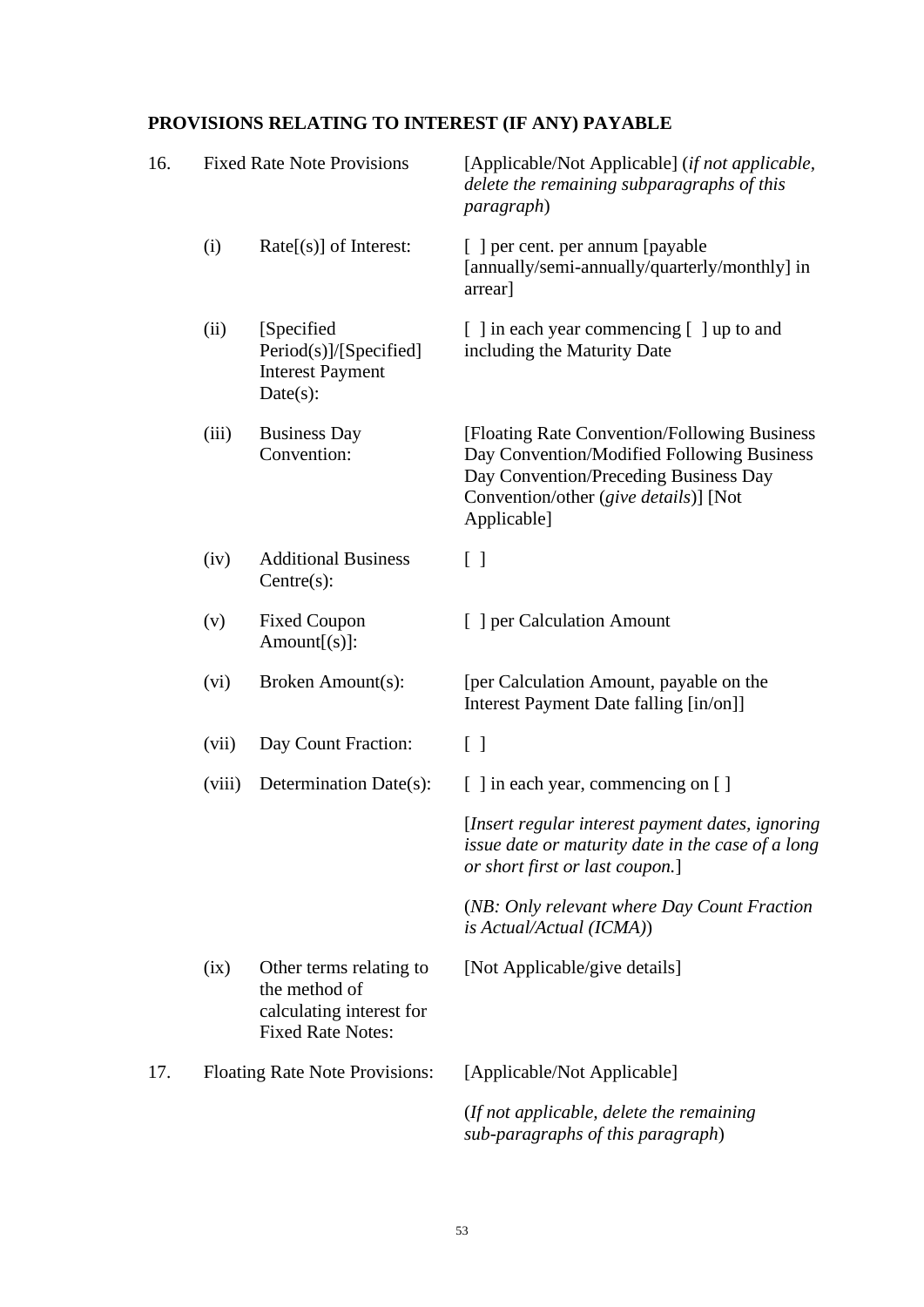| (i)                    | Specified<br>Period(s)/Specified<br><b>Interest Payment Dates:</b>                                                                       | $\left[\begin{array}{c}1\end{array}\right]$                                                                                                                                                                                                                                                                                                               |
|------------------------|------------------------------------------------------------------------------------------------------------------------------------------|-----------------------------------------------------------------------------------------------------------------------------------------------------------------------------------------------------------------------------------------------------------------------------------------------------------------------------------------------------------|
| (ii)                   | <b>Business Day</b><br>Convention:                                                                                                       | [Floating Rate Convention/Following Business]<br>Day Convention/Modified Following Business<br>Day Convention/Preceding Business Day<br>Convention/other (give details)]                                                                                                                                                                                  |
| (iii)                  | <b>Additional Business</b><br>Centre(s):                                                                                                 | $\left[ \begin{array}{c} \end{array} \right]$                                                                                                                                                                                                                                                                                                             |
| (iv)                   | Manner in which the<br>$Rate(s)$ of Interest is/are<br>to be determined:                                                                 | [Screen Rate Determination/ISDA]<br>Determination/other (give details)]                                                                                                                                                                                                                                                                                   |
| (v)                    | Party responsible for<br>calculating the Rate(s) of<br><b>Interest and Interest</b><br>Amount(s) (if not the<br>Principal Paying Agent): | $\lceil$ $\rceil$                                                                                                                                                                                                                                                                                                                                         |
| (vi)                   | <b>Screen Rate</b><br>Determination:                                                                                                     |                                                                                                                                                                                                                                                                                                                                                           |
| <b>Reference Rate:</b> |                                                                                                                                          | [Compounded Daily SONIA]<br>[Compounded Daily SOFR]<br>[Weighted Average SOFR]<br>[Compounded Daily €STR]<br>[Compounded Daily SARON]<br>[Weighted Average SARON]<br>[[ $\bullet$ ] month [EURIBOR/Other (give details)]                                                                                                                                  |
|                        | <b>Overnight Rate:</b>                                                                                                                   | [Applicable/Not Applicable]                                                                                                                                                                                                                                                                                                                               |
|                        | <b>Index Determination:</b>                                                                                                              | [Applicable/Not Applicable]                                                                                                                                                                                                                                                                                                                               |
|                        | <b>Relevant Number:</b>                                                                                                                  | [[5/[•]] [Not Applicable]<br>(If 'Index Determination' is 'Not Applicable', delete<br>'Relevant Number' and complete the remaining bullets<br>below)<br>(If 'Index Determination' is 'Applicable', insert<br>number of days (expected to be five or greater)<br>as the Relevant Number, and the remaining<br>bullets below will each be 'Not Applicable') |
|                        | D:                                                                                                                                       | $[360/365/[\bullet]]/[Not Applicable]$                                                                                                                                                                                                                                                                                                                    |

# 54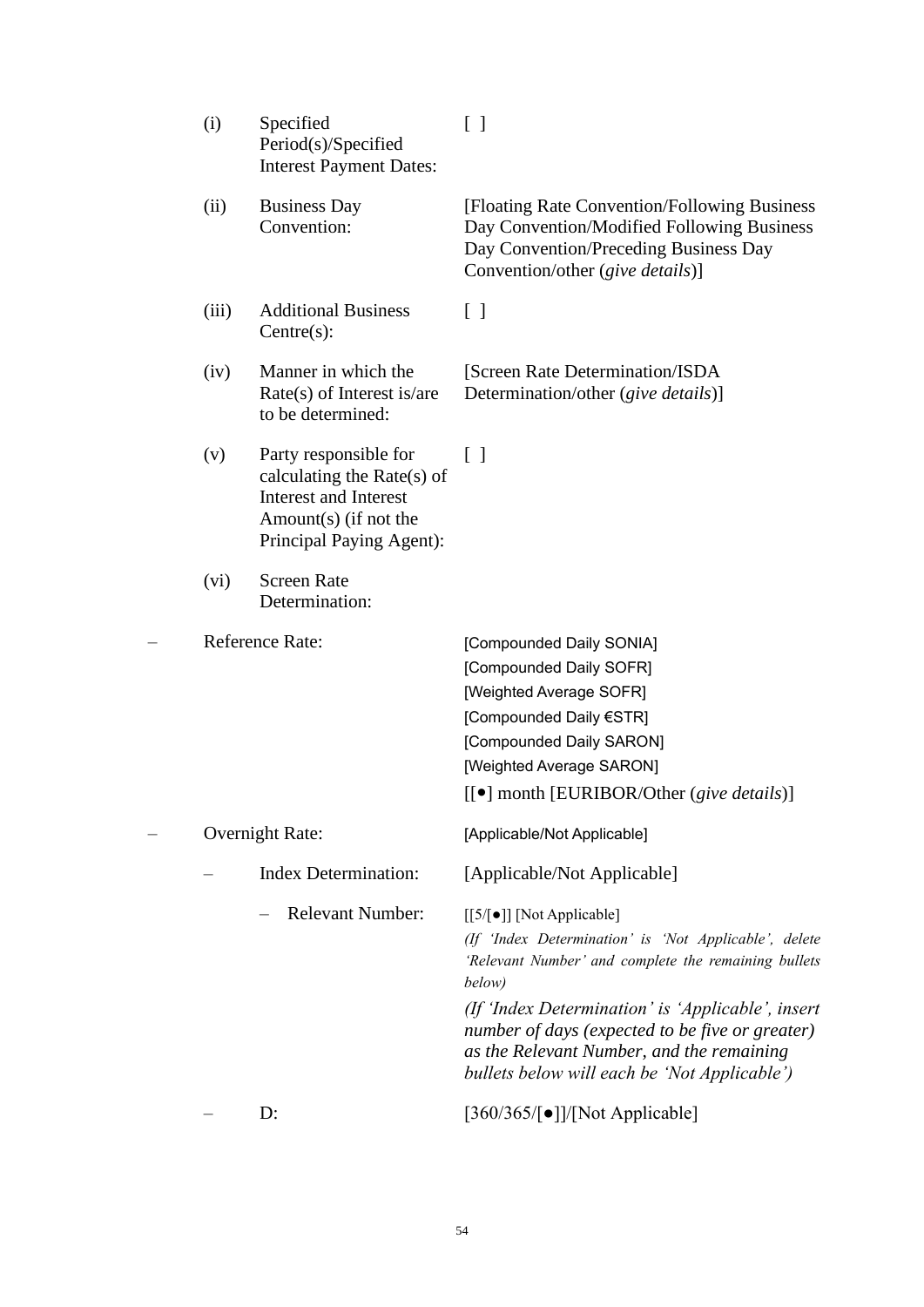|             |                          | <b>Observation Method:</b>                                                     | [Lag/Lock-out/Observation Shift/Not<br>Applicable]                                                                                                                                                                                                                                                                                                                                            |
|-------------|--------------------------|--------------------------------------------------------------------------------|-----------------------------------------------------------------------------------------------------------------------------------------------------------------------------------------------------------------------------------------------------------------------------------------------------------------------------------------------------------------------------------------------|
|             |                          | Lag Period:                                                                    | $[5/ \bullet]$ [London Banking Days]/[U.S.<br><b>Government Securities Business</b><br>Days]/[TARGET Business Days]/ [Swiss<br>Business Days]/ [[City] Banking Days]]/[Not<br>Applicable]]                                                                                                                                                                                                    |
|             |                          | <b>Observation Shift</b><br>Period:                                            | [5/[•] [London Banking Days]/[U.S. Government<br>Days]/[TARGET<br>Securities<br><b>Business</b><br><b>Business</b><br>Days] / [Swiss Business Days]/ [[City] Banking<br>Days]]/[Not Applicable]]<br>( $NB: A minimum of 5 relevant$<br>business/banking days should be specified for<br>the Lag Period or Observation Shift Period,<br>unless otherwise agreed with the Calculation<br>Agent) |
| $Date(s)$ : |                          | <b>Interest Determination</b>                                                  | $\begin{bmatrix} 1 \end{bmatrix}$                                                                                                                                                                                                                                                                                                                                                             |
| Term Rate:  |                          |                                                                                | [Applicable/Not Applicable]                                                                                                                                                                                                                                                                                                                                                                   |
|             |                          | Specified Time:                                                                | $\lceil \bullet \rceil$ (If EURIBOR, this row can be deleted)                                                                                                                                                                                                                                                                                                                                 |
|             | $\overline{\phantom{m}}$ | Other applicable<br>provisions for Term<br><b>Rate Floating Rate</b><br>Notes: | [Insert if applicable]                                                                                                                                                                                                                                                                                                                                                                        |
|             |                          | <b>Relevant Screen Page:</b>                                                   | $\lceil \bullet \rceil$ (In the case of EURIBOR, if not<br>EURIBOR01 ensure it is a page which shows a<br>composite rate)                                                                                                                                                                                                                                                                     |
| (vii)       |                          | ISDA Determination:                                                            |                                                                                                                                                                                                                                                                                                                                                                                               |
|             |                          | <b>Floating Rate</b><br>Option:                                                | $\lceil \rceil$                                                                                                                                                                                                                                                                                                                                                                               |
|             |                          | <b>Designated Maturity:</b>                                                    | $\lceil$                                                                                                                                                                                                                                                                                                                                                                                      |
|             |                          | <b>Reset Date:</b>                                                             | $\lceil$ $\rceil$                                                                                                                                                                                                                                                                                                                                                                             |
|             |                          | <b>ISDA</b> Definitions:                                                       | [2006 ISDA Definitions / 2021 ISDA<br>Definitions $/ \bullet $                                                                                                                                                                                                                                                                                                                                |
| (viii)      |                          | $Margin(s)$ :                                                                  | $[+/]$ [ $\bullet$ ] per cent. per annum                                                                                                                                                                                                                                                                                                                                                      |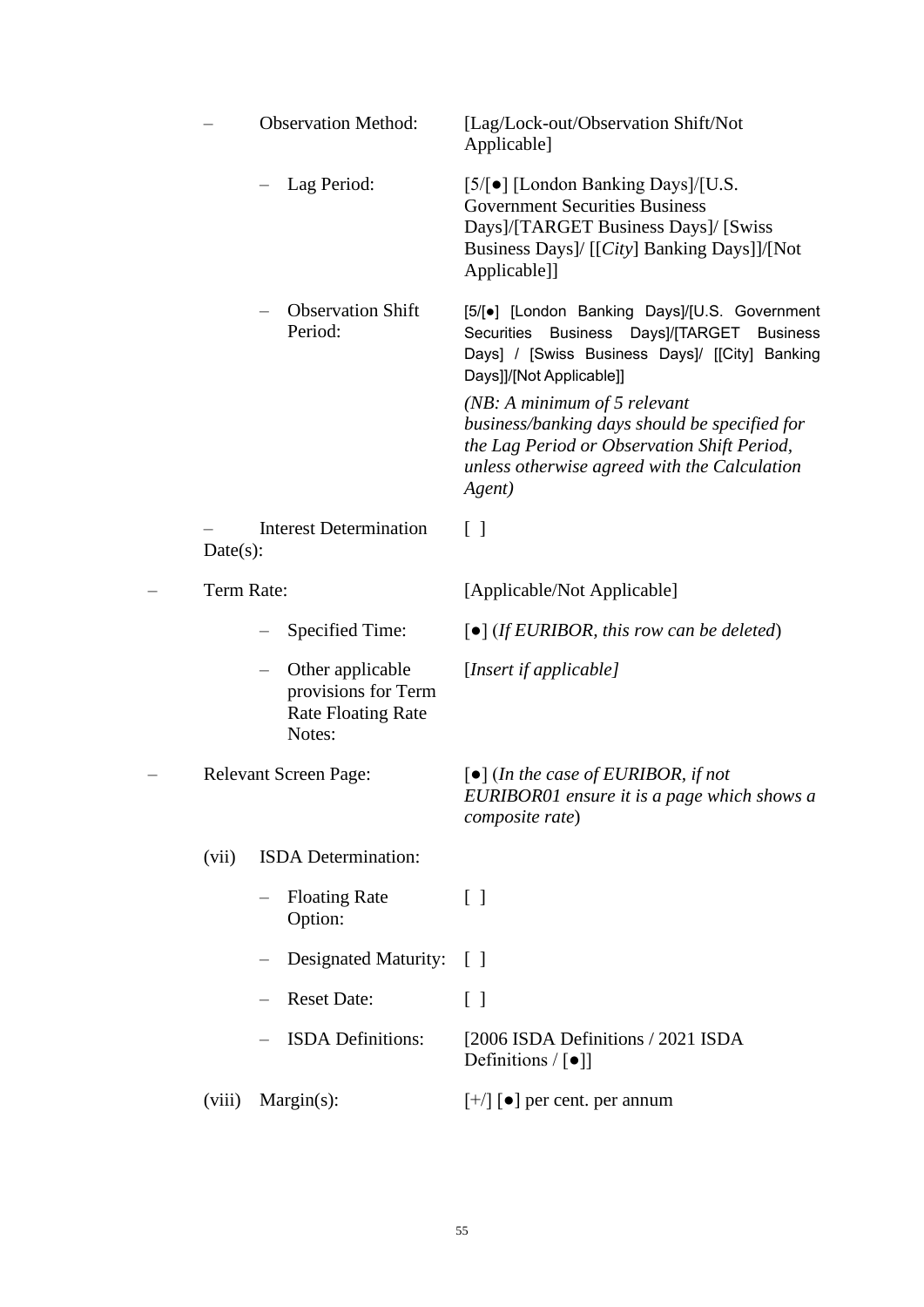|     | (ix)    | Minimum Rate of<br>Interest:                                                                                                                                                                                                 | $\lceil \bullet \rceil$ per cent. per annum                                   |
|-----|---------|------------------------------------------------------------------------------------------------------------------------------------------------------------------------------------------------------------------------------|-------------------------------------------------------------------------------|
|     | (x)     | Maximum Rate of<br>Interest:                                                                                                                                                                                                 | $\lceil \bullet \rceil$ per cent. per annum                                   |
|     | $(x_i)$ | Day Count Fraction:                                                                                                                                                                                                          | $\lceil$ $\rceil$                                                             |
|     | (xii)   | Fall back provisions,<br>rounding provisions,<br>denominator and any<br>other terms relating to<br>the method of<br>calculating interest on<br>Floating Rate Notes, if<br>different from those set<br>out in the Conditions: | $\lceil$ $\rceil$                                                             |
|     | (xii)   | <b>Calculation Agent or</b><br>other party responsible<br>for calculating the Rates<br>of Interest and Interest<br>Amounts (if not the<br>Principal Paying Agent):                                                           | $\lceil$ $\rceil$                                                             |
|     | (xiii)  | Benchmark<br>Discontinuation                                                                                                                                                                                                 | [Applicable/Not Applicable]]                                                  |
|     |         | <b>Benchmark</b><br>Replacement:                                                                                                                                                                                             | [Applicable/Not Applicable]]                                                  |
|     |         |                                                                                                                                                                                                                              | (If Benchmark Transition is applicable, this<br>should be not applicable)     |
|     |         | <b>Benchmark Transition:</b>                                                                                                                                                                                                 | [Applicable/Not Applicable]]                                                  |
|     |         |                                                                                                                                                                                                                              | (If Benchmark Replacement is applicable, this<br>should be not applicable)    |
|     | (xiv)   | Linear Interpolation                                                                                                                                                                                                         | [Applicable/Not Applicable]]                                                  |
|     |         |                                                                                                                                                                                                                              | $[\bullet]$                                                                   |
| 18. |         | Zero Coupon Note Provisions:                                                                                                                                                                                                 | [Applicable/Not Applicable]                                                   |
|     |         |                                                                                                                                                                                                                              | (If not applicable, delete the remaining)<br>subparagraphs of this paragraph) |
|     | (i)     | [Amortisation]<br>Yield/Accrual Yield]:                                                                                                                                                                                      | [ ] per cent. per annum                                                       |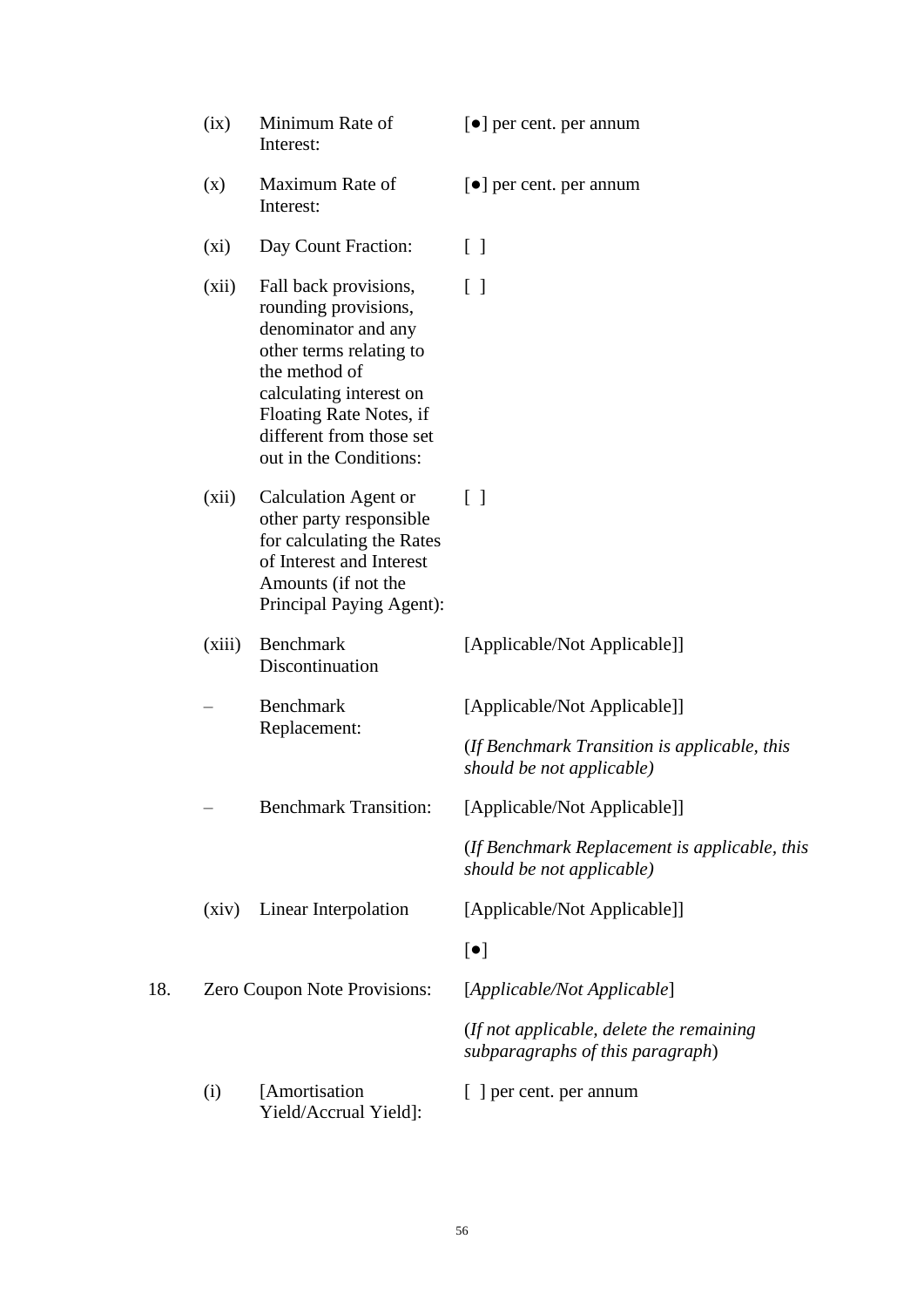|     | (ii)        | Reference Price:                                                                                                                          | $\lceil$ $\rceil$                                                                                                                                                        |
|-----|-------------|-------------------------------------------------------------------------------------------------------------------------------------------|--------------------------------------------------------------------------------------------------------------------------------------------------------------------------|
|     | (iii)       | Any other formula/basis<br>of determining amount<br>payable:                                                                              | $\lceil$ $\rceil$                                                                                                                                                        |
|     | (iv)        | Day Count Fraction in<br>relation to Early<br><b>Redemption Amounts</b><br>and late payment:                                              | $[ \ ]$                                                                                                                                                                  |
|     | (v)         | <b>Additional provisions</b><br>relating to Zero Coupon<br>Notes which are VP<br>Notes (addressing<br>Condition $3(c)$ )                  | $\lceil$                                                                                                                                                                 |
| 19. | Provisions: | <b>Index-Linked Interest Note</b>                                                                                                         | Applicable/Not Applicable]                                                                                                                                               |
|     |             |                                                                                                                                           | (If not applicable, delete the remaining)<br>subparagraphs of this paragraph)                                                                                            |
|     | (i)         | Index/Formula:                                                                                                                            | [give or annex details]                                                                                                                                                  |
|     | (ii)        | <b>Calculation Agent</b><br>responsible for<br>calculating the interest<br>due:                                                           | $\lceil \rceil$                                                                                                                                                          |
|     | (iii)       | Provisions for<br>determining Coupon<br>where calculation by<br>reference to Index and/or<br>Formula is impossible<br>or - impracticable: | $\lceil$ $\rceil$                                                                                                                                                        |
|     | (iv)        | Specified<br>Period(s)/Specified<br>Interest - Payment<br>Dates:                                                                          | $\lceil \rceil$                                                                                                                                                          |
|     | (v)         | <b>Business Day</b><br>Convention:                                                                                                        | [Floating Rate Convention/Following Business]<br>Day Convention/Modified Following Business<br>Day Convention/Preceding Business Day<br>Convention/other (give details)] |
|     | (vi)        | <b>Additional Business</b><br>$Centre(s)$ :                                                                                               | $[\ ]$                                                                                                                                                                   |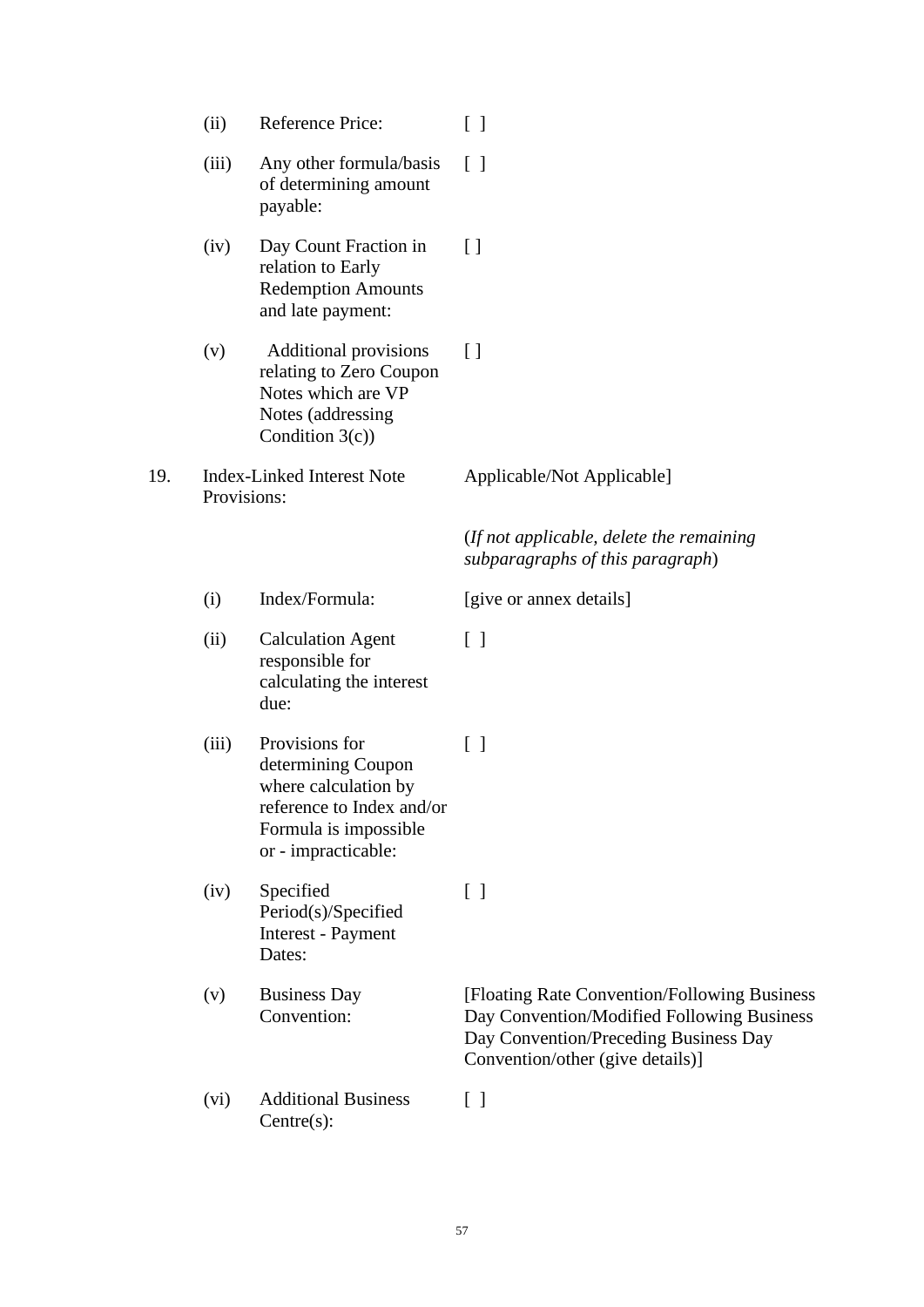|     | (vii)       | Minimum Rate of<br>Interest:                                                                                      | $\lceil \bullet \rceil$ per cent. per annum                                             |
|-----|-------------|-------------------------------------------------------------------------------------------------------------------|-----------------------------------------------------------------------------------------|
|     | (viii)      | Maximum Rate of<br>Interest:                                                                                      | $\lceil \bullet \rceil$ per cent. per annum                                             |
|     | (ix)        | Day Count Fraction:                                                                                               | $\lceil \rceil$                                                                         |
| 20. |             | Dual Currency Note Provisions:                                                                                    | [Applicable/Not Applicable]                                                             |
|     |             |                                                                                                                   | (If not applicable, delete the remaining)<br>subparagraphs of this paragraph)           |
|     | (i)         | Rate of<br>Exchange/method of<br>calculating Rate of<br>Exchange:                                                 | [give details]                                                                          |
|     | (ii)        | Calculation Agent, if<br>any, responsible for<br>calculating the principal<br>and/or interest due:                | $\lceil \rceil$                                                                         |
|     | (iii)       | Provisions applicable<br>where calculation by<br>reference to Rate of<br>Exchange impossible or<br>impracticable: | $\lceil \rceil$                                                                         |
|     | (iv)        | Person at whose option<br>Specified Currency(ies)<br>is/are payable:                                              | $\lceil \rceil$                                                                         |
| 21. | Provisions: | <b>Equity-Linked Interest Note</b>                                                                                | [Applicable/Not Applicable]                                                             |
|     |             |                                                                                                                   | (if applicable, details to be inserted here<br>and/or in an annex to these Final Terms) |
| 22. |             | Commodity-Linked Interest<br><b>Note Provisions:</b>                                                              | [Applicable/Not Applicable]                                                             |
|     |             |                                                                                                                   | (if applicable, details to be inserted here<br>and/or in an annex to these Final Terms) |

# **PROVISIONS RELATING TO REDEMPTION**

| 23. | Issuer Call: | [Applicable/Not Applicable] |
|-----|--------------|-----------------------------|
|     |              |                             |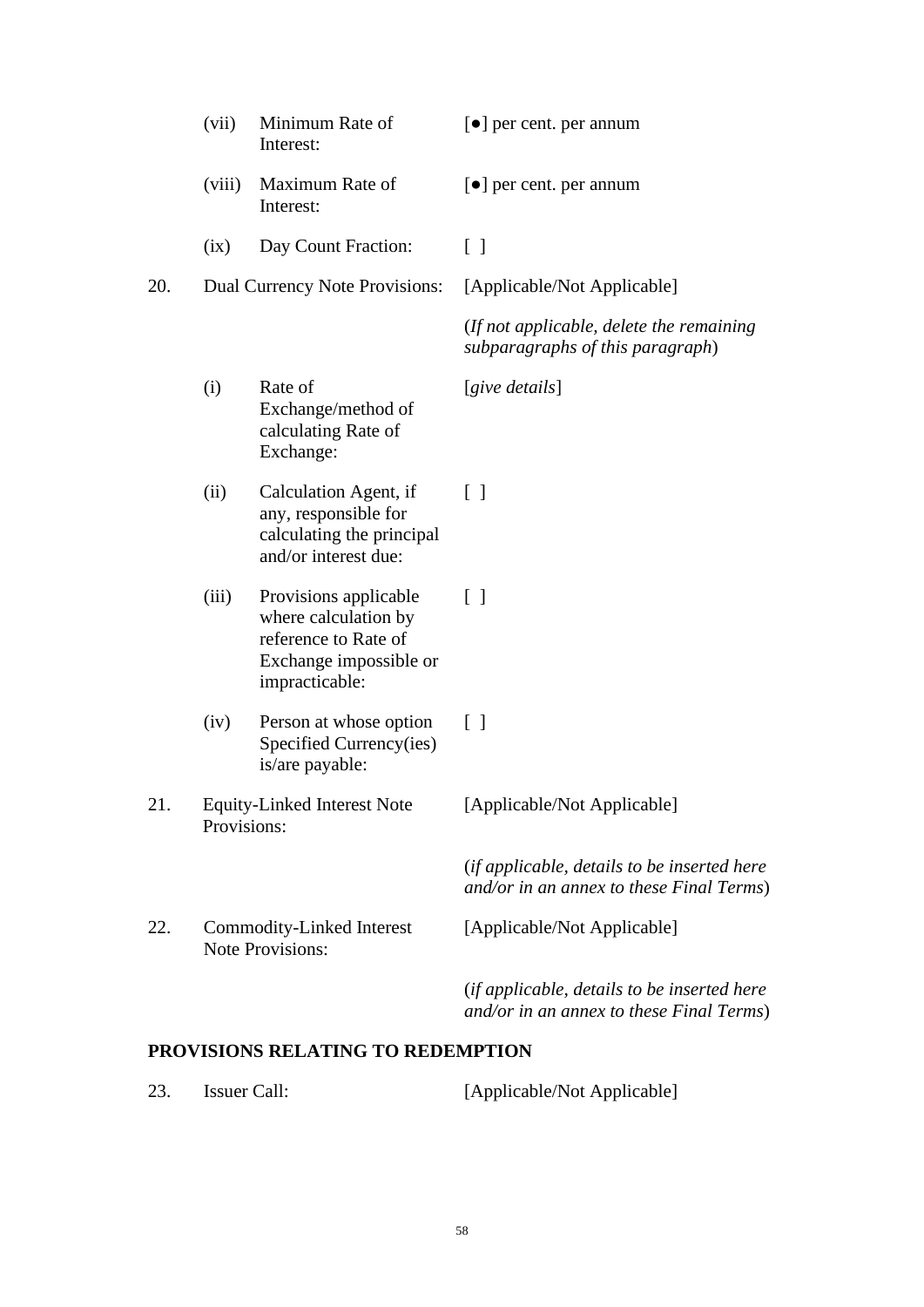## (*If not applicable, delete the remaining - subparagraphs of this paragraph*)

- (i) Optional Redemption Date(s):  $\lceil$   $\rceil$
- (ii) Optional Redemption Amount(s) and method, if any, of calculation of such amount(s):  $\lceil$   $\rceil$
- (iii) If redeemable in part:
	- (a) Minimum Redemption Amount: [ ]
	- (b) Maximum Redemption Amount: [ ]
- (iv) Notice period (if other than as set out in the Conditions):  $\lceil$   $\rceil$

24. Investor Put: [Applicable/Not Applicable]

(*If not applicable, delete the remaining - subparagraphs of this paragraph*)

- (i) Optional Redemption  $Date(s)$ :
- (ii) Optional Redemption Amount(s) and method, if any, of calculation of such amount(s):
- (iii) Notice period (*if other than as set out in the Conditions*):

25. Final Redemption Amount: [Par/other/see Appendix]

26. Equity-Linked Redemption Note Provisions:

[ ]

[ ]

[ ]

[Applicable/Not Applicable]

(*if applicable, details to be inserted here and/or in an annex to these Final Terms*)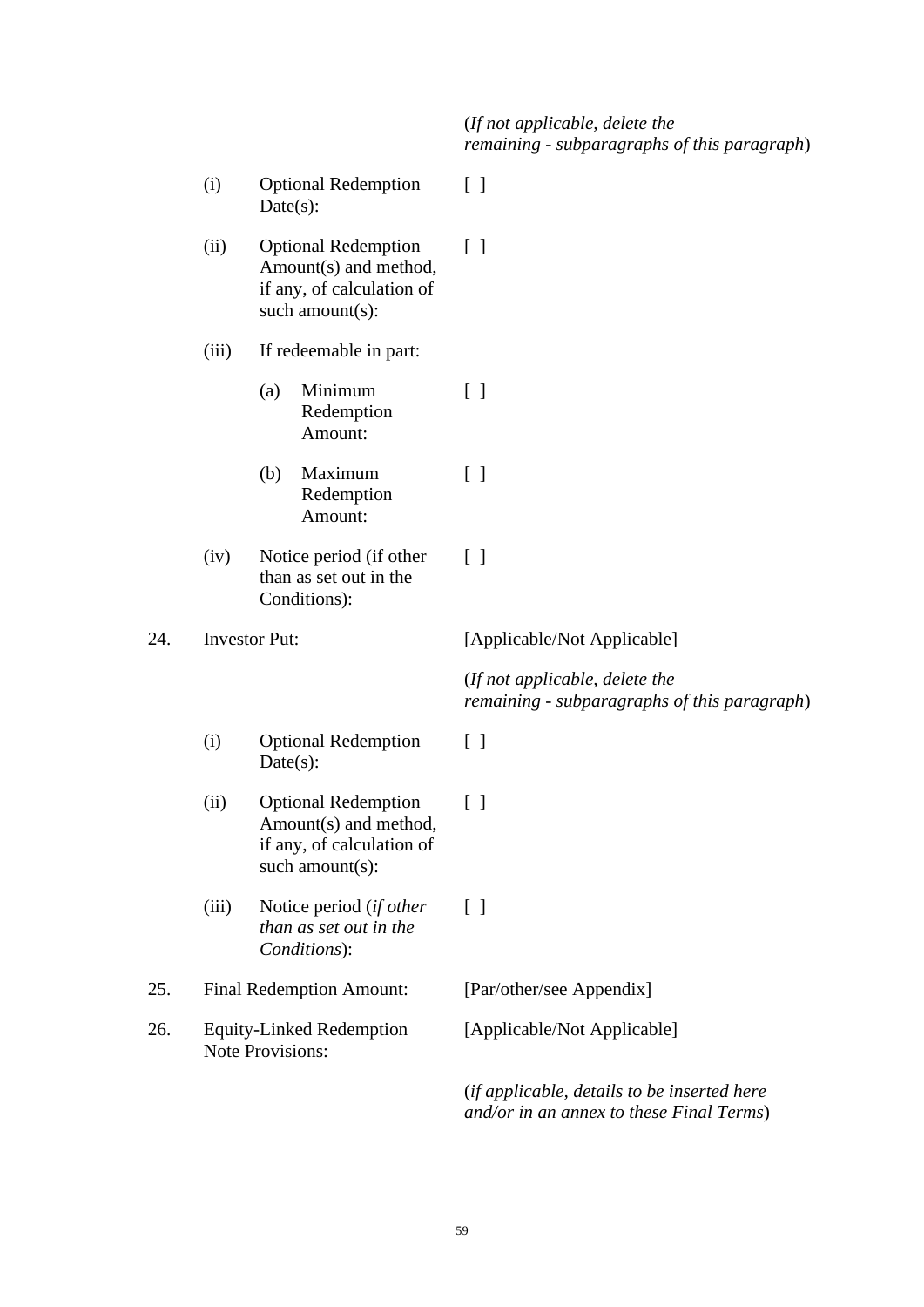27. Commodity-Linked Redemption [Applicable/Not Applicable] Note Provisions:

(*if applicable, details to be inserted here and/or in an annex to these Final Terms*)

will be deposited with SIX SIS Ltd, the Swiss Securities Services Corporation in Olten, Switzerland ("**SIS**") or, as the case may be, with

 $\lceil$   $\rceil$ 

28. Early Redemption Amount(s) payable on redemption for taxation reasons or on event of default and/or the method of calculating the same (if required or if different from that set out in the Conditions):

## **GENERAL PROVISIONS APPLICABLE TO THE NOTES**

29. Form of Notes: [Bearer Notes:] [Temporary Global Note exchangeable for a Permanent Global Note which is exchangeable for Definitive Notes on [ ] days' notice/at any time/in the limited circumstances specified in the Permanent Global Note. $]^{10}$ [Permanent Global Note exchangeable for Definitive Notes on [ ] days' notice/at any time/ in the limited circumstances specified in the Permanent Global Note. $]$ <sup>11</sup> [Permanent Global SIS Note exchangeable for Definitive Notes in the limited circumstances specified in the Permanent Global SIS Note.] [Swiss Franc Notes will be in bearer form and will be represented by a Permanent Global SIS Note (the "Permanent Global SIS Note") in substantially the form set forth in the schedule to the Swiss Agency Agreement dated [*date*] between, *inter alia*, the Issuer and the Swiss Paying Agent. The Permanent Global SIS Note

<sup>&</sup>lt;sup>10</sup> The options to exchange for Definitive Notes on notice/at any time should not be expressed to be applicable if the Specified Denomination allows for one or more integral multiples of another smaller amount.

<sup>11</sup> The options to exchange for Definitive Notes on notice/at any time should not be expressed to be applicable if the Specified Denomination allows for one or more integral multiples of another smaller amount.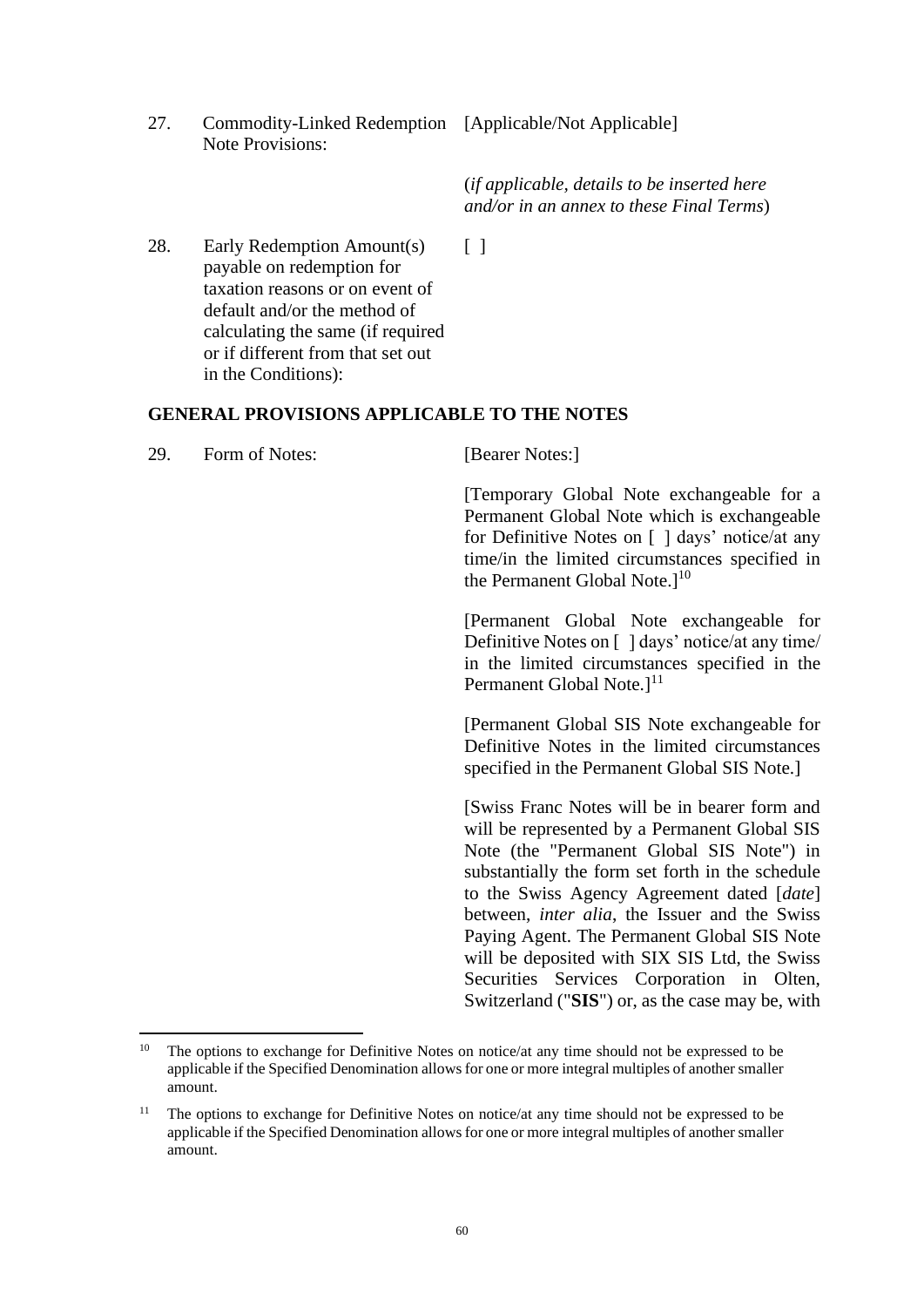any other intermediary in Switzerland recognized for such purposes by SIX Swiss Exchange Ltd (SIS or any such other intermediary, the "**Intermediary**"). Once the Permanent Global SIS Note is deposited with the Intermediary and entered into the accounts of one or more participants of the Intermediary, the Notes will constitute intermediated securities (*Bucheffekten*) ("**Intermediated Securities**") in accordance with the provisions of the Swiss Federal Intermediated Securities Act (*Bucheffektengesetz*).

Each Holder (as defined below) shall have a quotal co-ownership interest (*Miteigentumsanteil*) in the Permanent Global SIS Note to the extent of his claim against the Issuer, provided that for so long as the Permanent Global SIS Note remains deposited with the Intermediary the co-ownership interest shall be suspended and the Notes may only be transferred or otherwise disposed of in accordance with the provisions of the Swiss Federal Intermediated Securities Act (*Bucheffektengesetz*), i.e., by the entry of the transferred Notes in a securities account of the transferee.

The records of the Intermediary will determine the number of Notes held through each participant in that Intermediary. In respect of the Notes held in the form of Intermediated Securities, the holders of the Notes (the "**Holders**") will be the persons holding the Notes in a securities account in their own name or in case of intermediaries (*Verwahrungsstellen*), the intermediaries (*Verwahrungsstellen*) holding the Notes for their own account in a securities account (*Effektenkonto*) which is in their name.

Neither the Issuer nor the Holders shall at any time have the right to effect or demand the conversion of the Permanent Global SIS Note (*Globalurkunde*) into, or the delivery of, uncertificated securities (*Wertrechte*) or Definitive Notes (*Wertpapiere*).

No physical delivery of the Notes shall be made unless and until Definitive Notes (*Wertpapiere*) are printed. Definitive Notes may only be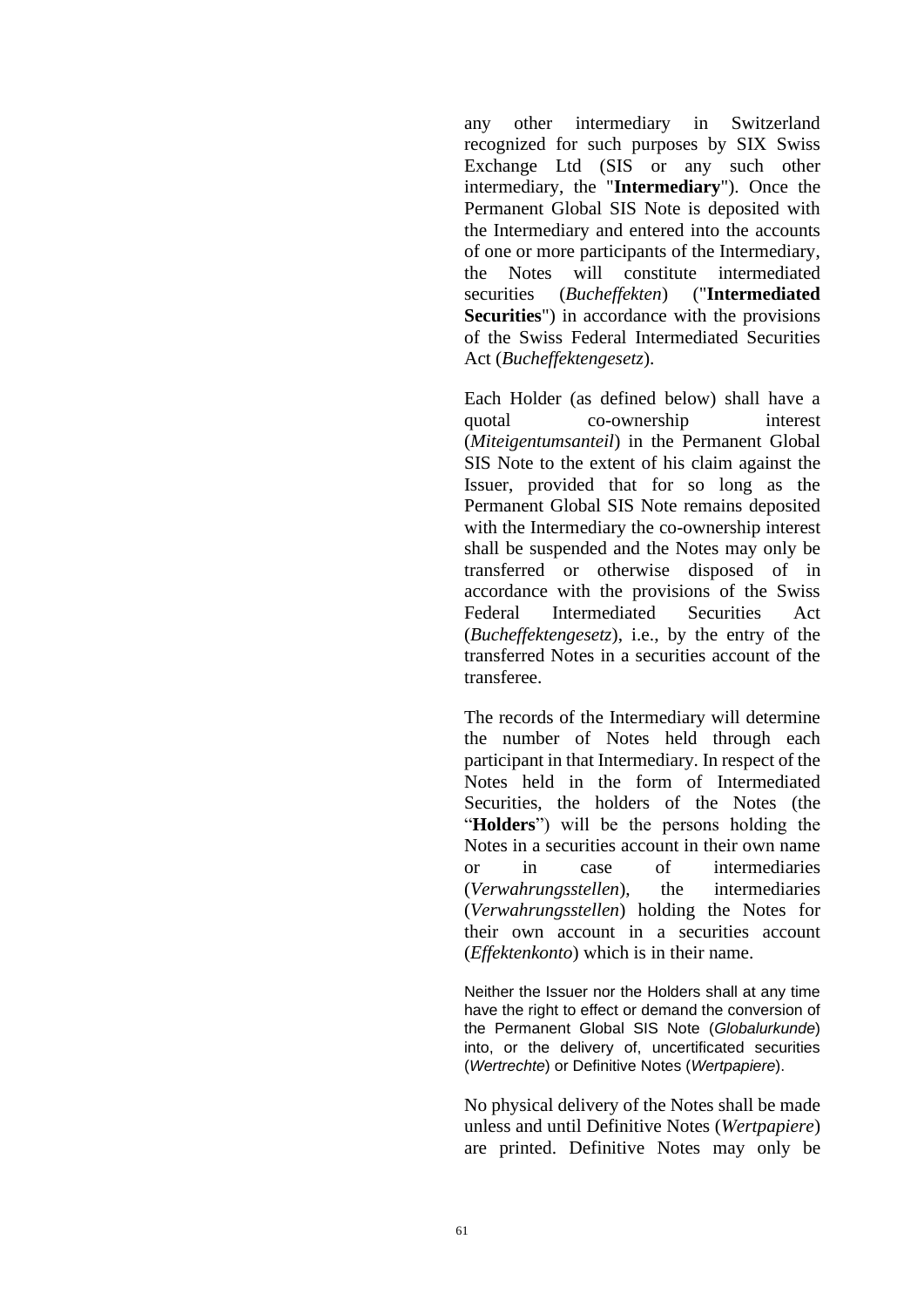printed, in whole, but not in part, if the principal Swiss Paying Agent determines, in its sole discretion, that the printing of the Definitive Notes (*Wertpapiere*) is necessary or useful. Should the Swiss Paying Agent so determine, it shall provide for the printing of Definitive Notes (*Wertpapiere*) without cost to the Holders. Upon delivery of the Definitive Notes (*Wertpapiere*), the Permanent Global SIS Note will be cancelled and the Definitive Notes (*Wertpapiere*) shall be delivered to the Holders against cancellation of the Notes in the Holders' securities accounts.]

[Registered Notes:

Global Note registered in the name of a nominee for [a common depositary][a common safekeeper] for Euroclear and Clearstream]

[VP Notes:

VP Notes issued in uncertificated and dematerialized book entry form. *See further subparagraph 43 below*.]

[Yes, New Global Note] [Yes, New Safekeeping Structure] [No]

[Not Applicable/*give details. Note that this paragraph relates to the date and place of payment, and not interest period end dates, to which subparagraphs 16(iv), 17(iii) and 19(vi) relates. See definition of Payment Business Day or business day, as applicable, in the Conditions*]

[Yes/No. *If yes, give details*]

32. Talons for future Coupons or Receipts to be attached to Definitive Notes (and dates on which such Talons mature):

33. Details relating to Partly Paid Notes: amount of each payment comprising the Issue Price and date on which each payment is to be made and consequences (if any) of failure to pay including any right of the Issuer to forfeit

[Not Applicable/give details]

30. New Global Note / New Safekeeping Structure:

31. Additional Financial Centre(s) or other special provisions relating to Payment Dates: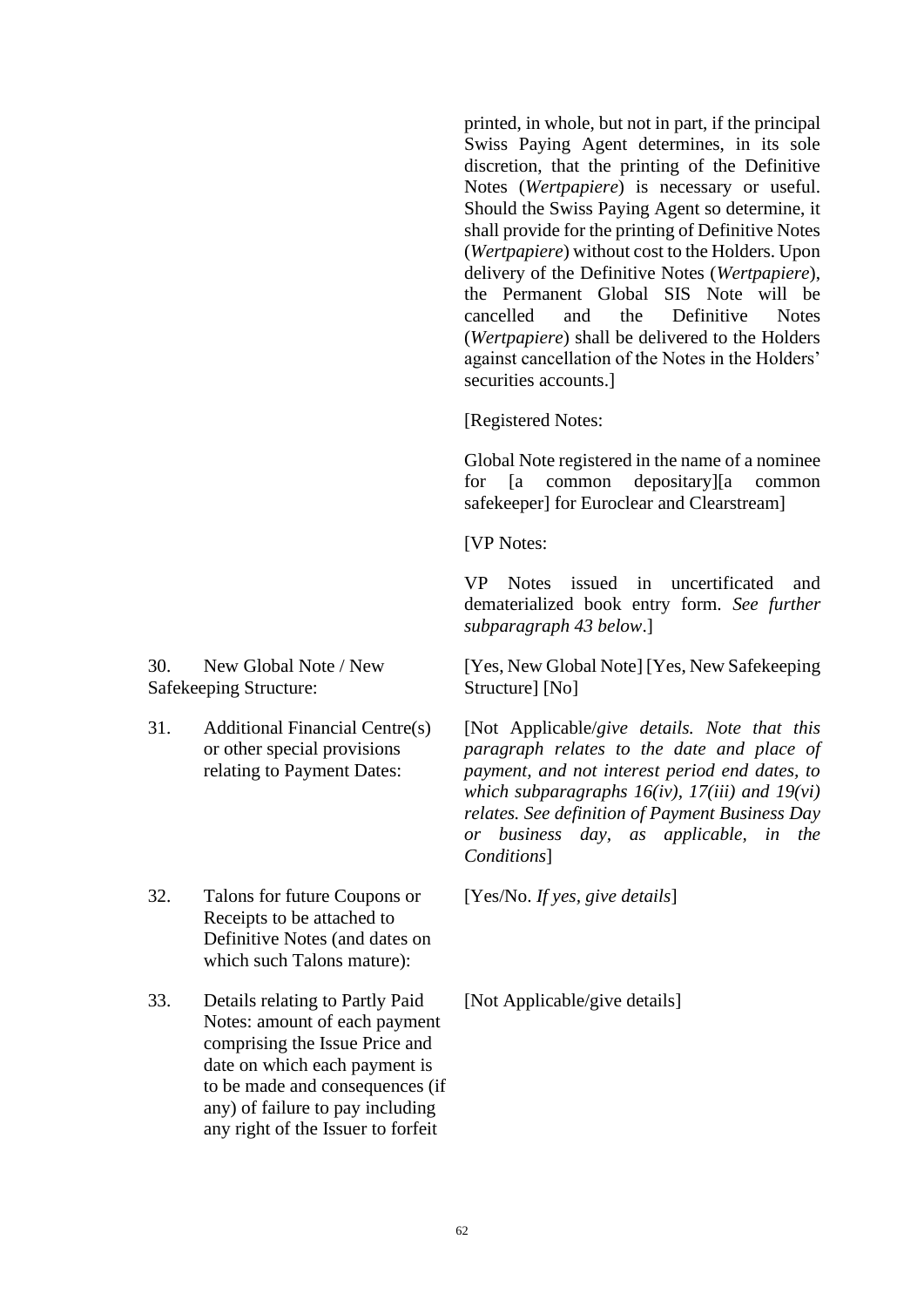the Notes and interest due on late payment:

- 34. Details relating to Instalment Notes: amount of each instalment, date on which each payment is to be made:
- 35. Redenomination, renominalisation and reconventioning provisions:
- 

37. Other terms or special conditions:

[Not Applicable/give details]

[Not Applicable/The provisions [annexed to these Final Terms] apply]

36. Consolidation provisions: [Not Applicable/The provisions [annexed to these Final Terms] apply]

[Not Applicable/give details]

[*In the case of Swiss Franc Notes insert;*

1. For the purpose of the Notes, the following shall be inserted at the end of Condition 5:

"Transfer Restrictions:

Payments on the Notes will, except to the extent required by law, be made irrespective of any present or future transfer restrictions and regardless of any bilateral or multilateral payment or clearing agreement which may be applicable at any time to such payments.

Discharge of the Issuer:

The receipt by the Swiss Paying Agent (or any successor Swiss Paying Agent) of the due and punctual payment in Swiss Francs in Zurich, of all amounts due in respect of the Notes shall, to the extent of such payments, be deemed to have satisfied the obligation of the Issuer to make relevant payments to the holders of the Notes.

Except to the extent required by law, payments of principal and interest in respect of the Notes shall be made in freely disposables Swiss Francs without collection costs and whatever the circumstances may be, irrespective of the nationality, domicile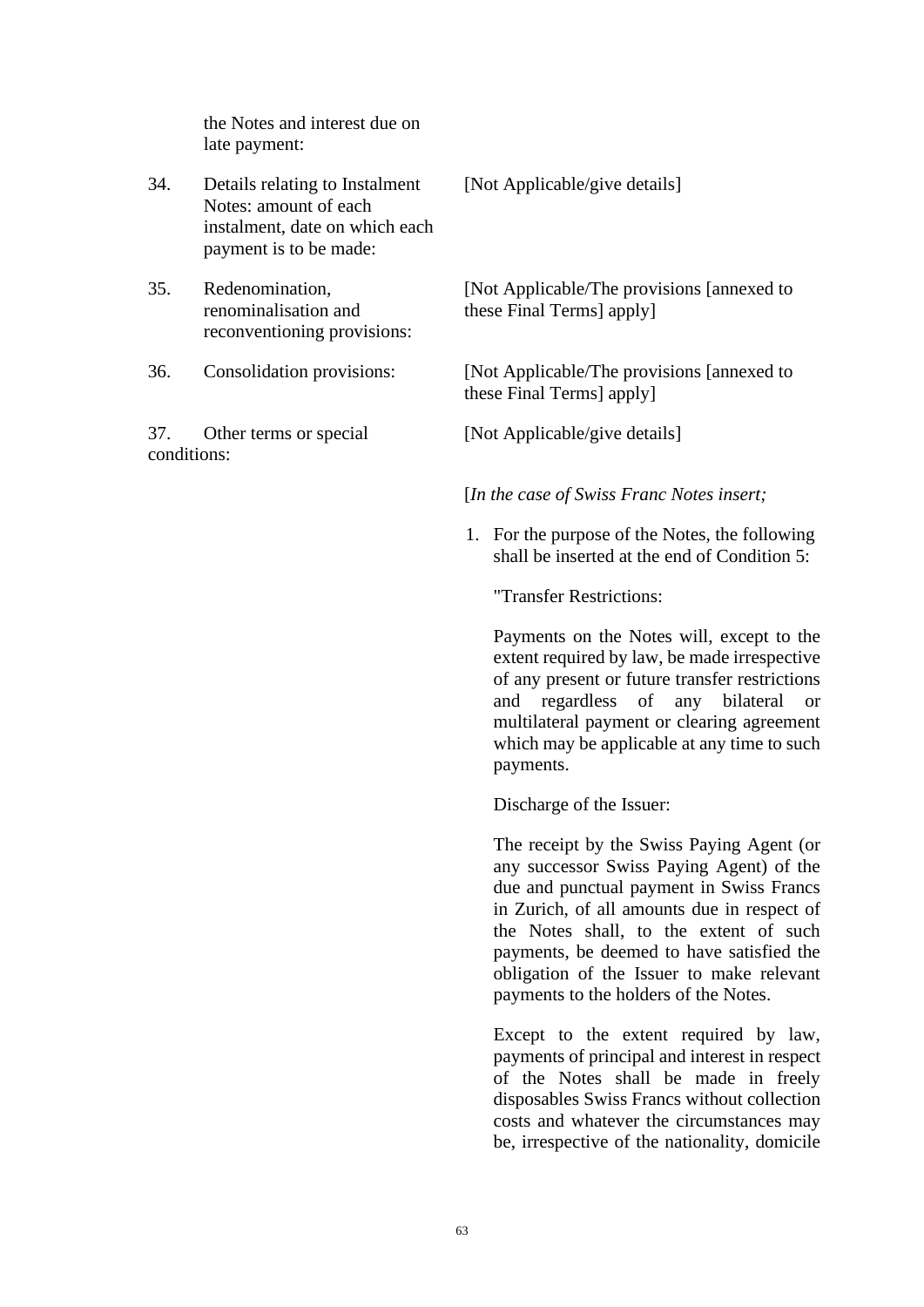or residence of the holder of the Notes and without requiring any certification, affidavit or the fulfilment of any other formality."

2. For the purpose of the Notes Condition 11 shall be replaced by the following text:

"So long as the Notes are listed on the SIX Swiss Exchange Ltd and so long as the rules of the SIX Swiss Exchange Ltd so require, all notices in respect of the Notes will be validly given without costs to the Holders through the Swiss Paying Agent either (i) by means of electronic publication on the internet website of the SIX Swiss Exchange Ltd [\(www.six-exchange.com,](http://www.six-exchange.com/) where Notices are currently published under the address [www.six-swiss](http://www.six-swiss-exchange.com/information/official_notices/search_en.html)[exchange.com/information/official\\_notices/](http://www.six-swiss-exchange.com/information/official_notices/search_en.html) search en.html) or (ii) otherwise in accordance with the regulations of the SIX Swiss Exchange Ltd. Any Notices be given will be deemed to have been validly given on the date of such publication or if published more than once, on the first date."

3. For the purpose of the Notes, the following shall be inserted at the end of Condition 12:

"In respect of the Notes, the Issuer will at all times maintain a paying agent having a specified office in Switzerland and will at no time maintain a paying agent having a specified office outside of Switzerland, unless permitted by applicable law."

In addition, all references in the Conditions of the Notes to the "Agent", the "Principal Paying Agent" and "Paying Agents" shall, so far as the context permits, be construed as references to the "Swiss Paying Agent" and "Swiss Paying Agents" respectively.

4. All references to "Euroclear and/or Clearstream" shall be deemed to be a reference to the SIS.]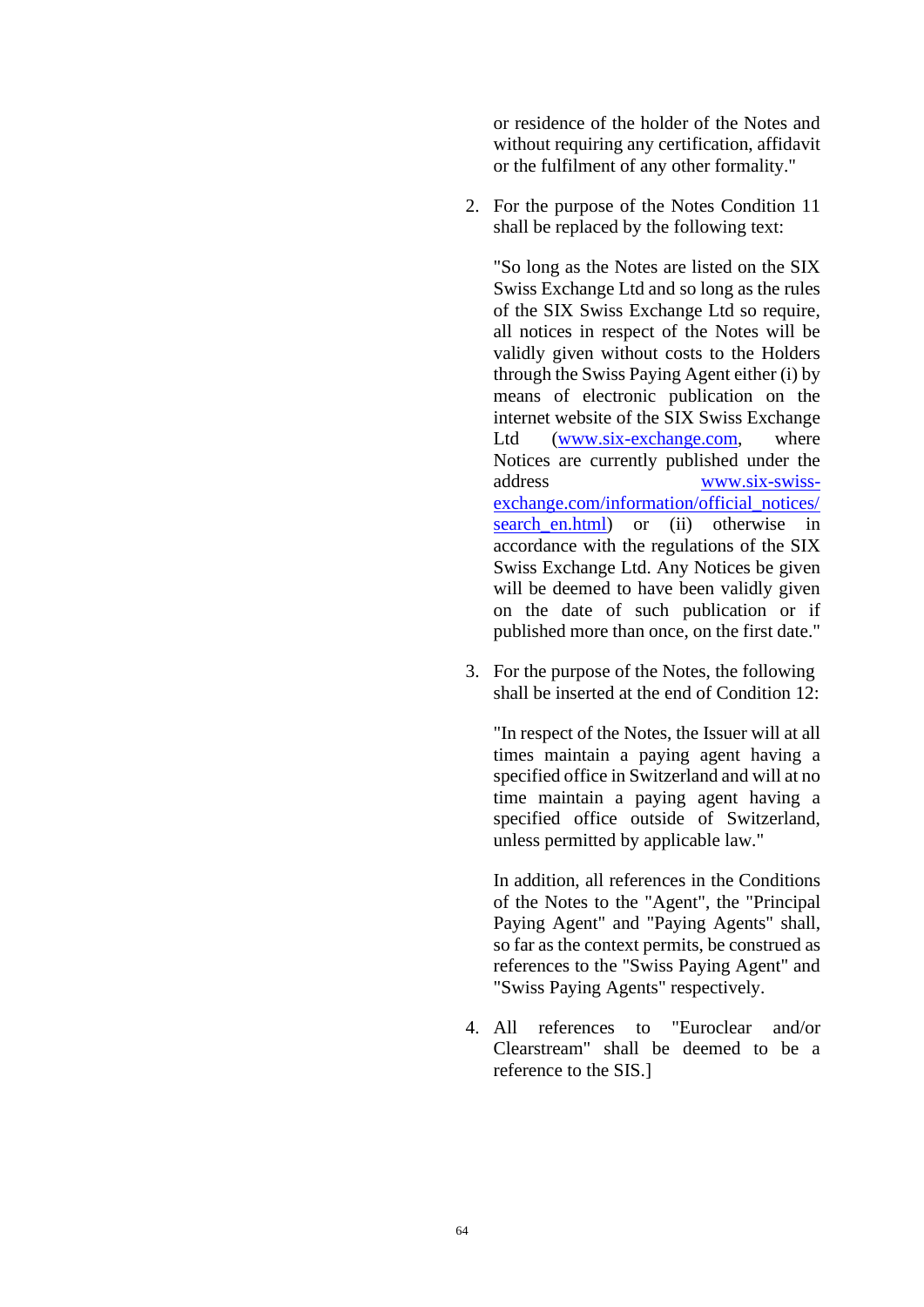# **DISTRIBUTION**

| 38.            | (i)                        | Managers:                                                       | If syndicated, names of [Not Applicable/give names]                                 |
|----------------|----------------------------|-----------------------------------------------------------------|-------------------------------------------------------------------------------------|
|                | (ii)                       | <b>Stabilising Manager (if</b><br>$any)$ :                      | [Not Applicable/give name]                                                          |
| 39.<br>Dealer: | If non-syndicated, name of |                                                                 | [Not Applicable/give name]                                                          |
| 40.            |                            | Additional selling restrictions:                                | [Not Applicable/give details]                                                       |
|                |                            |                                                                 | [Prohibition of Sales to Belgian Consumers]<br>[Applicable/Not Applicable]] $^{12}$ |
|                |                            | <b>OPERATIONAL INFORMATION</b>                                  |                                                                                     |
| 41.            | (i)                        | <b>ISIN</b> Code:                                               | $\lceil$ $\rceil$                                                                   |
|                | (iii)                      | Valoren Number<br>(Swiss Securities<br>Number) (if applicable): | $\lceil$ 1                                                                          |

| 41. | (i)                                                                                                                | <b>ISIN Code:</b>                                               | $\begin{bmatrix} \end{bmatrix}$                                                                                                                                                   |
|-----|--------------------------------------------------------------------------------------------------------------------|-----------------------------------------------------------------|-----------------------------------------------------------------------------------------------------------------------------------------------------------------------------------|
|     | (iii)                                                                                                              | Valoren Number<br>(Swiss Securities<br>Number) (if applicable): | $[\ ]$                                                                                                                                                                            |
|     | $[$ (iii)]                                                                                                         | FISN:                                                           | [ ]/Not Applicable                                                                                                                                                                |
|     | $[$ (iv)]                                                                                                          | CFI Code:                                                       | [ ]/Not Applicable                                                                                                                                                                |
| 42. |                                                                                                                    | Common Code:                                                    | $[\ ]$                                                                                                                                                                            |
| 43. | Any clearing system(s) other<br>than Euroclear and Clearstream<br>and the relevant identification<br>$number(s)$ : |                                                                 | [Not Applicable/give name(s) and number(s)/<br>SIS, Switzerland, identification number: [ ]/<br>VP, Denmark, VP identification number: [].                                        |
|     |                                                                                                                    |                                                                 | The Issuer shall be entitled to obtain certain<br>information from the register maintained by VP<br>for the purpose of performing its obligations<br>under the issue of VP Notes. |
| 44. | Delivery:                                                                                                          |                                                                 | Delivery [against/free of] payment                                                                                                                                                |
| 45. | <b>Additional Paying Agent(s):</b>                                                                                 |                                                                 |                                                                                                                                                                                   |
|     | (i)                                                                                                                | <b>Additional Paying Agent</b><br>(if any):                     | $\lceil$ $\rceil$                                                                                                                                                                 |
|     | (ii)                                                                                                               | <b>Swiss Paying Agent:</b>                                      | $\left[ \ \right]$                                                                                                                                                                |

<sup>&</sup>lt;sup>12</sup> NB Advice should be taken from Belgian counsel before disapplying this selling restriction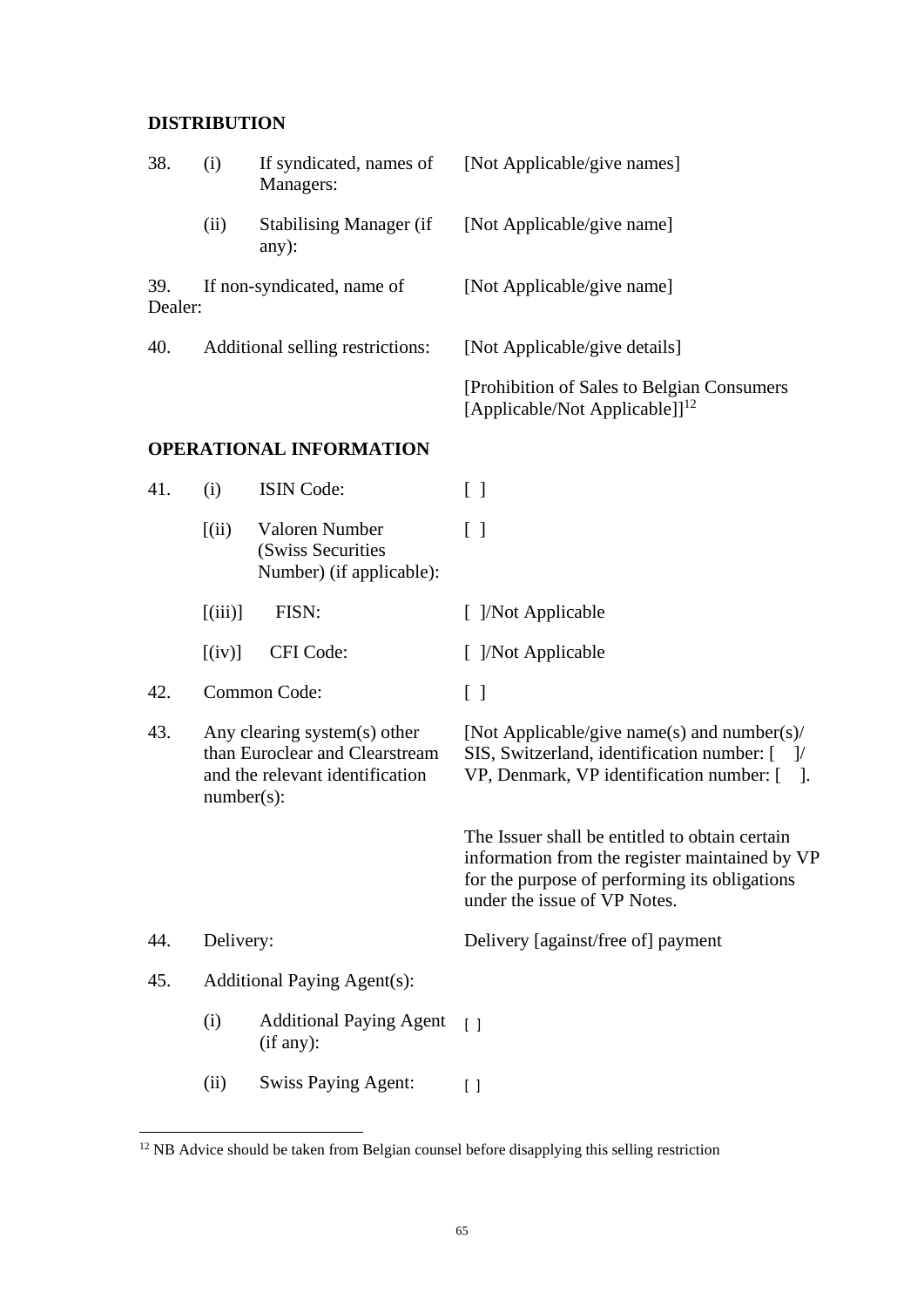46. Intended to be held in a manner which would allow Eurosystem eligibility:

#### [Yes][No]

[Note that the designation "yes" simply means that the Notes are intended upon issue to be deposited with one of Euroclear Bank SA/NV or Clearstream Banking S.A. as common safekeeper[, and registered in the name of a nominee of one of the ICSDs acting as common safekeeper] [*include this text for Registered Notes which are to be held under the NSS*] and does not necessarily mean that the Notes will be recognised as eligible collateral for Eurosystem monetary policy and intra-day credit operations by the Eurosystem either upon issue or at any or all times during their life. Such recognition will depend upon satisfaction of the Eurosystem eligibility criteria.] (*Include this text in relation to Notes other than VP Notes if "yes" selected in which case the Notes must be issued in NGN form*)]

[Yes. Note that the designation "Yes" does not necessarily mean that the VP Notes will be recognised as eligible collateral for Eurosystem monetary policy and intra day credit operations by the Eurosystem either upon issue or at any or all times during their life. Such recognition will depend upon the European Central Bank being satisfied that Eurosystem eligibility criteria have been met.] (*Include this text in relation to VP Notes*)

[No. Whilst the designation is specified as "no" at the date of these Final Terms, should the Eurosystem eligibility criteria be amended in the future such that the Notes are capable of meeting them the Notes may then be deposited with one of the ICSDs as common safekeeper[, and registered in the name of a nominee of one of the ICSDs acting as common safekeeper] [*include this text for Registered Notes which are to be held under the NSS*]. Note that this does not necessarily mean that the Notes will then be recognised as eligible collateral for Eurosystem monetary policy and intra day credit operations by the Eurosystem at any time during their life. Such recognition will depend upon the ECB being satisfied that Eurosystem eligibility criteria have been met.]]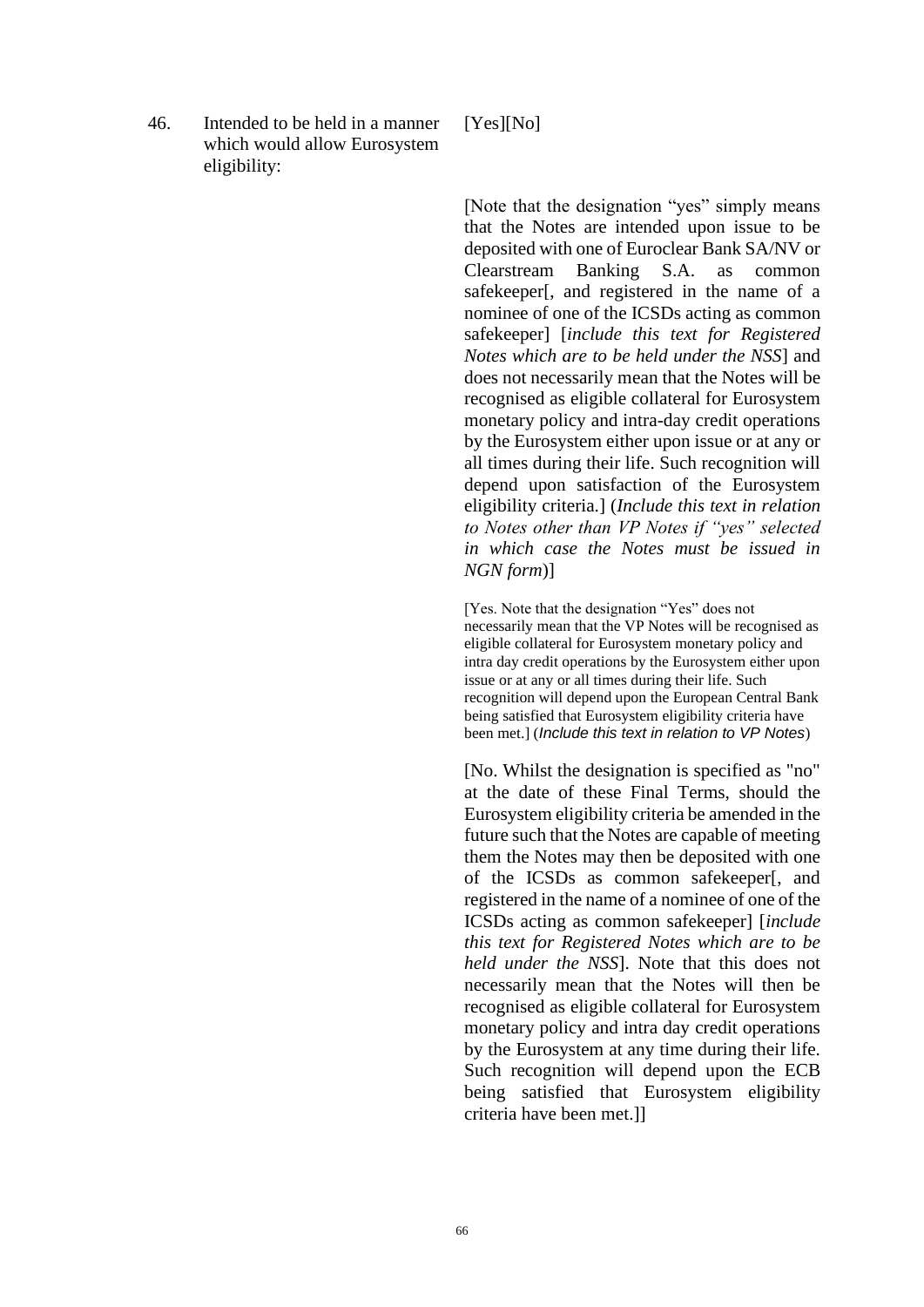| 47.  | <b>United States Selling</b><br>Restrictions | Reg. S Compliance Category 1; [TEFRA D/<br>TEFRA not applicable] |
|------|----------------------------------------------|------------------------------------------------------------------|
| [48. | Duration of Trading:                         | (only to include for Swiss Franc Notes)]                         |
| [49] | Trading volume:                              | (only to include for Swiss Franc Notes)]                         |

# **[LISTING APPLICATION**

These Final Terms comprise the details required to list the issue of Notes described herein pursuant to the listing of the [insert Programme Amount] Euro Medium Term Note Programme of KommuneKredit.]

#### **[REPRESENTATIVE** (*For Swiss Franc Notes only*)

In accordance with Article 43 of the Listing Rules of the SIX Swiss Exchange, [insert name Swiss Listing Agent] has been appointed by the Issuer as representative to lodge the listing application with the SIX Swiss Exchange.]

## **[STATEMENT OF NO MATERIAL ADVERSE CHANGE SINCE THE MOST RECENT ANNUAL OR INTERIM FINANCIAL STATEMENTS** (*For Swiss Franc Notes only*)

Except as disclosed in the Programme, there has been no material adverse change in the financial condition or operations of the Issuer since [insert date], which would materially affect its ability to carry out its obligations under the Notes.]

## **RESPONSIBILITY**

The Issuer accepts responsibility for the information contained in these Final Terms.

Signed on behalf of the Issuer:

By: …………………………………………………………….

Duly authorised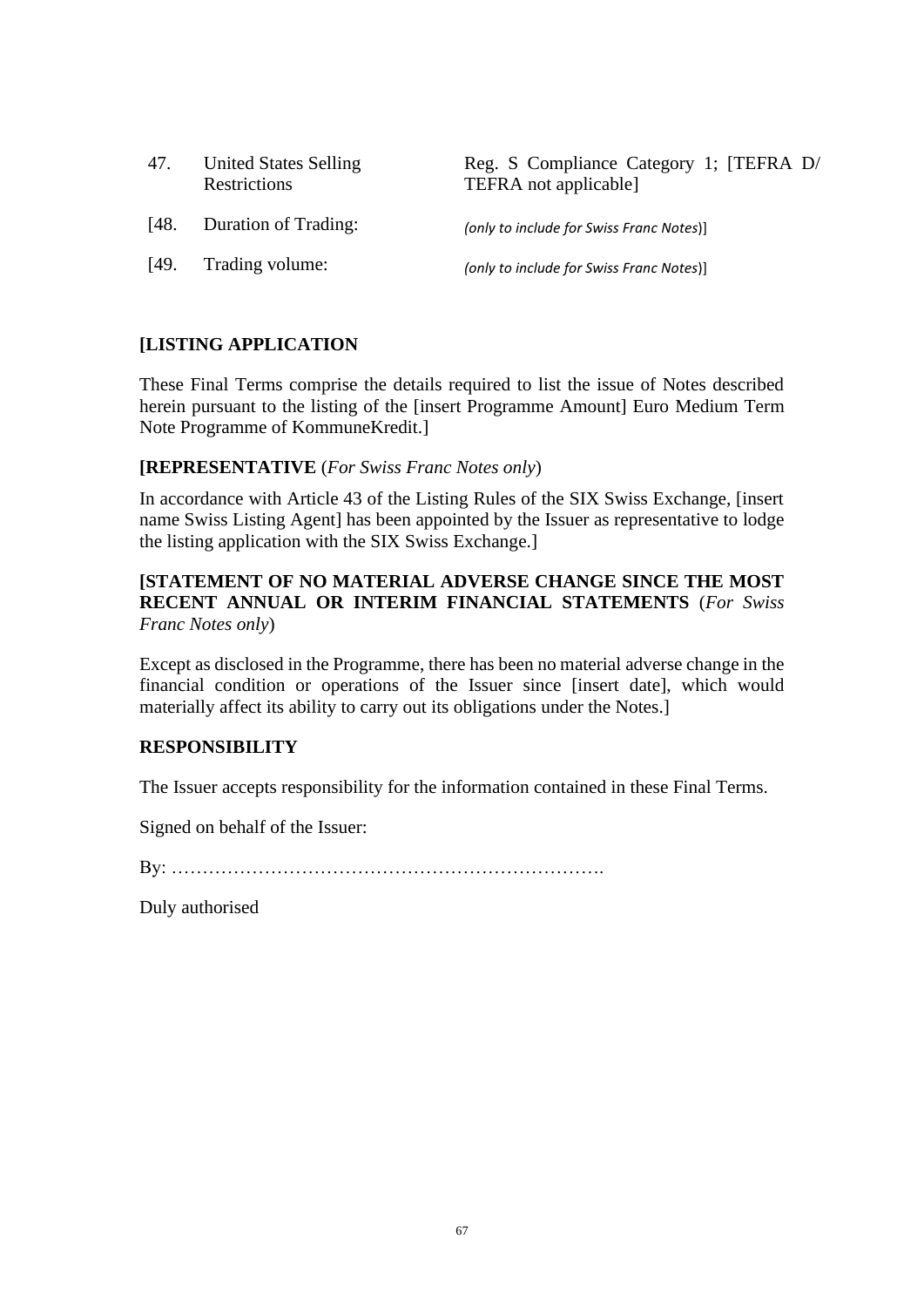#### **APPENDIX F**

#### **FORM OF EFFECTUATION AUTHORISATION**

KommuneKredit Kultorvet 16, DK-1175 Copenhagen K Denmark

[*Place of Execution*], [*Date*]

To: [*Name of Common Safekeeper*] [*Address of Common Safekeeper*]

Dear Sirs/Mesdames,

#### **KommuneKredit EUR30,000,000,000 Euro Medium Term Note Programme**

With respect to each global note representing securities issued under the abovecaptioned programme received from time to time by [*Name of Common Safekeeper*] (the *CSK*) from ourselves or any agent acting on our behalf (each a *Global Note*), we hereby authorise and instruct the CSK to:

- (i) act as our agent with respect to the effectuation of each Global Note and, as such, sign each Global Note as the final act making such note a valid security in accordance with the terms of such Global Note; and
- (ii) destroy each Global Note in accordance with the normal procedure of the CSK upon maturity and final redemption (or, in the case of each temporary global note, full exchange for the relative permanent global note) of such Global Note.

We expressly authorise the CSK to sub-delegate the effectuation authorisation set out in paragraph 1 above to any other party acting for such CSK.

Very truly yours,

On behalf of KommuneKredit

By: [*Signature of Authorised Officer of Issuer or Agent with Authorisation of Issuer*]

[Print Name] [Street Address] [City] [Country] [Postal Code] [Phone Number]  $[E$ -mail Address $]$ <sup>13</sup>

<sup>&</sup>lt;sup>13</sup> This address and contact information is required to be included by the ICSDs.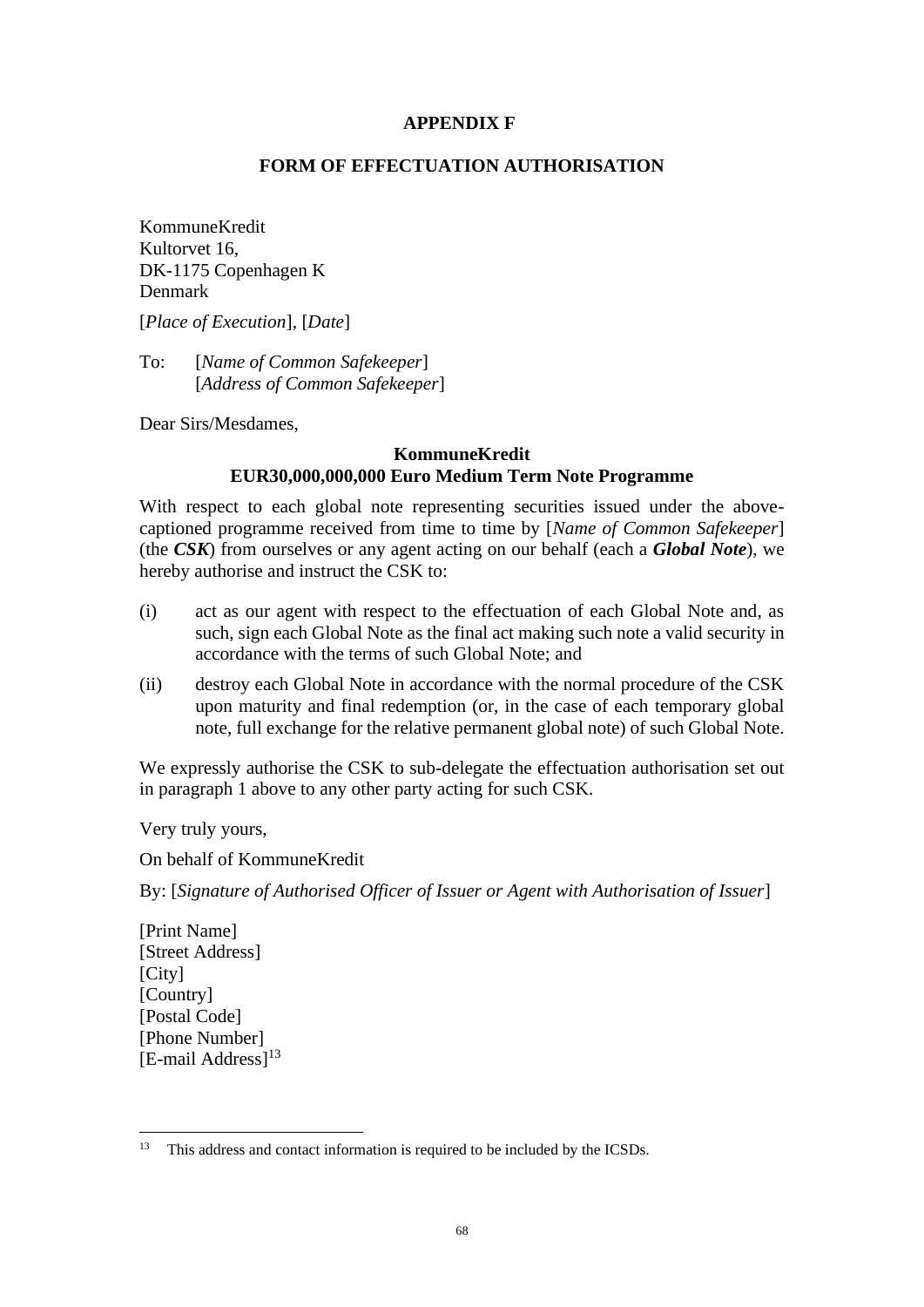## **SIGNATORIES**

**IN WITNESS WHEREOF** the parties hereto have executed this Agreement as of the date first above written.

## **KOMMUNEKREDIT**

Telephone: +33 11 15 12<br>Attention: Funding and T Funding and Treasury Department E-mail address: [fundingmail@kommunekredit.dk](mailto:fundingmail@kommunekredit.dk) and [kk@kommunekredit.dk](mailto:kk@kommunekredit.dk)

By: \_\_\_\_\_\_\_\_\_\_\_\_\_\_\_\_\_\_\_\_

By: \_\_\_\_\_\_\_\_\_\_\_\_\_\_\_\_\_\_\_\_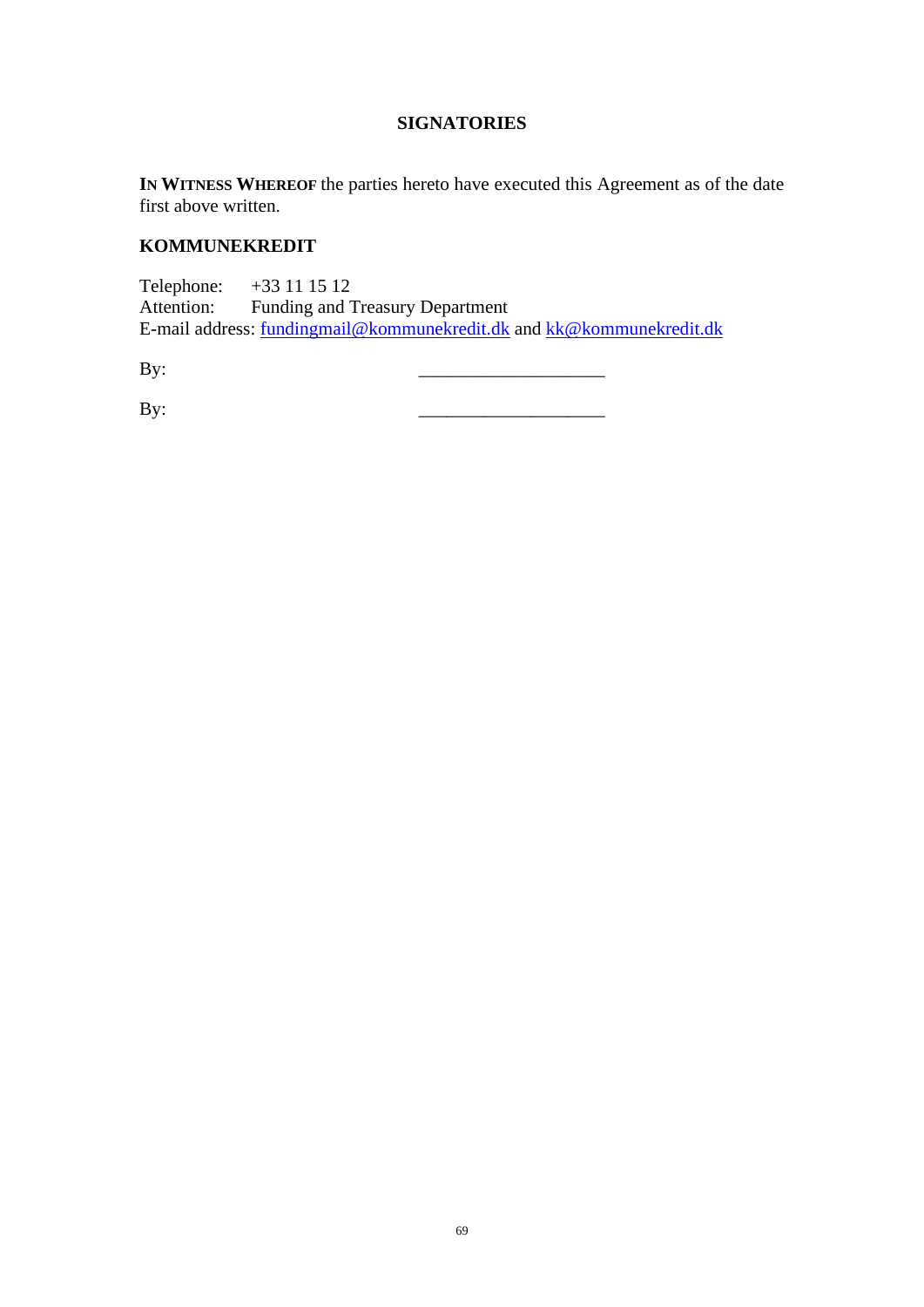## **The Dealers:**

### **BNP PARIBAS**

Attention: MTN Desk E-mail address: [emtn.programmes@bnpparibas.com](mailto:emtn.programmes@bnpparibas.com)

Each by its duly authorised signatory

By: \_\_\_\_\_\_\_\_\_\_\_\_\_\_\_\_\_\_\_\_

By: \_\_\_\_\_\_\_\_\_\_\_\_\_\_\_\_\_\_\_\_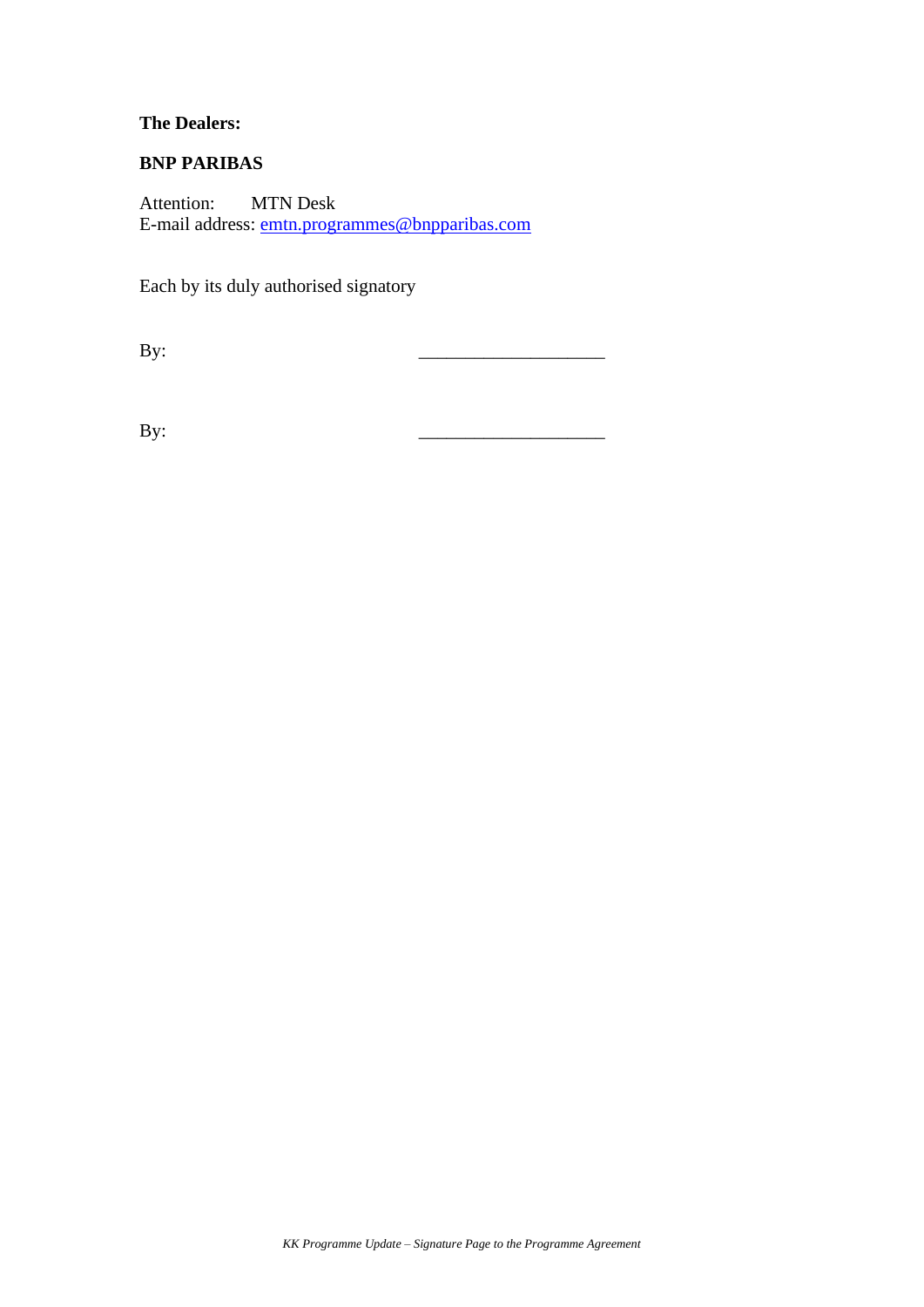# **DAIWA CAPITAL MARKETS EUROPE LIMITED**

Telephone: +44 20 7597 8000 Attention: Transaction Management E-mail address: [legalnoticesTM@uk.daiwacm.com](mailto:legalnoticesTM@uk.daiwacm.com)

Each by its duly authorised signatory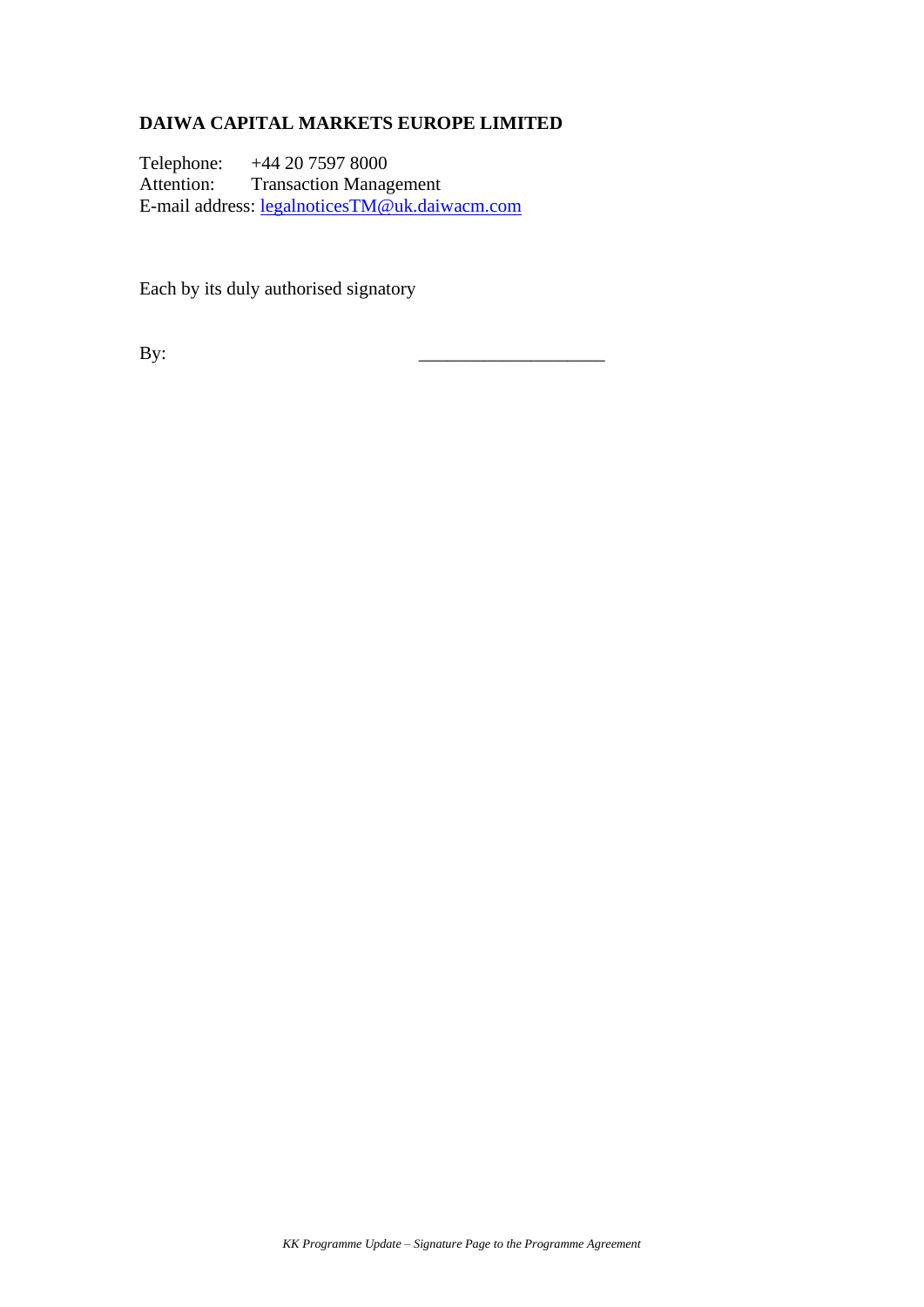# **BANK OF MONTREAL, LONDON BRANCH**

Telephone: +44 (0)20 7664 8062 Attention: DCM Syndicate Desk E-mail address: **[BMODebt.IssuanceTMG@bmo.com](mailto:BMODebt.IssuanceTMG@bmo.com)** 

By: \_\_\_\_\_\_\_\_\_\_\_\_\_\_\_\_\_\_\_\_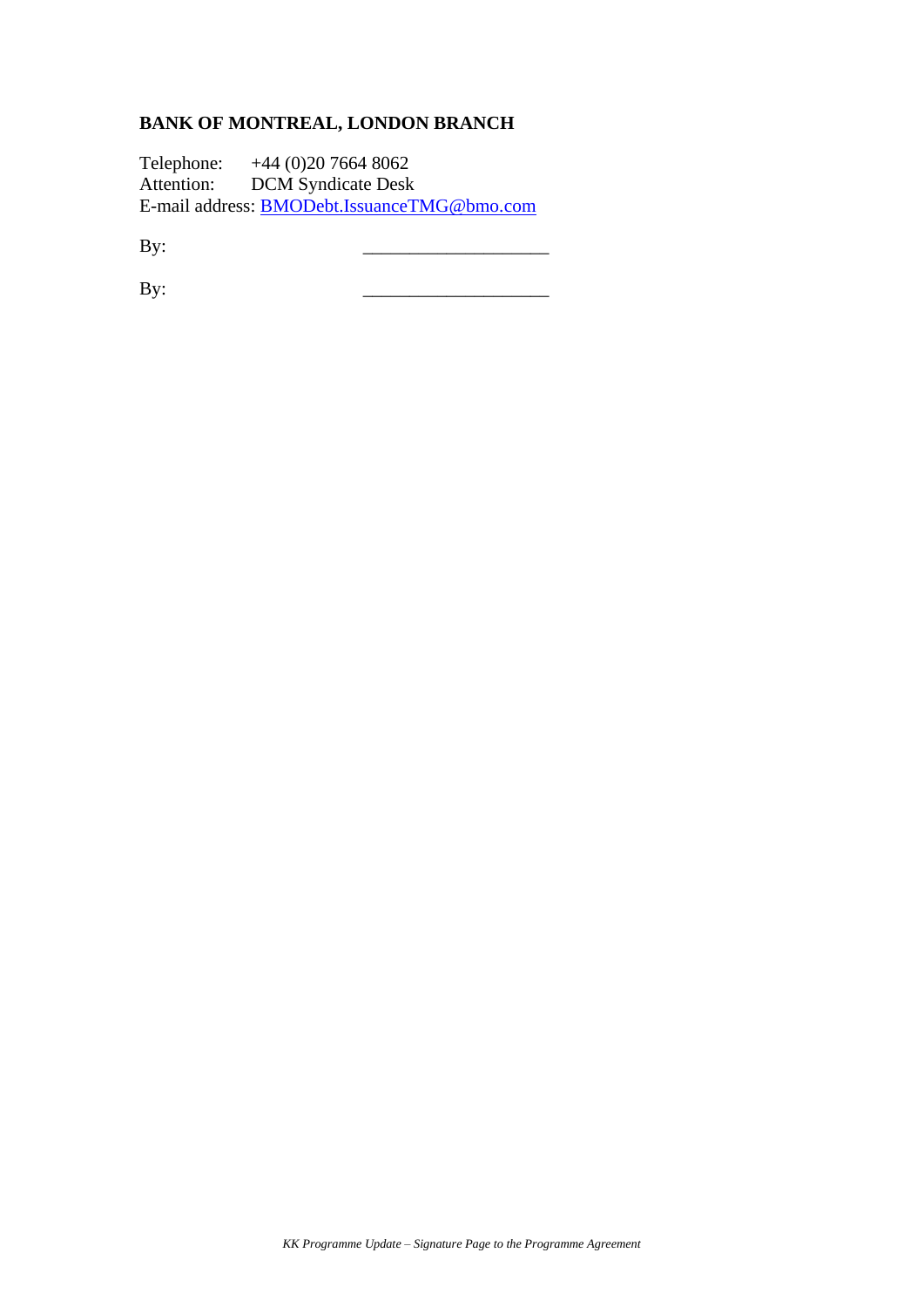# **BANK OF MONTREAL EUROPE PLC**

Telephone: +353 1 614 7851 Attention: DCM Syndication E-mail address: **[BMODebt.IssuanceTMG@bmo.com](mailto:BMODebt.IssuanceTMG@bmo.com)** 

By: \_\_\_\_\_\_\_\_\_\_\_\_\_\_\_\_\_\_\_\_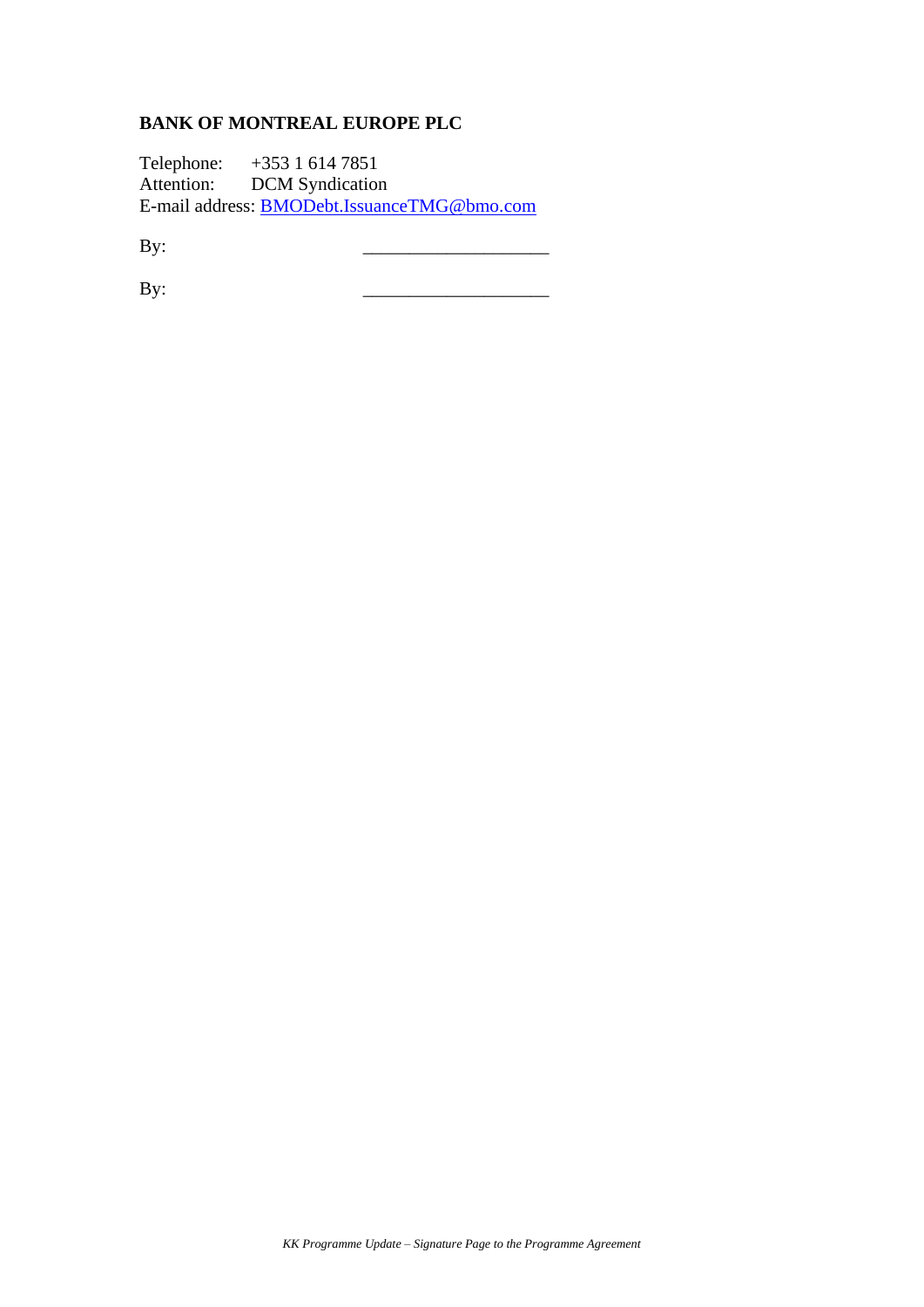#### **BOFA SECURITIES EUROPE SA**

Telephone:  $+33 (0)1 8770 0000$ <br>Attention: EMTN Trading and **EMTN** Trading and Distribution Desk E-mail address: [dcm\\_eea@bofa.com](mailto:dcm_eea@bofa.com)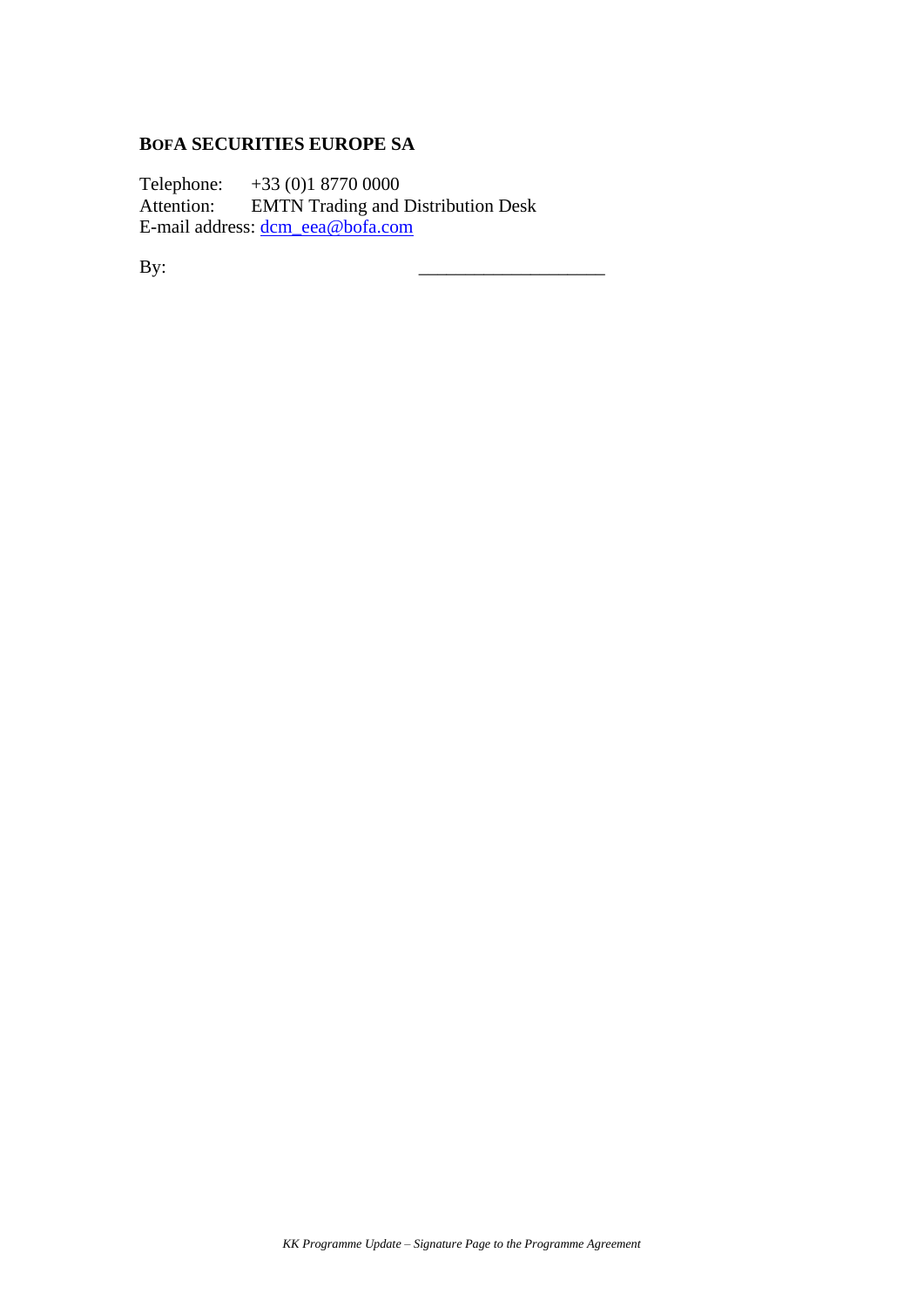# **CITIGROUP GLOBAL MARKETS EUROPE AG**

Telephone: +33 1 7075 5014 Attention: MTN Desk Email address: [mtndesk@citi.com](mailto:mtndesk@citi.com) 

By: \_\_\_\_\_\_\_\_\_\_\_\_\_\_\_\_\_\_\_\_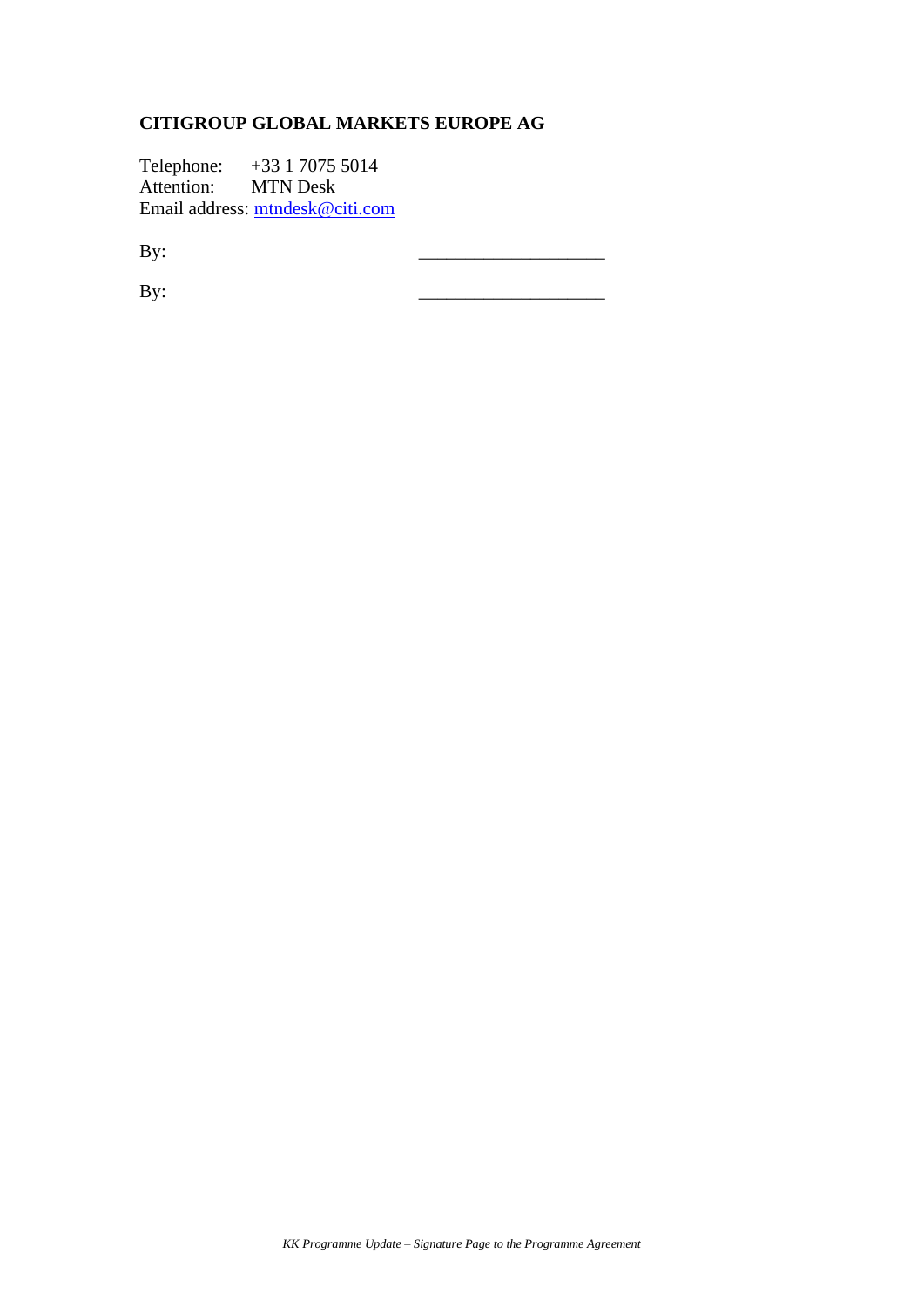# **CITIGROUP GLOBAL MARKETS LIMITED**

Telephone: +44 207 986 1984 Attention: MTN Desk E-mail address: [mtndesk@citi.com](mailto:mtndesk@citi.com)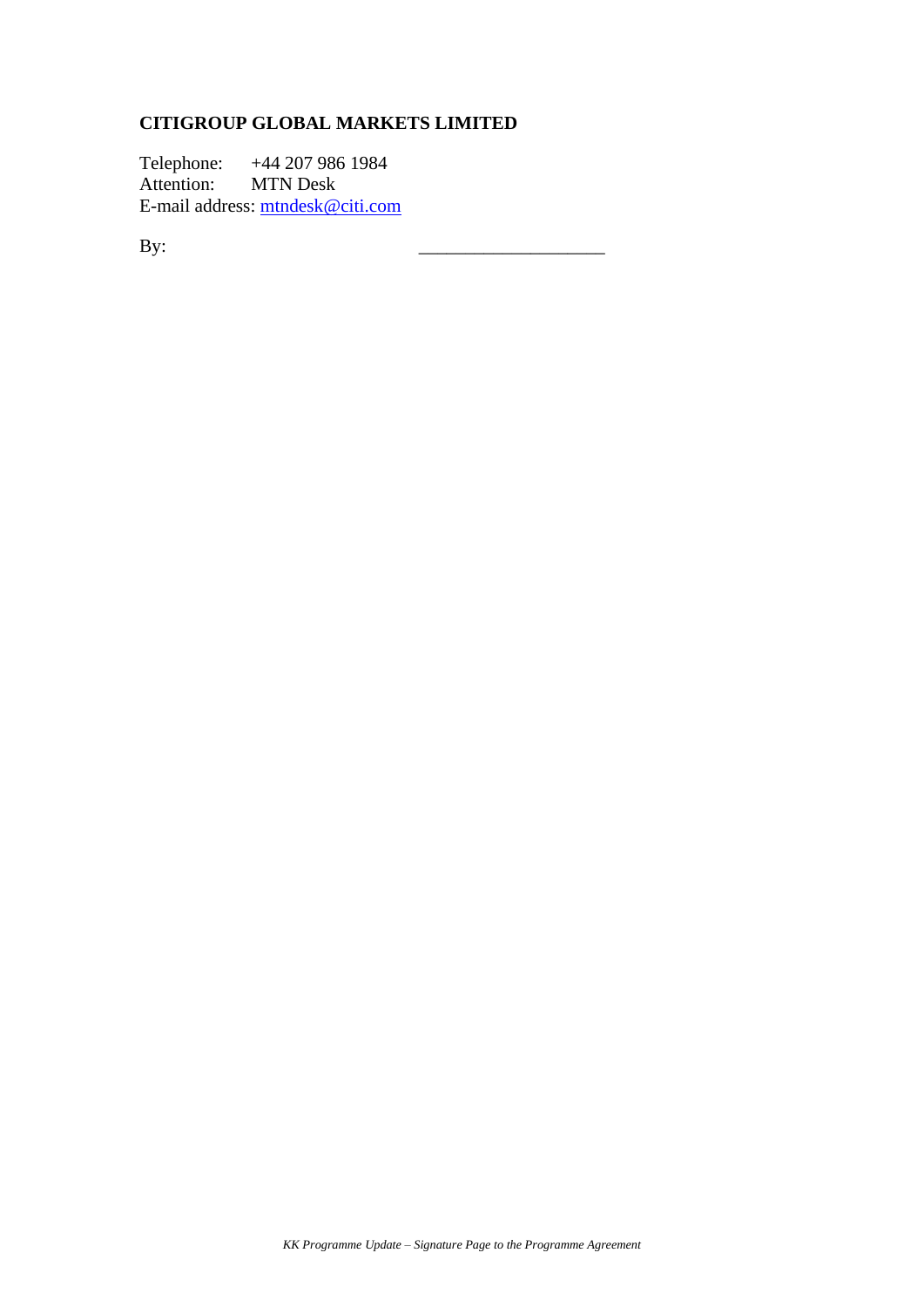## **DEUTSCHE BANK AKTIENGESELLSCHAFT**

Telephone: +49 (69) 910-39270 Attention: PPSN Trading Desk E-mail address: [grs.fft-admin@db.com](mailto:grs.fft-admin@db.com)

By: \_\_\_\_\_\_\_\_\_\_\_\_\_\_\_\_\_\_\_\_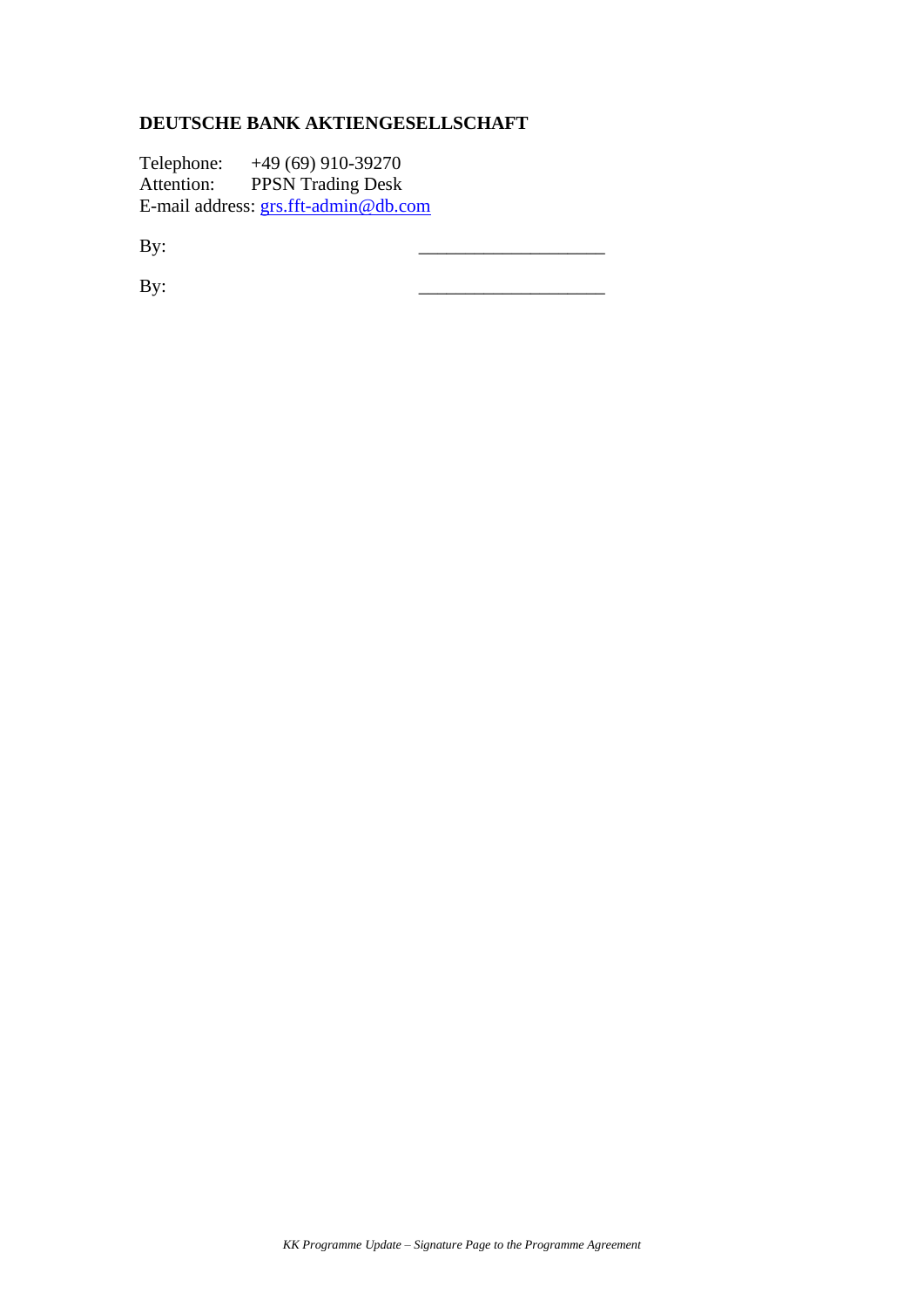#### **J.P. MORGAN SE**

Attention: Euro Medium Term Note Desk E-mail address: DCM\_programmes@jpmorgan.com

By: \_\_\_\_\_\_\_\_\_\_\_\_\_\_\_\_\_\_\_\_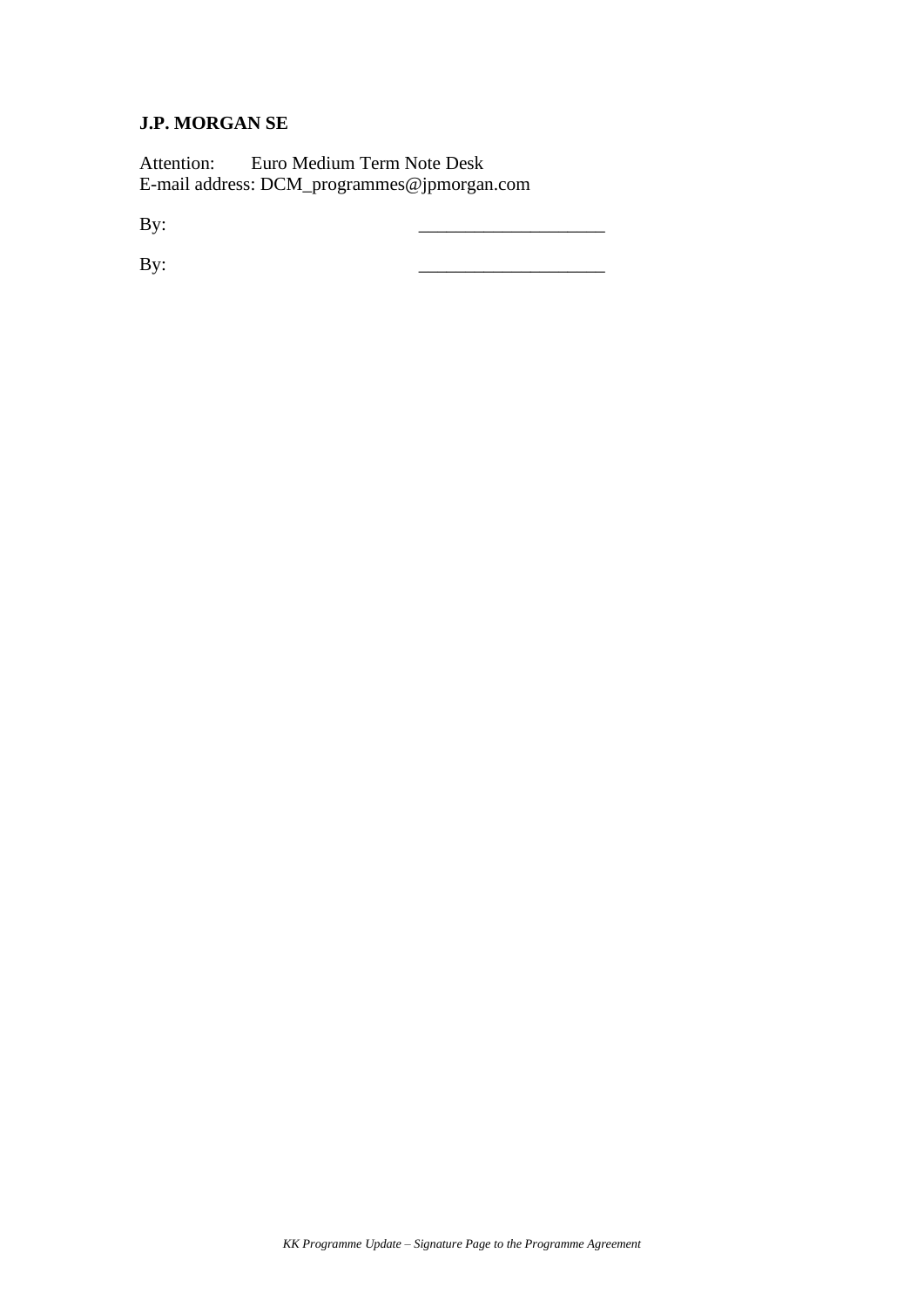## **KOMMUNEKREDIT**

Telephone: +33 11 15 12 Attention: Funding and Treasury Department E-mail address: [fundingmail@kommunekredit.dk](mailto:fundingmail@kommunekredit.dk) and [kk@kommunekredit.dk](mailto:kk@kommunekredit.dk)

By: \_\_\_\_\_\_\_\_\_\_\_\_\_\_\_\_\_\_\_\_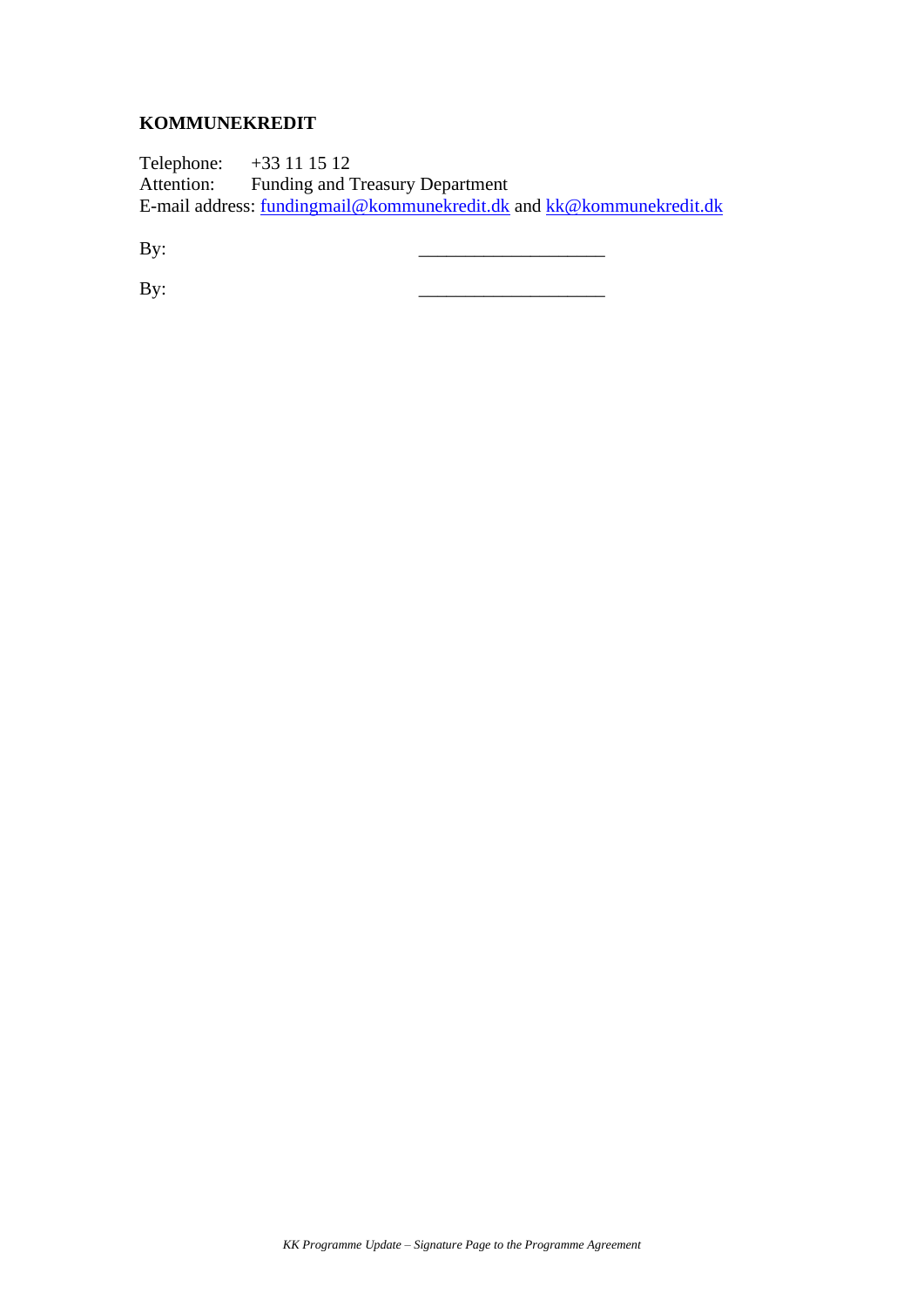### **MORGAN STANLEY & CO. INTERNATIONAL PLC**

Telephone: +44 20 7677 4799

Attention: Head of Transaction Management Group, Global Capital Markets E-mail address: [tmglondon@morganstanley.com](mailto:tmglondon@morganstanley.com)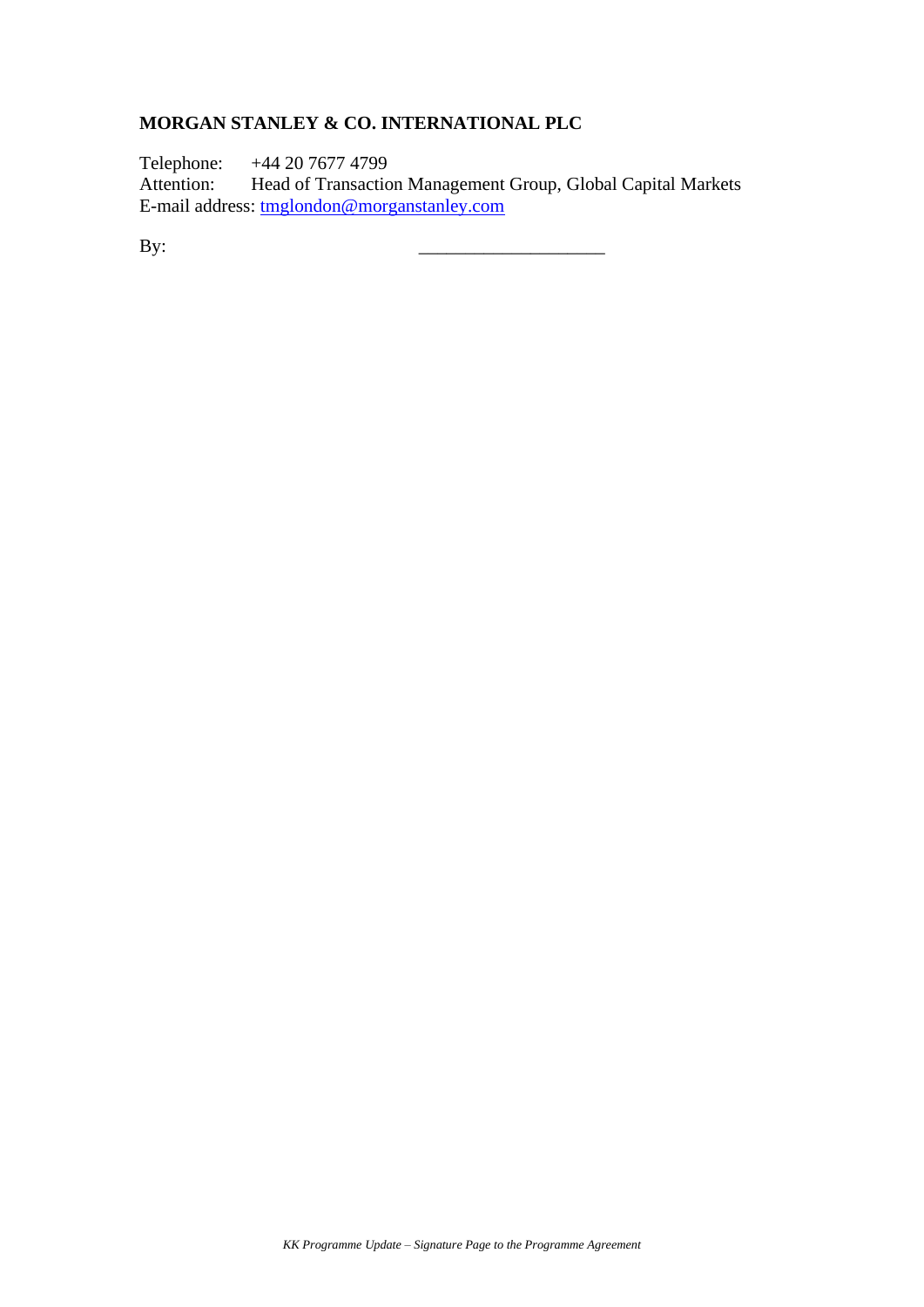### **RBC CAPITAL MARKETS (EUROPE) GMBH**

Telephone: +49 69 5050 80200 Attention: New Issues Syndicate Desk E-mail address: [tmgeu@rbccm.com](mailto:tmgeu@rbccm.com)